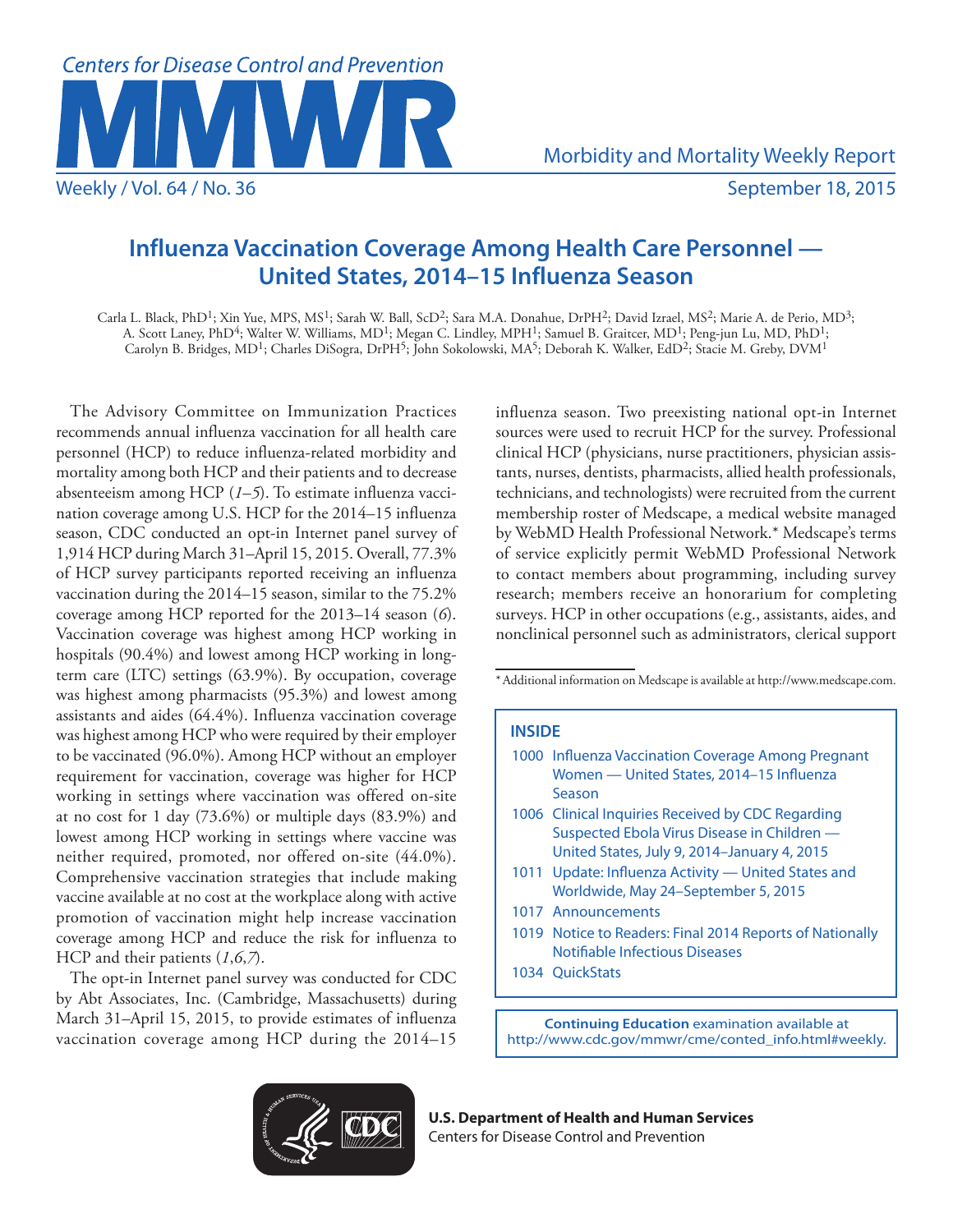workers, janitors, food service workers, and housekeepers) who met eligibility criteria were recruited for a health survey from general population Internet panels operated by Survey Sampling International (SSI) that provide panel members with online survey opportunities in exchange for nominal incentives.† HCP were recruited through e-mails and messages on the list or panel websites and were eligible for the survey if they reported working in at least one of eight health care settings or reported any patient contact.

Survey elements included demographic characteristics, occupation, work setting, self-reported influenza vaccination, and employer vaccination policies (i.e., vaccination requirements, vaccination availability at the workplace, and promotion of vaccination including recognition, rewards, reminders, compensation, and free or subsidized vaccination). Survey responses were used to categorize HCP into seven occupation and four work setting groups for this analysis. The occupation types were 1) physicians, 2) nurse practitioners/physician assistants, 3) nurses, 4) pharmacists, 5) assistants/aides, 6) other clinical HCP, $\frac{1}{2}$  and 7) nonclinical HCP. The work settings were: 1) hospitals, 2) ambulatory care/physician offices, 3) LTC

settings, and 4) other clinical settings.<sup>5</sup> Respondents could specify working in more than one work setting. Responses were weighted to the distribution of the U.S. population of HCP by occupation, age, sex, race/ethnicity, work setting, and census region.\*\* Vaccination coverage estimates from opt-in Internet panel surveys conducted during the 2010–11 through 2014–15 influenza seasons were compared with assess trends over time. Similar methodology was used for all five influenza seasons, although Internet panels used to recruit both clinical and nonclinical HCP in 2010–11 differed from those used in subsequent years (*6*). Because the study sample was based on HCP from opt-in Internet panels rather than probability samples, no statistical tests were performed.<sup>††</sup> A change was

The *MMWR* series of publications is published by the Center for Surveillance, Epidemiology, and Laboratory Services, Centers for Disease Control and Prevention (CDC), U.S. Department of Health and Human Services, Atlanta, GA 30329-4027.

**Suggested citation:** [Author names; first three, then et al., if more than six.] [Report title]. MMWR Morb Mortal Wkly Rep 2015;64:[inclusive page numbers].

# **Centers for Disease Control and Prevention**

Thomas R. Frieden, MD, MPH, *Director* Harold W. Jaffe, MD, MA, *Associate Director for Science* Joanne Cono, MD, ScM, *Director, Office of Science Quality*  Chesley L. Richards, MD, MPH, *Deputy Director for Public Health Scientific Services* Michael F. Iademarco, MD, MPH, *Director, Center for Surveillance, Epidemiology, and Laboratory Services*

#### *MMWR* **Editorial and Production Staff (Weekly)**

Sonja A. Rasmussen, MD, MS, *Editor-in-Chief* Charlotte K. Kent, PhD, MPH, *Executive Editor* Jacqueline Gindler, MD, *Editor* Teresa F. Rutledge, *Managing Editor* Douglas W. Weatherwax, *Lead Technical Writer-Editor* Teresa M. Hood, MS, Jude C. Rutledge, *Writer-Editors* Martha F. Boyd, *Lead Visual Information Specialist* Maureen A. Leahy, Julia C. Martinroe, Stephen R. Spriggs, Brian E. Wood, *Visual Information Specialists* Quang M. Doan, MBA, Phyllis H. King, Teresa C. Moreland, Terraye M. Starr *Information Technology Specialists*

#### *MMWR* **Editorial Board**

Timothy F. Jones, MD, Nashville, TN, *Chairman* Matthew L. Boulton, MD, MPH, Ann Arbor, MI Virginia A. Caine, MD, Indianapolis, IN Jonathan E. Fielding, MD, MPH, MBA, Los Angeles, CA David W. Fleming, MD, Seattle, WA William E. Halperin, MD, DrPH, MPH, Newark, NJ

King K. Holmes, MD, PhD, Seattle, WA Rima F. Khabbaz, MD, Atlanta, GA Patricia Quinlisk, MD, MPH, Des Moines, IA Patrick L. Remington, MD, MPH, Madison, WI William L. Roper, MD, MPH, Chapel Hill, NC William Schaffner, MD, Nashville, TN

<sup>†</sup>Additional information on Survey Sampling International and its incentives

for online survey participants is available at<https://www.surveysampling.com>. §Other clinical HCP included allied health professionals, technicians, and technologists.

<sup>¶</sup> Ambulatory care/physician's office included physicians' offices, medical clinics, and other nonhospital outpatient or ambulatory care settings. LTC settings included nursing homes, home health agencies, home health care settings, assisted living facilities, or other LTC settings. Other clinical settings included dental offices or clinics, pharmacies, laboratories, public health settings, health care education settings, emergency medical services settings, or other settings where clinical care or related services were provided to patients.

<sup>\*\*</sup> Population control totals of U.S. HCP by occupation and work setting were obtained from the Bureau of Labor Statistics, U.S. Department of Labor, Occupational Employment Statistics, May 2013 National Industry-specific Occupational Employment and Wage Estimates (available at [http://www.bls.](http://www.bls.gov/oes/current/oessrci.htm) [gov/oes/current/oessrci.htm\)](http://www.bls.gov/oes/current/oessrci.htm). Population control totals by other demographic characteristics were obtained from the U.S. Census Bureau, Current Population Survey Monthly Labor Force Data, September 2014 (available at [http://www.](http://www.census.gov/cps/data) [census.gov/cps/data](http://www.census.gov/cps/data)).

<sup>††</sup> Additional information on obstacles to inference in non-probability samples is available at [http://www.aapor.org/AAPORKentico/AAPOR\\_Main/media/](http://www.aapor.org/AAPORKentico/AAPOR_Main/media/MainSiteFiles/NPS_TF_Report_Final_7_revised_FNL_6_22_13.pdf) [MainSiteFiles/NPS\\_TF\\_Report\\_Final\\_7\\_revised\\_FNL\\_6\\_22\\_13.pdf.](http://www.aapor.org/AAPORKentico/AAPOR_Main/media/MainSiteFiles/NPS_TF_Report_Final_7_revised_FNL_6_22_13.pdf)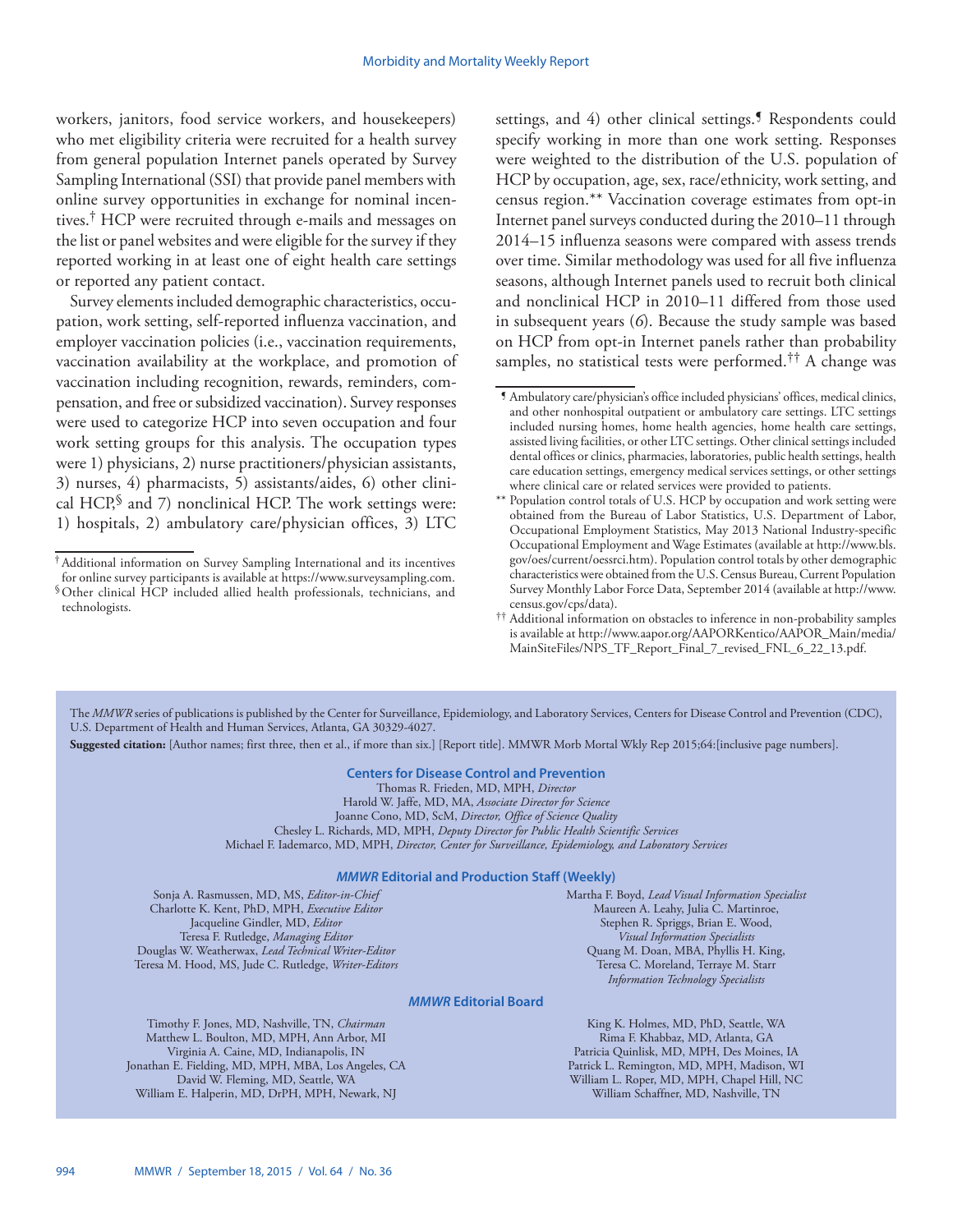**FIGURE. Percentage of health care personnel\* (HCP) who reported receiving influenza vaccination, by work setting and occupation type — Internet panel surveys, United States, 2010–11 through 2014–15 influenza seasons**



Influenza season

\* Persons who worked in a place where clinical care or related services were provided to patients, or whose work involved face-to-face contact with patients or who were ever in the same room as patients.

† Ambulatory care (physician's office, medical clinic, and other ambulatory care setting).

§ Dentist office or dental clinic, pharmacy, laboratory, public health setting, health care education setting, emergency medical services setting, or other setting where clinical care or related services was provided to patients.

¶ Individual data on pharmacists were not collected before the 2012–13 season.

\*\* Included dentists in 2010–11 season.

<sup>††</sup> Allied health professionals, technicians, and technologists.

§§ Administrative support staff members or manager and nonclinical support staff members (including food service workers, laundry workers, janitors, and members of the housekeeping and maintenance staffs).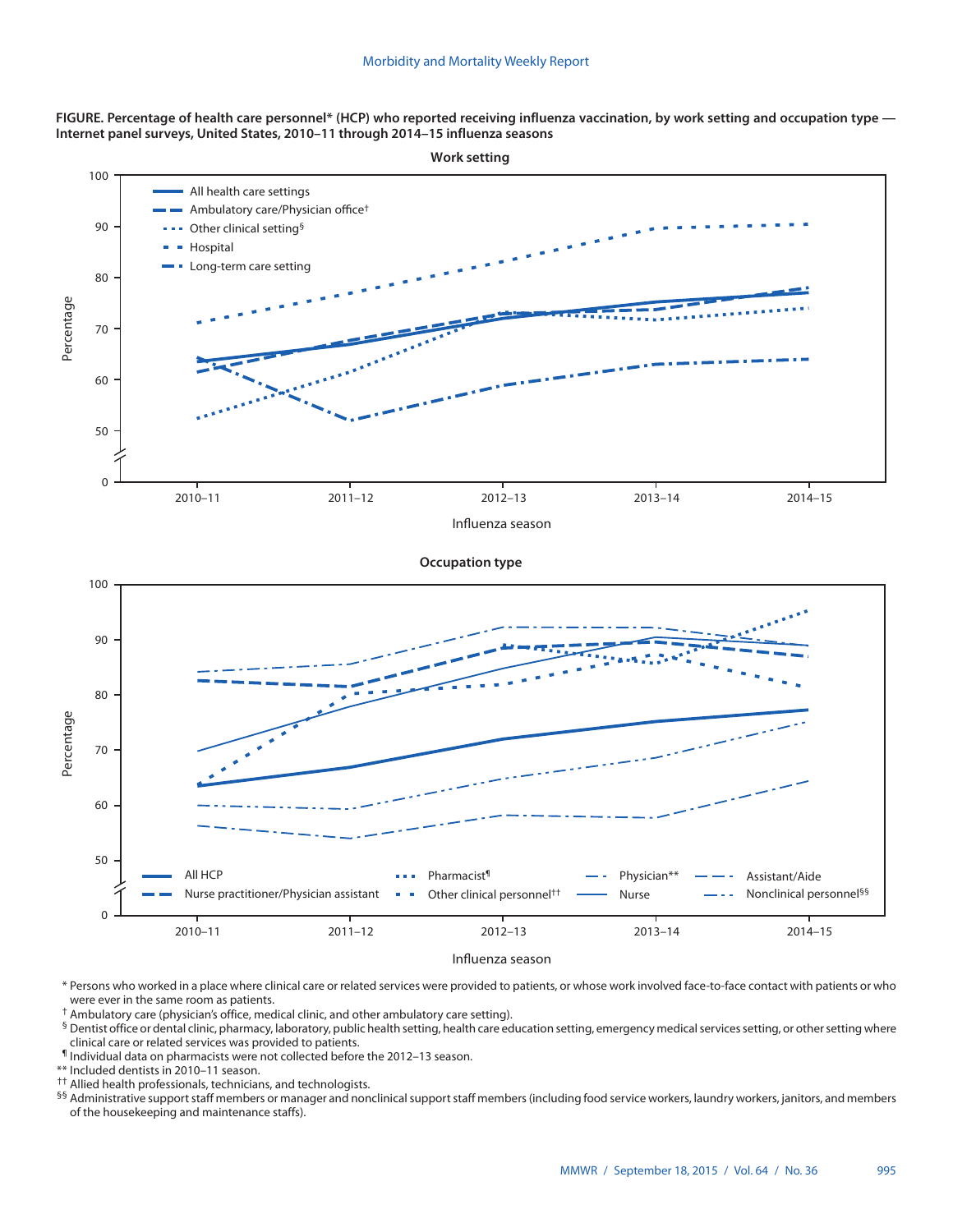|                                                  |                | 2013-14 influenza season |                          |                | 2014-15 influenza season | Percentage point         |                                       |
|--------------------------------------------------|----------------|--------------------------|--------------------------|----------------|--------------------------|--------------------------|---------------------------------------|
| Work setting/<br>Occupation type <sup>†</sup>    | No.            | Weighted % <sup>§</sup>  | Weighted %<br>vaccinated | No.            | Weighted % <sup>§</sup>  | Weighted %<br>vaccinated | difference from<br>2013-14 to 2014-15 |
| Overall                                          | 1,882          | 100                      | 75.2                     | 1,914          | 100                      | 77.3                     | 2.1                                   |
| Hospital                                         | 880            | 40.8                     | 89.6                     | 681            | 40.4                     | 90.4                     | 0.8                                   |
| Physician                                        | 185            | 5.7                      | 93.1                     | 99             | 3.6                      | 92.1                     | $-1.0$                                |
| NP/PA                                            | 42             | 0.8                      | 97.6                     | 61             | 0.9                      | 93.4                     | $-4.2$                                |
| <b>Nurse</b>                                     | 125            | 27.5                     | 94.7                     | 70             | 22.1                     | 93.4                     | $-1.3$                                |
| Pharmacist                                       | 28             | 1.2                      | $-1$                     | 65             | 2.6                      | 96.1                     | $\overline{\phantom{m}}$              |
| Assistant/Aide                                   | 19             | 7.2                      |                          | 51             | 9.8                      | 85.8                     |                                       |
| Other clinical HCP**                             | 271            | 28.3                     | 92.3                     | 195            | 25.3                     | 91.6                     | $-0.7$                                |
| Nonclinical HCP <sup>++</sup>                    | 198            | 29.2                     | 84.4                     | 124            | 35.5                     | 88.1                     | 3.7                                   |
| Ambulatory care / Physician office <sup>§§</sup> | 649            | 28.0                     | 73.7                     | 746            | 30.2                     | 78.4                     | 4.7                                   |
| Physician                                        | 250            | 11.4                     | 91.6                     | 223            | 9.7                      | 88.2                     | $-3.4$                                |
| NP/PA                                            | 98             | 2.6                      | 89.8                     | 114            | 2.3                      | 85.1                     | $-4.7$                                |
| Nurse                                            | 56             | 19.4                     | 82.2                     | 69             | 23.4                     | 90.8                     | 8.6                                   |
| Pharmacist                                       | 9              | 0.8                      | $\overline{\phantom{0}}$ | 6              | 0.3                      |                          |                                       |
| Assistant/Aide                                   | 11             | 6.7                      | $\overline{\phantom{0}}$ | 27             | 5.8                      |                          |                                       |
| Other clinical HCP**                             | 125            | 18.2                     | 78.9                     | 151            | 22.0                     | 73.6                     | $-5.3$                                |
| Nonclinical HCP <sup>++</sup>                    | 90             | 40.7                     | 62.7                     | 142            | 36.2                     | 70.4                     | 7.7                                   |
| Long-term care setting                           | 364            | 30.5                     | 63.0                     | 406            | 30.6                     | 63.9                     | 0.9                                   |
| Physician                                        | 19             | 0.8                      | $\overline{\phantom{0}}$ | 26             | 1.3                      | $\overline{\phantom{0}}$ |                                       |
| NP/PA                                            | 11             | 0.3                      | $\overline{\phantom{0}}$ | 12             | 0.2                      |                          |                                       |
| Nurse                                            | 26             | 9.2                      |                          | 22             | 8.0                      | $\overline{\phantom{0}}$ |                                       |
| Pharmacist                                       | $\mathbf{1}$   | 0.0                      | $\overline{\phantom{0}}$ | $\overline{4}$ | 0.3                      |                          |                                       |
| Assistant/Aide                                   | 121            | 60.9                     | 54.4                     | 246            | 57.5                     | 59.8                     | 5.4                                   |
| Other clinical HCP**                             | 47             | 6.2                      | 89.4                     | 45             | 6.6                      | 78.4                     | $-11.0$                               |
| Nonclinical HCP <sup>††</sup>                    | 139            | 22.6                     | 66.4                     | 50             | 26.0                     | 67.3                     | 0.9                                   |
| Other clinical setting <sup>11</sup>             | 327            | 11.9                     | 71.7                     | 389            | 11.2                     | 74.0                     | 2.3                                   |
| Physician                                        | 8              | 0.9                      | $\overline{\phantom{0}}$ | 6              | 0.7                      |                          | $\overline{\phantom{0}}$              |
| NP/PA                                            | $\overline{2}$ | 0.1                      | $\overline{\phantom{0}}$ | 5              | 0.3                      | $\overline{\phantom{0}}$ |                                       |
| Nurse                                            | 23             | 17.5                     | $\equiv$                 | 19             | 20.8                     |                          |                                       |
| Pharmacist                                       | 64             | 9.4                      | 87.6                     | 47             | 7.0                      | 97.6                     | 10.0                                  |
| Assistant/Aide                                   | 7              | 10.1                     | $\overline{\phantom{0}}$ | 22             | 10.0                     | $\overline{\phantom{0}}$ | $\qquad \qquad -$                     |
| Other clinical HCP**                             | 167            | 27.0                     | 82.0                     | 249            | 31.3                     | 73.5                     | $-8.5$                                |
| Nonclinical HCP <sup>++</sup>                    | 46             | 34.3                     | 52.1                     | 35             | 29.7                     | 66.6                     | 14.5                                  |
| <b>Overall occupation</b>                        |                |                          |                          |                |                          |                          |                                       |
| Physician                                        | 326            | 4.1                      | 92.2                     | 268            | 3.6                      | 88.9                     | $-3.3$                                |
| NP/PA                                            | 125            | 0.9                      | 89.6                     | 162            | 1.0                      | 87.0                     | $-2.6$                                |
| Nurse                                            | 203            | 18.7                     | 90.5                     | 161            | 18.3                     | 89.0                     | $-1.5$                                |
| Pharmacist                                       | 75             | 1.3                      | 85.7                     | 79             | 1.3                      | 95.3                     | 9.6                                   |
| Assistant/Aide                                   | 152            | 23.6                     | 57.7                     | 332            | 23.3                     | 64.4                     | 6.7                                   |
| Other clinical HCP**                             | 533            | 19.3                     | 87.4                     | 565            | 19.5                     | 81.3                     | $-6.1$                                |
| Nonclinical HCP <sup>++</sup>                    | 445            | 31.9                     | 68.6                     | 322            | 32.8                     | 75.2                     | 6.6                                   |

**TABLE 1. Percentage of health care personnel**\* **(HCP) who reported receiving influenza vaccination, by work setting and occupation type — Internet panel surveys. United States, 2013–14 and 2014–15 influenza seasons**

**Abbreviations:** NP = nurse practitioner; PA = physician assistant.

\* Persons who worked in a place where clinical care or related services were provided to patients, or whose work involved face-to-face contact with patients or who were ever in the same room as patients.

† Respondents could specify working in more than one setting.

§ Weights were calculated based on each occupation type, by age, sex, race/ethnicity, work setting, and U.S. Census region to represent the U.S. population of HCP. Work setting and overall occupation are presented as weighted estimates of the total sample. Where the groups are stratified by work setting, the estimates are presented as weighted estimates of the occupation group subsample of each work setting subgroup.

¶ Vaccination coverage estimate not reliable because the sample size was <30.

\*\* Allied health professional, technician, or technologist.

†† Administrative support staff members or manager and nonclinical support staff members (including food service workers, laundry workers, janitors, and members of the housekeeping and maintenance staffs).

§§ Ambulatory care (physician's office, medical clinic, and other ambulatory care setting).

¶¶ Dentist office or dental clinic, pharmacy, laboratory, public health setting, health care education setting, emergency medical services setting, or other setting where clinical care or related services was provided to patients.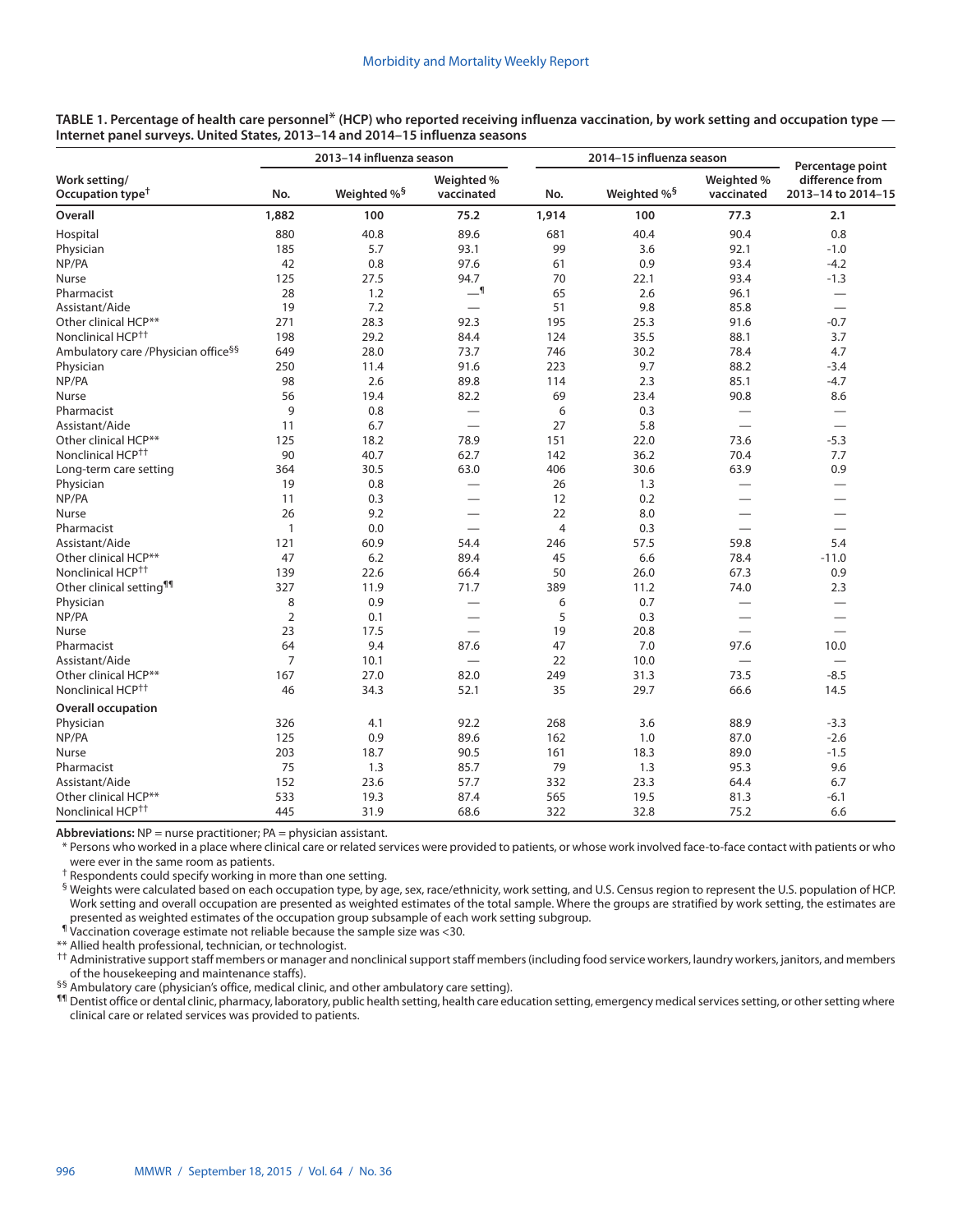noted as an increase or decrease when there was at least a 5 percentage point difference between estimates; estimates with smaller differences were considered similar.

Among the 2,012 HCP who started the survey from either source (Medscape or SSI) and had eligible responses to the screening questions, 1,957 (97.3%) completed the survey. $\frac{1}{8}$ Forty-three respondents with completed surveys who reported working in "other health care settings" were excluded because examination of other survey responses indicated that they were either unlikely to have contact with patients or that their work setting was not one of the health care settings of interest for this analysis, leaving a final analytic sample of 1,914 HCP. Overall, 77.3% of HCP reported receiving an influenza vaccination during the 2014–15 season, an increase of 13.8 percentage points compared with the 2010–11 season estimate, but similar to the 75.2% coverage estimate reported in 2013–14 (Figure, Table 1).

With the exception of LTC settings, coverage had increased in all work settings since the 2010–11 season (Figure); however, for all work settings, coverage in the 2014–15 season was similar to coverage in the 2013–14 season (Figure, Table 1). Compared with the 2013–14 season (Table 1), coverage was higher in 2014–15 among pharmacists (95.3% versus 85.7%), assistants/aides (64.4% versus 57.7%), and nonclinical personnel (75.2% versus 68.6%). Coverage among other clinical personnel decreased from 87.4% in 2013–14 to 81.3% in 2014–15. Coverage for other occupation types was similar in both seasons.

HCP working in settings with employer vaccination requirements had the highest influenza vaccination coverage (Table 2). During the 2014–15 season, vaccination coverage was 96.0% among HCP working in settings where vaccination was required. Overall, 40.1% of surveyed HCP were required to be vaccinated against influenza, an increase from 20.9% in the 2011–12 season. HCP working in hospitals were most likely to be required to be vaccinated (64.8%), with vaccination coverage of 97.2%, and HCP working in LTC settings were least likely to be required to be vaccinated (26.0%), with vaccination coverage of 97.3%. The lowest vaccination coverage in worksites with employer requirements was 85.7% among HCP in other clinical settings. Among HCP without an employer requirement for vaccination, vaccination coverage among HCP who worked in locations where their employer made vaccination available on-site at no cost for >1 day was 83.9%, compared with coverage of 73.6% among HCP who

# **Summary**

#### What is already known on this topic?

The Advisory Committee on Immunization Practices recommends annual influenza vaccination for all health care personnel (HCP) to reduce influenza-related morbidity and mortality in health care settings. Estimated overall HCP vaccination coverage was 75.2% for the 2013–14 season.

# What is added by this report?

Influenza vaccination coverage among HCP during the 2014–15 influenza season, assessed using an opt-in Internet panel survey, was 77.3%, similar to coverage during the 2013–14 season. Vaccination coverage was highest among physicians, pharmacists, nurse practitioners and physician assistants, nurses, and HCP working in hospital settings. Coverage was lowest among assistants/aides and HCP working in long-term care settings. Offering vaccination at the workplace at no cost was associated with higher vaccination coverage.

#### What are the implications for public health practice?

Worksites using vaccination requirements or, in the absence of requirements, offering at no cost influenza vaccination on-site over multiple days can achieve high HCP vaccination coverage. Including such measures in comprehensive worksite intervention strategies will be important to ensure HCP and patients are protected against influenza.

worked in locations where their employer made vaccination available at no cost for 1 day only and 59.5% among HCP who worked in locations where their employer did not provide influenza vaccination on-site at no cost but actively promoted vaccination through other mechanisms.<sup>99</sup>

Vaccination coverage was lowest (44.0%) among HCP working in locations where employers neither required vaccination, provided vaccination on-site, nor promoted vaccination. HCP working in LTC settings were most likely to report that their employer neither required, provided, nor promoted vaccination (30.0%), compared with HCP working in other health care settings. In contrast, only 2.6% of HCP working in hospitals reported that their employer neither required, provided, nor promoted vaccination (Table 2).

# **Discussion**

The overall HCP influenza vaccination coverage estimate for the 2014–15 season was 77.3%, similar to the previous influenza season but higher than the 2010–11 through 2012–13 seasons (*6*). As in previous influenza seasons, higher vaccination coverage among HCP was associated with employer

 $\$ §§ A survey response rate requires specification of the denominator at each stage of sampling. During recruitment of an online opt-in survey sample, such as the Internet panels described in this report, these numbers are not available; therefore, a response rate cannot be calculated. Instead, the survey cooperation rate is provided.

<sup>¶¶</sup> Influenza vaccination was promoted among employees through public identification of vaccinated persons, financial incentives, or rewards to individuals or groups of employees, competition between units or care areas, free or subsidized cost of vaccination, personal reminders to be vaccinated, or publicizing of the number or percentage of employees receiving vaccination.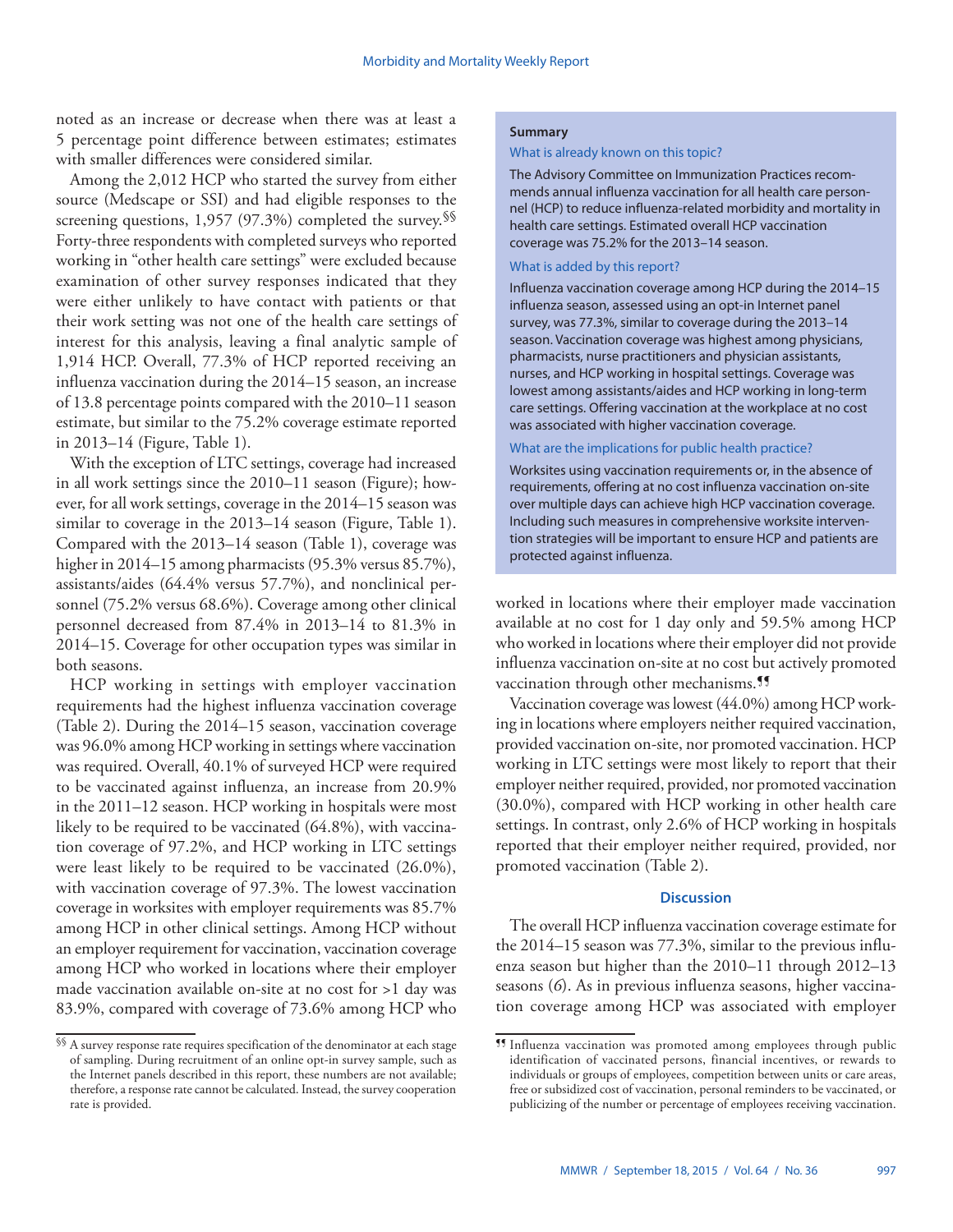|                                                         | $2011 - 12$ |                                        |                          |     | $2012 - 13$                            |                          |     | $2013 - 14$                            |                                |     | $2014 - 15$                            |                          |  |
|---------------------------------------------------------|-------------|----------------------------------------|--------------------------|-----|----------------------------------------|--------------------------|-----|----------------------------------------|--------------------------------|-----|----------------------------------------|--------------------------|--|
| Characteristic                                          | No.         | Weighted<br>$\frac{9}{6}$ <sup>+</sup> | Weighted %<br>vaccinated | No. | Weighted<br>$\frac{9}{6}$ <sup>+</sup> | Weighted %<br>vaccinated | No. | Weighted<br>$\frac{9}{6}$ <sup>+</sup> | Weighted %<br>vaccinated       | No. | Weighted<br>$\frac{9}{6}$ <sup>+</sup> | Weighted %<br>vaccinated |  |
| <b>Employer vaccination</b><br>requirement <sup>§</sup> | 496         | 20.9                                   | 93.7                     | 549 | 22.4                                   | 96.5                     | 738 | 35.5                                   | 97.8                           | 725 | 40.1                                   | 96.0                     |  |
| Hospital                                                | 362         | 32.0                                   | 95.2                     | 388 | 37.1                                   | 95.1                     | 520 | 58.2                                   | 97.7                           | 440 | 64.8                                   | 97.2                     |  |
| Ambulatory care/<br>Physician office <sup>1</sup>       | 153         | 21.8                                   | 95.5                     | 191 | 20.9                                   | 99.8                     | 252 | 33.6                                   | 96.4                           | 277 | 34.7                                   | 96.1                     |  |
| Long-term care                                          | 45          | 10.1                                   | 86.1                     | 61  | 12.8                                   | 95.8                     | 88  | 20.1                                   | 98.4                           | 104 | 26.0                                   | 97.3                     |  |
| Other clinical setting**                                | 21          | 7.1                                    | $++$                     | 38  | 10.7                                   | 100                      | 88  | 29.3                                   | 99.5                           | 109 | 35.9                                   | 85.7                     |  |
| On-site vaccination<br>$>1$ day <sup>§§</sup>           | 971         | 34.4                                   | 71.6                     | 658 | 28.5                                   | 80.5                     | 542 | 25.1                                   | 80.4                           | 407 | 19.1                                   | 83.9                     |  |
| Hospital                                                | 598         | 47.0                                   | 72.3                     | 382 | 37.3                                   | 81.9                     | 261 | 31.4                                   | 82.0                           | 151 | 21.0                                   | 86.9                     |  |
| Ambulatory care/<br>Physician office <sup>¶</sup>       | 314         | 32.4                                   | 70.0                     | 189 | 27.8                                   | 82.3                     | 183 | 28.6                                   | 80.7                           | 165 | 23.1                                   | 87.8                     |  |
| Long-term care                                          | 124         | 19.7                                   | 61.2                     | 115 | 17.3                                   | 74.8                     | 63  | 11.7                                   | 71.6                           | 57  | 12.4                                   | 67.3                     |  |
| Other clinical setting**                                | 88          | 27.8                                   | 87.1                     | 85  | 28.6                                   | 84.3                     | 107 | 22.0                                   | 85.0                           | 97  | 15.6                                   | 81.9                     |  |
| On-site vaccination<br>1 day <sup>¶¶</sup>              | 245         | 11.7                                   | 59.9                     | 227 | 9.8                                    | 67.6                     | 169 | 7.6                                    | 61.6                           | 230 | 9.8                                    | 73.6                     |  |
| Hospital                                                | 104         | 10.0                                   | 60.1                     | 89  | 9.9                                    | 66.3                     | 43  | 4.2                                    | 55.6                           | 51  | 7.3                                    | 72.1                     |  |
| Ambulatory care/<br>Physician office <sup>¶</sup>       | 82          | 12.3                                   | 52.8                     | 88  | 9.3                                    | 80.1                     | 76  | 11.3                                   | 69.3                           | 104 | 10.9                                   | 80.6                     |  |
| Long-term care                                          | 48          | 12.9                                   | 53.2                     | 58  | 11.3                                   | 49.7                     | 43  | 10.0                                   | 54.1                           | 45  | 10.0                                   | 67.1                     |  |
| Other clinical setting**                                | 40          | 12.5                                   | 89.7                     | 25  | 7.3                                    | $-$ tt                   | 31  | 6.5                                    | 72.9                           | 50  | 10.8                                   | 80.4                     |  |
| Other vaccination<br>promotion***                       | 231         | 12.2                                   | 58.4                     | 250 | 17.4                                   | 69.2                     | 226 | 15.5                                   | 61.9                           | 216 | 12.4                                   | 59.5                     |  |
| Hospital                                                | 60          | 6.4                                    | 56.3                     | 77  | 13.4                                   | 73.4                     | 46  | 5.1                                    | 80.7                           | 24  | 4.4                                    |                          |  |
| Ambulatory care/<br>Physician office <sup>¶</sup>       | 72          | 11.6                                   | 63.8                     | 65  | 13.1                                   | 76.8                     | 66  | 12.2                                   | 53.5                           | 67  | 10.3                                   | 60.5                     |  |
| Long-term care                                          | 80          | 20.3                                   | 55.9                     | 83  | 23.6                                   | 63.2                     | 90  | 29.8                                   | 62.2                           | 83  | 21.6                                   | 58.5                     |  |
| Other clinical setting**                                | 42          | 18.8                                   | 54.0                     | 55  | 28.8                                   | 71.0                     | 50  | 16.9                                   | 57.5                           | 54  | 14.6                                   | 64.5                     |  |
| No requirement,<br>on-site vaccination<br>or promotion  | 405         | 20.7                                   | 40.0                     | 260 | 21.9                                   | 40.4                     | 207 | 16.3                                   | 36.8                           | 336 | 18.7                                   | 44.0                     |  |
| Hospital                                                | 63          | 4.6                                    | 62.5                     | 25  | 2.3                                    |                          | 10  | 1.2                                    | $\qquad \qquad \longleftarrow$ | 15  | 2.6                                    |                          |  |
| Ambulatory care/<br>Physician office <sup>1</sup>       | 126         | 22.0                                   | 46.2                     | 103 | 28.9                                   | 40.2                     | 72  | 14.3                                   | 26.8                           | 133 | 21.0                                   | 46.6                     |  |
| Long-term care                                          | 158         | 37.0                                   | 35.1                     | 110 | 35.0                                   | 37.5                     | 80  | 28.5                                   | 38.6                           | 117 | 30.0                                   | 36.4                     |  |
| Other clinical setting**                                | 86          | 33.9                                   | 30.7                     | 34  | 24.6                                   | 48.7                     | 51  | 25.3                                   | 36.9                           | 79  | 23.2                                   | 53.4                     |  |

**TABLE 2. Percentage of health care personnel\* (HCP) who received influenza vaccination, by work setting, workplace vaccine availability, and employer vaccine requirements status — Internet panel surveys. United States, 2011–12 through 2014–15 influenza seasons**

\* Persons who worked in a place where clinical care or related services were provided to patients, or whose work involved face-to-face contact with patients or who were ever in the same room as patients.

† Weights were calculated based on each occupation type, by age, sex, race/ethnicity, work setting, and U.S. Census region to represent the U.S. population of HCP. Work setting and overall occupation are presented as weighted estimates of the total sample. Where the groups are stratified by work setting, the estimates are presented as weighted estimates of the occupation group subsample of each work setting subgroup.

§ Includes all respondents who indicated that their employer required them to be vaccinated for influenza.

¶ Ambulatory care (physician's office, medical clinic, and other ambulatory care setting).

\*\* Dentist office or dental clinic, pharmacy, laboratory, public health setting, health care education setting, emergency medical services setting, or other setting where clinical care or related services was provided to patients.

 $^{\dagger\dagger}$  Vaccination coverage estimate not reliable because the sample size was <30.

<sup>§§</sup> Employer made influenza vaccination available on-site for >1 day during the influenza season at no cost to employees. Restricted to respondents without an employer requirement for vaccination.

<sup>11</sup> Employer made influenza vaccination available on-site for 1 day during the influenza season at no cost to employees. Restricted to respondents without an employer requirement for vaccination.

\*\*\* Influenza vaccination was promoted among employees through public identification of vaccinated persons, financial incentives, or rewards to individuals or groups of employees, competition between units or care areas, free or subsidized cost of vaccination, personal reminders to be vaccinated, or publicizing of the number or percentage of employees receiving vaccination.

vaccination requirements or access to vaccination at the workplace at no cost for more than 1 day (*6*). Access to influenza vaccination at the worksite has been associated with higher vaccination coverage among HCP in previous studies (*6*,*8*). These findings support recommendations for a comprehensive strategy that includes easy access to vaccination at no cost on multiple days, along with promotion of vaccination, to increase HCP influenza vaccination coverage (*1*,*7*).

Coverage among HCP working in LTC settings was the lowest among the work settings examined, a finding that was consistent with the previous three seasons (*6*). Influenza vaccination among HCP in LTC settings is important because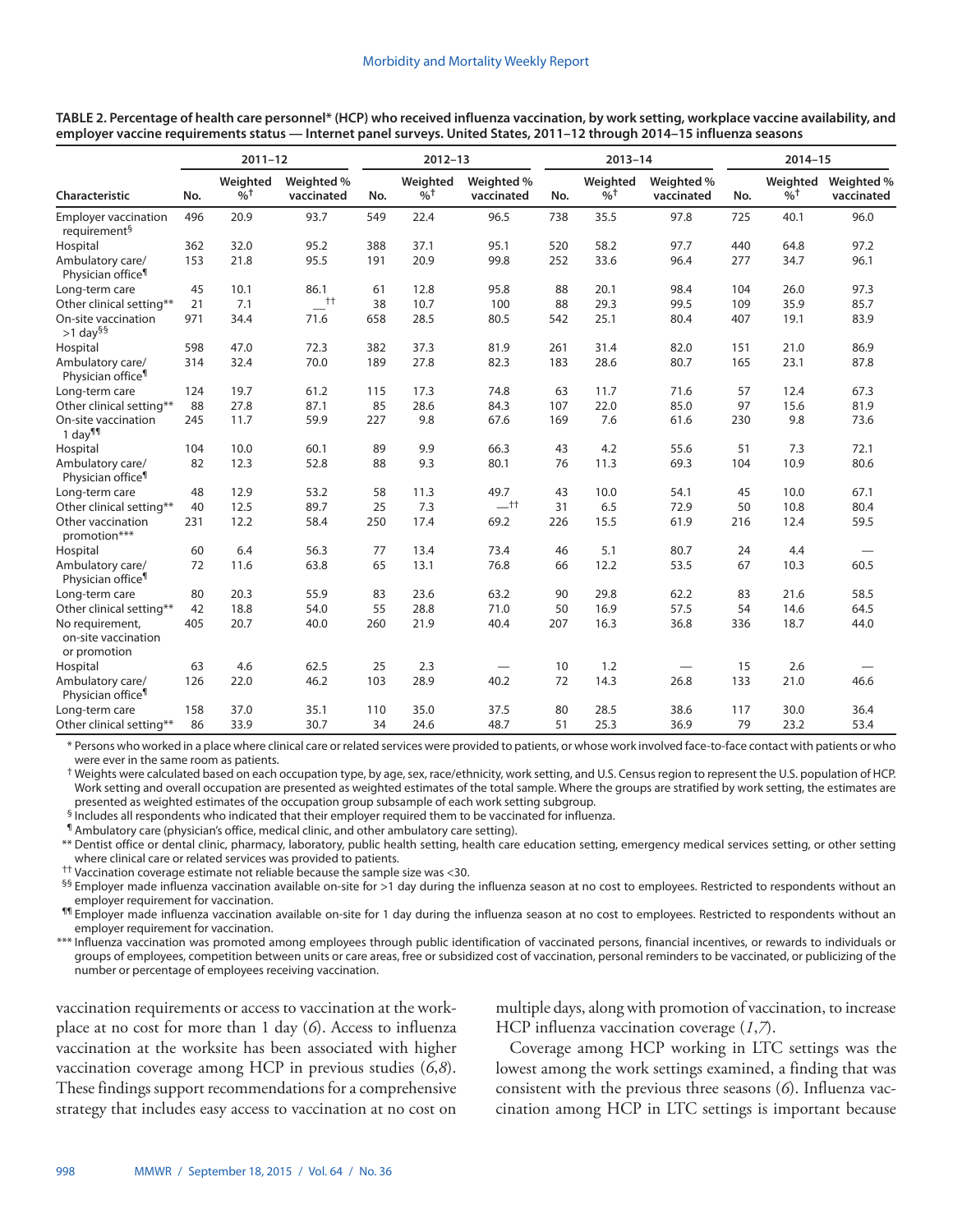influenza vaccine effectiveness is generally lowest in the elderly, making vaccination of close contacts even more critical (*3*). In addition, multiple studies have demonstrated that vaccination of HCP in LTC settings confers a health benefit to patients, including reduced risk for mortality (*2*–*4*). HCP working in LTC settings were least likely to report that their employer required vaccination or made vaccination available on-site at no cost for multiple days. Implementing strategies shown to improve HCP workplace vaccination coverage, including vaccination requirements or offering at no cost on-site vaccinations over multiple days, can help protect LTC patients from influenza (*7*).

HCP working in hospitals had the highest vaccination coverage and were the most likely to report that their employer required vaccination. Higher vaccination coverage and increased use of vaccination requirements and promotion in hospitals compared with other settings might be partly attributable to the Centers for Medicare and Medicaid Services (CMS) requirement in place since January 2013 to report HCP influenza vaccination levels as part of its hospital quality reporting programs (*9*). CMS has since added HCP influenza vaccination to quality reporting programs for other HCP work settings, which might affect vaccination coverage in nonhospital settings in future years; however, not all work settings are included in the program.

The findings in this report are subject to at least three limitations, all of which have been described previously (*6*). First, the sample was not randomly selected from HCP in the United States. The survey used a nonprobability sample of volunteer HCP members of Medscape and SSI Internet panels and the results based on this nonprobability sample might not be representative of the HCP population in the United States, in particular, those without internet access. Second, influenza vaccination coverage among HCP from the opt-in Internet panel survey (72.0%) differed from the population-based sample in the National Health Interview Survey in the 2009–10 through 2012–13 influenza seasons (66.9% for the 2012–13 season), although trends in coverage were similar across seasons (*10*) (CDC, unpublished data, 2015). Finally, all results were based on self-report and might be subject to recall bias.

The highest HCP vaccination coverage was reported in worksites with employer requirements for vaccination. In the absence of vaccination requirements, expanding the number of health care locations offering vaccination on-site, over multiple days, and at no cost might help sustain and improve influenza vaccination coverage among HCP. Employers and health care

administrators can make use of the Guide to Community Preventive Services, which has found evidence to support onsite vaccination at no or low cost to HCP to increase influenza vaccination coverage among HCP (*7*). LTC employers can also use the LTC web-based toolkit\*\*\* developed by CDC and the National Vaccine Program Office, which provides access to resources, strategies, and educational materials for increasing influenza vaccination among HCP in LTC settings.

(Corresponding author: Carla L. Black, [cblack2@cdc.gov,](mailto:cblack2@cdc.gov) 404-639-8436).

- 1. CDC. Immunization of health-care personnel: recommendations of the Advisory Committee on Immunization Practices (ACIP). MMWR Recomm Rep 2011;60(No. RR-7).
- 2. Carman WF, Elder AG, Wallace LA, et al. Effects of influenza vaccination of health-care workers on mortality of elderly people in long-term care: a randomised controlled trial. Lancet 2000;355:93–7.
- 3. Hayward AC, Harling R, Wetten S, et al. Effectiveness of an influenza vaccine programme for care home staff to prevent death, morbidity, and health service use among residents: cluster randomised controlled trial. BMJ 2006;333:1241.
- 4. Lemaitre M, Meret T, Rothan-Tondeur M, et al. Effect of influenza vaccination of nursing home staff on mortality of residents: a clusterrandomized trial. J Am Geriatr Soc 2009;57:1580–6.
- 5. Saxén H, Virtanen M. Randomized, placebo-controlled double blind study on the efficacy of influenza immunization on absenteeism of health care workers. Pediatr Infect Dis J 1999;18:779–83.
- 6. Black CL, Yue X, Ball SW, et al. Influenza vaccination coverage among health care personnel—United States, 2013–14 influenza season. MMWR Morb Mortal Wkly Rep 2014;63:805–11.
- 7. Community Preventive Services Task Force. Interventions to promote seasonal influenza vaccinations among healthcare workers. Atlanta, GA: The Guide to Community Preventive Services; 2008. Available at [http://](http://www.thecommunityguide.org/worksite/flu-hcw.html) [www.thecommunityguide.org/worksite/flu-hcw.html](http://www.thecommunityguide.org/worksite/flu-hcw.html).
- 8. Hollmeyer H, Hayden F, Mounts A, Buchholz U. Review: interventions to increase influenza vaccination among healthcare workers in hospitals. Influenza Other Respir Viruses 2013;7:604–21.
- 9. Lindley MC, Bridges CB, Strikas RA, et al. Influenza vaccination performance measurement among acute care hospital-based health care personnel—United States, 2013–14 influenza season. MMWR Morb Mortal Wkly Rep 2014;63:812–5.
- 10. CDC. Surveillance of influenza vaccination coverage—United States, 2007–08 through 2011–12 influenza seasons. MMWR Surveill Summ 2013;62(No. SS-04).

<sup>\*\*\*</sup> The long-term care web-based toolkit is available at [http://www.cdc.gov/](http://www.cdc.gov/flu/toolkit/long-term-care/index.htm) [flu/toolkit/long-term-care/index.htm](http://www.cdc.gov/flu/toolkit/long-term-care/index.htm).

<sup>1</sup>Immunization Services Division, National Center for Immunization and Respiratory Diseases, CDC; 2Abt Associates Inc., Cambridge, MA; 3Division of Surveillance, Hazard Evaluations, and Field Studies, National Institute for Occupational Safety and Health, CDC; <sup>4</sup>Division of Respiratory Disease Studies, National Institute for Occupational Safety and Health, CDC; <sup>5</sup>Abt SRBI, New York, NY.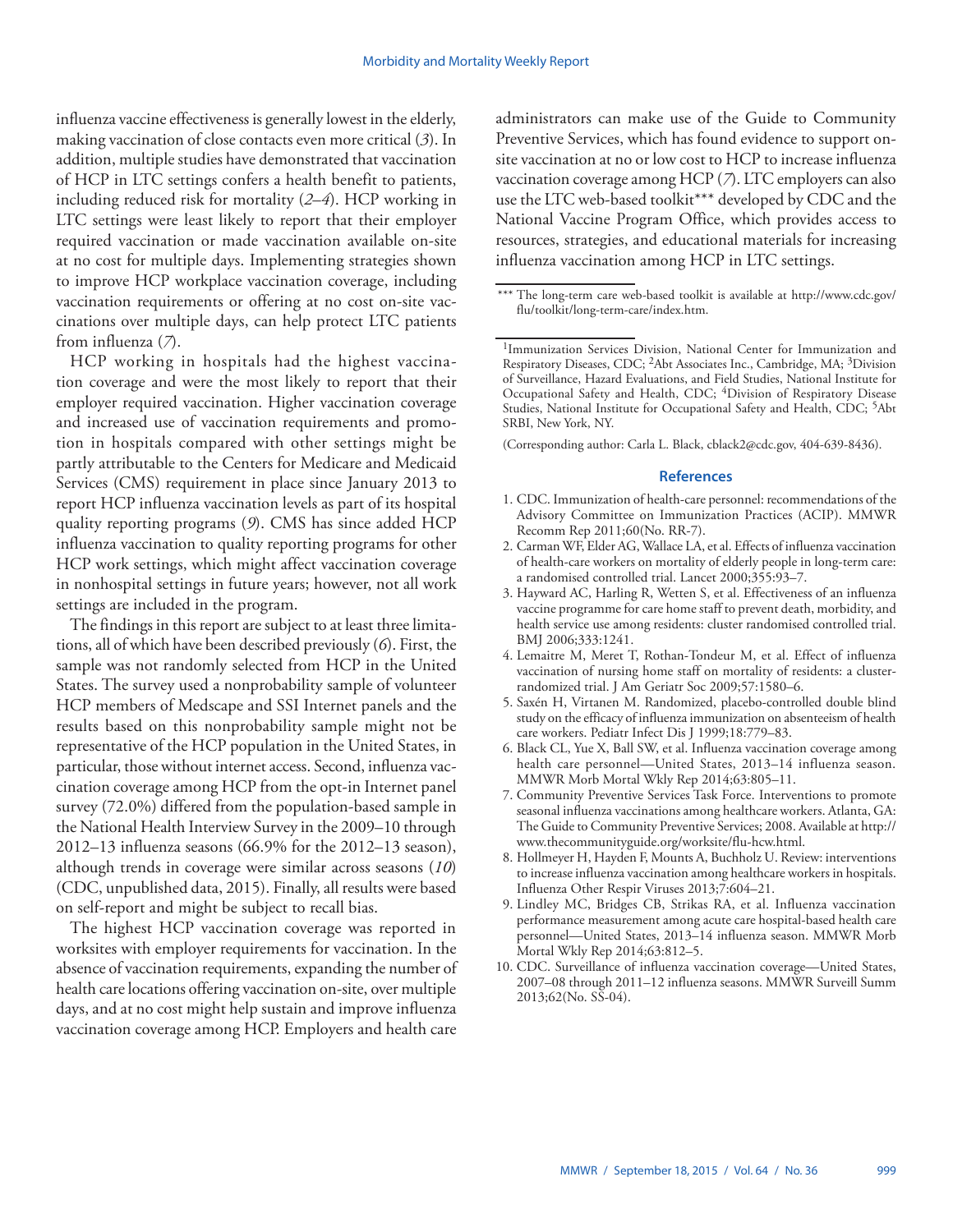# <span id="page-7-0"></span>**Influenza Vaccination Coverage Among Pregnant Women — United States, 2014–15 Influenza Season**

Helen Ding, MD<sup>1</sup>; Carla L. Black, PhD<sup>2</sup>; Sarah Ball, ScD<sup>3</sup>; Sara Donahue, DrPH<sup>3</sup>; Rebecca V. Fink, MPH<sup>3</sup>; Walter W. Williams, MD<sup>2</sup>; Erin D. Kennedy, DVM<sup>2</sup>; Carolyn B. Bridges, MD<sup>2</sup>; Peng-Jun Lu, MD, PhD<sup>2</sup>; Katherine E. Kahn, MPH<sup>4</sup>; Anna K Dean, MPH<sup>2,5</sup>; Lisa A. Grohskopf, MD6; Indu B. Ahluwalia, PhD7; Rebecca Devlin, MA8; Charles DiSogra, DrPH8; Deborah K. Walker, EdD3; Stacie M. Greby, DVM2

Pregnant women and infants are at increased risk for influenza-related complications and hospitalization. Influenza vaccination can reduce the risk for influenza-related illness among pregnant women and their infants (*1*). Since 2004, the Advisory Committee on Immunization Practices (ACIP) and the American College of Obstetricians and Gynecologists (ACOG) have recommended influenza vaccination for all women who are or will be pregnant during the influenza season, regardless of trimester of pregnancy (*1*,*2*). To assess influenza vaccination coverage among pregnant women during the 2014–15 influenza season, CDC analyzed data from an Internet panel survey conducted during March 31–April 6, 2015. Among 1,702 survey respondents who were pregnant at any time during October 2014–January 2015, 50.3% reported receiving influenza vaccination before or during pregnancy, similar to the reported coverage in the preceding season (*3*). Overall, 64.9% of respondents reported receiving a provider offer of influenza vaccination, 14.8% received a recommendation but no offer, and 20.3% received no recommendation. Vaccination coverage among these groups of women was 67.9%, 33.5%, and 8.5%, respectively. Reminder systems and standing orders that allow health care personnel other than the attending provider to assess vaccination status and administer vaccination, can help to ensure that influenza vaccination is recommended and offered to a pregnant woman at each provider visit to increase pregnant women's vaccination coverage (*4*,*5*).

Since the 2010–11 influenza season, CDC has conducted an Internet panel survey annually each April to provide end-ofseason influenza vaccination coverage estimates among pregnant women. For the 2014–15 influenza season, the Internet panel survey was conducted during March 31–April 6, 2015 for CDC by Abt Associates, Inc., to 1) provide end-of-season estimates of influenza vaccination coverage among pregnant women; 2) assess respondent-reported provider recommendation for and offer of influenza vaccination; and 3) obtain updated information on pregnant women's knowledge, attitudes, and behaviors related to influenza vaccination. Women aged 18–49 years who reported being pregnant at any time since August 2014 were eligible to participate in the survey. Participants were recruited from a preexisting, national, opt-in, general population Internet panel operated by Survey Sampling International, which provides panel members with online survey opportunities in exchange for nominal incentives.\* Pregnant women panelists were recruited through 1) an email invitation sent to female panel members aged 18–49 years living in the United States, and 2) a message on the panel website inviting panel members to answer a series of screening questions and, if eligible, to take the survey. Among 12,533 women who entered the survey site during March 31–April 6, 2015, 2,171 were determined to be eligible, and 2,053 completed the survey (completion rate<sup>†</sup> =  $94.6\%$ ). Data were weighted to reflect the age, race/ethnicity, and geographic distribution of the total U.S. population of pregnant women. A woman was considered to be vaccinated if 1) vaccination was received during July 1, 2014–April 6, 2015 and 2) vaccination was received before or during the most recent pregnancy. The study population was limited to 1,702 women who reported being pregnant any time during the peak influenza vaccination period (October 2014–January 2015). Vaccination coverage estimates for the preceding five seasons were compared to assess trends over time. Similar survey methodology was used in all five seasons (*3*).

Survey respondents were asked about their vaccination status (before and/or during pregnancy), whether their provider recommended or offered influenza vaccination, their attitudes regarding influenza and influenza vaccination, and their reasons for receiving or not receiving influenza vaccination. Three composite variables defining attitudes about influenza vaccination efficacy, safety, and concerns about influenza infection were constructed using methods previously described (*3*). Because the opt-in Internet panel sample is not probability-based, no statistical tests were performed. Differences were noted when there was a  $\geq 5$ percentage-point difference between any values being compared.

<sup>\*</sup>Additional information on the online survey and incentives for participants is available at [https://www.surveysampling.com.](https://www.surveysampling.com)

<sup>†</sup>An opt-in Internet panel survey is a nonprobability sampling survey. The denominator for a response rate calculation cannot be determined because no sampling frame with a selection probability is involved at the recruitment stage. Instead, the survey completion rate is provided. Completion rate is the percentage of women who completed the survey, among those that were eligible and started the survey.

<sup>§</sup>Additional information on obstacles to inference in non-probability samples is available at [http://www.aapor.org/AAPORKentico/default.aspx.](http://www.aapor.org/AAPORKentico/default.aspx)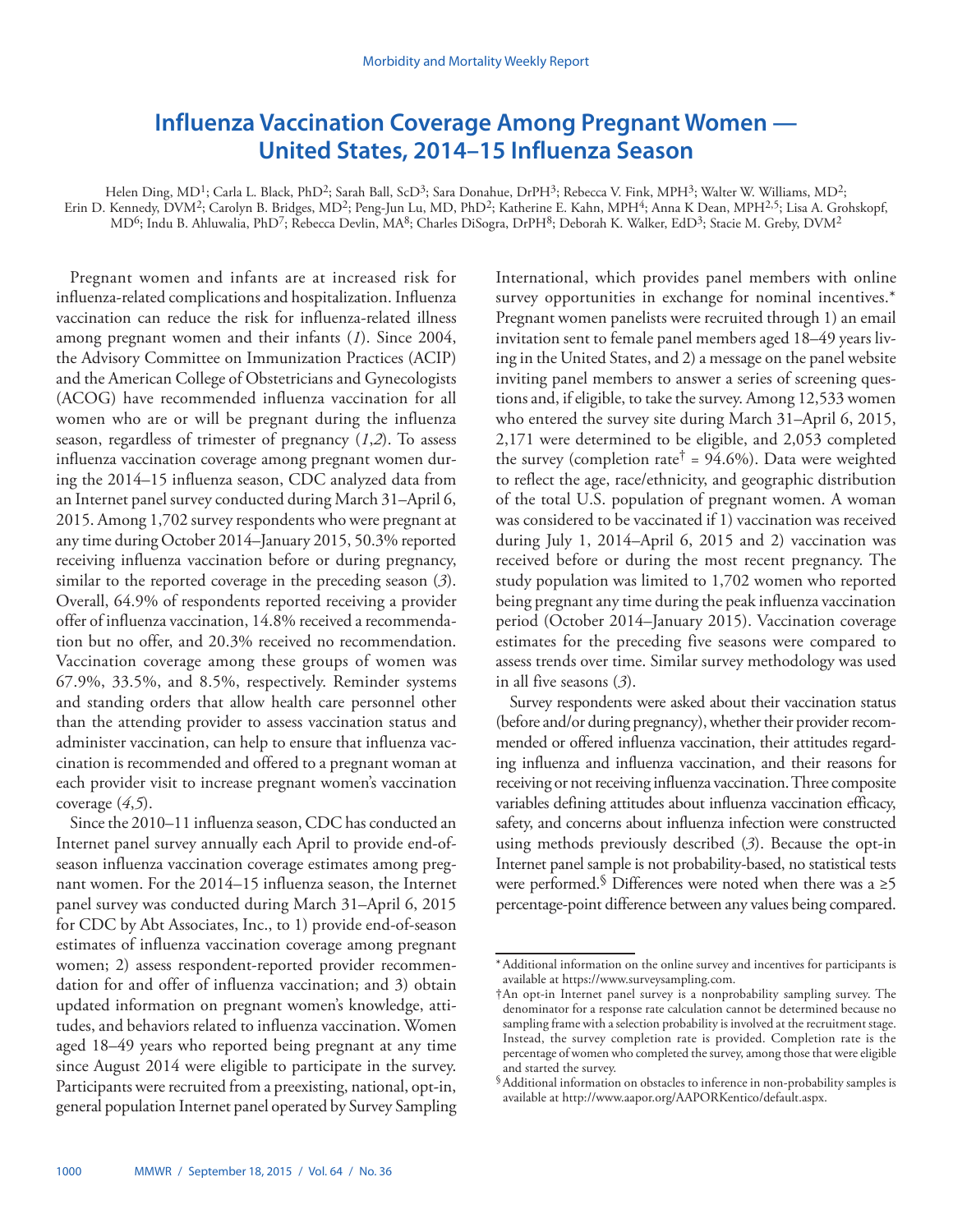Among the 1,702 women who were pregnant at any time during October 2014–January 2015, 50.3% reported receiving influenza vaccination before pregnancy (15.3%) or during pregnancy (35.0%) since July 1, 2014. The overall vaccination coverage was similar to that in the 2013–14 (52.2%) influenza season (Table 1). Non-Hispanic black women reported lower vaccination coverage (38.9%) than did non-Hispanic white women (51.9%). Compared with women in the reference category for each comparison stratum, lower influenza vaccination coverage was reported among women who were aged <35 years, had a college degree or less, were not married, had public insurance or no medical insurance, were not working for wages, were living below the poverty threshold, reported no high-risk conditions associated with increased influenza

risk other than pregnancy, reported fewer than six visits to a health care provider since July 2014, and had a negative attitude toward efficacy or safety of influenza vaccination or were not concerned about influenza infection (Table 1).

Among women with at least one visit to a health care provider since July 2014, women who reported that a provider both recommended and offered influenza vaccination had higher vaccination coverage (67.9%) compared with women who reported receiving a provider recommendation but no offer (33.5%) and women who reported receiving no recommendation for vaccination (8.5%) (Figure). Compared with women in the reference category for each comparison stratum, a recommendation for and offer of influenza vaccination was less frequently reported by women who were aged <35 years,

|  |  |                                                                                                                            |  | TABLE 1. Influenza vaccination coverage before and during pregnancy among women who were pregnant any time during October 2014– |  |
|--|--|----------------------------------------------------------------------------------------------------------------------------|--|---------------------------------------------------------------------------------------------------------------------------------|--|
|  |  | January 2015, by selected characteristics — Internet panel surveys, United States, 2014–15 and 2013–2014 influenza seasons |  |                                                                                                                                 |  |

|                                                                                                                                                                        |                | 2013-14 influenza season |                                 |                | 2014-15 influenza season |                                 | Percentage point                                                   |  |
|------------------------------------------------------------------------------------------------------------------------------------------------------------------------|----------------|--------------------------|---------------------------------|----------------|--------------------------|---------------------------------|--------------------------------------------------------------------|--|
| Characteristic                                                                                                                                                         | Unweighted no. | Weighted %               | Vaccinated,<br>weighted<br>$\%$ | Unweighted no. | Weighted %               | Vaccinated,<br>weighted<br>$\%$ | difference in<br>vaccination coverage<br>$(2014 - 15 - 2013 - 14)$ |  |
| <b>Total</b>                                                                                                                                                           | 1,619          |                          | 52.2                            | 1,702          |                          | 50.3                            | $-1.9$                                                             |  |
| Vaccinated before pregnancy                                                                                                                                            | 289            |                          | 17.6                            | 265            |                          | 15.3                            | $-2.3$                                                             |  |
| Vaccinated during pregnancy                                                                                                                                            | 577            |                          | 34.6                            | 615            |                          | 35.0                            | 0.4                                                                |  |
| Age (yrs)                                                                                                                                                              |                |                          |                                 |                |                          |                                 |                                                                    |  |
| $18 - 24$                                                                                                                                                              | 373            | 34.0                     | $45.6*$                         | 436            | 30.5                     | $44.1*$                         | $-1.5$                                                             |  |
| $25 - 34$                                                                                                                                                              | 942            | 50.4                     | 56.5                            | 920            | 52.5                     | $50.0*$                         | $-6.5^+$                                                           |  |
| $35 - 49^{\frac{5}{2}}$                                                                                                                                                | 304            | 15.6                     | 53.0                            | 346            | 17.0                     | 61.9                            | $8.9^{+}$                                                          |  |
| Race/Ethnicity                                                                                                                                                         |                |                          |                                 |                |                          |                                 |                                                                    |  |
| Hispanic                                                                                                                                                               | 260            | 23.7                     | 56.7                            | 425            | 22.3                     | 56.5                            | $-0.2$                                                             |  |
| Black, non-Hispanic                                                                                                                                                    | 160            | 18.1                     | $42.7*$                         | 241            | 19.1                     | 38.9*                           | $-3.7$                                                             |  |
| White, non-Hispanic <sup>§</sup>                                                                                                                                       | 1,033          | 50.1                     | 52.0                            | 887            | 49.9                     | 51.9                            | $-0.1$                                                             |  |
| Other, non-Hispanic                                                                                                                                                    | 166            | 8.1                      | $61.9*$                         | 149            | 8.6                      | 49.8                            | $-12.1$ <sup>+</sup>                                               |  |
| <b>Education</b>                                                                                                                                                       |                |                          |                                 |                |                          |                                 |                                                                    |  |
| <college degree<="" td=""><td>699</td><td>47.7</td><td><math>44.6*</math></td><td>819</td><td>50.2</td><td><math>42.0*</math></td><td><math>-2.6</math></td></college> | 699            | 47.7                     | $44.6*$                         | 819            | 50.2                     | $42.0*$                         | $-2.6$                                                             |  |
| College degree                                                                                                                                                         | 714            | 41.1                     | $57.4*$                         | 666            | 37.7                     | $56.6*$                         | $-0.8$                                                             |  |
| >College degree <sup>§</sup>                                                                                                                                           | 206            | 11.2                     | 65.9                            | 217            | 12.1                     | 64.7                            | $-1.2$                                                             |  |
| <b>Married</b>                                                                                                                                                         |                |                          |                                 |                |                          |                                 |                                                                    |  |
| Yes <sup>§</sup>                                                                                                                                                       | 1,128          | 63.4                     | $56.6*$                         | 1,110          | 62.3                     | 54.5                            | $-2.1$                                                             |  |
| No                                                                                                                                                                     | 491            | 36.6                     | 44.7                            | 592            | 37.7                     | $43.3*$                         | $-1.5$                                                             |  |
| Insurance coverage                                                                                                                                                     |                |                          |                                 |                |                          |                                 |                                                                    |  |
| Private/Military only <sup>§</sup>                                                                                                                                     | 993            | 56.6                     | 54.9                            | 940            | 53.7                     | 54.6                            | $-0.3$                                                             |  |
| Any public                                                                                                                                                             | 579            | 40.0                     | 51.0                            | 704            | 42.7                     | $46.8*$                         | $-4.2$                                                             |  |
| No insurance                                                                                                                                                           | 47             | 3.3                      | $22.2*$                         | 58             | 3.6                      | $27.5*$                         | $5.3^{+}$                                                          |  |
| Working status <sup>¶</sup>                                                                                                                                            |                |                          |                                 |                |                          |                                 |                                                                    |  |
| Yes <sup>§</sup>                                                                                                                                                       | 855            | 50.8                     | 57.3                            | 942            | 53.8                     | 56.5                            | $-0.8$                                                             |  |
| No                                                                                                                                                                     | 764            | 49.2                     | $47.0*$                         | 760            | 46.2                     | $43.1*$                         | $-3.9$                                                             |  |
| Poverty status**                                                                                                                                                       |                |                          |                                 |                |                          |                                 |                                                                    |  |
| At or above <sup>§</sup>                                                                                                                                               | 1,369          | 81.5                     | 53.9                            | 1,337          | 76.7                     | 54.3                            | 0.4                                                                |  |
| Below                                                                                                                                                                  | 250            | 18.5                     | $45.0*$                         | 362            | 23.3                     | $37.4*$                         | $-7.6^{\dagger}$                                                   |  |
| High-risk conditions <sup>††</sup>                                                                                                                                     |                |                          |                                 |                |                          |                                 |                                                                    |  |
| Yes <sup>§</sup>                                                                                                                                                       | 538            | 33.0                     | $60.5*$                         | 658            | 38.3                     | 56.4                            | $-4.1$                                                             |  |
| No                                                                                                                                                                     | 1,081          | 67.0                     | 48.2                            | 1,044          | 61.7                     | $46.5*$                         | $-1.7$                                                             |  |
|                                                                                                                                                                        |                |                          |                                 |                |                          |                                 |                                                                    |  |
| No. of visits to a provider since July                                                                                                                                 |                |                          | $-$ §§                          |                |                          | $-$ §§                          | $-$ §§                                                             |  |
| None                                                                                                                                                                   | 16<br>370      | 0.9                      | $42.7*$                         | 18             | 1.1<br>23.7              | $37.4*$                         | $-5.3^{+}$                                                         |  |
| $1 - 5$<br>$6 - 10$                                                                                                                                                    | 652            | 23.2<br>40.4             | 55.0                            | 399<br>657     | 38.1                     | 55.1                            | 0.1                                                                |  |
| $>10^{\mathsf{S}}$                                                                                                                                                     | 581            |                          |                                 | 628            |                          |                                 |                                                                    |  |
|                                                                                                                                                                        |                | 35.5                     | 56.5                            |                | 37.1                     | 54.8                            | $-1.7$                                                             |  |

See table footnotes on the next page.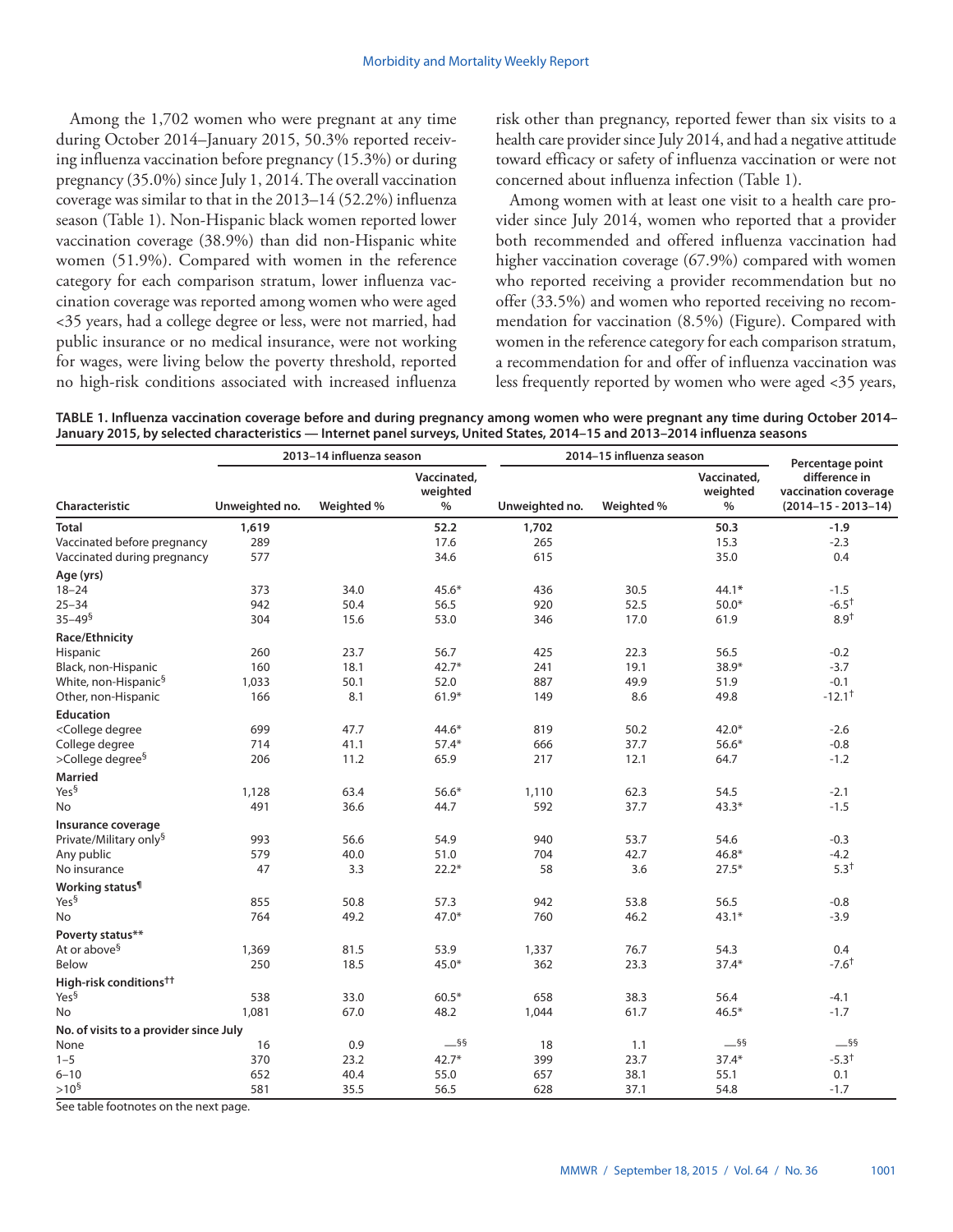had less than a college degree, were unmarried, did not have medical insurance, were not working for wages, were living below the poverty threshold, did not have high-risk conditions, had fewer than 10 visits to a provider, and had a negative attitude toward influenza vaccination efficacy or safety or were not concerned about influenza infection (Table 2). Similarly, across all subgroups, influenza vaccination coverage was highest among women whose provider recommended and offered vaccination, followed by women who received only a recommendation but no offer, and lowest among women who received no provider recommendation. Even among women who reported negative attitudes regarding influenza vaccine efficacy or safety, or were not concerned about influenza infection, coverage was higher among those whose provider recommended and offered vaccination than among women with the same beliefs who reported only receiving a provider recommendation or receiving no recommendation (Table 2). Among vaccinated women, 86.8% reported that their provider

recommended and offered vaccination; among unvaccinated women, the percentage was only 42.3%.

The most common reasons women reported for receiving influenza vaccination were "to protect my baby from flu"  $(33.1\%)$ , "to protect myself from flu"  $(21.4\%)$ , and "my doctor, nurse, or other medical professional recommended the flu vaccination" (15.0%). The most common reasons women reported for not receiving vaccination were "I don't think the vaccination is effective in preventing flu" (17.2%), "I have concerns about possible safety risk to my baby if I got vaccinated" (14.5%) and "I am concerned that the vaccination would give me the flu" (13.6%).

### **Discussion**

During the 2014–15 influenza season approximately half of surveyed pregnant women had received influenza vaccination, similar to the percentages found for the 2013–14 (52.2%), 2012–13 (50.5%), and 2011–12 (46.4%) influenza seasons,

**TABLE 1. (***Continued***) Influenza vaccination coverage before and during pregnancy among women who were pregnant any time during October 2014–January 2015, by selected characteristics — Internet panel surveys, United States, 2014–15 and 2013–2014 influenza seasons**

|                                                                             |                | 2013-14 influenza season |                                 |                | 2014-15 influenza season |                                 | Percentage point                                                   |  |
|-----------------------------------------------------------------------------|----------------|--------------------------|---------------------------------|----------------|--------------------------|---------------------------------|--------------------------------------------------------------------|--|
| Characteristic                                                              | Unweighted no. | Weighted %               | Vaccinated,<br>weighted<br>$\%$ | Unweighted no. | Weighted %               | Vaccinated.<br>weighted<br>$\%$ | difference in<br>vaccination coverage<br>$(2014 - 15 - 2013 - 14)$ |  |
| Provider recommendation and/or offer of influenza vaccination <sup>11</sup> |                |                          |                                 |                |                          |                                 |                                                                    |  |
| Recommended, offered                                                        | 1.037          | 65.1                     | $70.5*$                         | 1,107          | 64.9                     | $67.9*$                         | $-2.6$                                                             |  |
| Recommended, no offer                                                       | 242            | 15.1                     | $32.0*$                         | 246            | 14.8                     | $33.5*$                         | 1.5                                                                |  |
| No recommendation <sup>§</sup>                                              | 324            | 19.8                     | 9.7                             | 331            | 20.3                     | 8.5                             | $-1.2$                                                             |  |
| Attitude toward efficacy of influenza vaccination***                        |                |                          |                                 |                |                          |                                 |                                                                    |  |
| Positive <sup>§</sup>                                                       | 1,316          | 81.3                     | 62.9                            | 1,302          | 75.8                     | 62.4                            | $-0.5$                                                             |  |
| Negative                                                                    | 303            | 18.7                     | $5.8*$                          | 400            | 24.2                     | $12.2*$                         | $6.4^{\dagger}$                                                    |  |
| Attitude toward safety of influenza vaccination <sup>†††</sup>              |                |                          |                                 |                |                          |                                 |                                                                    |  |
| Positive <sup>§</sup>                                                       | 1,241          | 75.2                     | 65.1                            | 1,278          | 74.0                     | 63.5                            | $-1.7$                                                             |  |
| Negative                                                                    | 378            | 24.8                     | $13.2*$                         | 424            | 26.0                     | $12.6*$                         | $-0.6$                                                             |  |
| Attitude toward influenza infection <sup>§§§</sup>                          |                |                          |                                 |                |                          |                                 |                                                                    |  |
| Concerned <sup>§</sup>                                                      | 1,127          | 69.8                     | 58.0                            | 1,145          | 67.3                     | 56.0                            | $-2.0$                                                             |  |
| Not concerned                                                               | 492            | 30.2                     | $39.0*$                         | 557            | 32.7                     | $38.4*$                         | $-0.6$                                                             |  |

\* ≥5 percentage point difference compared with reference group.

† ≥5 percentage point difference from 2013–14 to 2014–15 influenza season.

§ Reference group for comparisons within subgroups.

¶ Working status: Yes = those employed for wages and self-employed; No = those out of work, homemakers, students, retired, or unable to work.

\*\* As determined by the U.S. Census Bureau (<http://www.census.gov/hhes/www/poverty/data/threshld>), for the 2014–15 season below poverty = total family income of <\$24,008 for a family of four with two minors as of 2014; for the 2013–14 season below poverty = total annual family income of <\$23,624 for a family of four with two minors as of 2013.

<sup>††</sup> Conditions associated with increased risk for serious medical complications from influenza, including chronic asthma, a lung condition other than asthma, a heart condition, diabetes, a kidney condition, a liver condition, obesity, or a weakened immune system caused by a chronic illness or by medicines taken for a chronic illness. §§ Vaccination coverage estimate was not reliable because sample size was <30.

¶¶ Excluding women who had not visited a health care provider since July 2013 (n = 16) for the 2013–14 influenza season, and who had not visited a health care provider since July 2014 (n = 18) for the 2014–15 influenza season.

\*\*\* Created based on two questions regarding attitudes toward the efficacy of flu vaccination: 1) "Flu vaccine is somewhat/very effective in preventing flu," and 2) "Flu vaccine a pregnant women received is somewhat/very effective in protecting her baby from the flu." A 1-point score was given for each "yes" answer for either of the two questions. "Positive" attitude = summary score of 1 or 2; "Negative" attitude = summary score of 0.

††† Created based on three questions regarding attitudes toward the safety of flu vaccination: 1)"Flu vaccination is somewhat/very/completely safe for most adult women"; 2) "Flu vaccination is somewhat/very/completely safe for pregnant women"; and 3) "Flu vaccination that a pregnant woman receives is somewhat/very/ completely safe for her baby." 1 point was given for each "yes" answer for any of the 3 questions. "Positive" attitude = summary score of 2 or 3; "Negative" attitude = summary score of 0 or 1.

§§§ Created based on three questions regarding attitude toward flu infection: 1) "If a pregnant woman gets the flu, it is somewhat/very likely to harm the baby"; 2) "Flu infection during pregnancy somewhat/very likely harms pregnant women"; and 3) "somewhat/very worried about getting sick with the flu this season ." 1 point was given for each "yes" answer for any of the 3 questions. "Concerned" = summary score of 2 or 3; "Not concerned" = summary score of 1 or 0.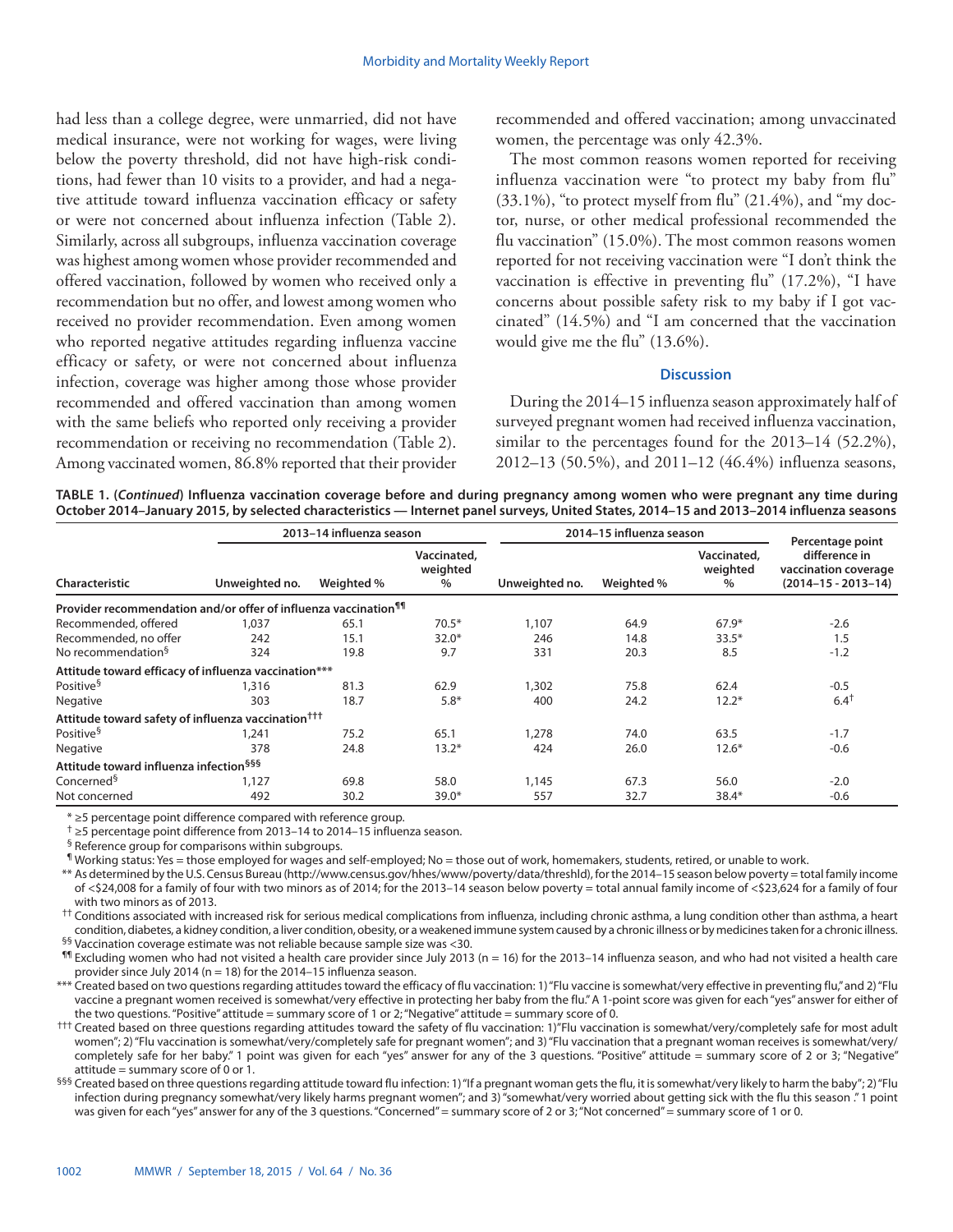**FIGURE. Percentage of women vaccinated for influenza before and during pregnancy, overall and by health care provider recommendation and offer\* of influenza vaccination, among women pregnant at any time during October 2014–January 2015 — Internet panel survey, United States, 2014–15 influenza season**



\* Excluded women who had not visited a health care provider since July 2014  $(n = 18)$ .

but higher than those found for the 2010–11 season (44.0%) (*3*). A substantially higher percentage of women who reported that their provider both recommended and offered influenza vaccination had received influenza vaccine compared with women who reported receiving only a recommendation but no offer or no recommendation; however, the percentage of women receiving a provider offer and recommendation was similar to last season.

The higher coverage reported among pregnant women whose provider recommended and offered influenza vaccination, including women with negative attitudes about influenza vaccine efficacy or safety, or who were not concerned about getting influenza, highlights the importance of a provider recommendation for influenza vaccination coupled with an offer of influenza vaccination onsite to increase vaccination coverage among pregnant women. Implementing and strengthening systems that support provider ability to recommend and offer influenza vaccination to pregnant women, including standing orders and provider reminder systems, as well as expanded access to vaccination services in expanded health care settings, such as pharmacies, can increase opportunities for vaccination and improve coverage (*4*,*5*).

Similar to previous seasons, vaccination coverage was lower among black women than white women, despite a similar percentage of black and white women reporting receiving a provider recommendation and offer of vaccination, highlighting the need to identify and address possible factors contributing to this disparity, which might include weaker or less effective provider recommendations, differences in sociocultural norms, misperception of vaccine effectiveness and safety, vaccination resistance and hesitancy, and poorer quality of provider-patient relationships (*6*,*7*).

#### **Summary**

#### What is already known on this topic?

Pregnant women and infants are at increased risk for influenzarelated complications. The risk of influenza among pregnant women and their infants aged <6 months can be reduced by vaccinating pregnant women. Influenza vaccination coverage among pregnant women increased substantially during the 2009–10 influenza season and the increased coverage was sustained during the 2010–11 through 2013–14 seasons.

# What is added by this report?

During the 2014–15 influenza season, 50.3% of pregnant women were vaccinated before or during pregnancy, similar to the 2013–14 season. Women who received a provider offer of vaccination had substantially higher vaccination coverage than those who did not receive an offer of vaccination. Barriers to vaccination included negative attitudes about safety and efficacy of influenza vaccination and unfounded concern that vaccination would cause influenza.

## **What are the implications for public health practice?**

To protect mothers and their babies from complications of influenza, efforts are needed to improve influenza vaccination coverage among pregnant women. Interventions should include implementing clinic-based education to ensure access to information about influenza vaccine safety and efficacy and the risk for influenza for pregnant women and their infants, and systems to ensure that providers recommend and offer influenza vaccination to all pregnant women.

Unlike the previous influenza seasons, during the 2014–15 season the most commonly reported reason for not being vaccinated concerned lack of confidence in influenza vaccine efficacy, which might have reflected knowledge about the mismatch of the influenza vaccine with the circulating strain in the 2014–15 season (*3*,*8*). In addition to addressing this concern, clinic-based client education for pregnant women should emphasize that influenza vaccination during pregnancy is safe and can protect not only pregnant women themselves but also their infants during the first 6 months of life when they are too young to receive vaccination (*1*,*2*,*4*). This education needs to be supported by provider recommendation for and offer of influenza vaccination during the visit (*4*). Education messages can be delivered through multiple channels, including prenatal care consultation, social media, and text messaging (e.g., applications such as [https://text4baby.org\)](https://text4baby.org).

The findings in this report are subject to at least four limitations. First, vaccination was self-reported and not validated by medical records; therefore, coverage might be over- or underestimated. Second, the study sample did not include women without Internet access. Therefore, results are not generalizable to all pregnant women in the United States. Third, the Internet panel survey is an opt-in survey and estimates might be biased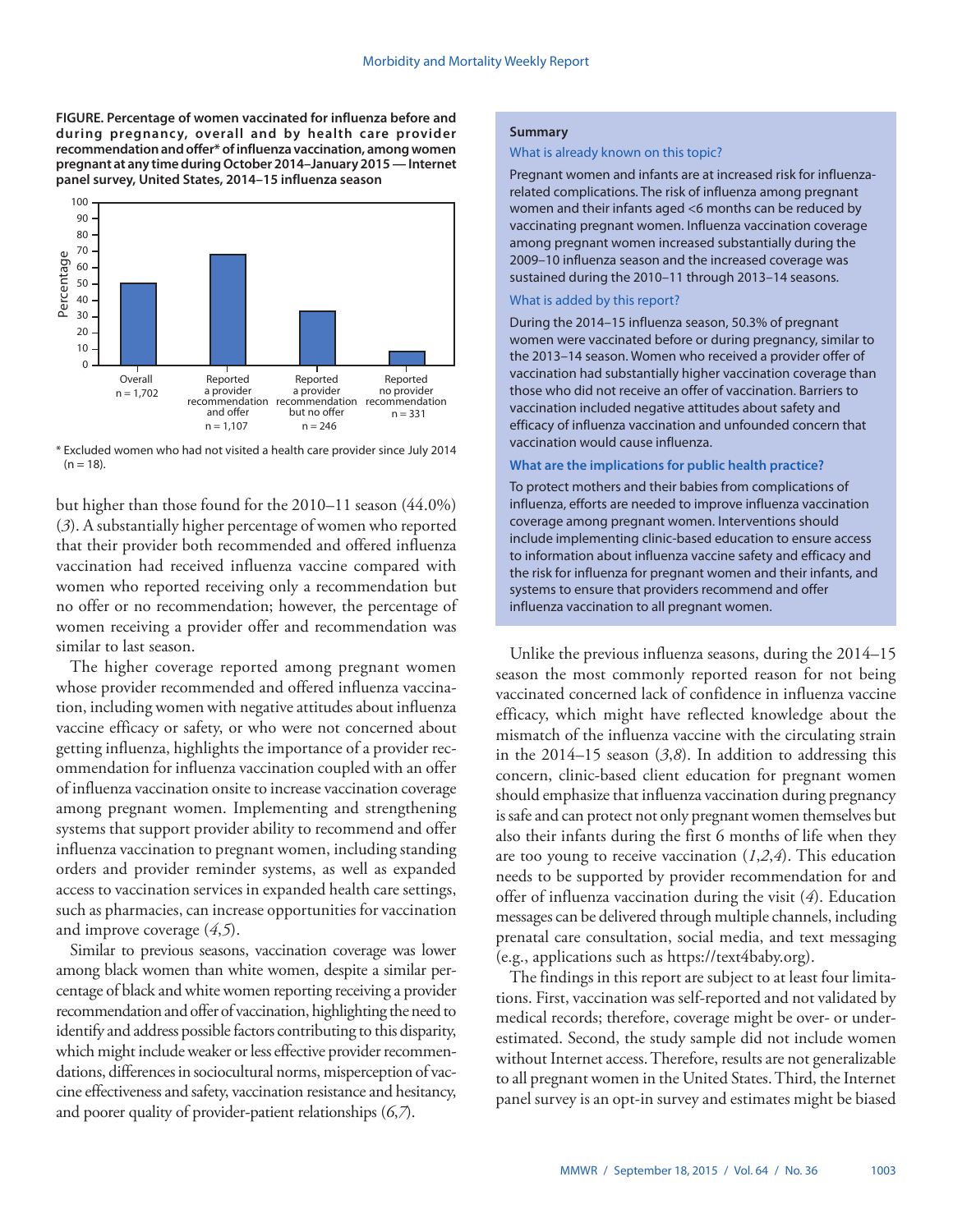**TABLE 2. Percentage of women receiving a provider recommendation/offer of influenza vaccination and influenza vaccination coverage, by provider recommendation and offer of influenza vaccination, among women who visited a provider at least one time since July 2014 and who were pregnant any time during October 2014–January 2015 — Internet panel survey, United States, 2014–15 influenza season**

|                                                                                                                                                                                                                                         |                          |                           | Provider recommendation/offer of influenza<br>vaccination |                                |                                     |         | <b>Vaccination coverage</b>                                        |         |                   |        |
|-----------------------------------------------------------------------------------------------------------------------------------------------------------------------------------------------------------------------------------------|--------------------------|---------------------------|-----------------------------------------------------------|--------------------------------|-------------------------------------|---------|--------------------------------------------------------------------|---------|-------------------|--------|
|                                                                                                                                                                                                                                         |                          | offered,                  | Recommended, Recommended,<br>no offer.                    | <b>No</b><br>recommendation, - | Provider<br>recommended,<br>offered |         | Provider<br>recommended,<br>no offer                               |         | No recommendation |        |
| Characteristic                                                                                                                                                                                                                          | <b>Unweighted</b><br>no. | weighted<br>$\frac{0}{0}$ | weighted<br>$\frac{0}{0}$                                 | weighted<br>$\frac{0}{0}$      | no.                                 | $\%$    | Unweighted Weighted Unweighted Weighted Unweighted Weighted<br>no. | $\%$    | no.               | $\%$   |
| <b>Total</b>                                                                                                                                                                                                                            | 1,684                    | 64.9                      | 14.8                                                      | 20.3                           | 1,107                               | 67.9    | 246                                                                | 33.5    | 331               | 8.5    |
| Age (years)                                                                                                                                                                                                                             |                          |                           |                                                           |                                |                                     |         |                                                                    |         |                   |        |
| $18 - 24$                                                                                                                                                                                                                               | 429                      | $57.6*$                   | $17.4*$                                                   | $25.0*$                        | 250                                 | 66.4*   | 76                                                                 | $27.1*$ | 103               | 7.6    |
| $25 - 34$                                                                                                                                                                                                                               | 911                      | $66.5*$                   | 14.6                                                      | 18.9                           | 604                                 | 65.4*   | 133                                                                | $35.9*$ | 174               | 8.9    |
| $35 - 49$ <sup>†</sup>                                                                                                                                                                                                                  | 344                      | 73.1                      | 10.8                                                      | 16.2                           | 253                                 | 76.6    | 37                                                                 | $41.8*$ | 54                | 9.6    |
| Race/ethnicity                                                                                                                                                                                                                          |                          |                           |                                                           |                                |                                     |         |                                                                    |         |                   |        |
| Hispanic                                                                                                                                                                                                                                | 421                      | 67.4                      | 16.8                                                      | 15.8                           | 287                                 | $75.5*$ | 69                                                                 | $26.6*$ | 65                | 9.4    |
| Black, non-Hispanic                                                                                                                                                                                                                     | 238                      | 64.5                      | 13.3                                                      | 22.3                           | 156                                 | 54.9*   | 31                                                                 | $21.3*$ | 51                | 5.4    |
| White, non-Hispanic <sup>†</sup>                                                                                                                                                                                                        | 878                      | 63.2                      | 15.9                                                      | 21.0                           | 562                                 | 70.1    | 136                                                                | 39.4    | 180               | 9.3    |
| Other, non-Hispanic                                                                                                                                                                                                                     | 147                      | 69.7                      | $7.0*$                                                    | 23.3                           | 102                                 | 63.4*   | 10                                                                 | $-$ §   | 35                | 9.0    |
| <b>Education</b>                                                                                                                                                                                                                        |                          |                           |                                                           |                                |                                     |         |                                                                    |         |                   |        |
| <college degree<="" td=""><td>807</td><td><math>61.4*</math></td><td>16.0</td><td><math>22.7*</math></td><td>501</td><td><math>60.1*</math></td><td>130</td><td><math>26.1*</math></td><td>176</td><td><math>6.6*</math></td></college> | 807                      | $61.4*$                   | 16.0                                                      | $22.7*$                        | 501                                 | $60.1*$ | 130                                                                | $26.1*$ | 176               | $6.6*$ |
| College degree                                                                                                                                                                                                                          | 661                      | 67.8                      | 13.0                                                      | $19.2*$                        | 454                                 | 74.7    | 83                                                                 | $33.7*$ | 124               | $9.8*$ |
| $>$ College degree <sup>†</sup>                                                                                                                                                                                                         | 216                      | 70.4                      | 15.5                                                      | 14.1                           | 152                                 | 75.1    | 33                                                                 | 64.1    | 31                | 15.3   |
| <b>Married</b>                                                                                                                                                                                                                          |                          |                           |                                                           |                                |                                     |         |                                                                    |         |                   |        |
| Yes <sup>t</sup>                                                                                                                                                                                                                        | 1,101                    | 67.4                      | 14.3                                                      | 18.3                           | 749                                 | 71.5    | 156                                                                | 36.1    | 196               | 8.1    |
| No.                                                                                                                                                                                                                                     | 583                      | $60.8*$                   | 15.6                                                      | $23.6*$                        | 358                                 | $61.2*$ | 90                                                                 | $29.6*$ | 135               | 9.0    |
| Insurance coverage                                                                                                                                                                                                                      |                          |                           |                                                           |                                |                                     |         |                                                                    |         |                   |        |
| Private/military only <sup>†</sup>                                                                                                                                                                                                      | 936                      | 65.3                      | 15.2                                                      | 19.5                           | 619                                 | 71.7    | 139                                                                | 39.7    | 178               | 9.6    |
| Any public                                                                                                                                                                                                                              | 695                      | 65.9                      | 14.2                                                      | 19.9                           | 463                                 | 63.9    | 99                                                                 | 24.9    | 133               | 8.4    |
| No insurance                                                                                                                                                                                                                            | 53                       | $46.0*$                   | 16.2                                                      | 37.8*                          | 25                                  | $-$ §   | 8                                                                  | $-$ §   | 20                | $-$ §  |
| Working status <sup>1</sup>                                                                                                                                                                                                             |                          |                           |                                                           |                                |                                     |         |                                                                    |         |                   |        |
| Yes <sup>t</sup>                                                                                                                                                                                                                        | 932                      | 67.8                      | 13.5                                                      | 18.7                           | 639                                 | 72.8    | 123                                                                | 39.6    | 170               | 11.4   |
| No                                                                                                                                                                                                                                      | 752                      | $61.5*$                   | 16.3                                                      | 22.2                           | 468                                 | $61.5*$ | 123                                                                | $27.6*$ | 161               | $5.6*$ |
| Poverty status**                                                                                                                                                                                                                        |                          |                           |                                                           |                                |                                     |         |                                                                    |         |                   |        |
| At or above poverty <sup>†</sup>                                                                                                                                                                                                        | 1,328                    | 67.8                      | 15.2                                                      | 18.4                           | 889                                 | 71.0    | 198                                                                | 37.1    | 241               | 9.8    |
| Below poverty                                                                                                                                                                                                                           | 353                      | $61.5*$                   | 13.4                                                      | $26.5*$                        | 217                                 | $56.4*$ | 47                                                                 | $20.7*$ | 89                | 5.4    |
| High-risk conditions <sup>††</sup>                                                                                                                                                                                                      |                          |                           |                                                           |                                |                                     |         |                                                                    |         |                   |        |
| Yes <sup>t</sup>                                                                                                                                                                                                                        | 655                      | 74.5                      | 10.1                                                      | 26.5                           | 494                                 | 69.7    | 66                                                                 | 32.6    | 95                | 9.5    |
| <b>No</b>                                                                                                                                                                                                                               | 1.029                    | 58.9*                     | $17.8*$                                                   | $18.4*$                        | 613                                 | 66.4    | 180                                                                | 33.8    | 236               | 8.1    |

See table footnotes on the next page.

if a woman's decision to participate in this particular survey were related to receipt of vaccination. Fourth, the composite variables computed for attitudes toward influenza vaccination and infection were not validated. Despite these limitations, the opt-in Internet panel survey can provide timely estimates of influenza vaccination coverage and in-depth information about knowledge, attitudes, behaviors, and barriers related to influenza vaccination among pregnant women. Trends in vaccination coverage reported from the Internet panel surveys have been consistent with those reported from less timely probability sampling surveys (*9*).

The data from the current analysis demonstrate that to improve vaccination coverage, pregnant women receiving a provider recommendation for and offer of influenza vaccination is important, as is clinic-based education about the safety and efficacy of vaccination toward pregnant women. Missed opportunities for vaccination can be reduced by implementing standing orders that enable appropriately trained health personnel to administer vaccinations without the need for examination or a direct order from the provider at the time of the interaction, and provider reminders to ensure influenza vaccination is recommended and offered at each visit before and during pregnancy. Providing referrals in situations where a provider is unable to offer vaccination could help pregnant women receive influenza vaccination. Many unvaccinated women in this survey reported receiving a provider recommendation or offer to be vaccinated yet reported being unvaccinated, emphasizing the need for clinic-based education to address concerns about vaccination during pregnancy. Resources are available from CDC (<http://www.cdc.gov/flu/protect/vaccine/pregnant.htm>) to help providers communicate the risk for influenza and benefits of vaccination for pregnant women.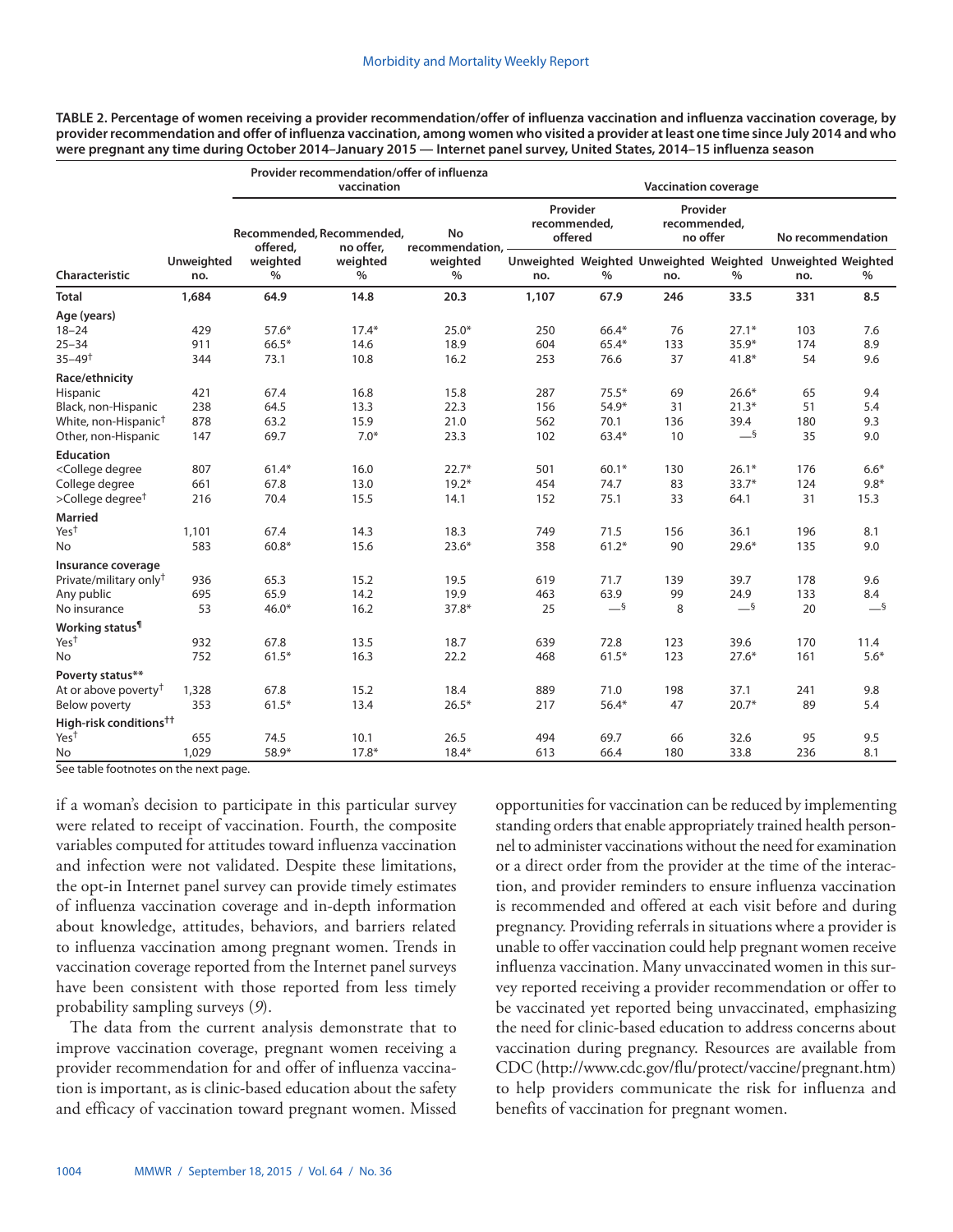**TABLE 2. (***Continued***) Percentage of women receiving a provider recommendation/offer of influenza vaccination and influenza vaccination coverage, by provider recommendation and offer of influenza vaccination, among women who visited a provider at least one time since July 2014 and who were pregnant any time during October 2014–January 2015 — Internet panel survey, United States, 2014–15 influenza season**

|                                                                 |                          |                                       | vaccination                | Provider recommendation/offer of influenza                                                      |     | <b>Vaccination coverage</b>         |     |                                      |                   |        |  |  |
|-----------------------------------------------------------------|--------------------------|---------------------------------------|----------------------------|-------------------------------------------------------------------------------------------------|-----|-------------------------------------|-----|--------------------------------------|-------------------|--------|--|--|
|                                                                 |                          | Recommended, Recommended,<br>offered, |                            |                                                                                                 |     | Provider<br>recommended,<br>offered |     | Provider<br>recommended,<br>no offer | No recommendation |        |  |  |
| Characteristic                                                  | <b>Unweighted</b><br>no. | weighted<br>$\%$                      | no offer,<br>weighted<br>% | No<br>recommendation, Unweighted Weighted Unweighted Weighted Unweighted Weighted<br>weighted % | no. | $\%$                                | no. | $\%$                                 | no.               | %      |  |  |
| No. of visits to a provider since July                          |                          |                                       |                            |                                                                                                 |     |                                     |     |                                      |                   |        |  |  |
| $1 - 5$                                                         | 399                      | $48.1*$                               | 16.0                       | $35.9*$                                                                                         | 194 | $61.1*$                             | 62  | 32.5                                 | 143               | 7.6    |  |  |
| 6-10 visits                                                     | 657                      | $66.1*$                               | 15.1                       | $18.9*$                                                                                         | 446 | $72.5*$                             | 96  | 35.8                                 | 115               | 9.4    |  |  |
| $>10$ visits <sup>†</sup>                                       | 628                      | 74.4                                  | 13.8                       | 11.8                                                                                            | 467 | 66.4                                | 88  | 31.7                                 | 73                | 8.6    |  |  |
| Attitude toward efficacy of influenza vaccination <sup>§§</sup> |                          |                                       |                            |                                                                                                 |     |                                     |     |                                      |                   |        |  |  |
| Positive <sup>†</sup>                                           | 1,293                    | 69.8                                  | 13.3                       | 16.9                                                                                            | 913 | 78.2                                | 170 | 45.6                                 | 210               | 12.1   |  |  |
| Negative                                                        | 391                      | $49.2*$                               | $19.7*$                    | $31.1*$                                                                                         | 194 | $21.0*$                             | 76  | $7.5*$                               | 121               | $2.2*$ |  |  |
| Attitude toward safety of influenza vaccination <sup>11</sup>   |                          |                                       |                            |                                                                                                 |     |                                     |     |                                      |                   |        |  |  |
| Positive <sup>†</sup>                                           | 1,268                    | 71.1                                  | 13.6                       | 15.4                                                                                            | 907 | 78.2                                | 170 | 43.4                                 | 210               | 14.1   |  |  |
| Negative                                                        | 416                      | $47.2*$                               | 18.4                       | $34.4*$                                                                                         | 200 | $21.0*$                             | 76  | $12.6*$                              | 121               | $1.2*$ |  |  |
| Attitude toward influenza infection***                          |                          |                                       |                            |                                                                                                 |     |                                     |     |                                      |                   |        |  |  |
| Concerned <sup>†</sup>                                          | 1,134                    | 68.4                                  | 14.2                       | 17.4                                                                                            | 907 | 71.7                                | 157 | 39.7                                 | 190               | 10.1   |  |  |
| Not concerned                                                   | 550                      | $57.8*$                               | 16.0                       | $26.3*$                                                                                         | 200 | $58.4*$                             | 89  | $22.1*$                              | 141               | 6.2    |  |  |

\* ≥5 percentage point difference compared with reference group.

† Reference group for comparisons within subgroups.

§ Vaccination coverage estimate was not reliable because sample size was <30.

¶ Working status, Yes = those employed for wages and self-employed; No = those out of work, homemakers, students, retired, or unable to work.

\*\* Below poverty = a total family income of <\$24,008 for a family of four with two minors as of 2014, as categorized by the U.S. Census Bureau ([https://www.census.](https://www.census.gov/hhes/www/poverty/data/threshld/) [gov/hhes/www/poverty/data/threshld/](https://www.census.gov/hhes/www/poverty/data/threshld/)).

†† Conditions associated with increased risk for serious medical complication from influenza, including chronic asthma, a lung condition other than asthma, a heart condition, diabetes, a kidney condition, a liver condition, obesity, or a weakened immune system caused by a chronic illness or by medicines taken for a chronic illness.

- §§ Created based on two questions regarding attitudes toward the efficacy of flu vaccination: 1) "Flu vaccine is somewhat/very effective in preventing flu," and 2) "Flu vaccine a pregnant women received is somewhat/very effective in protecting her baby from the flu." A 1-point score was given for each "yes" answer for either of the two questions. "Positive" attitude = summary score of 1 or 2; "Negative" attitude = summary score of 0.
- ¶¶ Created based on three questions regarding attitudes toward the safety of flu vaccination: 1)"Flu vaccination is somewhat/very/completely safe for most adult women"; 2) "Flu vaccination is somewhat/very/completely safe for pregnant women"; and 3) "Flu vaccination that a pregnant woman receives is somewhat/very/ completely safe for her baby." A 1-point score was given for each "yes" answer for any of the 3 questions. "Positive" attitude = summary score of 2 or 3; "Negative" attitude = summary score of 0 or 1.
- \*\*\* Created based on three questions regarding attitude toward flu infection: 1) "If a pregnant woman gets the flu, it is somewhat/very likely to harm the baby"; 2) "Flu infection during pregnancy somewhat/very likely harms pregnant women"; and 3) "somewhat/very worried about getting sick with the flu this season." A 1-point score was given for each "yes" answer for any of the 3 questions. "Concerned" = summary score of 2 or 3; "Not concerned" = summary score of 1 or 0.

<sup>1</sup>Eagle Medical Services, LLC, San Antonio, Texas; <sup>2</sup>Immunization Services Division, National Center for Immunization and Respiratory Diseases, CDC; 3Abt Associates, Inc., Cambridge, Massachusetts; 4Leidos, Atlanta, Georgia; 5Oak Ridge Institute for Science and Education (ORISE) fellow, CDC; <sup>6</sup>Influenza Division, National Center for Immunization and Respiratory Diseases, CDC; 7Division of Reproductive Health, National Center for Chronic Disease Prevention and Health Promotion, CDC; <sup>8</sup>Abt SRBI, New York, New York.

Corresponding author: Helen Ding, [hding@cdc.gov](mailto:hding@cdc.gov), 404-639-8513.

- 1. CDC. Prevention and control of influenza with vaccines: recommendations of the Advisory Committee on Immunization Practices (ACIP), United States, 2013–14. MMWR Recomm Rep 2013;62(No. RR-07):1–43.
- 2. American Congress of Obstetricians and Gynecologists Committee on Obstetric Practice and Immunization Expert Work Group. ACOG committee opinion no. 468: influenza vaccination during pregnancy. Obstet Gynecol 2014;124:648–51.
- 3. Ding H, Black CL, Ball S, et al. Influenza vaccination coverage among pregnant women—United States, 2013–14 influenza season. MMWR Morb Mortal Wkly Rep 2014;63:816–21.
- 4. The Community Preventive Services Task Force. Increasing appropriate vaccination: health care system-based interventions implemented in combination. Washington, DC: US Department of Health and Human Services, the Community Preventive Services Task Force; 2015. Available at [http://www.thecommunityguide.org/vaccines/healthsysteminterventions.html.](http://www.thecommunityguide.org/vaccines/healthsysteminterventions.html)
- 5. American College of Obstetricians and Gynecologists. ACOG committee opinion no. 558: Integrating immunizations into practice. Obstet Gynecol 2013;121:897–903.
- 6. Lindley MC, Wortley PM, Winston CA, Bardenheier BH. The role of attitudes in understanding disparities in adult influenza vaccination. Am J Prev Med 2006;31:281–5.
- 7. Fiscella K. Commentary—anatomy of racial disparity in influenza vaccination. Health Serv Res 2005;40:539–49.
- 8. Flannery B, Clippard J, Zimmerman RK, et al. Early estimates of seasonal influenza vaccine effectiveness—United States, January 2015. MMWR Morb Mortal Wkly Rep 2015;64:10–5.
- 9. Lu P-J, Santibanez TA, Williams WW, et al. Surveillance of influenza vaccination coverage—United States, 2007–2008 through 2011–12 influenza seasons. MMWR Surveill Summ 2013;62(No. SS-04):1–28.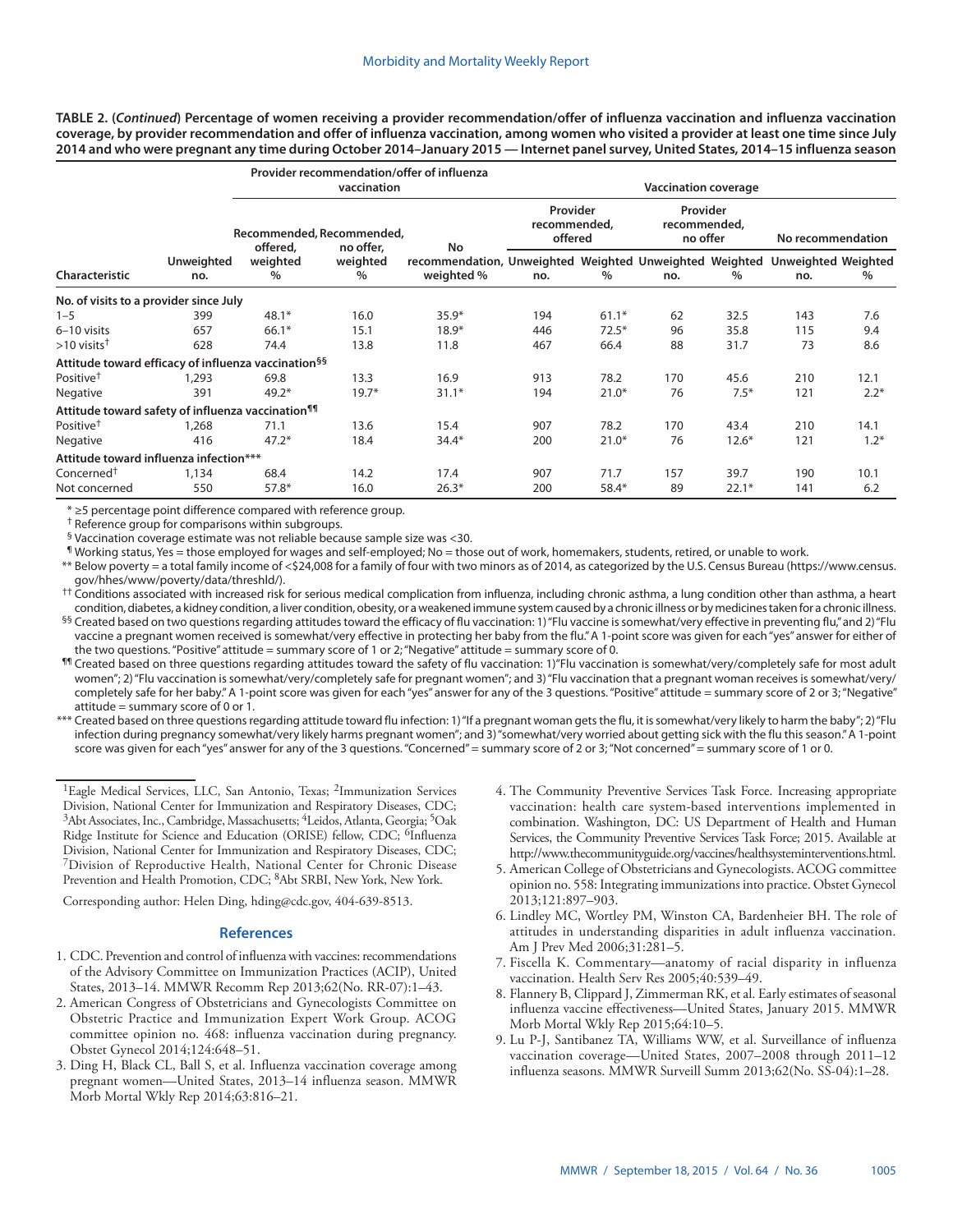# <span id="page-13-0"></span>**Clinical Inquiries Received by CDC Regarding Suspected Ebola Virus Disease in Children — United States, July 9, 2014–January 4, 2015**

Alyson B. Goodman, MD<sup>1,2</sup>; Elissa Meites, MD<sup>1,3</sup>; Erica H. Anstey, PhD<sup>1,4</sup>; Kathleen E. Fullerton, MPH<sup>1,5</sup>; Achala Jayatilleke, PhD<sup>1,5</sup>; Wendy Ruben, MS1,2; Emily Koumans, MD1,6; Alexandra M. Oster, MD1,3; Mateusz P. Karwowski, MD1,7,8; Eric Dziuban, MD1,6; Robert D. Kirkcaldy, MD1,3; Maleeka Glover, ScD<sup>1,9</sup>; Luis Lowe, MS, MPH<sup>1,10</sup>; Georgina Peacock, MD<sup>1,2</sup>; Barbara Mahon, MD<sup>1,10</sup>; Stephanie E. Griese, MD<sup>1,11</sup>

The 2014–2015 Ebola virus disease (Ebola) epidemic is the largest in history and represents the first time Ebola has been diagnosed in the United States (*1*,*2*). On July 9, 2014, CDC activated its Emergency Operations Center and established an Ebola clinical consultation service to assist U.S. state and local public health officials and health care providers with the evaluation of suspected cases. CDC reviewed all 89 inquiries received by the consultation service during July 9, 2014– January 4, 2015, about children (persons aged ≤18 years). Most (56 [63%]) children had no identifiable epidemiologic risk factors for Ebola; among the 33 (37%) who did have an epidemiologic risk factor, in every case this was travel from an Ebola-affected country. Thirty-two of these children met criteria for a person under investigation (PUI) because of clinical signs or symptoms (*3*,*4*). Fifteen PUIs had blood samples tested for Ebola virus RNA by reverse transcription–polymerase chain reaction; all tested negative. Febrile children who have recently traveled from an Ebola-affected country can be expected to have other common diagnoses, such as malaria and influenza, and in the absence of epidemiologic risk factors for Ebola, the likelihood of Ebola is extremely low. Delaying evaluation and treatment for these other more common illnesses might lead to poorer clinical outcomes. Additionally, many health care providers expressed concerns about whether and how parents should be allowed in the isolation room. While maintaining an appropriate level of vigilance for Ebola, public health officials and health care providers should ensure that pediatric PUIs receive timely triage, diagnosis, and treatment of other more common illnesses, and care reflecting best practices in supporting children's psychosocial needs (*5*).

CDC's Emergency Operations Center was activated to respond to the Ebola outbreak in West Africa. A clinical consultation service was established to assist state and local health departments and health care providers evaluate persons possibly at risk for Ebola. Children with any signs or symptoms consistent with Ebola (fever, nausea, vomiting, headache, diarrhea, abdominal pain, muscle pain, fatigue, or unexplained bleeding) and an epidemiologic risk factor (i.e., exposure to a person with Ebola or travel from an affected country during the 21 days before symptom onset) were considered PUIs (*3*,*4*). Ebola assessment can take ≥3 days, because the diagnosis cannot be ruled out until a blood specimen obtained 72 hours

after symptom onset is negative for Ebola (*6*). Ebola testing might not be necessary if an alternative diagnosis is made or if symptoms resolve. All domestic Ebola diagnoses are confirmed at CDC or at local or state public health laboratories, most of which are part of the CDC Laboratory Response Network (*7*). All Ebola-related inquiries about children during July 9, 2014–January 4, 2015 were reviewed, including call logs and e-mails, as well as databases that contain the inquiry source, demographic information, epidemiologic risk factors, clinical presentation and course, isolation measures, Ebola virus test results, and discharge diagnoses, if available (*3*).

During July 9, 2014–January 4, 2015, CDC responded to clinical inquiries regarding 89 children in 27 states and the District of Columbia. CDC received an average of 1–2 Ebolarelated inquiries about children per week (range = zero to eight) before September 30, 2014, when CDC confirmed the first imported Ebola case identified in the United States (Figure) (*2*). In the subsequent 4 weeks, calls increased, with CDC receiving an average of 12 pediatric Ebola-related inquiries per week (range = five to 25). However, only 20% (10 of 49) of these inquiries turned out to involve actual PUIs, significantly lower than the 55% (22 of 40  $[p<0.01]$ ) of pediatric Ebola-related inquires that involved PUIs during all other weeks combined.

Overall, 57 (64%) children about whom an Ebola-related inquiry was made did not meet PUI criteria. Among these, 56 had no identifiable epidemiologic risk factors for Ebola but nevertheless were perceived by the inquirer to be at risk. The most common misperception about risk involved confusion about which countries were affected by Ebola: 30 (54%) children had traveled from an unaffected country, seven (12%) had contact with a traveler from an unaffected country, and 15 (27%) were perceived erroneously to have been exposed to Ebola inside the United States. Most of these inquiries (49 of 56) were initiated by a health care provider; most (37) occurred during the 4 weeks after the first Ebola case was diagnosed in the United States.

Demographic characteristics were similar for children with and without epidemiologic risk factors (Table 1). Among 33 children with an epidemiologic risk factor for Ebola, all had traveled to an Ebola-affected country, and none had known contact with an Ebola patient; 32 (97%) also had one or more signs or symptoms consistent with Ebola and thus were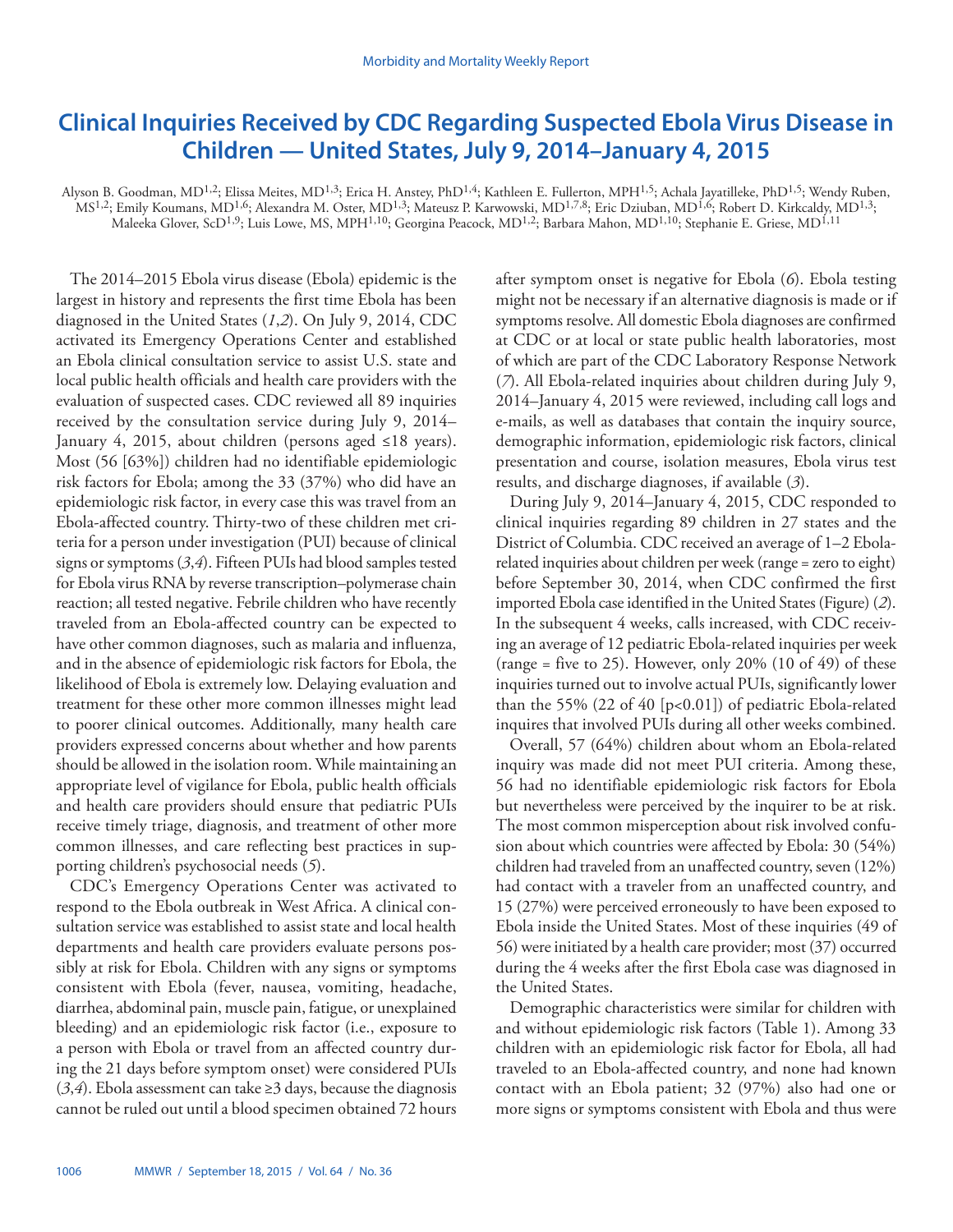



considered PUIs. Fifteen (47%) of the 32 PUIs were tested for Ebola, and all tested negative. The most frequently reported sign or symptom among the 32 PUIs was subjective or objective fever (25 [78%]). Eight (25%) children had signs or symptoms suggestive of an alternative diagnosis, such as an upper respiratory tract infection (Table 2). Discharge diagnosis information was available for 19 (59%) PUIs; diagnoses included malaria (five), influenza (five), other viral illness (three), and other nonviral illness (six).

At health care facilities, at least 15 PUIs were placed in some form of isolation during evaluation, and at least 10 were transferred to another hospital for Ebola assessment. Intensive care was required for at least three children while they were being evaluated; diagnoses included malaria, dehydration, and nonspecific viral illness. Written records suggest that appropriate clinical care was delayed for at least five children, either because of difficulty finding a hospital to evaluate a pediatric PUI or hospital reluctance to perform testing in the laboratory for illnesses such as malaria and influenza, because of concern about potential laboratory contamination or exposure of staff members to Ebola. One PUI who received routine vaccinations within 21 days of travel from an Ebola-affected country developed a fever 2 days later and required a full clinical evaluation

to determine whether the fever was related to the vaccines, Ebola, or another travel-related illness. During pediatric Ebola assessments, many health care providers expressed concerns about whether children's parents should be permitted in the isolation room and how to manage their presence. Health care facility challenges included a lack of established policies about parental presence with children in isolation, limited supplies of personal protective equipment (PPE), lack of available staff to supervise parental donning and doffing of PPE, and insufficient time to teach parents proper PPE use. In several instances, cell phone or laptop-based video connections were used to connect isolated school-aged children with their relatives in another room.

# **Discussion**

Pediatric clinical care presents unique challenges during an Ebola assessment (*5*,*8*), and routine pediatric care for common pediatric illnesses (e.g., bacterial and viral infections, or malaria, a disease that is endemic in West Africa) was sometimes delayed because of concerns about Ebola. No child evaluated for Ebola had any known contact with an Ebola patient or their body fluids, or with a deceased patient, and to date, no pediatric Ebola case has been identified or managed in the United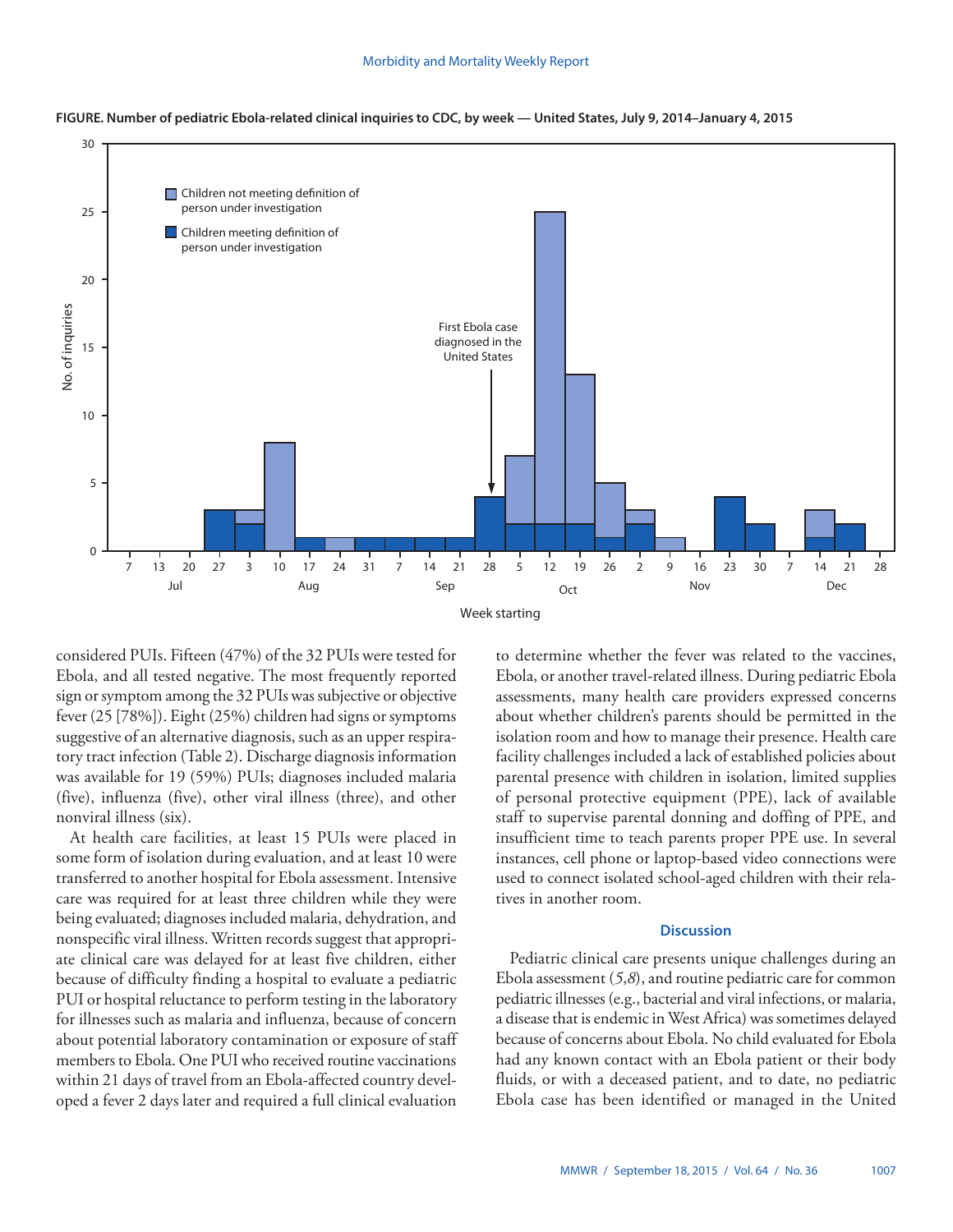|                                                        |             | All children |                | Children with any epidemiologic<br>risk factor for Ebola |              | <b>Children tested for Ebola</b> |
|--------------------------------------------------------|-------------|--------------|----------------|----------------------------------------------------------|--------------|----------------------------------|
|                                                        | No.         | (%)          | No.            | (%)                                                      | No.          | (% )                             |
| Characteristic                                         | 89          | (100)        | 33             | (100)                                                    | 15           | (100)                            |
| Age group (yrs)                                        |             |              |                |                                                          |              |                                  |
| $0 - 4$                                                | 28          | (31)         | 9              | (27)                                                     | 3            | (20)                             |
| $5 - 12$                                               | 41          | (46)         | 14             | (43)                                                     | 7            | (47)                             |
| $13 - 18$                                              | 14          | (16)         | 8              | (24)                                                     | 4            | (26)                             |
| Not reported                                           | 6           | (7)          | $\overline{2}$ | (6)                                                      | $\mathbf{1}$ | (7)                              |
| Sex                                                    |             |              |                |                                                          |              |                                  |
| Male                                                   | 46          | (52)         | 15             | (45)                                                     | 5            | (33)                             |
| Female                                                 | 35          | (39)         | 17             | (52)                                                     | 9            | (60)                             |
| Not reported                                           | 8           | (9)          | $\mathbf{1}$   | (3)                                                      | $\mathbf{1}$ | (7)                              |
| Epidemiologic risk factor                              |             |              |                |                                                          |              |                                  |
| Travel from an Ebola-affected country* within 21 days  | 33          | (37)         | 33             | (100)                                                    | 15           | (100)                            |
| Contact with an Ebola patient or patient's body fluids | $\mathbf 0$ |              | 0              |                                                          | 0            |                                  |
| None                                                   | 56          | (63)         | $\pmb{0}$      |                                                          | $\mathbf 0$  |                                  |
| Person under investigation (PUI) status                |             |              |                |                                                          |              |                                  |
| Met PUI criteria                                       | 32          | (36)         | 32             | (97)                                                     | 15           | (100)                            |
| Did not meet PUI criteria                              | 57          | (64)         |                | (3)                                                      | $\Omega$     |                                  |
| Ebola testing                                          |             |              |                |                                                          |              |                                  |
| Positive                                               | 0           |              | $\pmb{0}$      |                                                          | 0            |                                  |
| Negative                                               | 15          | (17)         | 15             | (45)                                                     | 15           | (100)                            |
| Not tested                                             | 74          | (83)         | 18             | (55)                                                     | <b>NA</b>    | <b>NA</b>                        |
| Source of inquiry                                      |             |              |                |                                                          |              |                                  |
| Health care provider                                   | 66          | (74)         | 17             | (51)                                                     | 5            | (33)                             |
| State or local health department                       | 23          | (26)         | 16             | (49)                                                     | 10           | (67)                             |

**TABLE 1. Characteristics of children (aged ≤18 years) about whom CDC received an Ebola-related clinical inquiry — United States, July 9, 2014–January 4, 2015**

**Abbreviation:** NA = not available.

\* During July 9, 2014–January 4, 2015, Ebola-affected countries included Guinea, Liberia, Sierra Leone, Senegal (August 29–September 26, 2014), Nigeria (July 23– September 30, 2014), and Mali (October 24, 2014–January 4, 2015).

States. In light of this low risk, children can be expected to have other more common causes of febrile illness, and delaying evaluation and treatment of these other diagnoses might lead to poorer clinical outcomes. Malaria and influenza should be considered in the differential diagnosis of fever in travelers, and early testing and treatment can prevent severe illness (*5*). Furthermore, recent travelers and immigrant children, in particular, have specific health care needs, such as routine and catch-up vaccinations. Vaccine providers should be aware of the potential for vaccine-associated fever and can consult their local or state health department for assistance in weighing the benefits and risks of administering routine vaccinations to children who are under active monitoring for Ebola because they have traveled to the United States from an affected area during the preceding 21 days.

Children, especially those who are young or who have developmental delays, are dependent upon caregivers to provide physical, emotional, and social support. The presence of a parent or caregiver in the examination room during the clinical assessment for Ebola might be important for many pediatric patients, especially very young children. Risks and benefits of parental presence should be considered on a case-by-case basis. Parents or caregivers who provide bedside support to a child in

isolation for an Ebola assessment should use PPE consistently, correctly, and in accordance with CDC guidance, state or local health department recommendations, and facility policies (*9*). Health care facilities that might perform pediatric Ebola assessments can anticipate and plan for issues specifically related to caring for a child, including establishing policies and plans for parental presence, PPE use, and communication. Transfers of pediatric patients between facilities for Ebola-related care involve challenges related to communication between clinical teams and health departments, infection control during transport, operations coordination, and other concerns (*9*,*10*).

Although the weekly number of pediatric PUIs varied little, the number of clinical inquiries related to children increased sharply during the month after the first domestic Ebola case (Figure). Most of these children did not meet PUI criteria, but all inquiries required rapid, accurate, and complete evaluation. By anticipating and planning for surges, public health officials can scale responses to meet changing community needs. Proactive steps, including clear and consistent risk communication, timely clinician education, and broad community outreach might reduce public misperception about Ebola risk and lessen strain on clinical and public health resources.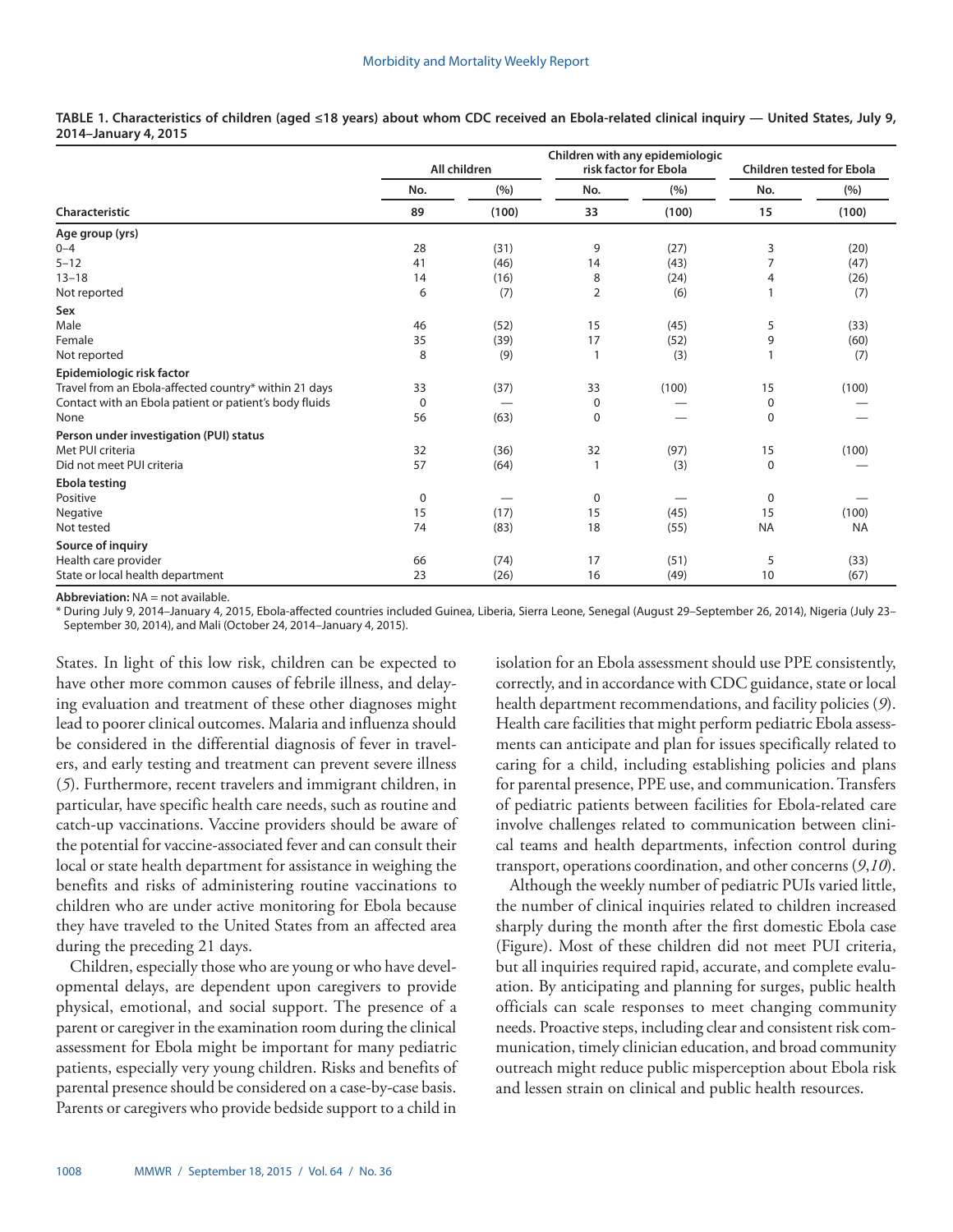|                                    |     | All children |     | Children with any epidemiologic<br>risk factor for Ebola | <b>Children tested for Ebola</b> |       |
|------------------------------------|-----|--------------|-----|----------------------------------------------------------|----------------------------------|-------|
|                                    | No. | (%)          | No. | (%)                                                      | No.                              | (%)   |
| Characteristic                     | 89  | (100)        | 33  | (100)                                                    | 15                               | (100) |
| Signs or symptoms reported*        |     |              |     |                                                          |                                  |       |
| Any                                | 78  | (88)         | 32  | (97)                                                     | 15                               | (100) |
| Elevated body temperature or fever | 63  | (81)         | 25  | (78)                                                     | 14                               | (93)  |
| Vomiting                           | 21  | (27)         | 7   | (22)                                                     | 5                                | (33)  |
| Headache                           | 16  | (21)         | 6   | (19)                                                     |                                  | (33)  |
| Diarrhea                           | 14  | (18)         | 4   | (13)                                                     |                                  | (7)   |
| Abdominal pain                     | 12  | (15)         |     | (16)                                                     |                                  | (13)  |
| Nausea                             | 9   | (12)         |     | (3)                                                      |                                  | (7)   |
| Muscle pain                        |     | (9)          |     | (9)                                                      |                                  | (7)   |
| Fatigue                            |     | (5)          |     | (3)                                                      |                                  |       |
| Unexplained hemorrhage             |     | (4)          | 0   |                                                          |                                  |       |
| Upper respiratory symptoms+        | 15  | (19)         | 8   | (25)                                                     |                                  | (27)  |
| Other                              | 19  | (24)         | 8   | (25)                                                     | 5                                | (33)  |
| Discharge diagnosis                |     |              |     |                                                          |                                  |       |
| Malaria                            | 11  | (12)         | 5   | (15)                                                     | 4                                | (27)  |
| Influenza                          |     | (8)          | 5   | (15)                                                     |                                  | (20)  |
| Other, viral illness               |     | (8)          |     | (9)                                                      | 2                                | (13)  |
| Other, nonviral illness            | 9   | (10)         | 6   | (18)                                                     | 0                                |       |
| Not available                      | 55  | (62)         | 14  | (43)                                                     | 6                                | (40)  |

**TABLE 2. Clinical presentation of children (aged ≤18 years) about whom CDC received an Ebola-related clinical inquiry — United States, July 9, 2014–January 4, 2015**

\* Might total >100% because patients could have multiple reported signs or symptoms; for specific symptoms, percentage denominator is children with any symptoms reported.

† Upper respiratory symptoms include rhinorrhea, nasal congestion, or cough.

The findings in this report are subject to at least two limitations. First, clinical data and information regarding isolation and PPE were collected as part of a public health emergency response, and information on certain variables (e.g., symptoms, suspected exposure, and alternative diagnoses) might be incomplete. Second, although this report describes all domestic Ebola-related pediatric clinical inquiries to CDC, it might not include all inquiries to health departments.

During this epidemic, CDC, state and local public health departments, and health care providers developed strategies to monitor travelers and others who might be at risk for Ebola. The goals are to quickly isolate and evaluate PUIs, including children, to ensure that patients receive timely care while minimizing transmission risk. CDC provides up-to-date information about Ebola online at [http://www.cdc.gov/vhf/ebola.](http://www.cdc.gov/vhf/ebola) While maintaining a high level of vigilance for Ebola among ill pediatric patients who have recently travelled from affected countries, U.S. public health officials and health care providers should provide child-focused care that includes timely diagnosis and appropriate treatment of common pediatric illnesses, as well as Ebola, and reflects overall best practices in supporting children's psychosocial needs.

# **Summary**

### What is already known on this topic?

The current epidemic of Ebola virus disease (Ebola) is the largest in history and represents the first time Ebola has been diagnosed in the United States. CDC's Emergency Operations Center offers consultation to state and local health departments and health care providers assessing adults and children for Ebola.

# What is added by this report?

During July 9, 2014–January 4, 2015, CDC responded to clinical inquiries regarding 89 children in the United States. Only 33 had an epidemiologic risk factor; 15 were tested for Ebola. All were negative. Medical evaluation and treatment for other conditions were sometimes delayed while the child underwent Ebola assessment. Additionally, health care providers and hospitals expressed concerns about allowing parents in the isolation room.

#### What are the implications for public health practice?

Public health and health care providers in the United States, while maintaining a high level of vigilance for Ebola among ill pediatric patients, should be prepared to provide child-focused care that includes timely diagnosis and treatment of common pediatric illnesses, as well as Ebola, and reflects overall best practices in supporting children's psychosocial needs. Parents or caregivers who provide bedside support to a child in isolation for Ebola evaluation should use personal protective equipment in accordance with CDC guidance, health department recommendations, and facility policies.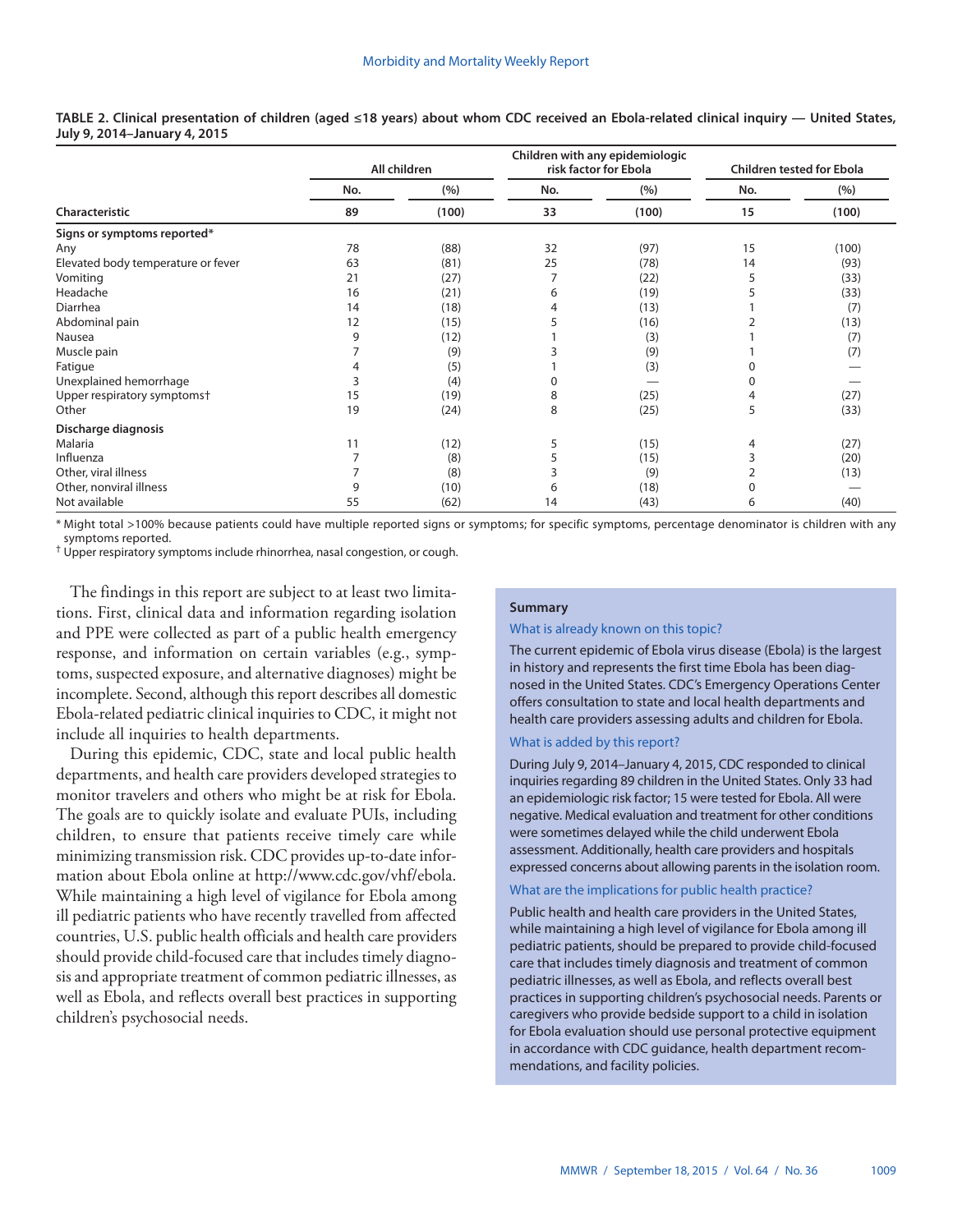## **Acknowledgments**

Justin K. Arnold, Brenda Kinsella Balch, Michael Bartenfeld, Stephanie Bialek, Dianna Blau, Virginia B. Bowen, Timothy Campbell, Cristina Cardemil, Joseph Sean Cavanaugh, Steven W. Champaloux, Michelle S. Chevalier, Jennifer R. Cope, Whitni Davidson, Deborah Dowell, Lauren E. Finn, Anne Marie France, Scott Gardner, Shikha Garg, Jacqueline Gindler, Konrad Hayashi, Cindy Hinton, Susan Hocevar, Christopher Hsu, Brendan Jackson, Pallavi A. Kache, Barbara Knust, Shirley Lecher, Rebecca Levine, Benjamin A. Levy, Paul Mead, Ryan Maddox, Stephen Morris, Karen Neil, Bernadette Ng'eno, Minal K. Patel, Brett W. Petersen, John Pettay, David A. Price, Mark Rayfield, Don Sharp, Kanta Sircar, Charnetta L. Smith, Alaina Steck, Ute Ströher, Christopher A. Taylor, Chris Van Beneden, Laura Wilkinson, Jennifer Williams.

Corresponding author: Alyson B. Goodman, [iym3@cdc.gov](mailto:iym3@cdc.gov), 404-498-6269.

- 1. CDC. 2014 Ebola outbreak in West Africa. Available at [http://www.](http://www.cdc.gov/vhf/ebola/outbreaks/2014-west-africa/index.html) [cdc.gov/vhf/ebola/outbreaks/2014-west-africa/index.html.](http://www.cdc.gov/vhf/ebola/outbreaks/2014-west-africa/index.html)
- 2. Karwowski MP, Meites E, Fullerton KE, et al. Clinical inquiries regarding Ebola virus disease received by CDC—United States, July 9–November 15, 2014. MMWR Morb Mortal Wkly Rep 2014;63:1175–9.
- 3. CDC. Epidemiologic risk factors to consider when evaluating a person for exposure to Ebola virus. Available at [http://www.cdc.gov/vhf/ebola/](http://www.cdc.gov/vhf/ebola/exposure/risk-factors-when-evaluating-person-for-exposure.html) [exposure/risk-factors-when-evaluating-person-for-exposure.html.](http://www.cdc.gov/vhf/ebola/exposure/risk-factors-when-evaluating-person-for-exposure.html)
- 4. CDC. Case definition for Ebola virus disease (EVD). Available at [http://](http://www.cdc.gov/vhf/ebola/hcp/case-definition.html) [www.cdc.gov/vhf/ebola/hcp/case-definition.html](http://www.cdc.gov/vhf/ebola/hcp/case-definition.html).
- 5. Peacock G, Uyeki TM, Rasmussen SA. Ebola virus disease and children: what pediatric health care professionals need to know. JAMA Pediatr 2014;168:1087–8.
- 6. CDC. Interim guidance for preparing Ebola assessment hospitals. Available at [http://www.cdc.gov/vhf/ebola/hcp/preparing-ebola](http://www.cdc.gov/vhf/ebola/hcp/preparing-ebola-assessment-hospitals.html)[assessment-hospitals.html](http://www.cdc.gov/vhf/ebola/hcp/preparing-ebola-assessment-hospitals.html).
- 7. CDC. Interim guidance for specimen collection, transport, testing, and submission for persons under investigation for Ebola virus disease in the United States. Available at [http://www.cdc.gov/vhf/ebola/hcp/interim-guidance](http://www.cdc.gov/vhf/ebola/hcp/interim-guidance-specimen-collection-submission-patients-suspected-infection-ebola.html)[specimen-collection-submission-patients-suspected-infection-ebola.html.](http://www.cdc.gov/vhf/ebola/hcp/interim-guidance-specimen-collection-submission-patients-suspected-infection-ebola.html)
- 8. CDC. Interim U.S. guidance for monitoring and movement of persons with potential Ebola virus exposure. Available at [http://www.cdc.gov/](http://www.cdc.gov/vhf/ebola/exposure/monitoring-and-movement-of-persons-with-exposure.html) [vhf/ebola/exposure/monitoring-and-movement-of-persons-with](http://www.cdc.gov/vhf/ebola/exposure/monitoring-and-movement-of-persons-with-exposure.html)[exposure.html](http://www.cdc.gov/vhf/ebola/exposure/monitoring-and-movement-of-persons-with-exposure.html).
- 9. CDC. Guidance on personal protective equipment to be used by healthcare workers during management of patients with Ebola virus disease in U.S. hospitals, including procedures for putting on (donning) and removing (doffing). Available at [http://www.cdc.gov/vhf/ebola/hcp/](http://www.cdc.gov/vhf/ebola/hcp/procedures-for-ppe.html) [procedures-for-ppe.html](http://www.cdc.gov/vhf/ebola/hcp/procedures-for-ppe.html).
- 10. CDC. Q&A's about the transport of pediatric patients (<18 years of age) under investigation or with confirmed Ebola. Available at [http://www.](http://www.cdc.gov/vhf/ebola/healthcare-us/emergency-services/transporting-pediatric-patients.html) [cdc.gov/vhf/ebola/healthcare-us/emergency-services/transporting](http://www.cdc.gov/vhf/ebola/healthcare-us/emergency-services/transporting-pediatric-patients.html)[pediatric-patients.html](http://www.cdc.gov/vhf/ebola/healthcare-us/emergency-services/transporting-pediatric-patients.html).

<sup>12014–2015</sup> Ebola Response, CDC; 2National Center on Birth Defects and Developmental Disabilities, CDC; 3National Center for HIV/AIDS, Viral Hepatitis, STD, and TB Prevention, CDC; <sup>4</sup>National Center for Chronic Disease Prevention and Health Promotion, CDC; <sup>5</sup>Center for Surveillance, Epidemiology, and Laboratory Services, CDC; <sup>6</sup>Center for Global Health, CDC; 7Epidemic Intelligence Service, CDC; 8National Center for Environmental Health, CDC; <sup>9</sup>Office of Infectious Diseases, CDC; <sup>10</sup>National Center for Emerging and Zoonotic Infectious Diseases, CDC; <sup>11</sup>Office of Public Health Preparedness and Response, CDC.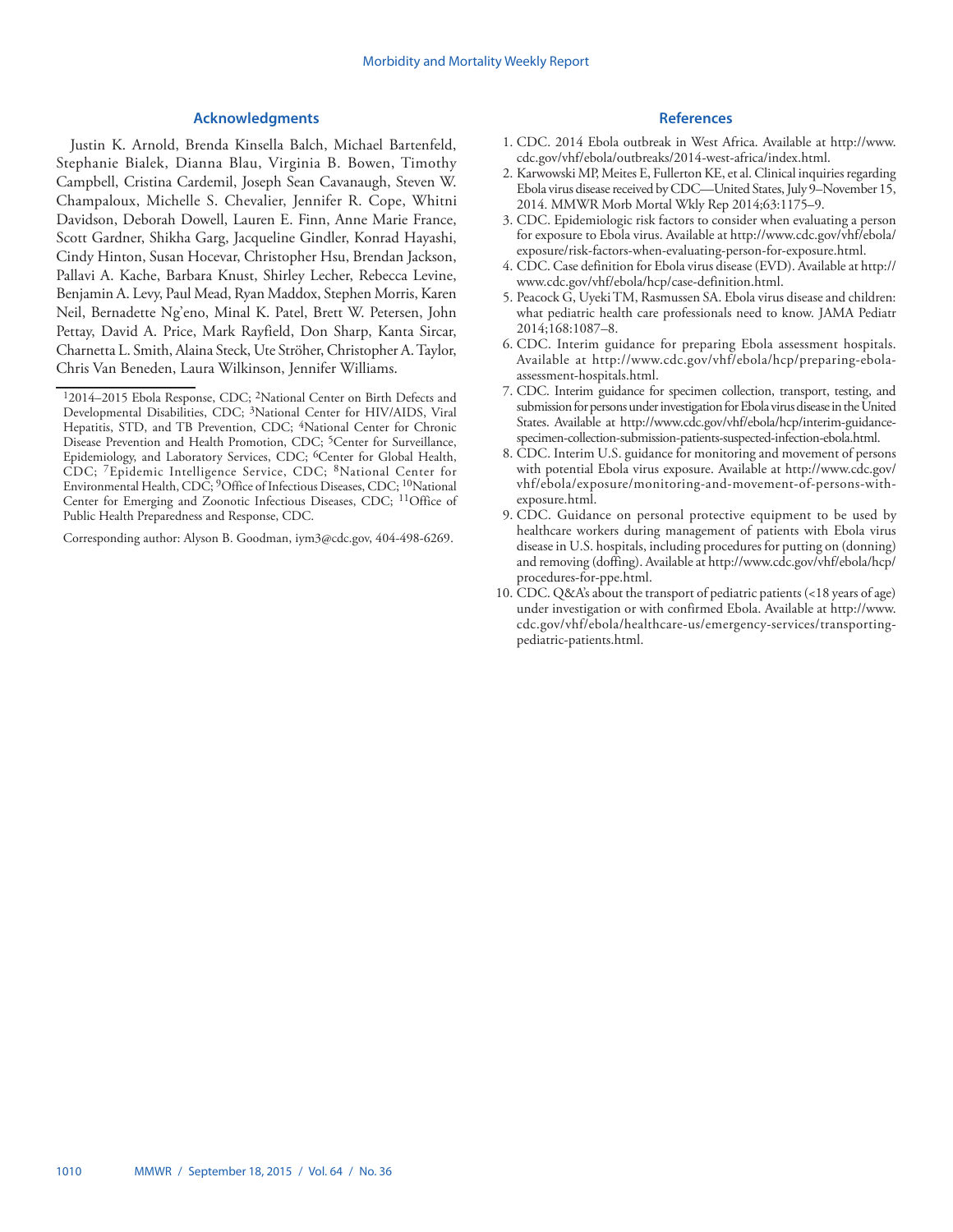# <span id="page-18-0"></span>**Update: Influenza Activity — United States and Worldwide, May 24–September 5, 2015**

Lenee Blanton, MPH<sup>1</sup>; Krista Kniss, MPH<sup>1</sup>; Sophie Smith, MPH<sup>1</sup>; Desiree Mustaquim, MPH<sup>1</sup>; Craig Steffens, MPH<sup>1</sup>; Brendan Flannery, PhD<sup>1</sup>; Alicia M. Fry, MD<sup>1</sup>; Joseph Bresee, MD<sup>1</sup>; Teresa Wallis, MS<sup>1</sup>; Rebecca Garten, PhD<sup>1</sup>; Xiyan Xu, MD<sup>1</sup>; Anwar Isa Abd Elal<sup>1</sup>; Larisa Gubareva, PhD<sup>1</sup>; David E. Wentworth, PhD<sup>1</sup>; Erin Burns, MA<sup>1</sup>; Jacqueline Katz, PhD<sup>1</sup>; Daniel Jernigan, MD<sup>1</sup>; Lynnette Brammer, MPH<sup>1</sup>

During May 24–September 5, 2015,\* the United States experienced typical low levels of seasonal influenza activity. Influenza A (H1N1)pdm09 (pH1N1), influenza A (H3N2), and influenza B viruses were detected worldwide and were identified sporadically in the United States. All of the influenza viruses collected from U.S. states and other countries during that time have been characterized antigenically and/or genetically as being similar to the influenza vaccine viruses recommended for inclusion in the 2015–16 Northern Hemisphere vaccine. During May 24–September 5, 2015, three influenza variant† virus infections were reported; one influenza A (H3N2) variant virus (H3N2v) from Minnesota in July, one influenza A (H1N1) variant (H1N1v) from Iowa in August, and one H3N2v from Michigan in August.

# **United States**

The U.S. influenza surveillance system<sup>§</sup> is a collaboration between CDC and federal, state, local, and territorial partners, and uses eight data sources to collect influenza information,<sup>5</sup> six of which operate year-round.

During May 24–September 5, 2015, World Health Organization (WHO) and National Respiratory and Enteric Virus Surveillance System (NREVSS) collaborating laboratories in the United States tested 80,345 specimens for influenza; 1,698 (2.1%) were positive for influenza (Figure). Of the 1,698 specimens positive for influenza during the summer months of 2015, a total of 913 (54%) were influenza A viruses, and 785 (46%) were influenza B viruses. Influenza B viruses were reported slightly more frequently than influenza A viruses from late May until mid-June, and influenza A viruses were more commonly reported from late June through early September. Of the 913 influenza A viruses, 551 (60%) were subtyped: 28 (5%) were pH1N1 viruses and 523 (95%) were influenza A (H3N2) viruses. Influenza viruses were reported from the District of Columbia, Puerto Rico, and 47 states in all 10 U.S. Department of Health and Human Services regions.\*\*

During May 24–September 5, data from the U.S. Outpatient Influenza-Like Illness Surveillance Network (ILINet) indicated that the weekly percentage of outpatient visits to health care providers for influenza-like illness (ILI)†† remained below the national baseline§§ of 2.0%, ranging from 0.8% to 1.3%. The percentage of deaths attributed to pneumonia and influenza (P&I), as reported by the 122 Cities Mortality Reporting System, did not exceed the epidemic threshold<sup>99</sup> for 2 consecutive weeks and ranged from 5.0% to 6.4%. A total of four influenza-associated pediatric deaths were reported during May 24–September 5; all were associated with influenza B viruses and occurred during weeks 7, 8, 17, and 21 (the weeks ending February 21, February 28, May 2, and May 30, 2015, respectively).

<sup>\*</sup> Data as of September 11, 2015.

<sup>†</sup> Influenza viruses that circulate in swine are called swine influenza viruses when isolated from swine, but are called variant influenza viruses when isolated from humans. Seasonal influenza viruses that circulate worldwide in the human population have important antigenic and genetic differences from influenza viruses circulating in swine.

<sup>§</sup>The CDC influenza surveillance system collects information in five categories from eight data sources: 1) viral surveillance (World Health Organization collaborating laboratories, the National Respiratory and Enteric Virus Surveillance System, and novel influenza A virus case reporting); 2) outpatient illness surveillance (U.S. Outpatient Influenza-Like Illness Surveillance Network); 3) mortality (122 Cities Mortality Reporting System and influenzaassociated pediatric mortality reports); 4) hospitalizations (Influenza Hospitalization Surveillance Network [FluSurv-NET], which includes the Emerging Infections Program and surveillance in three additional states); and 5) summary of the geographic spread of influenza (state and territorial epidemiologist reports).

<sup>¶</sup>An overview of influenza surveillance in the United States is available at [http://](http://www.cdc.gov/flu/weekly/overview.htm) [www.cdc.gov/flu/weekly/overview.htm](http://www.cdc.gov/flu/weekly/overview.htm).

<sup>\*\*</sup> The 10 regions include the following jurisdictions: Region 1: Connecticut, Maine, Massachusetts, New Hampshire, Rhode Island, and Vermont; Region 2: New Jersey, New York, Puerto Rico, and the U.S. Virgin Islands; Region 3: Delaware, District of Columbia, Maryland, Pennsylvania, Virginia, and West Virginia; Region 4: Alabama, Florida, Georgia, Kentucky, Mississippi, North Carolina, South Carolina, and Tennessee; Region 5: Illinois, Indiana, Michigan, Minnesota, Ohio, and Wisconsin; Region 6: Arkansas, Louisiana, New Mexico, Oklahoma, and Texas; Region 7: Iowa, Kansas, Missouri, and Nebraska; Region 8: Colorado, Montana, North Dakota, South Dakota, Utah, and Wyoming; Region 9: Arizona, California, Hawaii, Nevada, American Samoa, Commonwealth of the Northern Mariana Islands, Federated States of Micronesia, Guam, Marshall Islands, and Republic of Palau; Region 10: Alaska, Idaho, Oregon, and Washington.

<sup>††</sup> Defined as a temperature of ≥100°F (≥37.8°C), oral or equivalent, and cough and/or sore throat, without a known cause other than influenza.

<sup>§§</sup> The national baseline is the mean percentage of visits for ILI during noninfluenza weeks for the previous three seasons plus two standard deviations. Noninfluenza weeks are defined as periods of ≥2 consecutive weeks in which each week accounted for <2% of the season s total number of specimens that tested positive for influenza. The national percentage of patient visits for ILI is weighted on the basis of state population.

<sup>¶¶</sup> The seasonal baseline proportion of P&I deaths is projected using a robust regression procedure in which a periodic regression model is applied to the observed percentage of deaths from P&I that were reported by the 122 Cities Mortality Reporting System during the preceding 5 years. The epidemic threshold is set at 1.645 standard deviations above the seasonal baseline.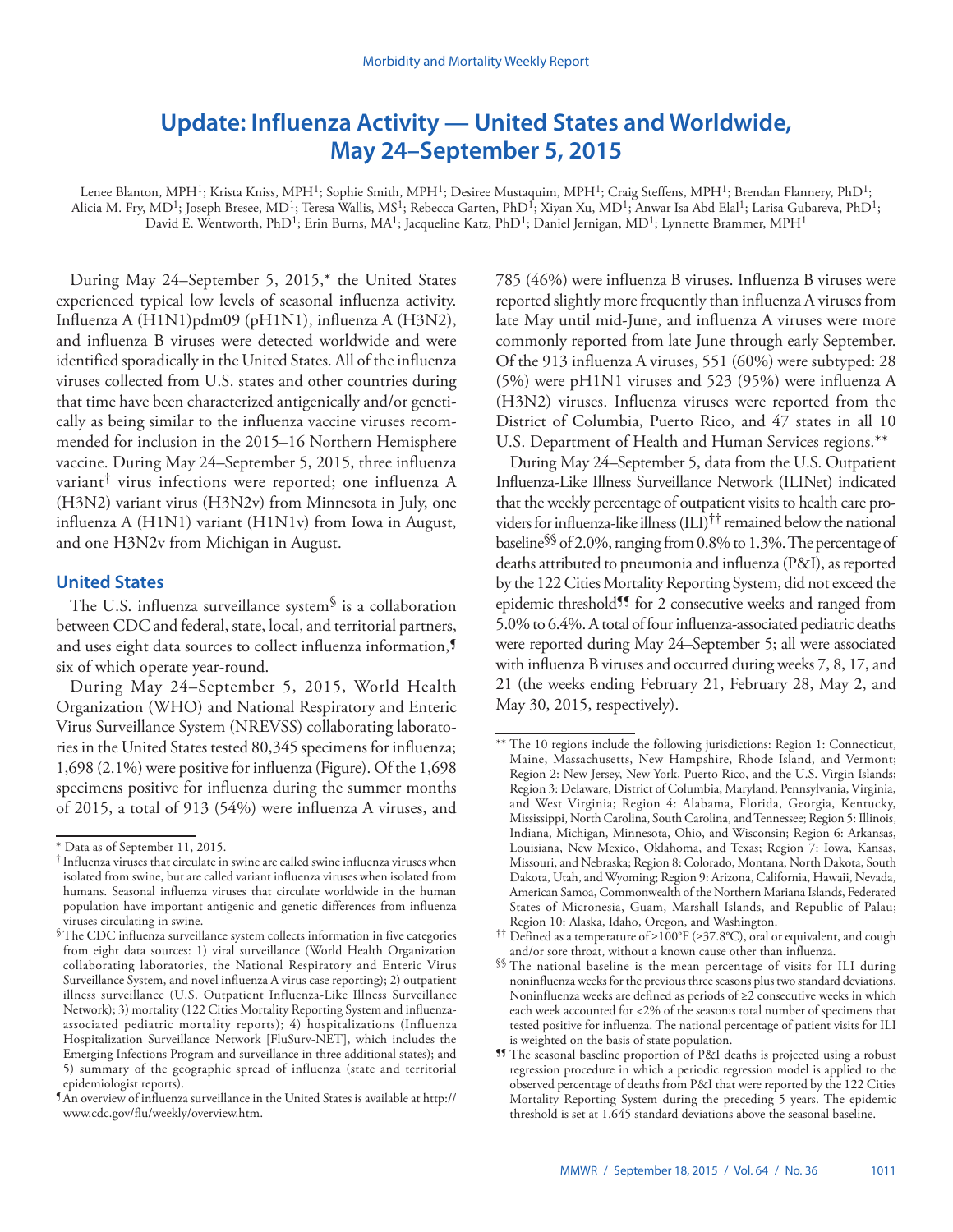**FIGURE. Number\* and percentage of respiratory specimens testing positive for influenza reported by World Health Organization and National Respiratory and Enteric Virus Surveillance System collaborating laboratories, by type, subtype, and week — United States, September 28, 2014–September 5, 2015†**



 $* N = 127.986$ .

† As of September 11, 2015.

# **Novel Influenza A Virus Infection**

During May 24–September 5, three cases of human infection with novel influenza A viruses were reported. One infection with an H3N2v virus was reported by Minnesota in July, one infection with an H1N1v virus was reported by Iowa in August, and one infection with an H3N2v virus was reported by Michigan in August. All three patients were hospitalized as a result of their illness, but recovered fully. Direct contact with swine in the week preceding illness onset was reported in all three instances. No ongoing community transmission of either virus was detected.

# **Worldwide**

CDC serves as a WHO Collaborating Center for Surveillance, Epidemiology, and Control of Influenza, one of six WHO Collaborating Centers for Influenza in the WHO Global Influenza Surveillance and Response System (GISRS) (*1*). CDC, along with other international public health partners, provide surveillance and virus characterization data to WHO (*2*). The timing of influenza activity around the world varies depending on the climate of the region.\*\*\* Geographic groups of countries, areas, or territories with similar influenza transmission patterns are grouped by influenza transmission zones (*2*).

<sup>\*\*\*</sup> In temperate climates, the onset and peak of influenza activity might vary substantially from one influenza season to the next, but generally begins to increase in the late fall. In the Northern Hemisphere's temperate regions, annual epidemics of influenza typically occur during October–February, but the peak of influenza activity can occur as late as April or May. In temperate regions of the Southern Hemisphere, influenza activity typically peaks during May through August. Although temperate regions of the world experience a seasonal peak in influenza activity, influenza viruses can be isolated yearround. The timing of seasonal peaks in influenza activity in tropical and subtropical countries varies by region, and multiple peaks of activity during the same year have been seen in some areas.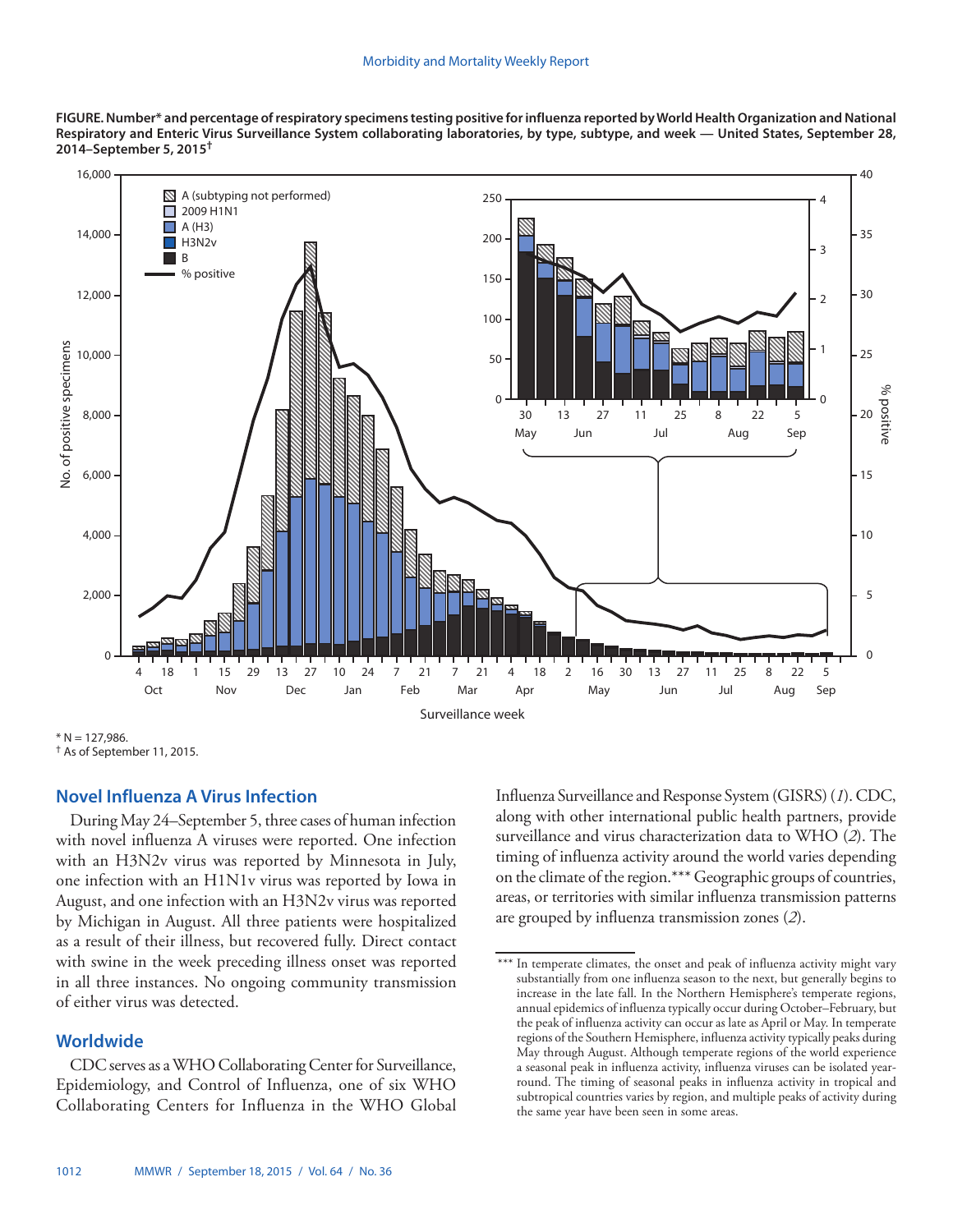During May 24–September 5, typical seasonal patterns of influenza activity occurred in temperate climate Southern Hemisphere countries. In Australia, influenza activity began to increase in early June, while influenza activity in New Zealand began to increase in mid-July. Activity in both countries remained elevated as of early September. In Australia and New Zealand, influenza B viruses predominated overall, but the proportion of influenza A (H3N2) viruses increased during July and August. Small numbers of pH1N1 viruses were reported from both countries. In South Africa, influenza activity began to increase in late May, peaked in late June, and decreased in late July. Influenza A (H3N2) and pH1N1 viruses predominated in that country, but influenza B viruses also were reported. In temperate countries of South America, influenza activity began to increase in June, remained elevated through July, and decreased in August. Influenza A viruses were reported more frequently than influenza B viruses, and both pH1N1 and influenza A (H3N2) viruses were detected in Chile and Paraguay. Influenza A (H3N2) viruses predominated in Argentina. In temperate climate countries of Europe and North America, influenza activity was low, and small numbers of pH1N1, influenza A (H3N2), and influenza B viruses were identified.

In countries with tropical influenza seasonality, overall influenza activity remained low, and the predominant virus varied by country. In the Caribbean and Central America, influenza A viruses were more commonly reported, with influenza A (H3N2) viruses predominating in Mexico and El Salvador, while pH1N1 viruses were more frequently reported in Cuba. In tropical South America, influenza A viruses predominated. Influenza A (H3N2) and pH1N1 viruses co-circulated in Colombia and Peru, while influenza A (H3N2) viruses predominated in Brazil and Ecuador; however, influenza B viruses were more frequently reported in Bolivia. In South Asia and Southeast Asia, a decrease in influenza activity was observed during August and September, and influenza A (H3N2) viruses predominated in Cambodia, China, Laos, Philippines, Singapore, Thailand, and Vietnam, with smaller numbers of pH1N1 and influenza B viruses reported. In Indonesia, influenza B viruses were more frequently reported, but influenza A (H3N2) and pH1N1 viruses also were identified. During May 24–September 5, four laboratory-confirmed human cases of avian influenza A (H5N1) virus infection were reported to WHO from Egypt, and one case of influenza A (H5N6) and five cases of influenza A (H7N9) were identified in China.†††

# **Antigenic and Genetic Characterization of Influenza Viruses**

The components for the 2015–16 Northern Hemisphere influenza vaccines were selected in February 2015 during the twice-yearly WHO-sponsored vaccine consultation meeting to review data generated by GISRS laboratories. The recommended Northern Hemisphere 2015–16 vaccine composition was the same as was recommended for the 2015 Southern Hemisphere and included an A/California/7/2009 (H1N1) pdm09-like virus, an A/Switzerland/9715293/2013 (H3N2) like virus, and a B/Phuket/3073/2013-like (B/Yamagata lineage) virus for trivalent influenza vaccines (*3*). An additional influenza B virus (B/Brisbane/60/2008-like [B/Victoria lineage]) was recommended for quadrivalent vaccines (*3*). Influenza viruses used to produce most influenza vaccines in the United States must be grown in eggs per current regulatory requirements. However egg propagation of influenza viruses, and influenza A (H3N2) viruses in particular, can lead to genetic changes that might have antigenic implications. The vaccine viruses selected for the Northern Hemisphere 2015–16 vaccine were representative of most, but not all circulating influenza viruses at that time, and had the fewest and least significant egg-adapted changes.

The WHO Collaborating Center for Surveillance, Epidemiology, and Control of Influenza, located at CDC, receives and characterizes influenza virus isolates from laboratories worldwide. CDC and other collaborating centers routinely use hemagglutination inhibition (HI) assays to antigenically characterize influenza viruses to compare how similar currently circulating influenza viruses are to those included in the influenza vaccine, and to monitor for changes in circulating influenza viruses. Beginning in the 2014–15 season and to date, however, a portion of influenza A (H3N2) viruses did not yield sufficient hemagglutination titers for antigenic characterization by HI. For many of these viruses, CDC performed genetic characterization which provided the genetic group identity of circulating viruses. In this way, antigenic properties of these viruses can be inferred from viruses within the same genetic group that have been characterized antigenically. During May 24–September 5, a total of 199 viruses collected from the United States and worldwide were antigenically and/or genetically characterized by CDC, including 20 influenza A (H1N1)pdm09 viruses, 118 influenza A (H3N2) viruses, and 61 influenza B viruses.

All 20 (100%) influenza A (H1N1)pdm09 viruses (16 international and four U.S.) were antigenically similar to the A/California/7/2009, the influenza A (H1N1)pdm09 ††† The list of WHO Disease Outbreak News updates are available at [http://](http://www.who.int/csr/don/archive/year/2015/en)

[www.who.int/csr/don/archive/year/2015/en](http://www.who.int/csr/don/archive/year/2015/en).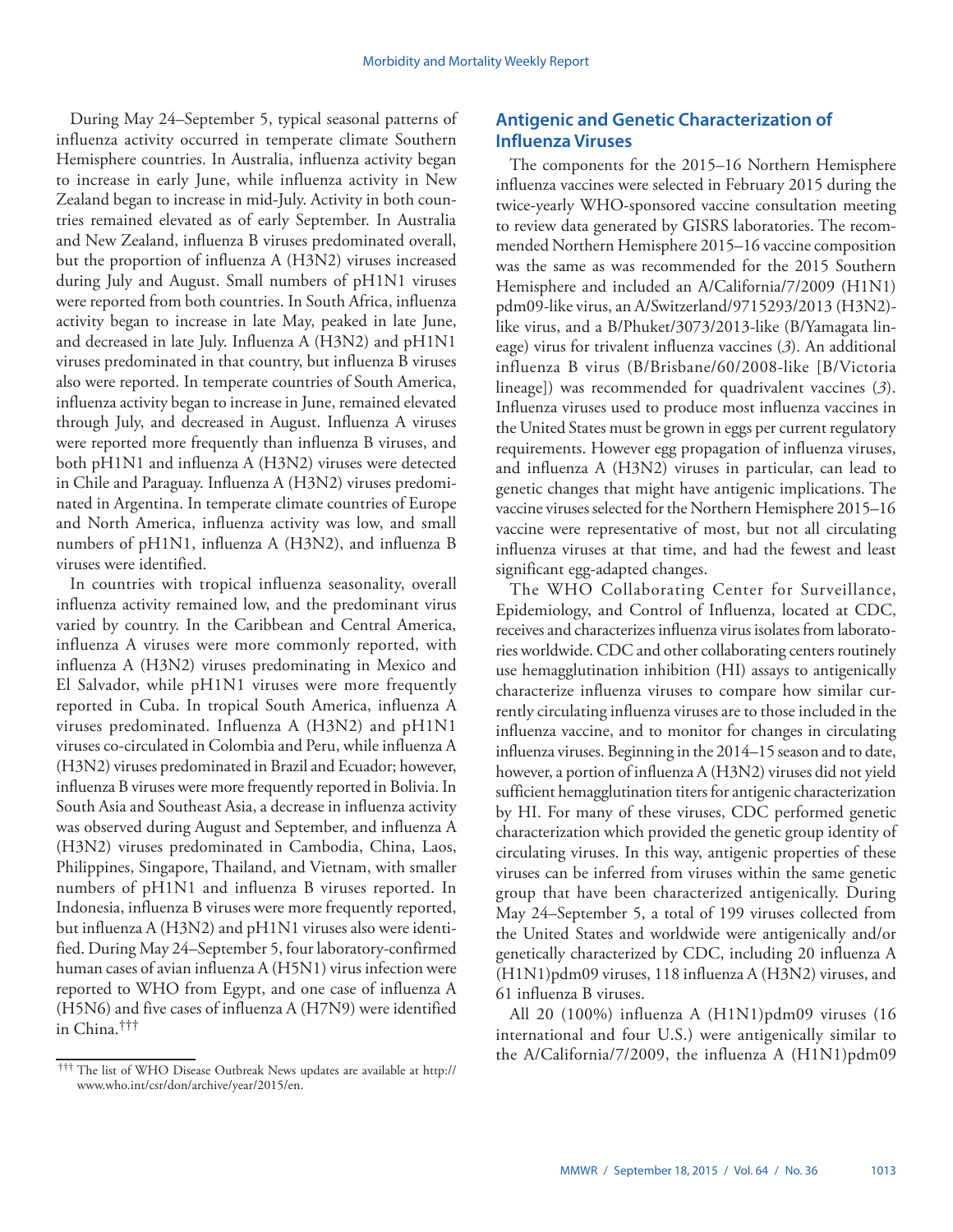vaccine component. Of the 118 influenza A (H3N2) viruses characterized (31 international and 87 U.S.), all 118 (100%) were antigenically similar to A/Switzerland/9715293/2013, or belonged to a genetic group for which a majority of antigenically characterized viruses were similar to the A/Switzerland/9715293/2013 vaccine component.

Of the 61 influenza B viruses collected and analyzed (11 international and 50 U.S.), 35 (57%) belonged to the B/Yamagata lineage, and all 35 (100%) of these were antigenically similar to the B/Phuket/3073/2013 virus, the influenza B component for both the 2015–16 Northern Hemisphere trivalent and quadrivalent vaccines. The remaining 26 viruses (43%) belonged to the B/Victoria lineage and were antigenically similar to the B/Brisbane/60/2008 virus, the B/Victoria lineage component of the 2015–16 Northern Hemisphere quadrivalent influenza vaccine.

Additional viruses have been characterized by the other collaborating centers. That information is presented elsewhere (*2*).

# **Antiviral Resistance Profiles of Influenza Virus Isolates**

The WHO Collaborating Center for Surveillance, Epidemiology, and Control of Influenza at CDC tested 169 influenza virus specimens collected during May 24– September 5 from the U.S. and worldwide for resistance to the influenza neuraminidase inhibitor antiviral medications; oseltamivir, zanamivir, and peramivir, which are the drugs currently approved for use against seasonal influenza. All 19 (16 international and three U.S.) pH1N1 viruses, 84 (five international and 79 U.S.) influenza A (H3N2) viruses, and 66 (11 international and 55 U.S) influenza B viruses tested were sensitive to all three antiviral medications. High levels of resistance to the adamantanes (amantadine and rimantadine) persist among pH1N1 and influenza A (H3N2) viruses. Adamantane drugs are not recommended for use against influenza at this time.

# **Discussion**

During May 24–September 5, 2015, pH1N1, influenza A (H3N2), and influenza B viruses co-circulated worldwide. In the United States, low levels of influenza activity were reported, and influenza A viruses were more frequently reported from late June to September. All of the influenza viruses collected from U.S. states and other countries during that time were antigenically and/or genetically characterized as being similar to the influenza vaccine viruses recommended for inclusion in the 2015–16 Northern Hemisphere vaccine. Antigenic and genetic characterization of circulating influenza viruses can give an indication of the influenza vaccine's ability to produce an immune response against circulating influenza viruses, but vaccine effectiveness studies are needed to determine how much protection has been provided by vaccination to the community. Last season, low vaccine effectiveness observed against the predominant influenza A (H3N2) viruses was consistent with laboratory data indicating that most influenza A (H3N2) viruses that circulated were antigenically and genetically different (drifted) from the influenza A (H3N2) vaccine component of the 2014–15 Northern Hemisphere influenza vaccines (*4*). It is not possible to predict which influenza virus will predominate or how severe influenza-related disease activity will be during the 2015–16 season, nor is it possible to say with certainty how effective influenza vaccine will be; however, laboratory analysis of influenza viruses to date suggests that the majority of viruses circulating worldwide in the past few months are similar to 2015–16 vaccine viruses.

Annual influenza vaccination is the best method for preventing influenza and its potentially severe complications (*3*). While vaccine effectiveness can vary, vaccination has been shown to reduce influenza illnesses, doctors' visits, influenzarelated hospitalizations, and deaths (*5,6*). Even during seasons when vaccine effectiveness is reduced, substantial public health impact can still be measured (*6–8*). In the United States, annual influenza vaccination is recommended for all persons aged ≥6 months who do not have contraindications. Annual influenza vaccination is recommended regardless of whether the vaccine composition has changed because immunity from vaccination might wane after one season. For the 2015–16 influenza season, interim supply projections by manufacturers for the U.S. market range from 171 million and 179 million doses of vaccine. This would to be the largest supply of influenza vaccine distributed in the United States during one season with the exception of the 2009 pandemic.

Multiple influenza vaccines are approved for use and are being distributed during the 2015–16 season, including a quadrivalent live attenuated influenza vaccine (LAIV4), trivalent and quadrivalent inactivated influenza vaccines (IIV3 and IIV4, respectively), a trivalent cell culture–based inactivated influenza vaccine (ccIIV3), a high-dose trivalent inactivated influenza vaccine (hd IIV3), and a recombinant trivalent influenza vaccine (RIV3). One IIV4 formulation also is approved for intradermal administration. Although both LAIV and inactivated influenza vaccine (IIV) have been demonstrated to be effective in children and adults, LAIV is approved for use in persons aged 2 through 49 years with no contraindications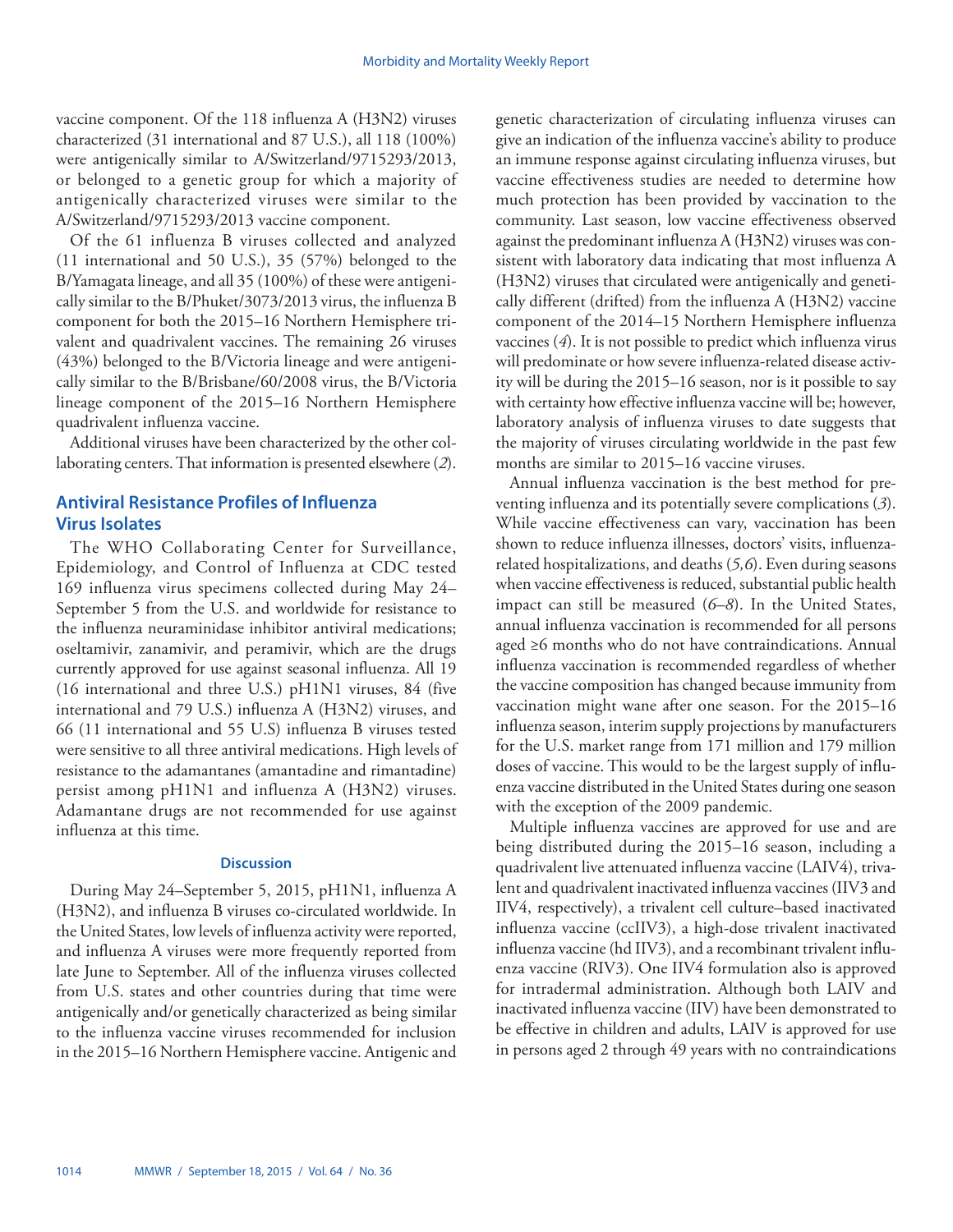or precautions§§§ (*3*). For the 2015–16 season, the Advisory Committee on Immunization Practices recommended that healthy children aged 2 through 8 years who have no contraindications or precautions receive either LAIV or IIV, with no preference expressed for either vaccine when one is otherwise appropriate and available (*3*). This removes the 2014–15 preferential recommendation of LAIV for healthy children aged 2 through 8 years (*3*). For the 2015–16 season, ACIP recommends that children aged 6 months through 8 years who have previously received ≥2 total doses of trivalent or quadrivalent influenza vaccine at any time before July 1, 2015, require only 1 dose for 2015–16 (*3*). The 2 previous doses do not need to have been given during the same or consecutive seasons (*3*). Children in this age group who are being vaccinated for the first time or who have not previously received a total of ≥2 doses require 2 doses of influenza vaccine, administered ≥4 weeks apart (*9*).

Although vaccination is the best method for preventing and reducing the impact of influenza, antiviral medications are a valuable adjunct. Treatment with influenza antiviral medications is recommended as early as possible for patients with confirmed or suspected influenza (either seasonal influenza or novel influenza virus infection) who have severe, complicated, or progressive illness; who require hospitalization; or who are at high risk for influenza-related complications¶¶¶ (*10*). Antiviral

¶¶¶ Persons at high risk include 1) children aged <5 years (especially those aged <2 years); 2) adults aged ≥65 years; 3) persons with chronic pulmonary (including asthma), cardiovascular (except hypertension alone), renal, hepatic, hematologic (including sickle cell disease), metabolic disorders (including diabetes mellitus), or neurologic and neurodevelopment conditions (including disorders of the brain, spinal cord, peripheral nerve, and muscle, such as cerebral palsy, epilepsy [seizure disorders], stroke, intellectual disability [mental retardation], moderate to severe developmental delay, muscular dystrophy, or spinal cord injury); 4) persons with immunosuppression, including that caused by medications or by human immunodeficiency virus infection; 5) women who are pregnant or postpartum (within 2 weeks after delivery); 6) persons aged ≤18 years who are receiving long-term aspirin therapy; 7) American Indians/Alaska Natives; 8) persons who are morbidly obese (i.e., with a body mass index ≥40); and 9) residents of nursing homes and other chronic care facilities.

## **Summary**

#### What is already known on this topic?

CDC collects, compiles, and analyzes data on influenza activity year-round in the United States. The influenza season generally begins in the fall and continues through the winter and spring months; however, the timing and severity of disease and the predominant viral strains can vary by geographic location and season.

# What is added by this report?

Worldwide, influenza activity during May 24–September 5, 2015, was elevated in the temperate Southern Hemisphere and tropical regions, compared with their levels outside the usual influenza season. In the United States, low levels of seasonal influenza activity were detected.

#### What are the implications for public health practice?

In the United States, an influenza vaccine is recommended for all persons aged ≥6 months and can reduce the likelihood of becoming ill with influenza and transmitting the virus to others. Annual influenza vaccination is recommended for optimal protection regardless of whether the vaccine composition has changed since the previous season because immunity wanes over time. Although vaccination is the best way to prevent influenza, treatment with influenza antiviral medications can reduce severe outcomes of influenza, especially when initiated as early as possible, in patients with confirmed or suspected influenza who have severe, complicated, or progressive illness; who require hospitalization; or who are at high risk for influenza-related complications.

treatment should not be withheld from high-risk or severely ill patients with suspected influenza infection (*10*). Treatment is most effective when given early in the illness; providers should not delay treatment until test results become available and should not rely on insensitive assays such as rapid antigen detection influenza diagnostic tests to determine treatment decisions (*10*).

Influenza surveillance reports for the United States are posted online weekly and are available at [http://www.cdc.gov/flu/](http://www.cdc.gov/flu/weekly) [weekly](http://www.cdc.gov/flu/weekly). Additional information regarding influenza viruses, influenza surveillance, influenza vaccines, influenza antiviral medications, and novel influenza A virus infections in humans is available at [http://www.cdc.gov/flu.](http://www.cdc.gov/flu)

# **Acknowledgments**

State, county, city, and territorial health departments and public health laboratories; U.S. World Health Organization collaborating laboratories; National Respiratory and Enteric Virus Surveillance System laboratories; U.S. Outpatient Influenza-Like Illness Surveillance Network sites; 122 Cities Mortality Reporting System; World Health Organization FluNet.

<sup>§§§</sup> LAIV should not be used in the following populations: 1) persons aged <2 years or >49 years; 2) those with contraindications listed in the package insert (children aged 2 through 17 years who are receiving aspirin or aspirincontaining products and persons who have experienced severe allergic reactions to the vaccine or any of its components, or to a previous dose of any influenza vaccine); 3) pregnant women; 4) immunosuppressed persons; 5) persons with a history of egg allergy; 6) children aged  $2$  through 4 years who have asthma or who have had a wheezing episode noted in the medical record within the past 12 months, or for whom parents report that a health care provider stated that the child had wheezing or asthma within the last 12 months; 7) persons who have taken influenza antiviral medications within the previous 48 hours; and 8) persons who care for severely immunosuppressed persons who require a protective environment (such persons should not receive LAIV, or should avoid contact with immunosuppressed persons for 7 days after receipt, given the theoretical risk for transmission of the live attenuated vaccine virus).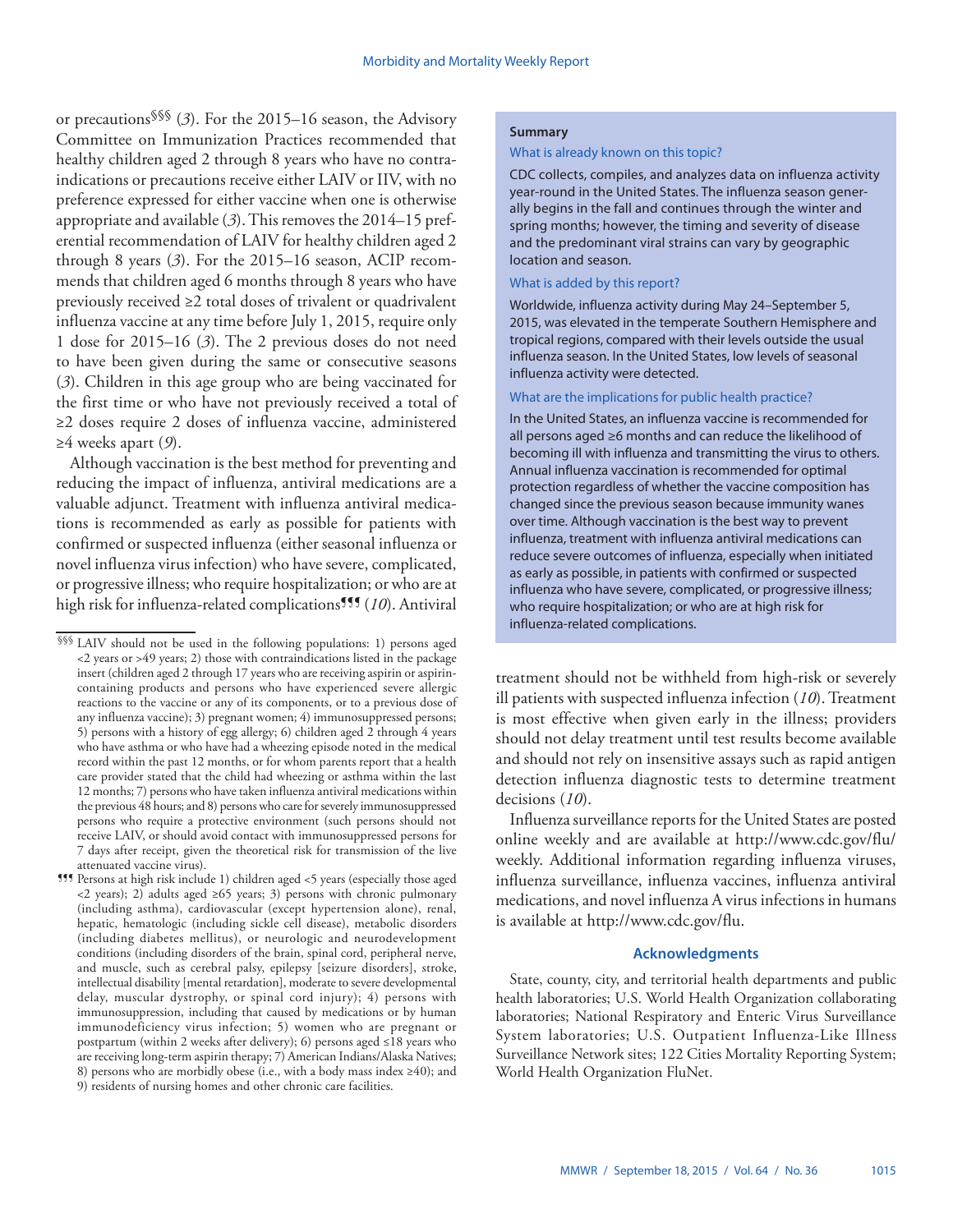<sup>1</sup>Influenza Division, National Center for Immunization and Respiratory Diseases, CDC.

Corresponding author: Lenee Blanton, [lblanton@cdc.gov](mailto:lblanton@cdc.gov), 404-639-3747.

- 1. World Health Organization. Influenza: WHO Collaborating Centers and Essential Regulatory Laboratories. Available at [http://www.who.int/](http://www.who.int/influenza/gisrs_laboratory/collaborating_centres/en) [influenza/gisrs\\_laboratory/collaborating\\_centres/en.](http://www.who.int/influenza/gisrs_laboratory/collaborating_centres/en)
- 2. World Health Organization. FluNet. Available at. [http://www.who.int/](http://www.who.int/influenza/gisrs_laboratory/flunet/en) [influenza/gisrs\\_laboratory/flunet/en](http://www.who.int/influenza/gisrs_laboratory/flunet/en).
- 3. Grohskopf LA, Sokolow LZ, Olsen SJ, Bresee JS, Broder KR, Karron RA. Prevention and control of influenza with vaccines: recommendations of the Advisory Committee on Immunization Practices (ACIP)—United States, 2015–16 influenza season. MMWR Morb Mortal Wkly Rep 2015;64:818–25.
- 4. CDC. CDC presents updated estimates of flu vaccine effectiveness for the 2014–2015 season. Available at [http://www.cdc.gov/flu/news/](http://www.cdc.gov/flu/news/updated-vaccine-effectiveness-2014-15.htm) [updated-vaccine-effectiveness-2014-15.htm.](http://www.cdc.gov/flu/news/updated-vaccine-effectiveness-2014-15.htm)
- 5. Reed C, Kim IK, Singleton JA, et al. Estimated influenza illnesses and hospitalizations averted by vaccination—United States, 2013–14 influenza season. MMWR Morb Mortal Wkly Rep 2014;63:1151–4.
- 6. Foppa IM, Cheng PY, Reynolds SD, et al. Deaths averted by influenza vaccination in the U.S. during the seasons 2005/06 through 2013/14. Vaccine 2015;33:3003–9.
- 7. Kostova D, Reed C, Finelli L, et al. Influenza illness and hospitalizations averted by influenza vaccination in the United States, 2005–2011. PLoS One 2013;8:e66312.
- 8. Fry AM, Kim IK, Reed C, et al. Modeling the effect of different vaccine effectiveness estimates on the number of vaccine-prevented influenza-associated hospitalizations in older adults. Clin Infect Dis 2014;59:406–9.
- 9. Neuzil KM, Jackson LA, Nelson J, et al. Immunogenicity and reactogenicity of 1 versus 2 doses of trivalent inactivated influenza vaccine in vaccine-naive 5-8-year-old children. J Infect Dis 2006;194:1032–9.
- 10. Fiore AE, Fry A, Shay D, Gubareva L, Bresee JS, Uyeki TM. Antiviral agents for the treatment and chemoprophylaxis of influenza recommendations of the Advisory Committee on Immunization Practices (ACIP). MMWR Recomm Rep 2011;60(No. RR-1):1–24.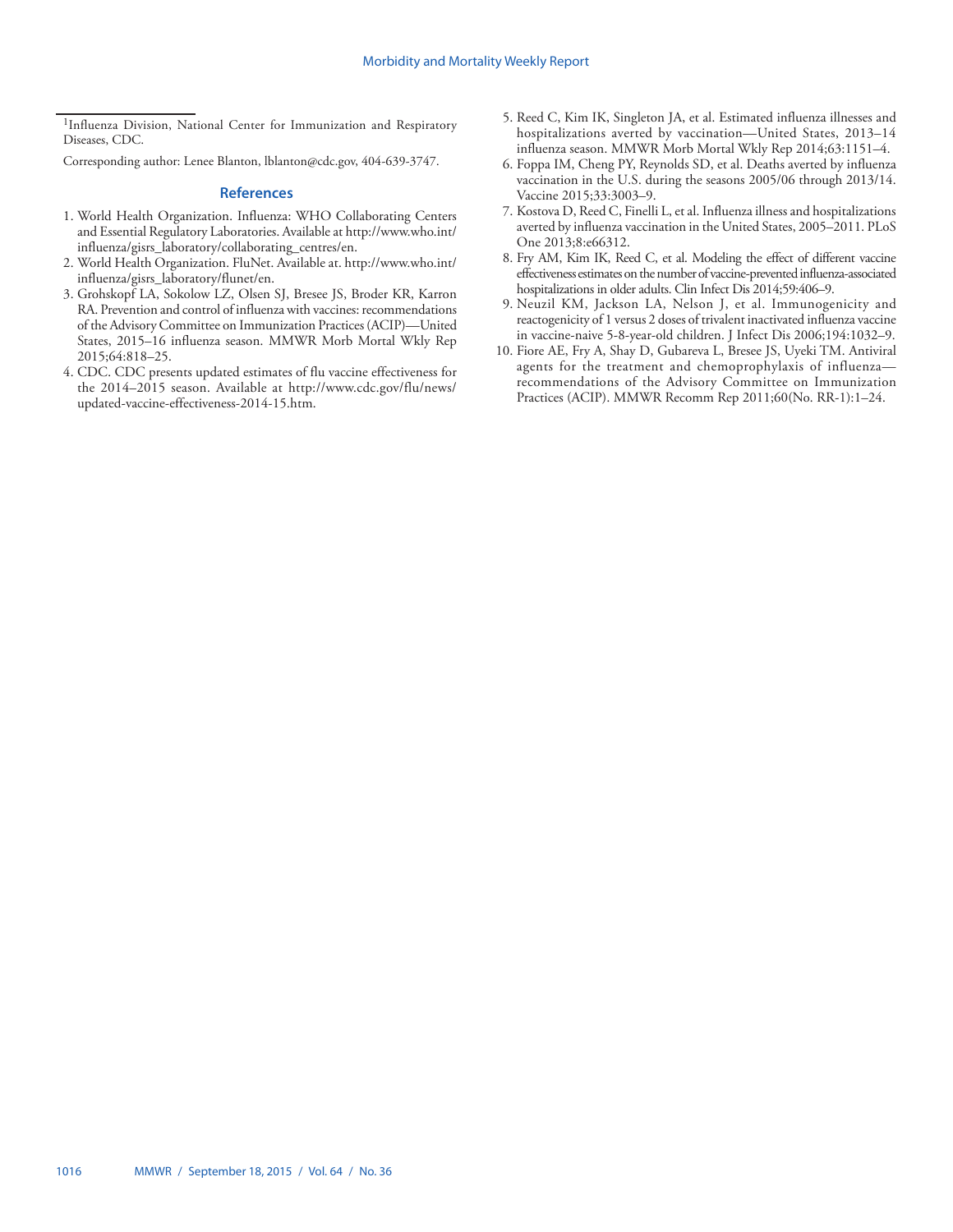# <span id="page-24-0"></span>**Available Online: Final 2014–15 Influenza Vaccination Coverage Estimates for Selected Local Areas, States, and the United States**

Final 2014–15 influenza season vaccination coverage estimates are available online at FluVaxView ([http://www.cdc.gov/](http://www.cdc.gov/flu/fluvaxview/) [flu/fluvaxview/](http://www.cdc.gov/flu/fluvaxview/)) as of 10 a.m. Thursday, September 17, 2015. The online information includes estimates of the cumulative percentage of persons vaccinated by the end of each month, from July 2014 through May 2015, for selected local areas, each state, each U.S. Department of Health and Human Services region, and the United States overall.

Analyses were conducted using National Immunization Survey influenza vaccination data for children aged 6 months–17 years and Behavioral Risk Factor Surveillance System influenza vaccination data for adults aged ≥18 years. Estimates are provided by age group and race/ethnicity. These estimates are presented in an interactive report ([http://www.cdc.gov/](http://www.cdc.gov/flu/fluvaxview/interactive.htm) [flu/fluvaxview/interactive.htm\)](http://www.cdc.gov/flu/fluvaxview/interactive.htm) and are complemented by an online summary report ([http://www.cdc.gov/flu/fluvaxview/](http://www.cdc.gov/flu/fluvaxview/coverage-1415estimates.htm) [coverage-1415estimates.htm](http://www.cdc.gov/flu/fluvaxview/coverage-1415estimates.htm)).

# **National Fall Prevention Awareness Day — September 23, 2015**

Annually in the United States, 2.5 million persons aged ≥65 years are treated in emergency departments for injuries from falls, resulting in \$34 billion in direct medical costs (*1*). Given these costs, the aging U.S. population, and the increasing fall death rates (*2*), falls have become a major risk to the health of older persons in the United States.

In conjunction with the 2015 White House Conference on Aging, CDC launched the implementation of the STEADI (Stopping Elderly Accidents, Deaths, and Injuries) initiative for healthcare providers. STEADI uses established clinical guidelines and scientifically tested interventions to help providers address their patients' risk for falls, identify modifiable risk factors, and provide effective interventions (*3*). Free online training with continuing education is available and electronic health record vendors (Epic and GE Centricity) are developing STEADI modules to help incorporate fall prevention into clinical practice. For every 5,000 providers adopting STEADI over a 5-year period, one million additional falls could be avoided, saving an additional \$3.5 billion in direct medical costs (*4*).

National Fall Prevention Awareness Day is September 23. As part of the campaign, health care providers are encouraged to do the following:

- Screen patients by asking if they have fallen in the past year, feel unsteady, or worry about falling
- Review patients' medications and stop, switch, or reduce the dose of drugs that increase the risk for falls
- • Recommend daily vitamin D with calcium

Additional information is available at<http://www.cdc.gov/steadi>.

- 1. CDC. Injury prevention and control: data and statistics (WISQARS). Atlanta, GA: US Department of Health and Human Services, CDC; 2015. Available at [http://www.cdc.gov/injury/wisqars.](http://www.cdc.gov/injury/wisqars)
- 2. Sheu Y, Chen L, Hedegaard H. QuickStats: death rates from unintentional falls among adults aged ≥65 years, by sex—United States, 2000–2013. MMWR Morb Mortal Wkly Rep 2015;64:450.
- 3. Stevens JA, Phelan EA. Development of STEADI: a fall prevention resource for health care providers. Health Promot Pract 2013;14:706–14.
- 4. CDC. STEADI—older adult fall prevention. Atlanta, GA: US Department of Health and Human Services, CDC; 2015. Available at [http://www.cdc.gov/steadi.](http://www.cdc.gov/steadi)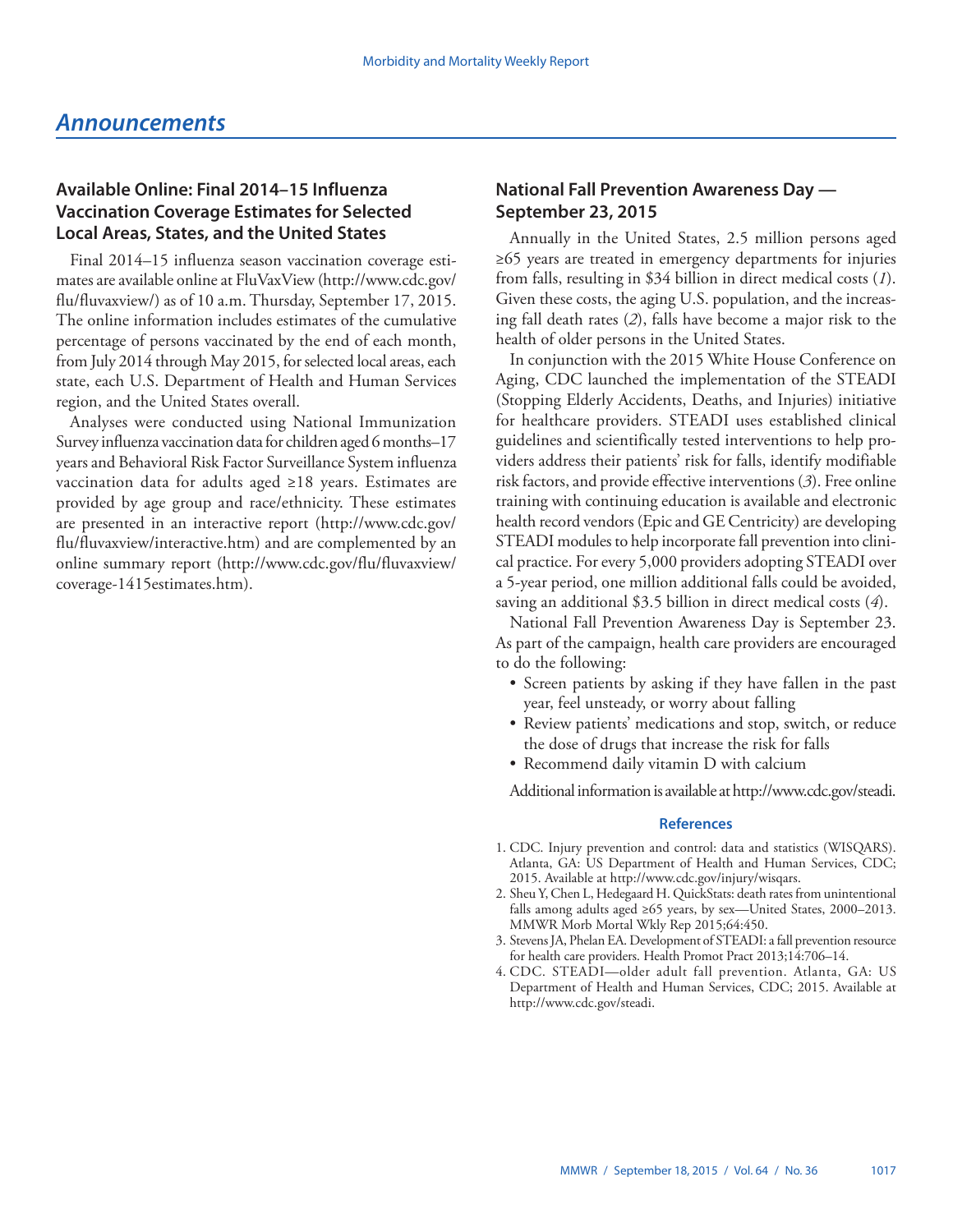# **National Child Passenger Safety Week — September 13–19, 2015**

This year, National Child Passenger Safety Week is September 13–19. In the United States, motor vehicle–related injuries are a leading cause of death among children (*1*). In 2013, a total of 638 passenger vehicle occupants aged 0–12 years died as a result of a crash (*2*), and more than 127,250 were injured (*1*). Of the children that died in 2013, 38% were known to be unrestrained (*2*). To keep child passengers as safe as possible, drivers should properly restrain children aged <13 years in age- and size-appropriate restraints in a back seat and follow the American Academy of Pediatrics' child passenger safety recommendations (*3*).

As part of National Child Passenger Safety Week, September 19 has been designated as National Seat Check Saturday. On this day, drivers with children who ride in car seats or booster seats are encouraged to visit a child safety seat inspection station to have a certified technician inspect their car seat for proper installation and proper use free of charge. Additional information and an inspection station locator are available from CDC at [http://www.cdc.gov/motorve](http://www.cdc.gov/motorvehiclesafety/child_passenger_safety)[hiclesafety/child\\_passenger\\_safety](http://www.cdc.gov/motorvehiclesafety/child_passenger_safety) and the National Highway Traffic Safety Administration at [http://www.nhtsa.gov/Safety/](http://www.nhtsa.gov/Safety/CPS) [CPS](http://www.nhtsa.gov/Safety/CPS). Campaign promotional materials in English and Spanish are available at [http://www.trafficsafetymarketing.gov/cps.](http://www.trafficsafetymarketing.gov/cps)

- 1. CDC. Web-Based Injury Statistics Query and Reporting System (WISQARS). Available at www.cdc.gov/ncipc/wisqars.
- 2. National Highway Traffic Safety Administration. Traffic safety facts 2013 data—occupant protection. Available at [http://www-nrd.nhtsa.dot.gov/](http://www-nrd.nhtsa.dot.gov/Pubs/812153.pdf) [Pubs/812153.pdf](http://www-nrd.nhtsa.dot.gov/Pubs/812153.pdf).
- 3. Durbin DR; Committee on Injury, Violence, and Poison Prevention. Child passenger safety. Pediatrics 2011;127:e1050–66.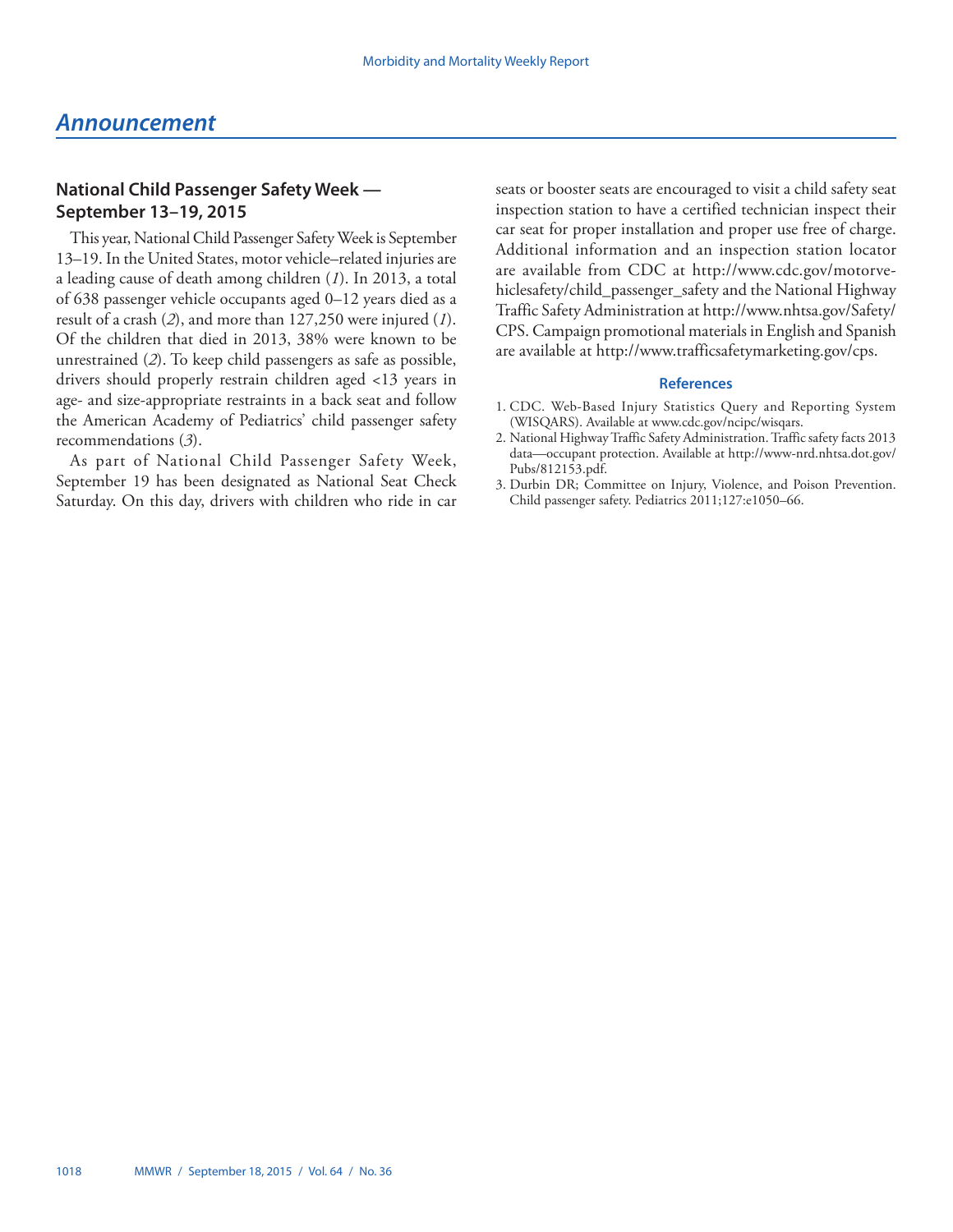# <span id="page-26-0"></span>**Final 2014 Reports of Nationally Notifiable Infectious Diseases**

The tables listed in this report on pages 1020–1033 summarize finalized data, as of June 30, 2015, from the National Notifiable Diseases Surveillance System (NNDSS) for 2014. These data will be published in more detail in the Summary of Notifiable Diseases, United States, 2014 (*1*). Because no cases were reported in the United States during 2014, the following diseases do not appear in these early release tables: anthrax; dengue hemorrhagic fever; eastern equine encephalitis, nonneuroinvasive; poliomyelitis, paralytic; poliovirus infection, nonparalytic; severe acute respiratory syndrome-associated coronavirus disease (SARS-CoV); smallpox; vancomycin-resistant *Staphylococcus aureus* (VRSA); western equine encephalitis virus disease, neuroinvasive and nonneuroinvasive; and yellow fever.

Policies for reporting NNDSS data to CDC can vary by disease or reporting jurisdiction, depending on case status classification (i.e., confirmed, probable, or suspected). The publication criteria used for the 2014 finalized tables are listed in the "Print Criteria" column of the NNDSS event code list, available at [http://wwwn.cdc.gov/nndss/document/](http://wwwn.cdc.gov/nndss/document/nndss_event_code_list_2014.pdf) [nndss\\_event\\_code\\_list\\_2014.pdf.](http://wwwn.cdc.gov/nndss/document/nndss_event_code_list_2014.pdf)

In addition, only cases from reporting jurisdictions where the nationally notifiable disease is reportable are published. The NNDSS website is updated annually to include the latest national surveillance case definitions approved by the Council of State and Territorial Epidemiologists (CSTE) for classifying and enumerating cases of nationally notifiable infectious diseases.

Population estimates are from the National Center for Health Statistics postcensal estimates of resident population of the United States for July 1, 2013–July 1, 2014, by year, county, single-year of age (0–≥85 years), bridged race (white, black or African American, American Indian or Alaska Native, Asian, or Pacific Islander), Hispanic origin (not Hispanic or Latino, Hispanic or Latino), and sex (Vintage 2014), prepared under a collaborative arrangement with the U.S. Census Bureau. Population estimates for states as of June 25, 2015 are available at [http://www.cdc.gov/nchs/nvss/bridged\\_race/data\\_](http://www.cdc.gov/nchs/nvss/bridged_race/data_documentation.htm#vintage2014) [documentation.htm#vintage2014.](http://www.cdc.gov/nchs/nvss/bridged_race/data_documentation.htm#vintage2014) Population estimates for territories are 2014 estimates from the U.S. Census Bureau (*2*).

<sup>1.</sup> CDC. Summary of notifiable diseases, United States, 2014. MMWR Morb Mortal Wkly Rep. In press.

<sup>2.</sup> US Census Bureau. International data base. Washington, DC: US Census Bureau; 2015. Available at [http://www.census.gov/population/](http://www.census.gov/population/international/data/idb/informationGateway.php) [international/data/idb/informationGateway.php](http://www.census.gov/population/international/data/idb/informationGateway.php).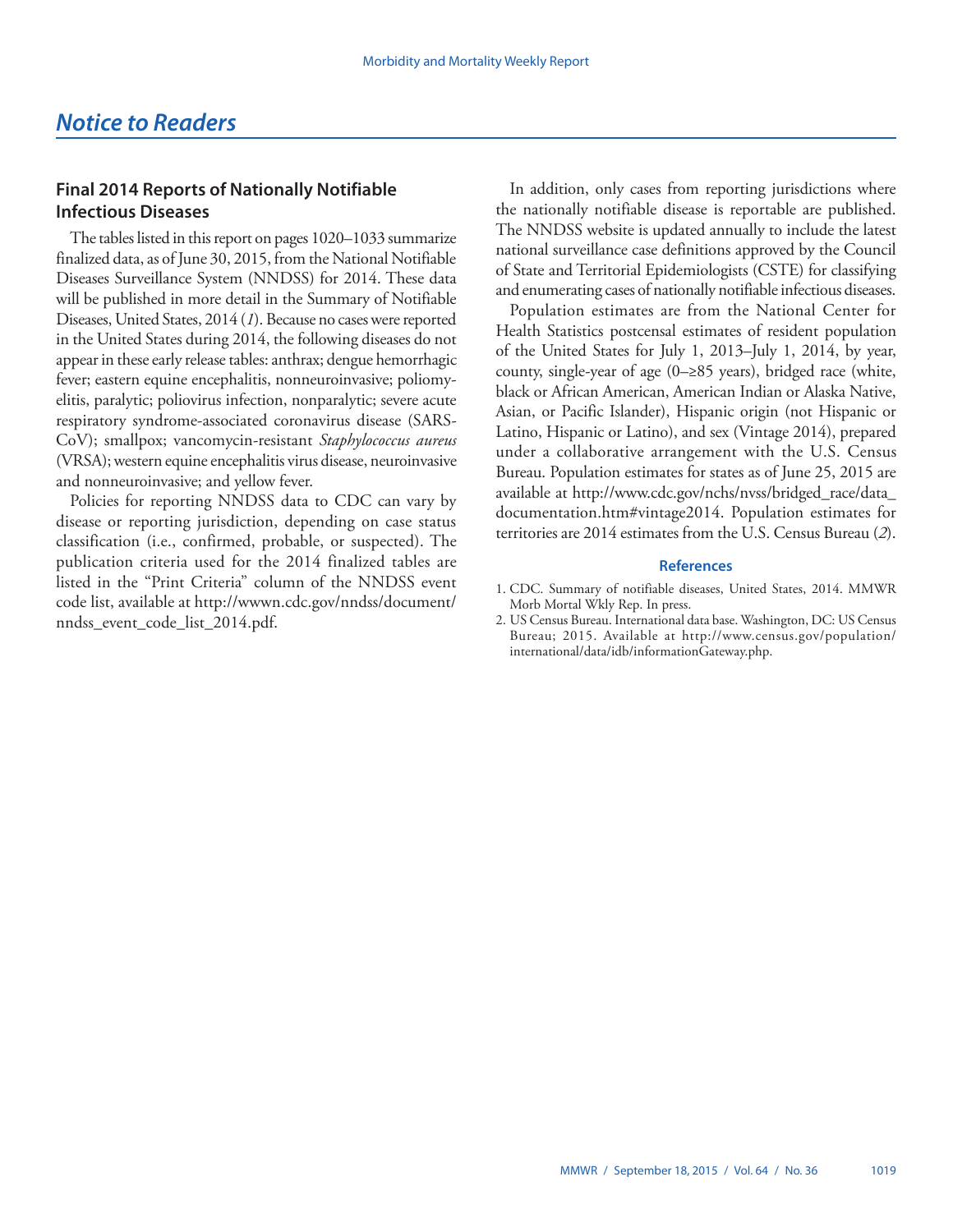|  |  | TABLE 2. Reported cases of notifiable diseases,* by geographic division and area – United States, 2014 |  |
|--|--|--------------------------------------------------------------------------------------------------------|--|
|--|--|--------------------------------------------------------------------------------------------------------|--|

|                                  |                              |                                                      |                                                      |                                            |                                                      | Arboviruses <sup>†</sup>                             |                                                      |                                                      |                                       |                                         |
|----------------------------------|------------------------------|------------------------------------------------------|------------------------------------------------------|--------------------------------------------|------------------------------------------------------|------------------------------------------------------|------------------------------------------------------|------------------------------------------------------|---------------------------------------|-----------------------------------------|
|                                  | <b>Total resident</b>        |                                                      | California serogroup <sup>§</sup>                    | Eastern equine<br>encephalitis             |                                                      | Powassan                                             |                                                      | St. Louis encephalitis                               |                                       | <b>West Nile</b>                        |
| Area                             | population<br>(in thousands) | Neuro-<br>invasive                                   | Nonneuro-<br>invasive                                | Neuro-<br>invasive                         | Neuro-<br>invasive                                   | Nonneuro-<br>invasive                                | Neuro-<br>invasive                                   | Nonneuro-<br>invasive                                | Neuro-<br>invasive                    | Nonneuro-<br>invasive                   |
| <b>United States</b>             | 318,856                      | 85                                                   | 11                                                   | 8                                          | $\boldsymbol{7}$                                     | $\mathbf{1}$                                         | 6                                                    | $\overline{4}$                                       | 1,347                                 | 858                                     |
| <b>New England</b>               | 14,681                       | $\overline{2}$                                       | $\overline{\phantom{0}}$                             | 4                                          | 4                                                    | $\overline{\phantom{0}}$                             |                                                      |                                                      | 8                                     | 4                                       |
| Connecticut                      | 3,597                        |                                                      | $\overline{\phantom{0}}$                             | $\overline{\phantom{0}}$                   | -                                                    | $\overline{\phantom{0}}$                             | —                                                    |                                                      | 3                                     | 3                                       |
| Maine<br>Massachusetts           | 1,330<br>6,745               | $\overline{2}$                                       | $\overline{\phantom{0}}$<br>$\overline{\phantom{0}}$ | $\overline{1}$<br>$\overline{\phantom{0}}$ | $\overline{\phantom{0}}$<br>$\overline{4}$           | -<br>$\overline{\phantom{0}}$                        | $\overline{\phantom{0}}$<br>$\overline{\phantom{0}}$ |                                                      | $\overline{\phantom{0}}$<br>5         | $\mathbf{1}$                            |
| New Hampshire                    | 1,327                        |                                                      | $\overline{\phantom{0}}$                             | $\overline{3}$                             |                                                      |                                                      | $\overline{\phantom{0}}$                             |                                                      | $\qquad \qquad$                       |                                         |
| Rhode Island                     | 1,055                        |                                                      | $\overline{\phantom{0}}$                             | $\overline{\phantom{0}}$                   | $\overline{\phantom{0}}$                             | —                                                    |                                                      |                                                      |                                       | $\overline{\phantom{0}}$                |
| Vermont                          | 627                          | $\overline{\phantom{0}}$                             | $\overline{\phantom{0}}$                             | $\overline{\phantom{0}}$                   | —                                                    |                                                      | $\overline{\phantom{0}}$                             |                                                      | $\overline{\phantom{0}}$              | $\overline{\phantom{0}}$                |
| Mid. Atlantic                    | 41,471<br>8,938              |                                                      |                                                      | $\overline{2}$<br>$\overline{\phantom{0}}$ | $\mathbf{1}$<br>$\mathbf{1}$                         | $\mathbf{1}$<br>$\overline{\phantom{0}}$             | $\overline{\phantom{0}}$                             |                                                      | 36<br>6                               | 11<br>$\overline{2}$                    |
| New Jersey<br>New York (Upstate) | 11,255                       |                                                      |                                                      | $\overline{2}$                             | $\overline{\phantom{0}}$                             | $\overline{1}$                                       |                                                      |                                                      | 7                                     | 4                                       |
| New York City                    | 8,491                        |                                                      | $\overline{\phantom{0}}$                             |                                            | $\overline{\phantom{0}}$                             |                                                      | $\overline{\phantom{0}}$                             |                                                      | 12                                    | 3                                       |
| Pennsylvania                     | 12,787                       | $\overline{\phantom{0}}$                             | $\overline{\phantom{0}}$                             | $\overline{\phantom{0}}$                   | $\overline{\phantom{0}}$                             |                                                      | $\overline{\phantom{0}}$                             |                                                      | 11                                    | $\overline{2}$                          |
| E.N. Central                     | 46,740                       | 37                                                   | 6                                                    | $\overline{1}$                             | $\overline{2}$                                       | —                                                    | $\overline{\phantom{0}}$                             | $\overline{\phantom{0}}$                             | 59                                    | 13                                      |
| Illinois<br>Indiana              | 12,881                       |                                                      | $\mathbf{1}$                                         |                                            | $\overline{\phantom{0}}$                             |                                                      |                                                      | -                                                    | 36<br>9                               | 8<br>$\mathbf{1}$                       |
| Michigan                         | 6,597<br>9,910               | $\overline{2}$                                       | $\overline{\phantom{0}}$<br>$\overline{\phantom{0}}$ | $\mathbf{1}$                               | $\overline{\phantom{0}}$<br>$\overline{\phantom{0}}$ | —                                                    |                                                      |                                                      | $\mathbf{1}$                          | $\overline{\phantom{0}}$                |
| Ohio                             | 11,594                       | 30                                                   | $\mathbf{1}$                                         | $\overline{\phantom{0}}$                   | $\overline{\phantom{0}}$                             | $\overline{\phantom{0}}$                             |                                                      |                                                      | 10                                    | $\mathbf{1}$                            |
| Wisconsin                        | 5,758                        | 5                                                    | 4                                                    | $\overline{\phantom{0}}$                   | $\overline{2}$                                       |                                                      |                                                      | $\overline{\phantom{0}}$                             | 3                                     | 3                                       |
| W.N. Central                     | 21,006                       | 6                                                    | $\mathbf 2$                                          | -                                          | —                                                    |                                                      |                                                      | $\overline{\phantom{0}}$                             | 104                                   | 221                                     |
| lowa                             | 3,107                        |                                                      | $\overline{\phantom{0}}$                             |                                            | -                                                    | -                                                    | <u>—</u><br>$\overline{\phantom{0}}$                 |                                                      | 5                                     | 10<br>36                                |
| Kansas<br>Minnesota              | 2,904<br>5,457               | 6                                                    | $\overline{\phantom{0}}$<br>$\overline{2}$           | -                                          | $\overline{\phantom{0}}$                             | —                                                    | $\overline{\phantom{0}}$                             |                                                      | 18<br>6                               | 15                                      |
| Missouri                         | 6,064                        |                                                      | $\overline{\phantom{0}}$                             | -                                          | $\overline{\phantom{0}}$                             | -                                                    | $\overline{\phantom{0}}$                             |                                                      | 10                                    | 3                                       |
| Nebraska                         | 1,882                        | $\overline{\phantom{0}}$                             |                                                      |                                            | $\overline{\phantom{0}}$                             | -                                                    | $\overline{\phantom{0}}$                             | $\overline{\phantom{0}}$                             | 41                                    | 101                                     |
| North Dakota<br>South Dakota     | 739<br>853                   | $\overline{\phantom{0}}$                             | $\overline{\phantom{0}}$<br>$\overline{\phantom{0}}$ | —<br>—                                     | $\overline{\phantom{0}}$<br>—                        | $\overline{\phantom{0}}$                             | $\overline{\phantom{0}}$<br>$\overline{\phantom{0}}$ | $\overline{\phantom{0}}$<br>$\overline{\phantom{0}}$ | 12<br>12                              | 11<br>45                                |
|                                  | 62,513                       | 28                                                   | $\mathbf 2$                                          |                                            | -                                                    | —                                                    | $\overline{2}$                                       | $\overline{\phantom{0}}$                             | 38                                    | 11                                      |
| S. Atlantic<br>Delaware          | 936                          |                                                      | $\overline{\phantom{0}}$                             | —                                          | $\overline{\phantom{0}}$                             | —                                                    |                                                      |                                                      | $\qquad \qquad$                       |                                         |
| District of Columbia             | 659                          |                                                      |                                                      |                                            | $\overline{\phantom{0}}$                             |                                                      |                                                      |                                                      | $\mathbf{1}$                          | $\sqrt{2}$                              |
| Florida                          | 19,893                       | $\mathbf{1}$                                         | $\overline{\phantom{0}}$                             |                                            | $\overline{\phantom{0}}$                             | —                                                    | $\overline{2}$                                       | $\overline{\phantom{0}}$                             | 12                                    | 5                                       |
| Georgia<br>Maryland              | 10,097<br>5,976              | $\mathbf{1}$<br>$\overline{\phantom{0}}$             | $\mathbf{1}$                                         | -                                          | $\overline{\phantom{0}}$<br>$\overline{\phantom{0}}$ | $\overline{\phantom{0}}$<br>—                        | $\overline{\phantom{0}}$<br>$\overline{\phantom{0}}$ |                                                      | 11<br>6                               | $\mathbf 2$<br>$\overline{\phantom{0}}$ |
| North Carolina                   | 9,944                        | 23                                                   | $\overline{\phantom{0}}$                             | $\overline{\phantom{0}}$                   | $\overline{\phantom{0}}$                             | $\overline{\phantom{0}}$                             |                                                      | $\overline{\phantom{0}}$                             |                                       | $\overline{\phantom{0}}$                |
| South Carolina                   | 4,832                        | $\overline{\phantom{0}}$                             | —                                                    | -                                          | $\overline{\phantom{0}}$                             | —                                                    | $\overline{\phantom{0}}$                             | $\overline{\phantom{0}}$                             | 3                                     |                                         |
| Virginia                         | 8,326<br>1,850               | $\overline{2}$<br>1                                  | $\overline{\phantom{0}}$<br>$\mathbf{1}$             | $\overline{\phantom{0}}$<br>—              | $\overline{\phantom{0}}$<br>$\overline{\phantom{0}}$ | $\overline{\phantom{0}}$<br>$\overline{\phantom{0}}$ | $\overline{\phantom{0}}$<br>$\overline{\phantom{0}}$ | $\overline{\phantom{0}}$<br>$\overline{\phantom{0}}$ | 5<br>$\overbrace{\phantom{12322111}}$ | $\sqrt{2}$<br>$\overline{\phantom{0}}$  |
| West Virginia                    | 18,805                       | 12                                                   | $\overline{1}$                                       | $\overline{1}$                             | $\overline{\phantom{0}}$                             | —                                                    | 3                                                    |                                                      | 38                                    | 24                                      |
| E.S. Central<br>Alabama          | 4,849                        | $\overline{\phantom{0}}$                             |                                                      | $\overline{1}$                             | -                                                    | —                                                    | $\mathbf{1}$                                         | $\overline{\phantom{0}}$                             | $\overline{\phantom{0}}$              | $\overline{2}$                          |
| Kentucky                         | 4,413                        | $\overline{\phantom{0}}$                             | —                                                    | -                                          | -                                                    | $\overline{\phantom{0}}$                             | $\overline{\phantom{0}}$                             | $\overline{\phantom{0}}$                             | $\overline{\phantom{0}}$              | $\mathbf{1}$                            |
| Mississippi                      | 2,994                        | $\overline{\phantom{0}}$                             | $\mathbf{1}$                                         |                                            | $\overline{\phantom{0}}$                             | —                                                    | $\sqrt{2}$                                           | $\overline{\phantom{0}}$                             | 26                                    | 17                                      |
| Tennessee                        | 6,549                        | 12                                                   |                                                      | $\overline{\phantom{0}}$                   | $\overline{\phantom{0}}$                             | $\overline{\phantom{0}}$                             | $\overline{\phantom{0}}$                             |                                                      | 12                                    | 4                                       |
| W.S. Central<br>Arkansas         | 38,451<br>2,966              | $\overline{\phantom{0}}$<br>$\overline{\phantom{0}}$ |                                                      |                                            | $\overline{\phantom{0}}$                             | $\overline{\phantom{0}}$                             | $\mathbf{1}$<br>$\overline{\phantom{0}}$             | 3<br>$\overline{\phantom{0}}$                        | 332<br>9                              | 201<br>$\overline{2}$                   |
| Louisiana                        | 4,650                        | $\overline{\phantom{0}}$                             | -                                                    | -                                          | -                                                    |                                                      |                                                      |                                                      | 61                                    | 64                                      |
| Oklahoma                         | 3,878                        | $\overline{\phantom{0}}$                             |                                                      |                                            | $\overline{\phantom{0}}$                             |                                                      |                                                      | $\overline{\phantom{0}}$                             | 9                                     | 9                                       |
| Texas                            | 26,957                       | $\overline{\phantom{0}}$                             |                                                      |                                            | -                                                    | -                                                    | $\mathbf{1}$                                         | 3                                                    | 253                                   | 126                                     |
| <b>Mountain</b>                  | 23,197                       |                                                      |                                                      |                                            | $\overline{\phantom{0}}$                             |                                                      |                                                      | 1                                                    | 157                                   | 126                                     |
| Arizona<br>Colorado              | 6,731<br>5,356               |                                                      |                                                      |                                            | -                                                    | -                                                    | -                                                    | 1                                                    | 80<br>46                              | 27<br>72                                |
| Idaho                            | 1,634                        |                                                      |                                                      |                                            |                                                      |                                                      |                                                      |                                                      | 6                                     | 13                                      |
| Montana                          | 1,024                        |                                                      |                                                      |                                            |                                                      | $\overline{\phantom{0}}$                             |                                                      |                                                      | $\overline{2}$                        | 3                                       |
| Nevada                           | 2,839                        |                                                      |                                                      |                                            | $\overline{\phantom{0}}$                             | $\overline{\phantom{0}}$<br>$\overline{\phantom{0}}$ |                                                      | $\overline{\phantom{0}}$                             | 3<br>19                               | $\overline{\phantom{0}}$<br>5           |
| New Mexico<br>Utah               | 2,086<br>2,943               |                                                      |                                                      |                                            |                                                      | $\overline{\phantom{0}}$                             |                                                      |                                                      | $\overline{1}$                        | $\mathbf{1}$                            |
| Wyoming                          | 584                          |                                                      |                                                      |                                            |                                                      |                                                      |                                                      | $\overline{\phantom{0}}$                             | $\overline{\phantom{0}}$              | 5                                       |
| Pacific                          | 51,992                       |                                                      |                                                      |                                            |                                                      |                                                      |                                                      |                                                      | 575                                   | 247                                     |
| Alaska                           | 737                          |                                                      |                                                      |                                            |                                                      |                                                      |                                                      |                                                      | $\overbrace{\phantom{12322111}}$      | $\overline{\phantom{m}}$                |
| California<br>Hawaii             | 38,803<br>1,420              |                                                      |                                                      |                                            |                                                      | $\overline{\phantom{0}}$                             |                                                      | $\overline{\phantom{0}}$<br>$\overline{\phantom{0}}$ | 561                                   | 240<br>$\mathbf{1}$                     |
| Oregon                           | 3,970                        |                                                      | $\overline{\phantom{0}}$                             | —                                          | $\overline{\phantom{0}}$                             | $\overline{\phantom{0}}$                             | $\overline{\phantom{0}}$                             |                                                      | $\qquad \qquad -$<br>$\overline{7}$   | $\mathbf{1}$                            |
| Washington                       | 7,062                        | $\overline{\phantom{0}}$                             |                                                      | $\overline{\phantom{0}}$                   | $\overline{\phantom{0}}$                             | $\overline{\phantom{0}}$                             | $\overline{\phantom{0}}$                             | $\overline{\phantom{0}}$                             | $\overline{7}$                        | 5                                       |
| <b>Territories</b>               |                              |                                                      |                                                      |                                            |                                                      |                                                      |                                                      |                                                      |                                       |                                         |
| American Samoa<br>C.N.M.I.       | 55<br>51                     |                                                      | $\overline{\phantom{0}}$                             | $\overline{\phantom{0}}$                   | $\overline{\phantom{0}}$                             |                                                      | $\overline{\phantom{0}}$                             |                                                      |                                       |                                         |
| Guam                             | 161                          |                                                      |                                                      |                                            |                                                      |                                                      |                                                      |                                                      |                                       |                                         |
| Puerto Rico                      | 3,621                        |                                                      |                                                      |                                            |                                                      |                                                      |                                                      |                                                      | $\overline{\phantom{0}}$              |                                         |
| U.S. Virgin Islands              | 104                          |                                                      |                                                      |                                            |                                                      | $\overline{\phantom{0}}$                             |                                                      |                                                      |                                       |                                         |

N: Not Reportable U: Unavailable —: No reported cases C.N.M.I.: Commonwealth of the Northern Mariana Islands.

\* No cases of anthrax; dengue hemorrhagic fever; eastern equine encephalitis, non-neuroinvasive; poliomyelitis, paralytic; poliovirus infection, nonparalytic; severe acute respiratory syndromeassociated coronavirus disease (SARS-CoV); smallpox; vancomycin-resistant *Staphylococcus aureus* (VRSA); western equine encephalitis virus disease, neuroinvasive and nonneuroinvasive; or

yellow fever were reported in the United States during 2014.<br><sup>†</sup> Totals reported to the Division of Vector-Borne Diseases (DVBD), National Center for Emerging and Zoonotic Infectious Diseases (NCEZID) (ArboNET Surveillance

§ California serogroup viral diseases for 2014 include LaCrosse virus, Jamestown Canyon virus and California serogroup viruses not specified.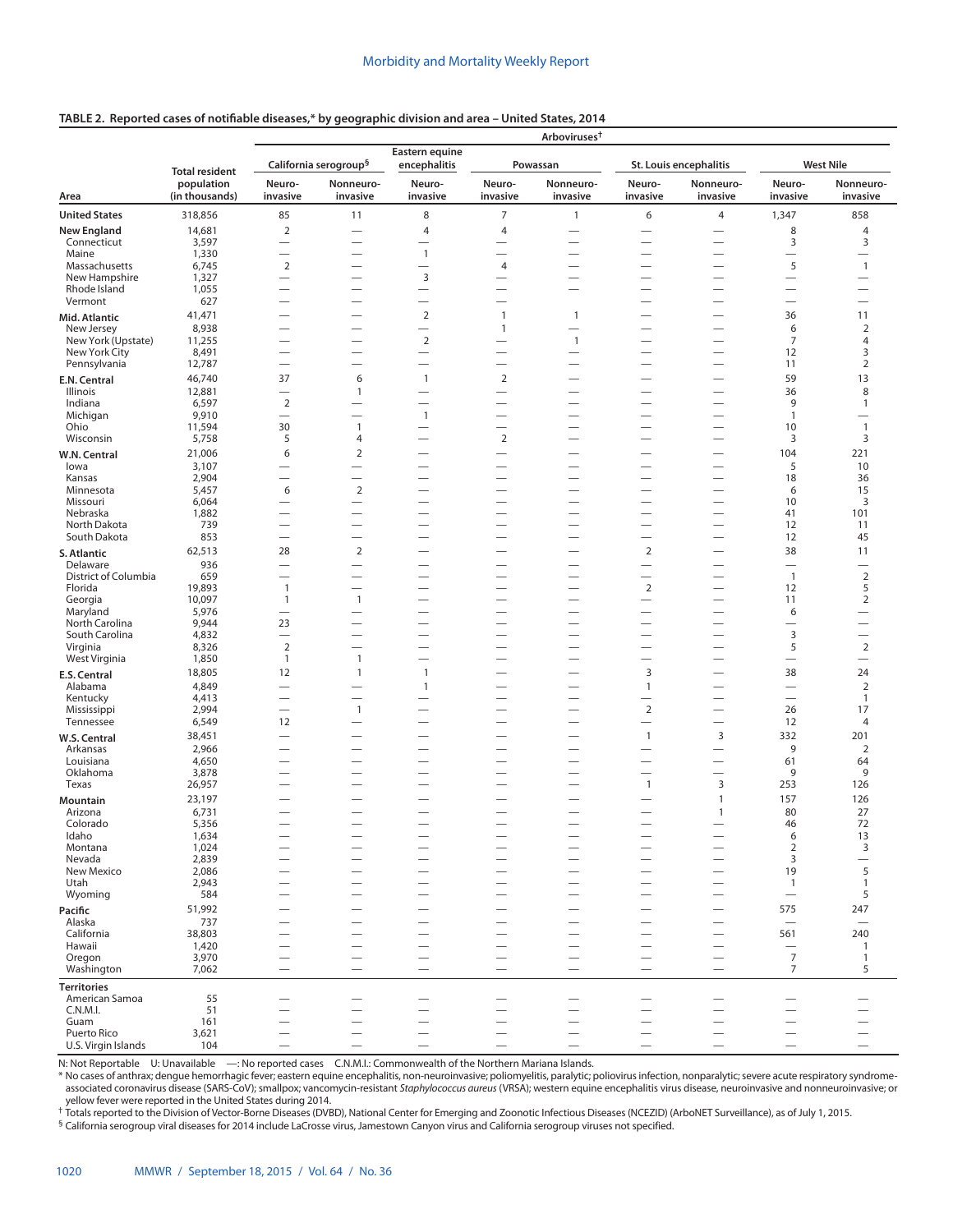# **TABLE 2. (***Continued***) Reported cases of notifiable diseases,\* by geographic division and area – United States, 2014**

|                                      | <b>Babesiosis</b>        |                                          |                               | <b>Botulism</b>                          |                                                               |                                            |                                                      |                                          |
|--------------------------------------|--------------------------|------------------------------------------|-------------------------------|------------------------------------------|---------------------------------------------------------------|--------------------------------------------|------------------------------------------------------|------------------------------------------|
| Area                                 | <b>Total</b>             | Confirmed                                | Probable                      | <b>Total</b>                             | Foodborne                                                     | Infant                                     | Other <sup>+</sup>                                   | <b>Brucellosis</b>                       |
| <b>United States</b>                 | 1,759                    | 1,472                                    | 287                           | 161                                      | 15                                                            | 127                                        | 19                                                   | 92                                       |
| <b>New England</b>                   | 1,007                    | 902                                      | 105                           | $\mathbf{1}$                             | $\overline{\phantom{0}}$                                      | $\mathbf{1}$                               |                                                      | 3                                        |
| Connecticut<br>Maine                 | 212<br>42                | 173<br>34                                | 39<br>8                       | $\overline{\phantom{0}}$                 |                                                               |                                            |                                                      |                                          |
| Massachusetts                        | 537                      | 510                                      | 27                            |                                          |                                                               |                                            |                                                      | 3                                        |
| New Hampshire                        | 41                       | 36                                       | 5                             | $\overline{\phantom{0}}$                 |                                                               |                                            |                                                      |                                          |
| Rhode Island                         | 172                      | 148                                      | 24                            |                                          |                                                               |                                            |                                                      |                                          |
| Vermont                              | 3                        | $\mathbf{1}$                             | $\overline{2}$                | $\mathbf{1}$                             | $\overline{\phantom{0}}$                                      | $\mathbf{1}$                               | $\overline{\phantom{0}}$                             |                                          |
| Mid. Atlantic<br>New Jersey          | 640<br>169               | 498<br>133                               | 142<br>36                     | 26<br>10                                 | $\overline{2}$<br>$\overline{\phantom{0}}$                    | 24<br>10                                   | $\overline{\phantom{0}}$<br>$\overline{\phantom{0}}$ | 2<br>$\mathbf{1}$                        |
| New York (Upstate)                   | 421                      | 319                                      | 102                           | 5                                        | $\sqrt{2}$                                                    | 3                                          | $\overline{\phantom{0}}$                             |                                          |
| New York City                        | 50                       | 46                                       | 4                             | $\overline{2}$                           | $\overline{\phantom{0}}$                                      | $\overline{2}$                             | $\overline{\phantom{0}}$                             | $\mathbf{1}$                             |
| Pennsylvania                         | N                        | N                                        | N                             | 9                                        | $\overline{\phantom{0}}$                                      | 9                                          |                                                      | $\overline{\phantom{0}}$                 |
| E.N. Central<br>Illinois             | 46<br>$\mathbf{1}$       | 31<br>$\mathbf{1}$                       | 15                            | 8<br>1                                   | 4<br>1                                                        | 4                                          |                                                      | 12<br>4                                  |
| Indiana                              | $\overline{\phantom{0}}$ | $\overline{\phantom{0}}$                 | $\overline{\phantom{0}}$      | $\mathbf{1}$                             | $\mathbf{1}$                                                  |                                            |                                                      | $\overline{\phantom{0}}$                 |
| Michigan                             | 2                        | $\mathbf{1}$                             | $\mathbf{1}$                  | $\mathbf{1}$                             |                                                               | $\mathbf{1}$                               |                                                      | $\overline{2}$                           |
| Ohio<br>Wisconsin                    | N<br>43                  | N<br>29                                  | N<br>14                       | 5<br>$\overline{\phantom{0}}$            | $\overline{2}$                                                | 3                                          |                                                      | $\mathbf{1}$<br>5                        |
| W.N. Central                         | 50                       | 32                                       | 18                            | $\overline{4}$                           |                                                               | 4                                          |                                                      | $\overline{4}$                           |
| lowa                                 | N                        | N                                        | N                             | $\overline{\phantom{0}}$                 | $\overline{\phantom{0}}$                                      |                                            | N                                                    |                                          |
| Kansas                               | N                        | N                                        | N                             | $\overline{\phantom{0}}$                 |                                                               | $\overline{\phantom{0}}$                   | $\overline{\phantom{0}}$                             | $\overline{2}$                           |
| Minnesota<br>Missouri                | 49<br>N                  | 31<br>N                                  | 18<br>N                       | $\mathbf{1}$<br>3                        | $\overline{\phantom{0}}$                                      | $\overline{1}$<br>3                        | $\overline{\phantom{0}}$<br>$\overline{\phantom{0}}$ | $\mathbf{1}$                             |
| Nebraska                             |                          |                                          |                               | $\overline{\phantom{0}}$                 | $\overline{\phantom{0}}$                                      | $\overline{\phantom{0}}$                   | $\overline{\phantom{0}}$                             | $\mathbf{1}$                             |
| North Dakota                         |                          |                                          |                               |                                          | $\overline{\phantom{0}}$                                      |                                            | $\overline{\phantom{0}}$                             |                                          |
| South Dakota                         | $\mathbf{1}$             | $\mathbf{1}$                             | $\overline{\phantom{0}}$      | $\overline{\phantom{0}}$                 | $\overline{\phantom{0}}$                                      | $\overbrace{\phantom{12322111}}$           | $\overline{\phantom{0}}$                             |                                          |
| S. Atlantic<br>Delaware              | 6<br>1                   | 3<br>$\mathbf{1}$                        | 3<br>$\overline{\phantom{0}}$ | 18<br>4                                  | $\overline{\phantom{0}}$                                      | 17<br>4                                    | $\mathbf{1}$<br>$\overline{\phantom{0}}$             | 19<br>$\overline{\phantom{0}}$           |
| District of Columbia                 | N                        | N                                        | N                             | $\mathbf{1}$                             | $\overline{\phantom{0}}$                                      | $\mathbf{1}$                               | $\overline{\phantom{0}}$                             | 2                                        |
| Florida                              | N                        | N                                        | N                             | $\overline{\phantom{0}}$                 | $\overline{\phantom{0}}$                                      |                                            |                                                      | 3                                        |
| Georgia<br>Maryland                  | N<br>$\overline{2}$      | N                                        | N<br>$\overline{2}$           | $\overline{2}$<br>10                     | $\overline{\phantom{0}}$                                      | $\overline{2}$<br>9                        | $\overline{\phantom{0}}$<br>$\overline{1}$           | 7<br>$\overline{\phantom{0}}$            |
| North Carolina                       | N                        | N                                        | N                             |                                          |                                                               | —                                          |                                                      | $\overline{2}$                           |
| South Carolina                       | 3                        | 2                                        | $\mathbf{1}$                  | $\overline{\phantom{0}}$                 |                                                               |                                            | $\overline{\phantom{0}}$                             | $\mathbf{1}$                             |
| Virginia                             | N<br>-                   | $\mathsf{N}$                             | —<br>N                        | $\mathbf{1}$<br>$\overline{\phantom{0}}$ | $\overline{\phantom{0}}$                                      | $\mathbf{1}$<br>$\overline{\phantom{0}}$   | $\overline{\phantom{0}}$                             | 1<br>3                                   |
| West Virginia<br><b>E.S. Central</b> | $\mathbf{1}$             |                                          | $\mathbf{1}$                  | $\overline{2}$                           | $\overline{\phantom{0}}$                                      | $\overline{2}$                             | $\overline{\phantom{0}}$                             | $\overline{2}$                           |
| Alabama                              | 1                        | —                                        | $\mathbf{1}$                  |                                          | $\overline{\phantom{0}}$                                      |                                            | $\overline{\phantom{0}}$                             | —                                        |
| Kentucky                             | N                        | N                                        | N                             | $\mathbf{1}$                             |                                                               | $\mathbf{1}$                               | $\overline{\phantom{0}}$                             | $\mathbf{1}$                             |
| Mississippi<br>Tennessee             | N                        | N<br>$\overline{\phantom{0}}$            | N<br>—                        | $\qquad \qquad$<br>$\mathbf{1}$          | $\overline{\phantom{0}}$<br>$\overline{\phantom{0}}$          | $\mathbf{1}$                               | $\overline{\phantom{0}}$                             | $\overline{\phantom{0}}$<br>$\mathbf{1}$ |
| W.S. Central                         | 1                        | $\mathbf{1}$                             | -                             | 11                                       |                                                               | 8                                          | 3                                                    | 16                                       |
| Arkansas                             | $\overline{\phantom{0}}$ | N                                        | N                             | 3                                        | $\overline{\phantom{0}}$                                      | $\mathbf{1}$                               | $\overline{2}$                                       |                                          |
| Louisiana                            | —                        |                                          | —                             | $\qquad \qquad$                          |                                                               | $\overline{\phantom{0}}$                   |                                                      | $\overline{\phantom{0}}$                 |
| Oklahoma<br>Texas                    | N<br>$\mathbf{1}$        | $\overline{\phantom{a}}$<br>$\mathbf{1}$ | -                             | $\overline{\phantom{0}}$<br>$\,8\,$      | $\overline{\phantom{0}}$<br>$\overbrace{\phantom{123221111}}$ | $\overline{\phantom{0}}$<br>$\overline{7}$ | $\overline{\phantom{0}}$<br>$\mathbf{1}$             | $\overline{1}$<br>15                     |
| Mountain                             |                          |                                          |                               | 17                                       | $\mathbf{1}$                                                  | 15                                         | $\mathbf{1}$                                         | 9                                        |
| Arizona                              |                          | N                                        | N                             | $\overline{2}$                           |                                                               | $\mathbf{1}$                               | $\mathbf{1}$                                         | 6                                        |
| Colorado                             | N                        | N                                        | N                             | 6                                        | $\mathbf{1}$                                                  | 5                                          |                                                      | 3                                        |
| Idaho<br>Montana                     | N                        | N                                        | N                             | $\overline{\phantom{0}}$<br>$\mathbf{1}$ | $\overline{\phantom{0}}$                                      | $\mathbf{1}$                               |                                                      |                                          |
| Nevada                               | N                        | N                                        | N                             | $\mathbf{1}$                             |                                                               | 1                                          |                                                      |                                          |
| New Mexico                           | N                        | N                                        | N                             | $\mathbf{1}$                             |                                                               | 1                                          |                                                      |                                          |
| Utah<br>Wyoming                      |                          | $\overline{\phantom{0}}$                 | $\overline{\phantom{0}}$      | 6<br>$\overline{\phantom{0}}$            |                                                               | 6<br>$\qquad \qquad -$                     | $\overline{\phantom{0}}$                             |                                          |
| Pacific                              | 8                        | 5                                        | 3                             | 74                                       | 8                                                             | 52                                         | 14                                                   | 25                                       |
| Alaska                               | N                        | N                                        | N                             | $\overline{7}$                           | 7                                                             |                                            |                                                      |                                          |
| California                           | 3                        | 2                                        | $\mathbf{1}$                  | 63                                       | $\overline{\phantom{0}}$                                      | 49                                         | 14                                                   | 20                                       |
| Hawaii<br>Oregon                     | N<br>$\mathbf{1}$        | N<br>$\overline{\phantom{0}}$            | N<br>$\mathbf{1}$             | $\overline{\phantom{0}}$<br>$\mathbf{1}$ | $\overline{1}$                                                | $\overline{\phantom{0}}$                   | $\overline{\phantom{0}}$                             | $\overline{1}$<br>$\mathbf{1}$           |
| Washington                           | 4                        | 3                                        | $\mathbf{1}$                  | 3                                        |                                                               | 3                                          | $\overline{\phantom{0}}$                             | 3                                        |
| <b>Territories</b>                   |                          |                                          |                               |                                          |                                                               |                                            |                                                      |                                          |
| American Samoa                       | U                        | U                                        | U                             | $\overline{\phantom{0}}$                 |                                                               |                                            |                                                      |                                          |
| C.N.M.I.<br>Guam                     |                          | $\overline{\phantom{0}}$                 | $\overline{\phantom{0}}$      |                                          |                                                               |                                            |                                                      |                                          |
| Puerto Rico                          | ${\sf N}$                | ${\sf N}$                                | N                             |                                          |                                                               |                                            |                                                      |                                          |
| U.S. Virgin Islands                  | N                        | N                                        | N                             |                                          |                                                               |                                            |                                                      |                                          |

N: Not Reportable U: Unavailable —: No reported cases C.N.M.I.: Commonwealth of the Northern Mariana Islands.

\* No cases of anthrax; dengue hemorrhagic fever; eastern equine encephalitis, non-neuroinvasive; poliomyelitis, paralytic; poliovirus infection, nonparalytic; severe acute respiratory syndrome-<br>associated coronavirus disea

yellow fever were reported in the United States during 2014. † Includes cases reported as wound and unspecified botulism.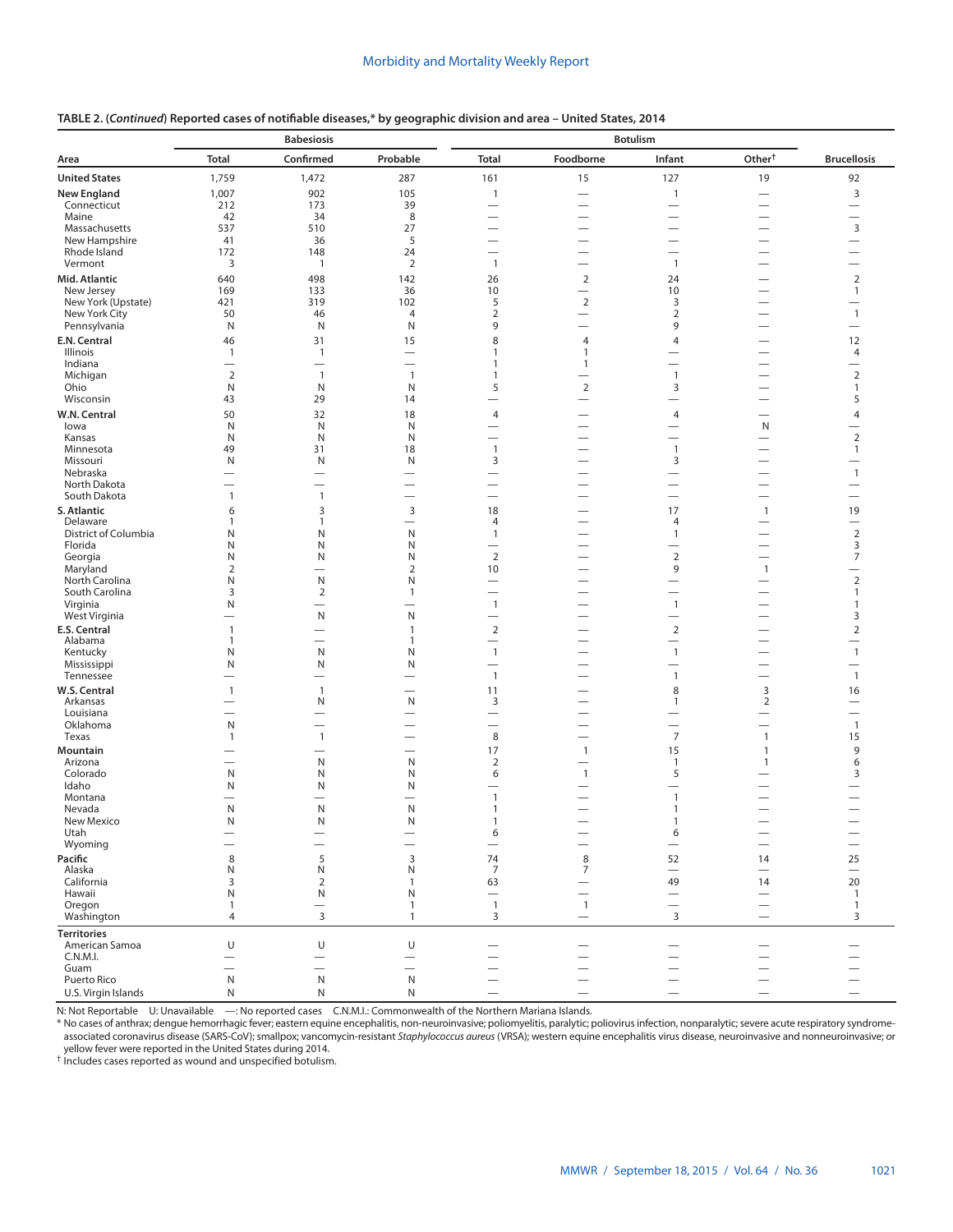| TABLE 2. (Continued) Reported cases of notifiable diseases,* by geographic division and area - United States, 2014 |
|--------------------------------------------------------------------------------------------------------------------|
|--------------------------------------------------------------------------------------------------------------------|

|                                 |                                                      | Chlamydia                             |                                                      |                          |              | Cryptosporidiosis |                                 |                                          |
|---------------------------------|------------------------------------------------------|---------------------------------------|------------------------------------------------------|--------------------------|--------------|-------------------|---------------------------------|------------------------------------------|
| Area                            | Chancroid <sup>+</sup>                               | trachomatis<br>infection <sup>†</sup> | Cholera                                              | Coccidioidomycosis       | <b>Total</b> | Confirmed         | Probable                        | Cyclosporiasis                           |
| <b>United States</b>            | 6                                                    | 1,441,789                             | 5                                                    | 8,232                    | 8,682        | 5,565             | 3,117                           | 388                                      |
| <b>New England</b>              | $\mathbf{1}$                                         | 48,355                                | $\mathbf{1}$                                         | 5                        | 318          | 282               | 36                              | 26                                       |
| Connecticut<br>Maine            | $\overline{\phantom{0}}$<br>-                        | 13,382<br>3,530                       | $\overline{\phantom{0}}$<br>-                        | Ν<br>N                   | 45<br>51     | 45<br>34          | $\overline{\phantom{0}}$<br>17  | 8<br>N                                   |
| Massachusetts                   | $\mathbf{1}$                                         | 21,271                                | $\mathbf{1}$                                         |                          | 139          | 139               | $\overbrace{\phantom{1232211}}$ | 18                                       |
| New Hampshire                   |                                                      | 3,586                                 | —                                                    | 3                        | 40           | 23                | 17                              | $\overline{\phantom{0}}$                 |
| Rhode Island                    |                                                      | 4,349                                 | $\overline{\phantom{0}}$                             | $\overline{2}$           | 16           | 16                | $\overline{\phantom{0}}$        | $\overline{\phantom{0}}$                 |
| Vermont                         | -                                                    | 2,237                                 | $\overline{\phantom{0}}$                             | Ν                        | 27<br>785    | 25<br>609         | $\overline{2}$<br>176           | $\overline{\phantom{0}}$<br>53           |
| Mid. Atlantic<br>New Jersey     | -<br>-                                               | 179,254<br>29,904                     |                                                      | N                        | 77           | 77                | $\overline{\phantom{0}}$        | 16                                       |
| New York (Upstate)              | $\overline{\phantom{0}}$                             | 38,845                                | $\overline{\phantom{0}}$                             | N                        | 237          | 230               | $\overline{7}$                  | 14                                       |
| New York City                   | $\overline{\phantom{0}}$                             | 59,969                                |                                                      | N                        | 102          | 102               | $\overline{\phantom{m}}$        | 23                                       |
| Pennsylvania                    | $\overline{\phantom{0}}$                             | 50,536                                | $\overline{\phantom{0}}$                             | N                        | 369          | 200               | 169                             | N                                        |
| E.N. Central                    | $\overline{\phantom{0}}$                             | 217,323                               |                                                      | 55<br>N                  | 1,451        | 1,044<br>79       | 407<br>79                       | 26<br>14                                 |
| Illinois<br>Indiana             | $\overline{\phantom{0}}$                             | 66,536<br>28,519                      | $\overline{\phantom{0}}$                             | N                        | 158<br>185   | 96                | 89                              | $\overline{2}$                           |
| Michigan                        |                                                      | 44,256                                | $\overline{\phantom{0}}$                             | 33                       | 239          | 215               | 24                              | 8                                        |
| Ohio                            | $\overline{\phantom{0}}$                             | 54,858                                |                                                      | 16                       | 324          | 109               | 215                             | $\mathbf{1}$                             |
| Wisconsin                       | $\overline{\phantom{0}}$                             | 23,154                                | $\overline{\phantom{0}}$<br>$\mathbf{1}$             | 6<br>118                 | 545          | 545<br>666        | 582                             | $\mathbf{1}$<br>10                       |
| W.N. Central                    | —                                                    | 85,924                                |                                                      | N                        | 1,248<br>264 | 61                | 203                             |                                          |
| lowa<br>Kansas                  | -                                                    | 11,804<br>11,116                      | $\overline{\phantom{0}}$                             | N                        | 67           | 22                | 45                              | -<br>$\mathbf{1}$                        |
| Minnesota                       | —                                                    | 19,907                                | $\mathbf{1}$                                         | 90                       | 338          | 244               | 94                              | 5                                        |
| Missouri                        |                                                      | 27,981                                |                                                      | 19                       | 167          | 81                | 86                              | $\mathbf{1}$                             |
| Nebraska<br>North Dakota        | -<br>$\overline{\phantom{0}}$                        | 7,499<br>3,451                        | -<br>$\overline{\phantom{0}}$                        | 4<br>5                   | 111<br>148   | 87<br>143         | 24<br>5                         | 3<br>N                                   |
| South Dakota                    | $\overline{\phantom{0}}$                             | 4,166                                 | -                                                    | N                        | 153          | 28                | 125                             | $\overline{\phantom{0}}$                 |
| S. Atlantic                     | -                                                    | 289,330                               | $\overline{2}$                                       | 11                       | 2,627        | 1,488             | 1,139                           | 60                                       |
| Delaware                        | —                                                    | 4,473                                 | —                                                    | $\overline{\phantom{0}}$ | 8            | 6                 | $\overline{2}$                  | $\overline{\phantom{0}}$                 |
| District of Columbia<br>Florida | -                                                    | 5,293<br>84,194                       | $\overline{\phantom{0}}$<br>$\sqrt{2}$               | $\mathbf{1}$<br>N        | 5<br>1,905   | 5<br>1,031        | $\overline{\phantom{0}}$<br>874 | $\overline{\phantom{0}}$<br>33           |
| Georgia                         |                                                      | 51,945                                | -                                                    | N                        | 240          | 240               | $\overline{\phantom{0}}$        | 6                                        |
| Maryland                        | $\overline{\phantom{0}}$                             | 27,424                                | -                                                    | 10                       | 79           | 47                | 32                              | 4                                        |
| North Carolina                  | $\overline{\phantom{0}}$                             | 47,147                                | $\overline{\phantom{0}}$                             | N                        | 166          | 85<br>41          | 81                              | 4                                        |
| South Carolina<br>Virginia      | -<br>$\overline{\phantom{0}}$                        | 28,087<br>36,048                      | $\overline{\phantom{0}}$                             | N<br>N                   | 63<br>152    | 32                | 22<br>120                       | 8<br>4                                   |
| West Virginia                   | -                                                    | 4,719                                 | -                                                    | N                        | 9            | $\mathbf{1}$      | 8                               | $\mathbf{1}$                             |
| E.S. Central                    | --                                                   | 97,072                                |                                                      | $\overline{\phantom{0}}$ | 411          | 282               | 129                             | $\mathbf{1}$                             |
| Alabama                         | $\overline{\phantom{0}}$                             | 29,010                                | -                                                    | N                        | 147          | 67                | 80                              | Ν                                        |
| Kentucky<br>Mississippi         | $\overline{\phantom{0}}$<br>-                        | 17,664<br>19,605                      | -                                                    | N<br>N                   | 80<br>66     | 50<br>66          | 30<br>$\overline{\phantom{0}}$  | N<br>N                                   |
| Tennessee                       | $\overline{\phantom{0}}$                             | 30,793                                | $\overline{\phantom{0}}$                             | N                        | 118          | 99                | 19                              | $\mathbf{1}$                             |
| W.S. Central                    | $\mathbf{1}$                                         | 196,441                               |                                                      | 3                        | 804          | 436               | 368                             | 201                                      |
| Arkansas                        |                                                      | 15,605                                |                                                      |                          | 56           | 55                | $\mathbf{1}$                    | $\mathbf{1}$                             |
| Louisiana<br>Oklahoma           | $\overline{\phantom{0}}$<br>$\overline{\phantom{0}}$ | 28,955<br>20,662                      | -                                                    | 3<br>N                   | 244<br>88    | 107<br>23         | 137<br>65                       | N                                        |
| Texas                           | $\mathbf{1}$                                         | 131,219                               | $\overline{\phantom{0}}$                             | N                        | 416          | 251               | 165                             | 200                                      |
| Mountain                        |                                                      | 97,489                                | $\mathbf{1}$                                         | 5,792                    | 487          | 361               | 126                             | 6                                        |
| Arizona                         |                                                      | 32,397                                | $\overline{\phantom{0}}$                             | 5,624                    | 46           | 33                | 13                              | 2                                        |
| Colorado                        |                                                      | 21,863                                | $\mathbf{1}$                                         | N                        | 75<br>100    | 52<br>87          | 23<br>13                        | $\mathbf{1}$<br>Ν                        |
| Idaho<br>Montana                |                                                      | 5,442<br>4,193                        | $\overline{\phantom{0}}$                             | N<br>10                  | 66           | 57                | 9                               | 2                                        |
| Nevada                          |                                                      | 11,841                                |                                                      | 70                       | 16           | 10                | 6                               | N                                        |
| New Mexico                      | $\overline{\phantom{0}}$                             | 11,558                                |                                                      | 40                       | 86           | 80                | 6<br>54                         | $\overline{\phantom{0}}$                 |
| Utah<br>Wyoming                 | $\overline{\phantom{0}}$                             | 8,223<br>1,972                        |                                                      | 46<br>$\overline{2}$     | 70<br>28     | 16<br>26          | $\overline{2}$                  | $\mathbf{1}$<br>$\overline{\phantom{0}}$ |
| Pacific                         | 4                                                    | 230,601                               |                                                      | 2,248                    | 551          | 397               | 154                             | 5                                        |
| Alaska                          | $\overline{\phantom{0}}$                             | 5,789                                 |                                                      | N                        | 4            | 3                 | $\mathbf{1}$                    | $\overline{\phantom{0}}$                 |
| California                      | 4                                                    | 176,308                               | $\overline{\phantom{0}}$                             | 2,243                    | 357          | 346               | 11                              | $\overline{2}$                           |
| Hawaii<br>Oregon                | $\overline{\phantom{0}}$<br>$\overline{\phantom{0}}$ | 6,419<br>15,508                       | $\overline{\phantom{0}}$<br>$\overline{\phantom{0}}$ | Ν<br>5                   | 3<br>112     | 3<br>10           | $\qquad \qquad -$<br>102        | $\overline{\phantom{0}}$<br>$\mathbf{1}$ |
| Washington                      |                                                      | 26,577                                | $\overline{\phantom{0}}$                             | N                        | 75           | 35                | 40                              | 2                                        |
| <b>Territories</b>              |                                                      |                                       |                                                      |                          |              |                   |                                 |                                          |
| American Samoa                  |                                                      |                                       |                                                      | Ν                        | N            | N                 | N                               | N                                        |
| C.N.M.I.<br>Guam                | -                                                    | $\overline{\phantom{0}}$<br>839       | -                                                    |                          |              | $\qquad \qquad$   |                                 |                                          |
| Puerto Rico                     |                                                      | 4,899                                 |                                                      | N                        |              |                   |                                 |                                          |
| U.S. Virgin Islands             | $\overline{\phantom{0}}$                             | 791                                   | $\overline{\phantom{0}}$                             |                          |              |                   |                                 |                                          |

N: Not Reportable U: Unavailable —: No reported cases C.N.M.I.: Commonwealth of the Northern Mariana Islands.

\* No cases of anthrax; dengue hemorrhagic fever; eastern equine encephalitis, non-neuroinvasive; poliomyelitis, paralytic; poliovirus infection, nonparalytic; severe acute respiratory syndrome-<br>associated coronavirus disea yellow fever were reported in the United States during 2014.<br><sup>†</sup> Totals reported to the Division of STD Prevention, NCHHSTP, as of June 10, 2015.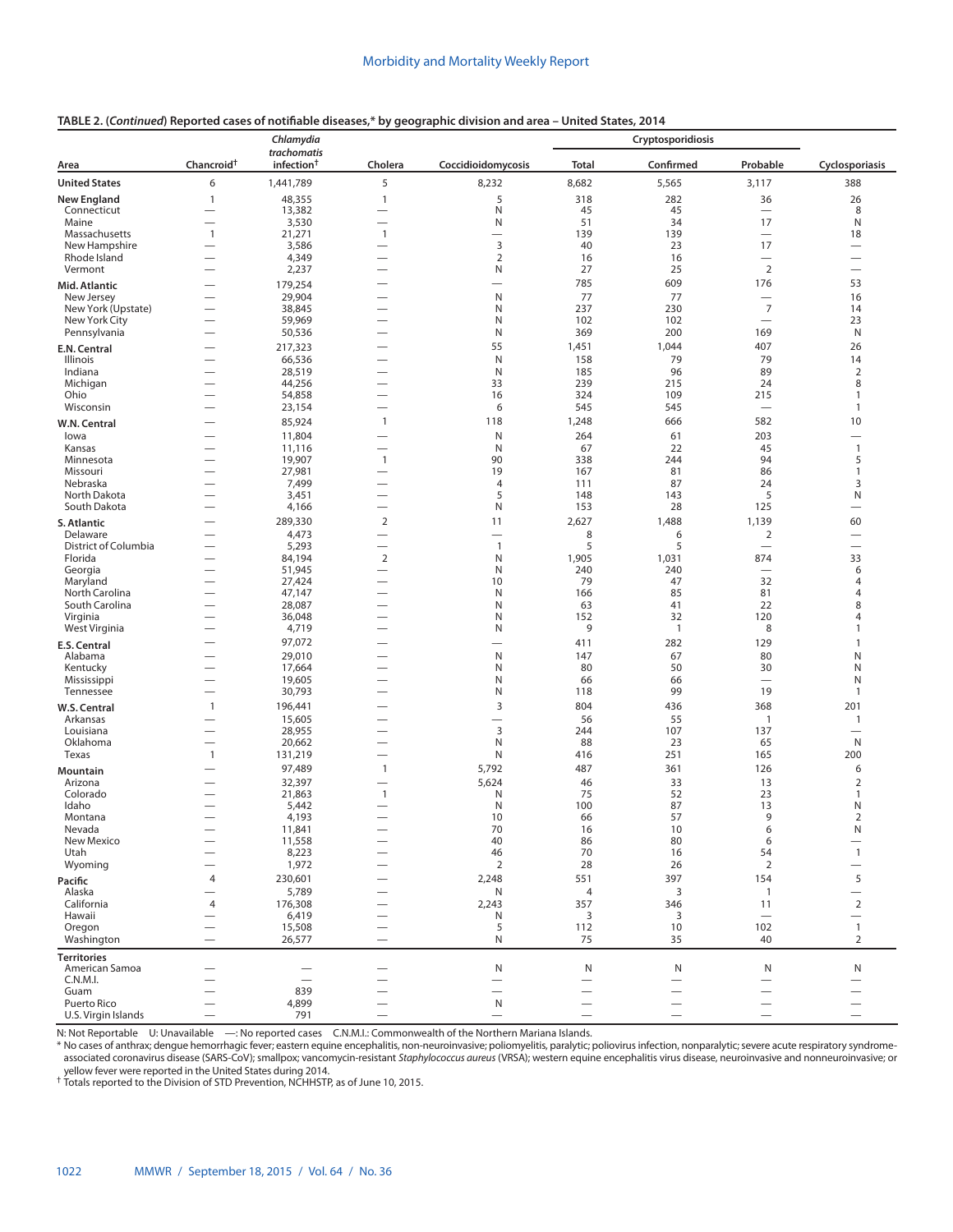#### **TABLE 2. (***Continued***) Reported cases of notifiable diseases,\* by geographic division and area – United States, 2014**

|                                     |                                                            |                                          | Ehrlichiosis/Anaplasmosis         |                                  |                                   |                                          |  |  |
|-------------------------------------|------------------------------------------------------------|------------------------------------------|-----------------------------------|----------------------------------|-----------------------------------|------------------------------------------|--|--|
| Area                                | Dengue Virus Infection <sup>†</sup><br><b>Dengue Fever</b> | Diphtheria                               | Anaplasma<br>phagocytophilum      | Ehrlichia chaffeensis            | Ehrlichia ewingii                 | Undetermined                             |  |  |
| <b>United States</b>                | 677                                                        | $\mathbf{1}$                             | 2,800                             | 1,475                            | 17                                | 196                                      |  |  |
| <b>New England</b>                  | 35                                                         |                                          | 1,182                             | 60                               |                                   | 10                                       |  |  |
| Connecticut                         | 3                                                          |                                          | 75                                |                                  | $\overline{\phantom{0}}$          | $\overbrace{\phantom{1232211}}$          |  |  |
| Maine<br>Massachusetts              | $\mathbf{1}$<br>17                                         |                                          | 191<br>621                        | 8<br>20                          |                                   | 6<br>$\mathbf{1}$                        |  |  |
| New Hampshire                       | 5                                                          |                                          | 131                               | $\overline{7}$                   |                                   | $\overline{2}$                           |  |  |
| Rhode Island                        | 5                                                          |                                          | 97                                | 24                               | $\overline{\phantom{0}}$          | $\overline{\phantom{0}}$                 |  |  |
| Vermont                             | $\overline{4}$                                             |                                          | 67                                | $\overline{1}$                   | $\overbrace{\phantom{12322111}}$  | $\mathbf{1}$                             |  |  |
| Mid. Atlantic                       | 160                                                        |                                          | 547                               | 177                              |                                   | 26                                       |  |  |
| New Jersey                          | 84                                                         |                                          | 69                                | 54                               |                                   | 10                                       |  |  |
| New York (Upstate)<br>New York City | 28<br>42                                                   | $\overline{\phantom{0}}$<br>—            | 421<br>32                         | 109<br>9                         | $\overbrace{\phantom{12322111}}$  | 11<br>$\overline{\phantom{m}}$           |  |  |
| Pennsylvania                        | 6                                                          | $\overline{\phantom{0}}$                 | 25                                | 5                                |                                   | 5                                        |  |  |
| E.N. Central                        | 34                                                         | $\mathbf{1}$                             | 507                               | 62                               |                                   | 96                                       |  |  |
| Illinois                            | $\overline{7}$                                             |                                          | 18                                | 47                               |                                   |                                          |  |  |
| Indiana                             | 5                                                          | —                                        | $\overline{\phantom{0}}$          | $\overline{\phantom{0}}$         |                                   | 49                                       |  |  |
| Michigan<br>Ohio                    | 5<br>9                                                     | $\overline{\phantom{0}}$<br>$\mathbf{1}$ | $\overline{4}$<br>$\mathbf{1}$    | $\mathsf 3$<br>4                 |                                   | $\overline{\phantom{0}}$<br>$\mathbf{1}$ |  |  |
| Wisconsin                           | 8                                                          | $\overline{\phantom{0}}$                 | 484                               | 8                                | $\overline{\phantom{0}}$          | 46                                       |  |  |
| W.N. Central                        | 10                                                         |                                          | 483                               | 386                              | 12                                | 39                                       |  |  |
| lowa                                | 4                                                          |                                          | N                                 | $\mathsf{N}$                     | ${\sf N}$                         | ${\sf N}$                                |  |  |
| Kansas                              | 1                                                          |                                          | 4                                 | 46                               | $\overline{2}$                    | 3                                        |  |  |
| Minnesota                           | 3                                                          |                                          | 448                               | 5                                | 1                                 | 17                                       |  |  |
| Missouri<br>Nebraska                | $\overline{2}$<br>$\overline{\phantom{0}}$                 |                                          | 24<br>$\mathbf{1}$                | 328                              | 9                                 | 19                                       |  |  |
| North Dakota                        | $\overline{\phantom{0}}$                                   |                                          | 6                                 | 6<br>$\mathbf{1}$                |                                   |                                          |  |  |
| South Dakota                        | $\overline{\phantom{m}}$                                   |                                          | $\overline{\phantom{0}}$          | $\overbrace{\phantom{12322111}}$ | $\overline{\phantom{0}}$          |                                          |  |  |
| S. Atlantic                         | 125                                                        |                                          | 41                                | 299                              | 3                                 | 10                                       |  |  |
| Delaware                            | $\mathbf{1}$                                               |                                          | $\sqrt{2}$                        | 22                               | $\overline{\phantom{0}}$          | $\overline{\phantom{0}}$                 |  |  |
| District of Columbia                | $\overline{2}$                                             |                                          | $\overbrace{\phantom{123221111}}$ | $\equiv$                         |                                   | $\mathbf{1}$                             |  |  |
| Florida<br>Georgia                  | 84<br>$\overline{4}$                                       |                                          | $\overline{7}$<br>$\mathbf{1}$    | 29<br>14                         |                                   | $\overline{\phantom{0}}$<br>$\mathbf{1}$ |  |  |
| Maryland                            | 8                                                          | -                                        | $\overline{2}$                    | 38                               | $\mathbf{1}$                      |                                          |  |  |
| North Carolina                      | 8                                                          |                                          | 12                                | 73                               |                                   | $\overline{\phantom{0}}$                 |  |  |
| South Carolina                      | $\overline{2}$                                             |                                          | $\overbrace{\phantom{1232211}}$   | 8                                |                                   | $\overline{\phantom{0}}$                 |  |  |
| Virginia<br>West Virginia           | 15<br>$\mathbf{1}$                                         |                                          | 15<br>$\overline{2}$              | 112<br>3                         | $\overline{2}$<br>$\qquad \qquad$ | 8<br>$\overline{\phantom{0}}$            |  |  |
|                                     | 8                                                          |                                          | 11                                | 163                              | $\mathbf{1}$                      | 12                                       |  |  |
| <b>E.S. Central</b><br>Alabama      | 3                                                          |                                          | $\overline{7}$                    | 10                               |                                   | $\overline{2}$                           |  |  |
| Kentucky                            | 1                                                          |                                          |                                   | 62                               |                                   | $\overline{\phantom{0}}$                 |  |  |
| Mississippi                         | $\overline{2}$                                             |                                          | $\mathbf{1}$                      | $\overline{4}$                   |                                   | $\overline{\phantom{0}}$                 |  |  |
| Tennessee                           | $\overline{2}$                                             |                                          | 3                                 | 87                               | $\mathbf{1}$                      | 10                                       |  |  |
| W.S. Central                        | 41                                                         |                                          | 24                                | 328                              | $\mathbf{1}$                      | $\overline{\phantom{0}}$                 |  |  |
| Arkansas<br>Louisiana               | $\overline{4}$<br>3                                        | —                                        | 15<br>$\overline{2}$              | 236<br>3                         | $\mathbf{1}$                      | $\overline{\phantom{0}}$                 |  |  |
| Oklahoma                            | $\overline{\phantom{0}}$                                   |                                          | 4                                 | 77                               |                                   |                                          |  |  |
| Texas                               | 34                                                         |                                          | 3                                 | 12                               |                                   |                                          |  |  |
| Mountain                            | 113                                                        |                                          |                                   |                                  |                                   | $\mathbf{1}$                             |  |  |
| Arizona                             | 97                                                         |                                          |                                   |                                  |                                   | $\mathbf{1}$                             |  |  |
| Colorado<br>Idaho                   | 10<br>$\mathbf{1}$                                         | -                                        | N<br>N                            | N<br>N                           | N<br>N                            | N<br>N                                   |  |  |
| Montana                             | 2                                                          |                                          |                                   |                                  |                                   |                                          |  |  |
| Nevada                              | 3                                                          |                                          |                                   |                                  |                                   |                                          |  |  |
| New Mexico                          | $\overline{\phantom{0}}$                                   |                                          | ${\sf N}$                         | ${\sf N}$                        | ${\sf N}$                         | $\mathsf{N}$                             |  |  |
| Utah<br>Wyoming                     |                                                            |                                          |                                   |                                  |                                   | $\overline{\phantom{0}}$                 |  |  |
| Pacific                             | 151                                                        |                                          | 5                                 |                                  | $\overline{\phantom{0}}$          | $\overline{2}$                           |  |  |
| Alaska                              | 4                                                          |                                          | N                                 | N                                | N                                 | N                                        |  |  |
| California                          | 128                                                        |                                          | 5                                 |                                  | $\overline{\phantom{0}}$          | $\overline{2}$                           |  |  |
| Hawaii                              | 10                                                         |                                          | ${\sf N}$                         | N                                | N                                 | $\overline{\phantom{0}}$                 |  |  |
| Oregon                              | $\overline{\phantom{m}}$                                   |                                          |                                   | $\qquad \qquad$                  | $\qquad \qquad -$                 | ${\sf N}$                                |  |  |
| Washington                          | 9                                                          |                                          |                                   |                                  | $\overline{\phantom{0}}$          |                                          |  |  |
| <b>Territories</b>                  |                                                            |                                          |                                   |                                  |                                   |                                          |  |  |
| American Samoa<br>C.N.M.I.          |                                                            |                                          | N<br>$\overline{\phantom{0}}$     | N<br>$\overline{\phantom{0}}$    | N<br>$\overline{\phantom{0}}$     | ${\sf N}$<br>$\overline{\phantom{0}}$    |  |  |
| Guam                                | $\overline{\phantom{0}}$                                   |                                          | ${\sf N}$                         | ${\sf N}$                        | ${\sf N}$                         | ${\sf N}$                                |  |  |
| Puerto Rico                         | 524                                                        |                                          | N                                 | N                                | N                                 | N                                        |  |  |
| U.S. Virgin Islands                 | 19                                                         |                                          |                                   |                                  |                                   | $\overline{\phantom{0}}$                 |  |  |

N: Not Reportable U: Unavailable —: No reported cases C.N.M.I.: Commonwealth of the Northern Mariana Islands.

\* No cases of anthrax; dengue hemorrhagic fever; eastern equine encephalitis, non-neuroinvasive; poliomyelitis, paralytic; poliovirus infection, nonparalytic; severe acute respiratory syndromeassociated coronavirus disease (SARS-CoV); smallpox; vancomycin-resistant *Staphylococcus aureus* (VRSA); western equine encephalitis virus disease, neuroinvasive and nonneuroinvasive; or

yellow fever were reported in the United States during 2014.<br><sup>†</sup> Total number of reported laboratory-positive dengue cases including all confirmed cases [by anti-dengue virus (DENV) molecular diagnostic methods or sero-con IgM] and all probable cases (by a single, positive anti-DENV IgM). Totals reported to the Division of Vector-Borne Diseases (DVBD), National Center for Emerging and Zoonotic Infectious Diseases (NCEZID) (ArboNET Surveillance), as of July 1, 2015.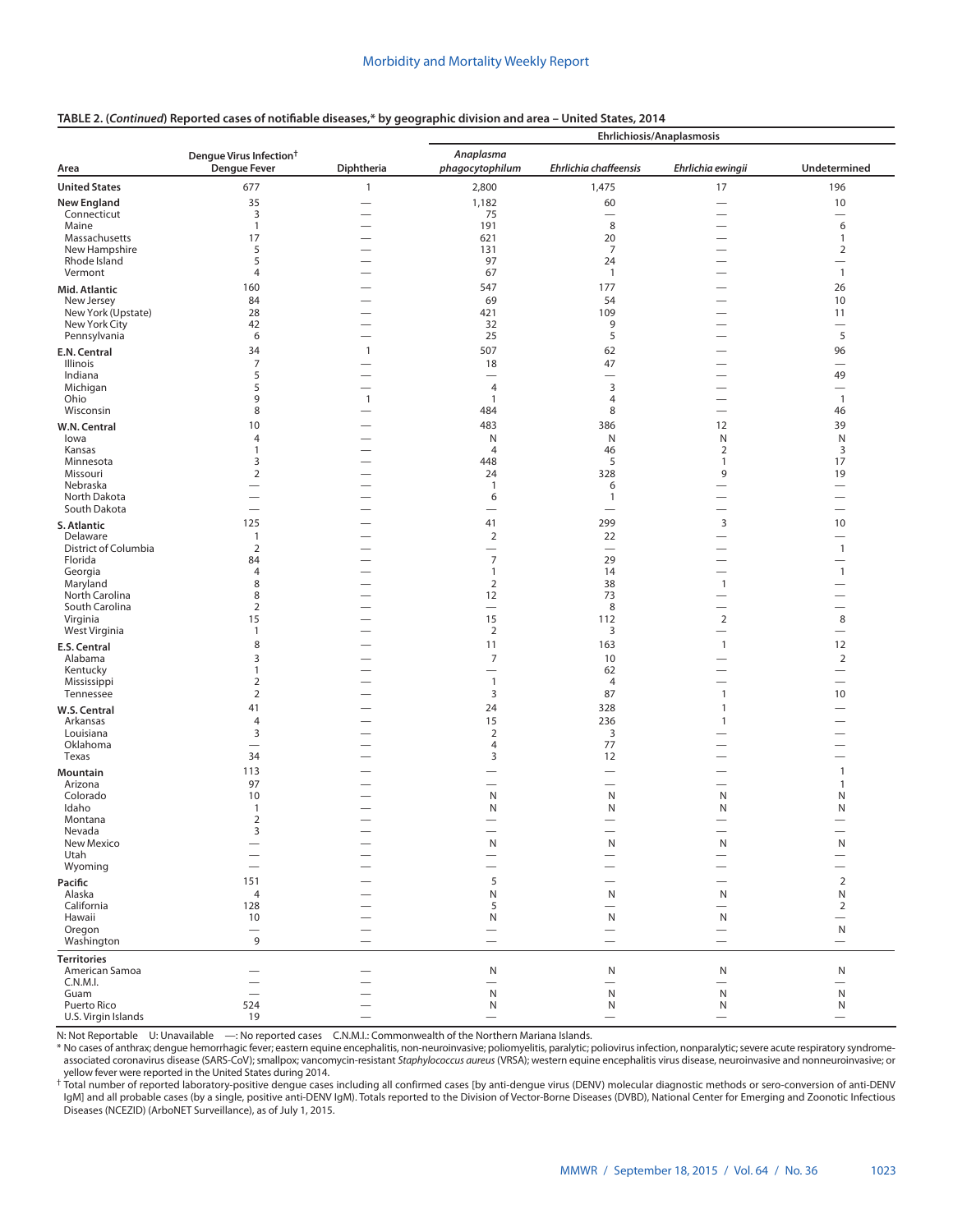### **TABLE 2. (***Continued***) Reported cases of notifiable diseases,\* by geographic division and area – United States, 2014**

|                                      |                          |                          |                 |                                          | Haemophilus influenzae, invasive disease   |                                            |                                            |                               |
|--------------------------------------|--------------------------|--------------------------|-----------------|------------------------------------------|--------------------------------------------|--------------------------------------------|--------------------------------------------|-------------------------------|
|                                      |                          |                          | All ages,       |                                          |                                            | Age <5 years                               |                                            | Hansen's disease              |
| Area                                 | <b>Giardiasis</b>        | Gonorrhea <sup>†</sup>   | serotypes       | Serotype b                               | Not typeable                               | Nonserotype b                              | Not tested                                 | (leprosy)                     |
| <b>United States</b>                 | 14,554                   | 350,062                  | 3,541           | 40                                       | 128                                        | 100                                        | 204                                        | 88                            |
| <b>New England</b>                   | 1,361                    | 7,287                    | 240             | $\overline{2}$                           | 8                                          | 10                                         | $\overline{2}$                             | 3                             |
| Connecticut<br>Maine                 | 219<br>154               | 2,333<br>237             | 60<br>21        | $\overline{\phantom{0}}$<br>$\mathbf{1}$ | $\overline{\phantom{0}}$<br>$\overline{2}$ | 9<br>$\overline{\phantom{0}}$              |                                            | N                             |
| Massachusetts                        | 709                      | 3,817                    | 104             | $\mathbf{1}$                             | 4                                          | $\overline{\phantom{0}}$                   | $\mathbf{1}$                               | 3                             |
| New Hampshire                        | 97                       | 226                      | 24              |                                          | 1                                          | $\overline{\phantom{0}}$                   | $\mathbf{1}$                               |                               |
| Rhode Island                         | 45                       | 590                      | 16              |                                          | 1                                          | $\mathbf{1}$                               | $\overline{\phantom{0}}$                   |                               |
| Vermont                              | 137                      | 84                       | 15              |                                          |                                            | -                                          |                                            | N                             |
| Mid. Atlantic                        | 2,931                    | 40,104                   | 598             | 9                                        | 15                                         | 5                                          | 28                                         | 10                            |
| New Jersey<br>New York (Upstate)     | 384<br>951               | 6,636<br>6,616           | 149<br>148      | 3                                        | $\overline{\phantom{0}}$<br>5              | $\overline{\phantom{0}}$<br>$\mathbf{1}$   | 14                                         | $\overline{\phantom{0}}$<br>N |
| New York City                        | 874                      | 14,142                   | 120             |                                          | $\overline{\phantom{0}}$                   | -                                          | 12                                         | 10                            |
| Pennsylvania                         | 722                      | 12,710                   | 181             | 6                                        | 10                                         | $\overline{4}$                             | $\overline{2}$                             |                               |
| E.N. Central                         | 1,562                    | 53,262                   | 589             | $\overline{7}$                           | 33                                         | 18                                         | 13                                         | $\overline{4}$                |
| Illinois                             | N                        | 15,970                   | 164             | $\overline{\phantom{0}}$                 | $\overline{4}$                             | 5                                          | 5                                          |                               |
| Indiana                              | 167                      | 7,289                    | 102             | $\overline{2}$                           | 5                                          | 3                                          | $\mathbf{1}$                               |                               |
| Michigan<br>Ohio                     | 506<br>385               | 9,688<br>16,237          | 106<br>128      | 4                                        | 5<br>15                                    | -<br>$\overline{4}$                        | 5<br>$\overline{2}$                        | $\mathbf{1}$<br>2             |
| Wisconsin                            | 504                      | 4,078                    | 89              | $\mathbf{1}$                             | $\overline{4}$                             | 6                                          |                                            | $\mathbf{1}$                  |
| W.N. Central                         | 1,501                    | 18,714                   | 304             | 2                                        | $\mathbf{1}$                               | 7                                          | 35                                         | 2                             |
| lowa                                 | 205                      | 1,641                    | $\overline{4}$  | $\mathbf{1}$                             |                                            | $\overline{\phantom{0}}$                   |                                            |                               |
| Kansas                               | 104                      | 2,568                    | 43              | $\mathbf{1}$                             | $\mathbf{1}$                               | $\overline{4}$                             | $\overline{4}$                             |                               |
| Minnesota                            | 662                      | 4,073                    | 127             |                                          | $\overline{\phantom{0}}$                   | $\overline{\phantom{0}}$                   | 18                                         |                               |
| Missouri<br>Nebraska                 | 228<br>131               | 7,387<br>1,459           | 97<br>25        |                                          |                                            | $\overline{\phantom{0}}$<br>$\overline{2}$ | 8<br>$\overline{4}$                        | $\overline{2}$                |
| North Dakota                         | 39                       | 694                      | 8               |                                          |                                            | $\mathbf{1}$                               | $\mathbf{1}$                               | N                             |
| South Dakota                         | 132                      | 892                      | $\qquad \qquad$ |                                          |                                            |                                            | $\overline{\phantom{0}}$                   |                               |
| S. Atlantic                          | 2,663                    | 75,743                   | 854             | 4                                        | 14                                         | 9                                          | 63                                         | 13                            |
| Delaware                             | 24                       | 1,279                    | 16              |                                          |                                            | -                                          | $\overline{4}$                             | $\overline{\phantom{0}}$      |
| District of Columbia                 | 78                       | 1,883                    | 10              |                                          |                                            | $\overline{\phantom{0}}$                   | $\overline{2}$                             | -                             |
| Florida<br>Georgia                   | 1,165<br>656             | 20,944<br>13,770         | 259<br>138      | $\mathbf{1}$                             | 5                                          | $\overline{4}$                             | 32<br>8                                    | 10<br>1                       |
| Maryland                             | 268                      | 6,108                    | 85              | $\mathbf{1}$                             | $\mathbf{1}$                               | 2                                          | $\overline{\phantom{0}}$                   | $\mathbf{1}$                  |
| North Carolina                       | N                        | 14,415                   | 146             | $\overline{\phantom{0}}$                 | $\overline{\phantom{0}}$                   | $\overline{\phantom{0}}$                   | 16                                         |                               |
| South Carolina                       | 150                      | 8,253                    | 63              | $\mathbf{1}$                             | $\overline{1}$                             | $\overline{\phantom{0}}$                   | $\overline{\phantom{0}}$                   |                               |
| Virginia                             | 256                      | 8,250                    | 89              | $\overline{\phantom{0}}$<br>$\mathbf{1}$ | $\overline{7}$<br>$\overline{\phantom{0}}$ | $\overline{1}$                             | $\overline{1}$<br>$\overline{\phantom{0}}$ | $\mathbf{1}$<br>N             |
| West Virginia                        | 66<br>182                | 841<br>24,854            | 48<br>239       | $\overline{\phantom{0}}$                 | 18                                         | $\overline{2}$<br>12                       | 10                                         | 5                             |
| E.S. Central<br>Alabama              | 182                      | 7,677                    | 65              |                                          | $\overline{7}$                             | 3                                          | 3                                          |                               |
| Kentucky                             | N                        | 4,353                    | 37              | —                                        | $\mathbf{1}$                               | $\mathbf{1}$                               | 6                                          | $\mathbf{1}$                  |
| Mississippi                          | N                        | 5,625                    | 36              |                                          | $\overline{\phantom{0}}$                   | 5                                          | $\overline{\phantom{0}}$                   | 4                             |
| Tennessee                            | N                        | 7,199                    | 101             |                                          | 10                                         | 3                                          | $\mathbf{1}$                               |                               |
| W.S. Central                         | 393                      | 55,000                   | 204             | $\overline{7}$                           | 9                                          | $\mathbf 2$                                | 6                                          | 27                            |
| Arkansas                             | 113                      | 4,539                    | 50              |                                          | 4                                          |                                            |                                            | 7                             |
| Louisiana<br>Oklahoma                | 280<br>N                 | 9,002<br>6,137           | 46<br>96        | —<br>$\mathbf{1}$                        | —<br>5                                     | -<br>$\overline{2}$                        | 6<br>$\overline{\phantom{0}}$              | 1<br>N                        |
| Texas                                | N                        | 35,322                   | 12              | 6                                        | N                                          | N                                          | $\sf N$                                    | 19                            |
| Mountain                             | 1,111                    | 18,788                   | 330             | 5                                        | 25                                         | 26                                         | $\overline{2}$                             | $\overline{4}$                |
| Arizona                              | 119                      | 7,750                    | 101             |                                          | 8                                          | 12                                         | $\overline{\phantom{0}}$                   |                               |
| Colorado                             | 332                      | 3,170                    | 66              |                                          | 4                                          | $\overline{2}$                             | $\overline{2}$                             | $\mathbf{1}$                  |
| Idaho                                | 154                      | 443                      | 18              |                                          |                                            | $\overline{\phantom{0}}$<br>$\overline{1}$ | $\overline{\phantom{0}}$                   |                               |
| Montana<br>Nevada                    | 89<br>65                 | 434<br>3,188             | 14<br>17        | $\mathbf{1}$                             | $\overline{2}$                             | $\mathbf{1}$                               |                                            | $\mathbf{1}$                  |
| New Mexico                           | 101                      | 2,246                    | 49              | $\mathbf 2$                              | 4                                          | 6                                          |                                            | $\overline{\phantom{0}}$      |
| Utah                                 | 225                      | 1,441                    | 59              | $\overline{2}$                           | 7                                          | 3                                          | $\overline{\phantom{0}}$                   | $\overline{2}$                |
| Wyoming                              | 26                       | 116                      | 6               | $\overline{\phantom{0}}$                 |                                            | $\overline{1}$                             |                                            | $\qquad \qquad -$             |
| Pacific                              | 2,850                    | 56,310                   | 183             | 4                                        | 5                                          | 11                                         | 45                                         | 20                            |
| Alaska<br>California                 | 89<br>1,852              | 1,341<br>45,408          | 25<br>42        | $\overline{\phantom{0}}$                 | $\overline{4}$                             | $\sqrt{2}$<br>$\overline{\phantom{0}}$     | $\overline{1}$<br>35                       | 6                             |
| Hawaii                               | 43                       | 1,020                    | 23              |                                          |                                            | $\overline{\phantom{0}}$                   | 6                                          | 14                            |
| Oregon                               | 351                      | 2,320                    | 84              | $\overline{\phantom{0}}$                 | $\mathbf{1}$                               | $\overline{7}$                             |                                            | N                             |
| Washington                           | 515                      | 6,221                    | 9               | $\overline{4}$                           | $\qquad \qquad -$                          | 2                                          | 3                                          | N                             |
| <b>Territories</b><br>American Samoa |                          |                          |                 |                                          |                                            |                                            |                                            |                               |
| C.N.M.I.                             | $\overline{\phantom{0}}$ | $\overline{\phantom{0}}$ |                 | $\overline{\phantom{0}}$                 | $\overline{\phantom{0}}$                   | $\overline{\phantom{0}}$                   | $\overline{\phantom{0}}$                   | $\overline{\phantom{0}}$      |
| Guam                                 | $\mathbf{1}$             | 99                       |                 |                                          |                                            |                                            |                                            | 13                            |
| Puerto Rico                          | 31                       | 454                      | 3               |                                          | $\overline{\phantom{0}}$                   | $\overline{\phantom{0}}$                   | $\overline{1}$                             | $\overline{2}$                |
| U.S. Virgin Islands                  | $\overline{\phantom{0}}$ | 84                       | N               | N                                        | N                                          | N                                          | N                                          | $\qquad \qquad -$             |

N: Not Reportable U: Unavailable —: No reported cases C.N.M.I.: Commonwealth of the Northern Mariana Islands.

\* No cases of anthrax; dengue hemorrhagic fever; eastern equine encephalitis, non-neuroinvasive; poliomyelitis, paralytic; poliovirus infection, nonparalytic; severe acute respiratory syndromeassociated coronavirus disease (SARS-CoV); smallpox; vancomycin-resistant *Staphylococcus aureus* (VRSA); western equine encephalitis virus disease, neuroinvasive and nonneuroinvasive; or

yellow fever were reported in the United States during 2014.<br><sup>†</sup> Totals reported to the Division of STD Prevention, NCHHSTP, as of June 10, 2015.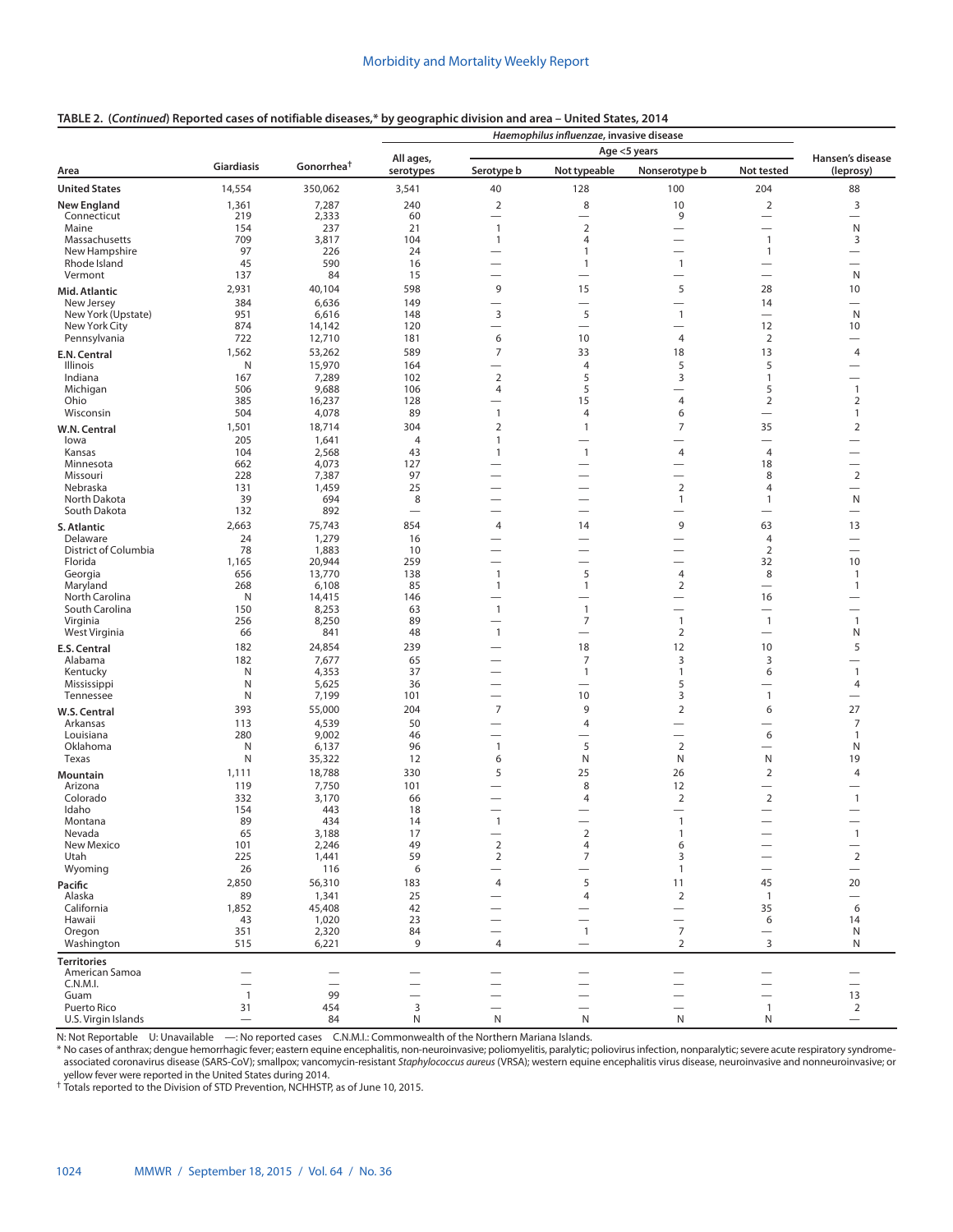|                             | <b>Hantavirus</b>        | Hemolytic uremic                 | -, ,                 |                      |                           | <b>Hepatitis</b>                                     |                               |                                   |
|-----------------------------|--------------------------|----------------------------------|----------------------|----------------------|---------------------------|------------------------------------------------------|-------------------------------|-----------------------------------|
| Area                        | pulmonary<br>syndrome    | syndrome,<br>post-diarrheal      | А<br>acute           | B<br>acute           | B<br>chronic <sup>+</sup> | B<br>perinatal infection                             | C<br>acute                    | C<br>chronic <sup>†</sup>         |
| <b>United States</b>        | 32                       | 250                              | 1,239                | 2,953                | 12,400                    | 47                                                   | 2,204                         | 162,863                           |
| <b>New England</b>          |                          | 11                               | 88                   | 59                   | 411                       | $\mathbf{1}$                                         | 272                           | 11,227                            |
| Connecticut                 | N                        | $\overline{4}$                   | 23                   | 9                    | 72                        | $\overline{\phantom{0}}$                             | 9                             | 3,263                             |
| Maine<br>Massachusetts      |                          | $\mathbf{1}$<br>6                | 8<br>43              | 12<br>30             | 44<br>233                 | $\overline{\phantom{0}}$<br>$\mathbf{1}$             | 31<br>228                     | 1,423<br>5,639                    |
| New Hampshire               |                          |                                  | 5                    | $\overline{4}$       | 28                        |                                                      | N                             | Ν                                 |
| Rhode Island                |                          |                                  | 8                    | U                    | U                         |                                                      | U                             | U                                 |
| Vermont                     | $\overline{\phantom{0}}$ | —<br>$\overline{7}$              | 1                    | $\overline{4}$       | 34                        |                                                      | 4                             | 902                               |
| Mid. Atlantic<br>New Jersey |                          | 3                                | 191<br>59            | 240<br>77            | 3,669<br>487              | 11<br>$\overline{\phantom{0}}$                       | 308<br>113                    | 33,947<br>7,765                   |
| New York (Upstate)          |                          | 3                                | 38                   | 38                   | 496                       | $\mathbf{1}$                                         | 113                           | 8,448                             |
| New York City               |                          | 1                                | 46                   | 57                   | 1,759                     | 6                                                    | 13                            | 7,339                             |
| Pennsylvania                |                          | $\overline{\phantom{0}}$         | 48                   | 68                   | 927                       | 4                                                    | 69                            | 10,395                            |
| E.N. Central                |                          | 33                               | 186                  | 578                  | 1,662                     | 5                                                    | 381                           | 32,104                            |
| Illinois<br>Indiana         |                          | $\overline{4}$<br>7              | 82<br>20             | 58<br>126            | 972<br>U                  | $\overline{\phantom{0}}$<br>$\overline{\phantom{0}}$ | 27<br>122                     | 8,777<br>U                        |
| Michigan                    |                          | 6                                | 45                   | 50                   | 475                       | 2                                                    | 78                            | 7,572                             |
| Ohio                        |                          | 9                                | 32                   | 171                  | 214                       | $\overline{2}$                                       | 105                           | 15,755                            |
| Wisconsin                   | $\overline{\phantom{0}}$ | $\overline{7}$                   | $\overline{7}$       | 173                  | 1                         | $\mathbf{1}$                                         | 49                            |                                   |
| W.N. Central                | 4<br>$\overline{2}$      | 34<br>6                          | 79                   | 78<br>9              | 1,013<br>66               | $\overline{2}$                                       | 76<br>U                       | 12,033                            |
| lowa<br>Kansas              |                          | 10                               | 12<br>$\overline{7}$ | 11                   | 116                       |                                                      | 28                            | 1,560                             |
| Minnesota                   | $\overline{\phantom{0}}$ | 10                               | 19                   | 16                   | 197                       | $\overline{\phantom{0}}$                             | 40                            | 1,899                             |
| Missouri                    |                          | 6                                | 20                   | 31                   | 431                       | $\sqrt{2}$                                           | 6                             | 6,278                             |
| Nebraska<br>North Dakota    | $\overline{2}$           | $\mathbf{1}$<br>-                | 9<br>9               | 8<br>—               | 110<br>83                 |                                                      | $\overline{2}$                | 926<br>848                        |
| South Dakota                | $\overline{\phantom{0}}$ | $\overline{1}$                   | 3                    | 3                    | 10                        |                                                      |                               | 522                               |
| S. Atlantic                 |                          | 31                               | 225                  | 848                  | 2,874                     | 4                                                    | 423                           | 49,338                            |
| Delaware                    |                          | —                                | 1                    | 8                    | 88                        | $\overline{\phantom{0}}$                             | U                             | U                                 |
| District of Columbia        |                          | —                                | U                    | U                    | U                         | U                                                    | U                             | U                                 |
| Florida<br>Georgia          |                          | $\overline{7}$<br>$\overline{7}$ | 90<br>24             | 313<br>103           | 1,137<br>N                | 1                                                    | 93<br>57                      | 22,253<br>4,237                   |
| Maryland                    |                          | 6                                | 27                   | 40                   | 498                       | $\overline{\phantom{0}}$                             | 42                            | 7,041                             |
| North Carolina              |                          | 4                                | 38                   | 100                  | 447                       | $\overline{2}$                                       | 111                           | Ν                                 |
| South Carolina<br>Virginia  |                          | $\mathbf{1}$<br>6                | 6<br>27              | 37<br>61             | 145<br>341                | $\overline{\phantom{0}}$<br>$\mathbf{1}$             | $\overline{4}$<br>54          | 3,586<br>5,590                    |
| West Virginia               |                          |                                  | 12                   | 186                  | 218                       | $\overline{\phantom{0}}$                             | 62                            | 6,631                             |
| E.S. Central                |                          | 21                               | 49                   | 561                  | 625                       | $\overline{2}$                                       | 334                           |                                   |
| Alabama                     | N                        | $\mathbf{1}$                     | 15                   | 117                  | N                         |                                                      | 35                            |                                   |
| Kentucky                    |                          | $\overline{4}$                   | 19                   | 164                  | N                         | $\overline{\phantom{0}}$                             | 176                           | N                                 |
| Mississippi<br>Tennessee    | N                        | 2<br>14                          | 3<br>12              | 48<br>232            | N<br>625                  | N<br>2                                               | U<br>123                      | $\overline{\phantom{0}}$<br>N     |
| W.S. Central                | 6                        | 37                               | 148                  | 294                  | 211                       | 5                                                    | 127                           | 2,657                             |
| Arkansas                    |                          | 8                                | $\overline{2}$       | 28                   | N                         |                                                      | 13                            | Ν                                 |
| Louisiana                   | $\overline{\phantom{0}}$ | $\overline{2}$                   | 5                    | 87                   | 125                       | $\mathbf{1}$                                         | 22                            | 2,116                             |
| Oklahoma                    | $\mathbf{1}$             | 21                               | 17                   | 57                   | 86                        | $\mathbf{1}$                                         | 45                            | 541                               |
| Texas                       | 5                        | 6                                | 124                  | 122                  | N                         | 3                                                    | 47                            | Ν                                 |
| Mountain<br>Arizona         | 19<br>5                  | 30                               | 86<br>29             | 100<br>31            | 449<br>98                 |                                                      | 112<br>U                      | 10,299<br>U                       |
| Colorado                    | 4                        | 6                                | 23                   | 29                   | 144                       |                                                      | 33                            | 3,644                             |
| Idaho                       |                          | 10                               | $\overline{7}$       | 6                    | 51                        | $\overline{\phantom{0}}$                             | 6                             | 932                               |
| Montana                     | $\mathbf{1}$             | 5                                | 5                    |                      | 26                        |                                                      | 13                            | 1,413                             |
| Nevada<br>New Mexico        | 6                        | $\mathbf{1}$                     | 5<br>8               | 21<br>$\overline{2}$ | ${\sf N}$<br>50           |                                                      | 6<br>16                       | ${\sf N}$<br>2,316                |
| Utah                        | $\overline{2}$           | 8                                | 8                    | 11                   | 34                        |                                                      | 38                            | 1,492                             |
| Wyoming                     | 1                        | $\overline{\phantom{0}}$         | 1                    | U                    | 46                        | $\overbrace{\phantom{12322111}}$                     | U                             | 502                               |
| Pacific                     | 3                        | 46                               | 187                  | 195                  | 1,486                     | 17                                                   | 171                           | 11,258                            |
| Alaska<br>California        | $\mathbf{1}$             | 38                               | $\mathbf{1}$<br>142  | 3<br>110             | N<br>1,114                | $\equiv$<br>14                                       | $\mathsf{N}$<br>73            | $\overline{\phantom{0}}$<br>1,317 |
| Hawaii                      |                          | $\overline{2}$                   | 5                    | 6                    | 182                       | N                                                    | $\overline{1}$                | 11                                |
| Oregon                      | $\mathbf{1}$             | 6                                | 13                   | 32                   | 97                        | $\overline{\phantom{0}}$                             | 15                            | 5,002                             |
| Washington                  | $\mathbf{1}$             | $\overline{\phantom{0}}$         | 26                   | 44                   | 93                        | 3                                                    | 82                            | 4,928                             |
| <b>Territories</b>          |                          |                                  |                      |                      |                           |                                                      |                               |                                   |
| American Samoa<br>C.N.M.I.  | N                        | $\mathsf{N}$                     |                      |                      | $\mathsf{N}$              |                                                      | $\overline{\phantom{0}}$      |                                   |
| Guam                        | N                        |                                  | 5                    | 9                    | 47                        |                                                      | $\overline{\phantom{0}}$<br>5 | 63                                |
| Puerto Rico                 |                          | N                                | $\,8\,$              | 19                   | 5                         |                                                      | N                             | 558                               |
| U.S. Virgin Islands         |                          | N                                |                      |                      |                           |                                                      |                               |                                   |

# **TABLE 2. (***Continued***) Reported cases of notifiable diseases,\* by geographic division and area – United States, 2014**

N: Not Reportable U: Unavailable —: No reported cases C.N.M.I.: Commonwealth of the Northern Mariana Islands.

\* No cases of anthrax; dengue hemorrhagic fever; eastern equine encephalitis, non-neuroinvasive; poliomyelitis, paralytic; poliovirus infection, nonparalytic; severe acute respiratory syndrome-<br>associated coronavirus disea

yellow fever were reported in the United States during 2014.<br><sup>†</sup> Reported cases of chronic hepatitis B and chronic hepatitis C may not reflect unique case reports and may include both confirmed and probable case reports.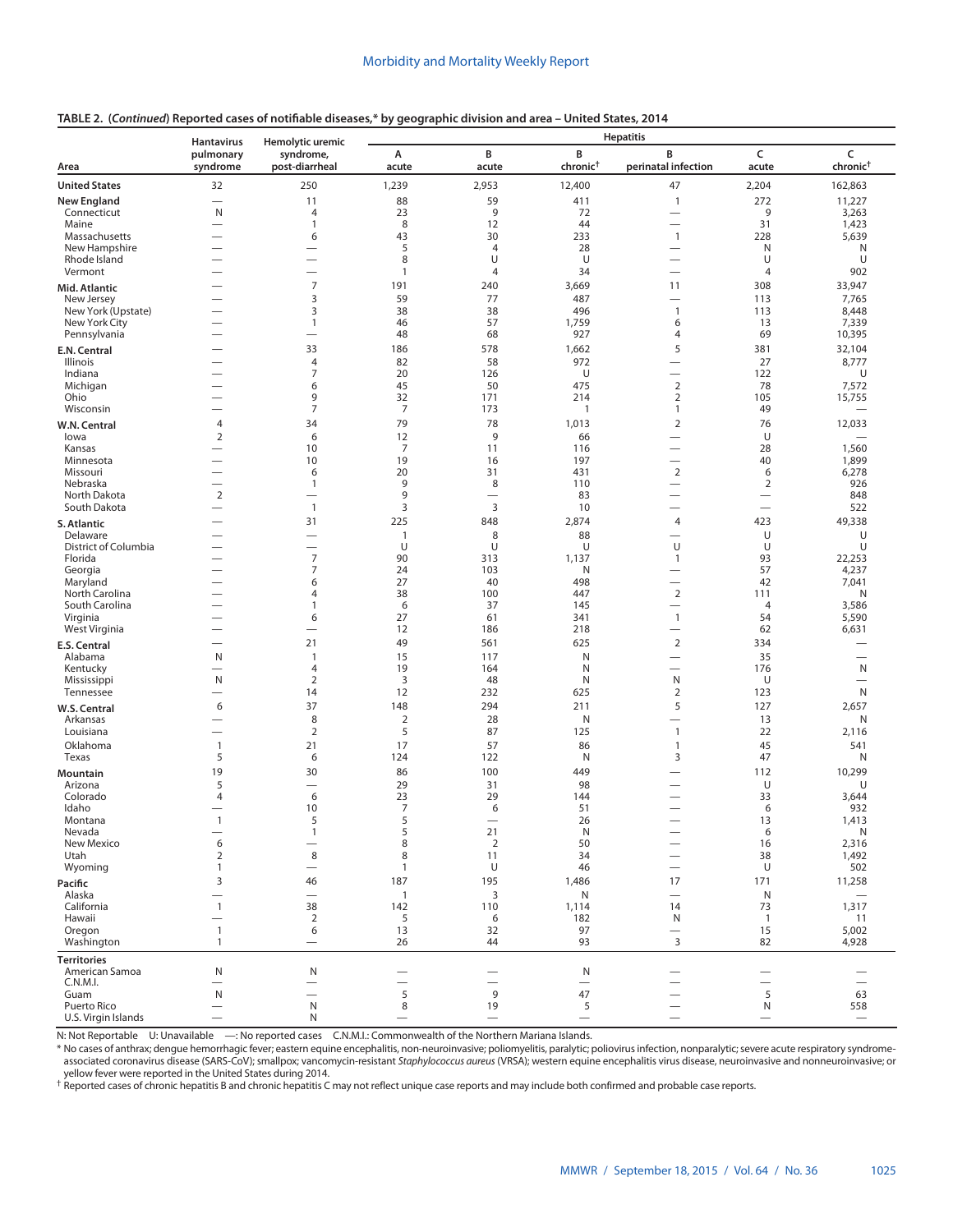# **TABLE 2. (***Continued***) Reported cases of notifiable diseases,\* by geographic division and area – United States, 2014**

|                                |                      | Influenza-                                     |                          | Invasive Pneumococcal disease <sup>§</sup> |                                |                               |                          |
|--------------------------------|----------------------|------------------------------------------------|--------------------------|--------------------------------------------|--------------------------------|-------------------------------|--------------------------|
| Area                           | <b>HIV diagnoses</b> | associated pediatric<br>mortality <sup>†</sup> | <b>All Ages</b>          | Age <5 years                               | Legionellosis                  | Leptospirosis                 | Listeriosis              |
| <b>United States</b>           | 35,606               | 141                                            | 15,356                   | 1,065                                      | 5,166                          | 38                            | 769                      |
| <b>New England</b>             | 887                  | 3                                              | 1,136                    | 51                                         | 270                            | $\mathbf{1}$                  | 57                       |
| Connecticut                    | 248                  | $\qquad \qquad -$                              | 241                      | 9                                          | 60                             | N                             | 15                       |
| Maine                          | 40                   | $\mathbf{1}$                                   | 137                      | 6                                          | 19                             |                               | 8                        |
| Massachusetts<br>New Hampshire | 474<br>29            | $\overline{2}$                                 | 531<br>98                | 27<br>4                                    | 144<br>12                      | $\mathbf{1}$<br>N             | 21<br>$\overline{2}$     |
| Rhode Island                   | 82                   | $\overline{\phantom{0}}$                       | 73                       | $\overline{4}$                             | 28                             |                               | 10                       |
| Vermont                        | 14                   | $\overline{\phantom{0}}$                       | 56                       | 1                                          | 7                              | $\overline{\phantom{0}}$      | $\mathbf{1}$             |
| Mid. Atlantic                  | 5,315                | 16                                             | 2,009                    | 116                                        | 1,173                          | $\mathbf{1}$                  | 136                      |
| New Jersey                     | 1,029                | 6                                              | 519                      | 34                                         | 199                            | $\overline{\phantom{0}}$      | 17                       |
| New York (Upstate)             | 910                  | 1                                              | 842                      | 48                                         | 422                            |                               | 36                       |
| New York City                  | 2,282                | 6                                              | 648                      | 34                                         | 228                            | $\mathbf{1}$                  | 37                       |
| Pennsylvania                   | 1,094                | 3                                              | N                        | N                                          | 324                            |                               | 46                       |
| E.N. Central                   | 3,449                | 10                                             | 2,600                    | 128                                        | 1,108                          | 4                             | 100                      |
| Illinois                       | 1,171                | 3                                              | N                        |                                            | 249                            | $\overline{\phantom{0}}$      | 30                       |
| Indiana                        | 431                  | $\overbrace{\phantom{123221111}}$              | 624                      | 32                                         | 129                            | $\mathbf{1}$                  | 8                        |
| Michigan                       | 703                  | $\overline{2}$                                 | 614                      | 34                                         | 229                            | $\mathbf{1}$                  | 20                       |
| Ohio<br>Wisconsin              | 932<br>212           | $\overline{2}$<br>3                            | 936<br>426               | 45<br>17                                   | 406<br>95                      | $\overline{2}$                | 30<br>12                 |
|                                | 1,053                | 10                                             | 954                      | 83                                         | 254                            | $\mathbf{1}$                  | 46                       |
| W.N. Central<br>lowa           | 98                   | $\mathbf{1}$                                   | N                        | N                                          | 33                             | $\overline{\phantom{0}}$      | 7                        |
| Kansas                         | 112                  | 3                                              | 136                      | N                                          | 19                             | N                             | 6                        |
| Minnesota                      | 245                  | 5                                              | 487                      | 41                                         | 59                             |                               | 17                       |
| Missouri                       | 468                  |                                                | N                        | 23                                         | 106                            | $\mathbf{1}$                  | 11                       |
| Nebraska                       | 81                   | $\mathbf{1}$                                   | 153                      | 14                                         | 23                             |                               | 4                        |
| North Dakota                   | 24                   |                                                | 88                       | 5                                          | $\overline{4}$                 | N                             | $\mathbf{1}$             |
| South Dakota                   | 25                   |                                                | 90                       | N                                          | 10                             | N                             | $\overline{\phantom{0}}$ |
| S. Atlantic                    | 10,895               | 26                                             | 2,944                    | 241                                        | 959                            |                               | 153                      |
| Delaware                       | 105                  | $\overline{\phantom{0}}$                       | 41                       | $\mathbf{1}$                               | 20                             |                               | $\mathbf{1}$             |
| District of Columbia           | 242                  |                                                | 71                       | $\overline{2}$                             | 13                             | $\overline{\phantom{0}}$      | $\mathbf{1}$             |
| Florida<br>Georgia             | 5,257<br>1,401       | 6<br>1                                         | 792<br>925               | 89<br>62                                   | 280<br>93                      | $\overline{\phantom{0}}$      | 49<br>15                 |
| Maryland                       | 778                  | 1                                              | 428                      | 34                                         | 144                            |                               | 13                       |
| North Carolina                 | 1,378                | 8                                              | N                        | N                                          | 187                            |                               | 30                       |
| South Carolina                 | 741                  | $\overline{2}$                                 | 421                      | 23                                         | 45                             |                               | 10                       |
| Virginia                       | 912                  | 6                                              | 19                       | 19                                         | 129                            |                               | 25                       |
| West Virginia                  | 81                   | $\mathbf 2$                                    | 247                      | 11                                         | 48                             | $\overline{\phantom{0}}$      | 9                        |
| E.S. Central                   | 1,944                | 9                                              | 1,430                    | 101                                        | 352                            | 1                             | 34                       |
| Alabama                        | 517                  | $\overline{\phantom{0}}$                       | 213                      | 17                                         | 63                             | $\mathbf{1}$                  | 9                        |
| Kentucky                       | 235                  | $\mathbf{1}$                                   | 189                      | 12                                         | 95                             | N                             | 3                        |
| Mississippi<br>Tennessee       | 463<br>729           | $\mathbf{1}$<br>7                              | 261<br>767               | 23<br>49                                   | 33<br>161                      | N<br>N                        | 6<br>16                  |
|                                | 5,649                | 34                                             |                          |                                            | 394                            |                               | 34                       |
| W.S. Central<br>Arkansas       | 283                  | $\overline{2}$                                 | 2,205<br>290             | 208<br>26                                  | 38                             | $\overline{\phantom{0}}$<br>N | $\overline{4}$           |
|                                |                      |                                                |                          |                                            |                                |                               | 9                        |
| Louisiana<br>Oklahoma          | 1,400<br>276         | 6<br>$\overline{2}$                            | 353<br>N                 | 27<br>26                                   | 64<br>36                       | $\overline{\phantom{0}}$      | 2                        |
| Texas                          | 3,690                | 24                                             | 1,562                    | 129                                        | 256                            | N                             | 19                       |
| Mountain                       | 1,651                | 10                                             | 1,902                    | 116                                        | 208                            | $\mathbf 2$                   | 50                       |
| Arizona                        | 705                  | 3                                              | 724                      | 38                                         | 59                             | $\mathbf{1}$                  | 14                       |
| Colorado                       | 361                  | 1                                              | 471                      | 21                                         | 65                             | N                             | 10                       |
| Idaho                          | 12                   |                                                | N                        | 7                                          | 17                             |                               | 3                        |
| Montana                        | 15                   |                                                | 40                       | $\overline{2}$                             | $\overline{4}$                 | $\overline{\phantom{0}}$      | $\mathbf{1}$             |
| Nevada                         | 388                  | 3                                              | 139                      | 6                                          | 25                             |                               | 4                        |
| New Mexico<br>Utah             | 124<br>37            | $\mathbf{1}$<br>$\overline{2}$                 | 299<br>204               | 14<br>25                                   | 8<br>28                        | $\overline{1}$                | 9<br>9                   |
| Wyoming                        | 9                    |                                                | 25                       | $\overline{3}$                             | $\overline{2}$                 | $\overline{\phantom{m}}$      | $\overline{\phantom{m}}$ |
| Pacific                        | 4,763                | 23                                             | 176                      | 21                                         | 448                            | 28                            | 159                      |
| Alaska                         | 41                   | $\overline{\phantom{0}}$                       | 87                       | 10                                         | 2                              |                               |                          |
| California                     | 3,988                | 22                                             | N                        | ${\sf N}$                                  | 351                            | 5                             | 114                      |
| Hawaii                         | 82                   | $\overline{\phantom{m}}$                       | 89                       | 11                                         | 7                              | 23                            | 5                        |
| Oregon                         | 215                  | $\overline{1}$                                 | N                        | ${\sf N}$                                  | 33                             | $\qquad \qquad$               | 16                       |
| Washington                     | 437                  | $\qquad \qquad -$                              | N                        | N                                          | 55                             | $\qquad \qquad -$             | 24                       |
| <b>Territories</b>             |                      |                                                |                          |                                            |                                |                               |                          |
| American Samoa                 |                      |                                                | N                        |                                            | N                              |                               | N                        |
| C.N.M.I.                       |                      |                                                |                          |                                            | $\overline{\phantom{0}}$       |                               |                          |
| Guam<br>Puerto Rico            | -                    |                                                |                          |                                            | $\overline{\phantom{0}}$<br>13 | 69                            |                          |
| U.S. Virgin Islands            | 489<br>16            |                                                | $\overline{\phantom{0}}$ |                                            | $\qquad \qquad -$              | $\overline{\phantom{0}}$      |                          |
|                                |                      |                                                |                          |                                            |                                |                               |                          |

N: Not Reportable U: Unavailable —: No reported cases C.N.M.I.: Commonwealth of the Northern Mariana Islands.

\* No cases of anthrax; dengue hemorrhagic fever; eastern equine encephalitis, non-neuroinvasive; poliomyelitis, paralytic; poliovirus infection, nonparalytic; severe acute respiratory syndrome-<br>associated coronavirus disea

yellow fever were reported in the United States during 2014. † Totals reported to the Influenza Division, National Center for Immunization and Respiratory Diseases (NCIRD), as of June 30, 2015.

§ *Streptococcus pneumoniae*, invasive disease. Since January 1, 2010, "Invasive pneumococcal disease (IPD)" has been nationally notifiable and separate notifications for "Drug resistant *S. pneumoniae*" and "IPD in children <5 years of age" have been discontinued.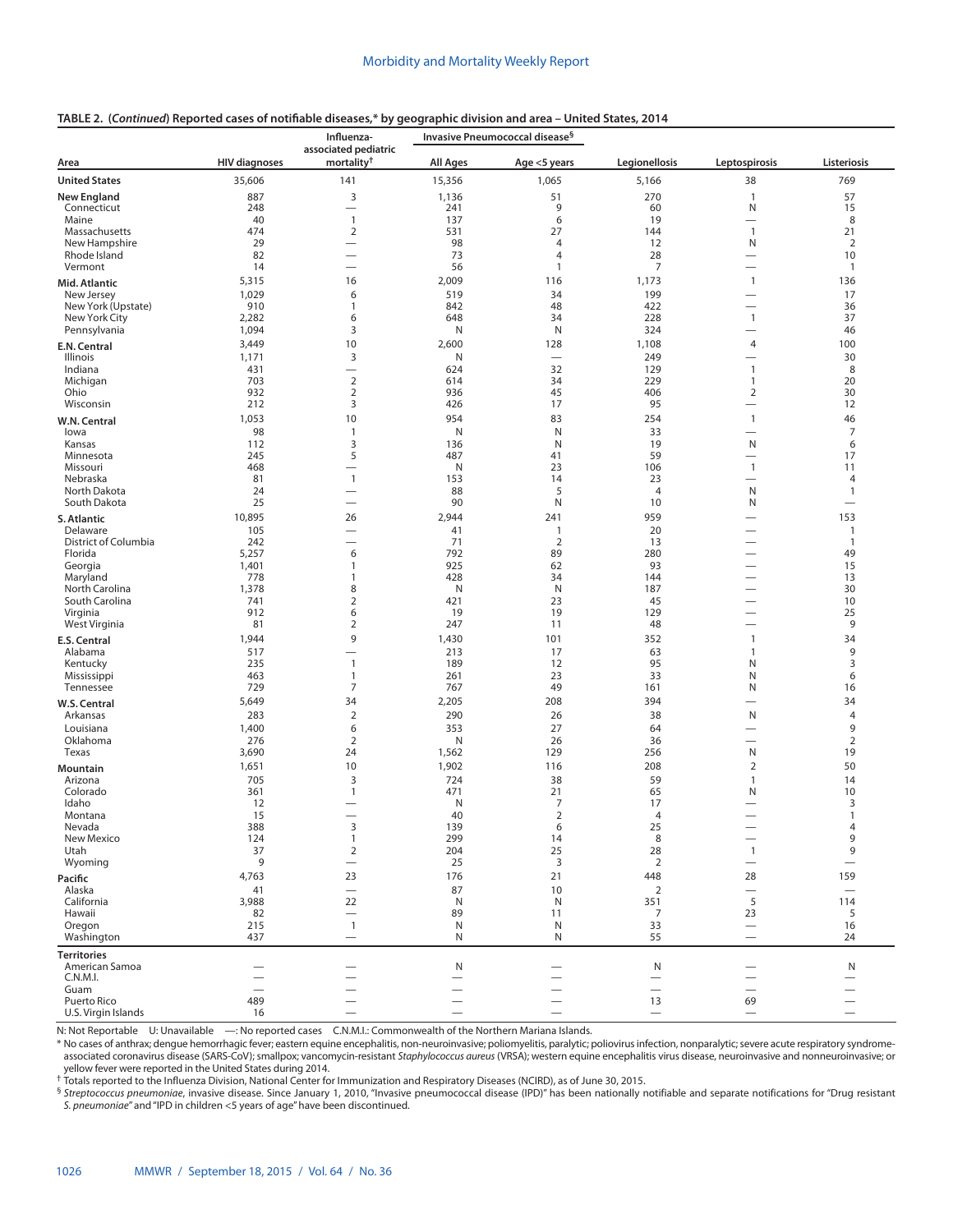|  |  | TABLE 2. (Continued) Reported cases of notifiable diseases,* by geographic division and area - United States, 2014 |  |  |  |  |
|--|--|--------------------------------------------------------------------------------------------------------------------|--|--|--|--|
|--|--|--------------------------------------------------------------------------------------------------------------------|--|--|--|--|

|                                  | Lyme disease             |                               |                                 | <b>Measles</b>           |                                 |                                                      |                                                      |
|----------------------------------|--------------------------|-------------------------------|---------------------------------|--------------------------|---------------------------------|------------------------------------------------------|------------------------------------------------------|
| Area                             | <b>Total</b>             | Confirmed                     | Probable                        | <b>Malaria</b>           | <b>Total</b>                    | Indigenous                                           | Imported                                             |
| <b>United States</b>             | 33,461                   | 25,359                        | 8,102                           | 1,653                    | 667                             | 604                                                  | 63                                                   |
| <b>New England</b>               | 11,292                   | 8,168                         | 3,124                           | 120                      | 13                              | 6                                                    | $\overline{7}$                                       |
| Connecticut                      | 2,360                    | 1,719                         | 641                             | 15                       | 5                               | 4                                                    | $\mathbf{1}$                                         |
| Maine                            | 1,401                    | 1,169                         | 232                             | $\overline{7}$           | $\overbrace{\phantom{1232211}}$ | —                                                    | $\overline{\phantom{0}}$                             |
| Massachusetts<br>New Hampshire   | 5,304                    | 3,646                         | 1,658                           | 61                       | 8<br>$\overline{\phantom{0}}$   | $\overline{2}$<br>$\overline{\phantom{0}}$           | 6<br>$\overline{\phantom{0}}$                        |
| Rhode Island                     | 724<br>904               | 622<br>570                    | 102<br>334                      | 11<br>22                 | $\overline{\phantom{0}}$        | $\overline{\phantom{0}}$                             | $\overline{\phantom{0}}$                             |
| Vermont                          | 599                      | 442                           | 157                             | $\overline{4}$           |                                 |                                                      |                                                      |
| Mid. Atlantic                    | 14,509                   | 11,912                        | 2,597                           | 427                      | 38                              | 30                                                   | $\,8\,$                                              |
| New Jersey                       | 3,286                    | 2,589                         | 697                             | 79                       | 3                               | $\mathbf{1}$                                         | $\mathbf 2$                                          |
| New York (Upstate)               | 2,887                    | 2,285                         | 602                             | 59                       | 5                               | $\overline{2}$                                       | $\mathsf 3$                                          |
| New York City                    | 849                      | 568                           | 281                             | 204                      | 27                              | 25                                                   | $\overline{2}$                                       |
| Pennsylvania                     | 7,487                    | 6,470                         | 1,017                           | 85<br>141                | 3<br>392                        | $\overline{2}$<br>384                                | 1<br>8                                               |
| E.N. Central<br>Illinois         | 1,950<br>233             | 1,511<br>233                  | 439<br>$\overline{\phantom{0}}$ | 55                       | $\overline{2}$                  | $\overline{1}$                                       | 1                                                    |
| Indiana                          | 110                      | 100                           | 10                              | 20                       | $\mathbf{1}$                    | $\overline{\phantom{0}}$                             | $\mathbf{1}$                                         |
| Michigan                         | 127                      | 93                            | 34                              | 17                       | 5                               | 3                                                    | $\mathbf 2$                                          |
| Ohio                             | 119                      | 94                            | 25                              | 38                       | 382                             | 379                                                  | 3                                                    |
| Wisconsin                        | 1,361                    | 991                           | 370                             | 11                       | 2                               | $\mathbf{1}$                                         | 1                                                    |
| W.N. Central                     | 1,663                    | 1,035                         | 628                             | 115                      | 52                              | 48                                                   | $\overline{4}$                                       |
| lowa                             | 194                      | 110                           | 84<br>8                         | 17<br>9                  | $\overline{\phantom{0}}$        |                                                      | $\mathbf{1}$                                         |
| Kansas<br>Minnesota              | 20<br>1,416              | 12<br>896                     | 520                             | 51                       | 14<br>2                         | 13<br>$\overline{1}$                                 | $\mathbf{1}$                                         |
| Missouri                         | 10                       | 7                             | 3                               | 15                       | 27                              | 25                                                   | $\overline{2}$                                       |
| Nebraska                         | $\overline{7}$           | 6                             | $\overline{1}$                  | 9                        | $\mathbf{1}$                    | $\mathbf{1}$                                         | $\overline{\phantom{0}}$                             |
| North Dakota                     | 14                       | $\overline{2}$                | 12                              | 9                        |                                 |                                                      | $\overline{\phantom{0}}$                             |
| South Dakota                     | 2                        | 2                             |                                 | 5                        | 8                               | 8                                                    | $\qquad \qquad$                                      |
| S. Atlantic                      | 3,678                    | 2,557                         | 1,121                           | 421                      | 3                               | $\overline{1}$                                       | $\overline{2}$                                       |
| Delaware<br>District of Columbia | 417<br>40                | 341<br>35                     | 76<br>5                         | $\overline{2}$<br>18     | $\overline{\phantom{0}}$        | $\overline{\phantom{0}}$<br>$\overline{\phantom{0}}$ | $\overline{\phantom{0}}$<br>$\overline{\phantom{0}}$ |
| Florida                          | 155                      | 85                            | 70                              | 52                       |                                 | $\overline{\phantom{0}}$                             | $\overline{\phantom{0}}$                             |
| Georgia                          | $\overline{4}$           | $\overline{4}$                |                                 | 82                       |                                 | $\overline{\phantom{0}}$                             | $\overline{\phantom{0}}$                             |
| Maryland                         | 1,373                    | 957                           | 416                             | 146                      | $\overline{\phantom{0}}$        | $\overline{\phantom{0}}$                             | $\overline{\phantom{0}}$                             |
| North Carolina                   | 170                      | 27                            | 143                             | 36                       | $\mathbf{1}$                    | $\overline{\phantom{0}}$                             | $\mathbf{1}$                                         |
| South Carolina<br>Virginia       | 37<br>1,346              | 20<br>976                     | 17<br>370                       | 6<br>77                  | $\overline{2}$                  | $\mathbf{1}$                                         | $\mathbf{1}$                                         |
| West Virginia                    | 136                      | 112                           | 24                              | $\overline{2}$           | $\overline{\phantom{0}}$        | $\overline{\phantom{0}}$                             | $\overline{\phantom{0}}$                             |
| E.S. Central                     | 127                      | 48                            | 79                              | 46                       | 5                               | $\overline{3}$                                       | $\overline{2}$                                       |
| Alabama                          | 64                       | 28                            | 36                              | 14                       | $\mathbf{1}$                    |                                                      | $\mathbf{1}$                                         |
| Kentucky                         | 44                       | 11                            | 33                              | 11                       |                                 | $\overline{\phantom{0}}$                             | $\overline{\phantom{0}}$                             |
| Mississippi                      | $\overline{2}$           | $\overline{2}$                | $\overline{\phantom{0}}$        | $\overline{1}$           |                                 | $\overline{\phantom{0}}$                             |                                                      |
| Tennessee                        | 17                       | $\boldsymbol{7}$              | 10                              | 20                       | 4                               | 3                                                    | $\mathbf{1}$                                         |
| W.S. Central<br>Arkansas         | 42                       | 20                            | 22<br>$\overline{\phantom{0}}$  | 143<br>7                 | 10                              | 7<br>$\overline{\phantom{0}}$                        | 3<br>$\overline{\phantom{0}}$                        |
| Louisiana                        | $\overline{2}$           |                               | $\overline{2}$                  | 20                       |                                 | $\overline{\phantom{0}}$                             |                                                      |
| Oklahoma                         | $\overline{\phantom{0}}$ | $\overline{\phantom{0}}$      | $\overline{\phantom{m}}$        | 10                       |                                 | $\overline{\phantom{0}}$                             | $\overline{\phantom{0}}$                             |
| Texas                            | 40                       | 20                            | 20                              | 106                      | 10                              | $\overline{7}$                                       | 3                                                    |
| <b>Mountain</b>                  | 59                       | 38                            | 21                              | 79                       | 8                               | 6                                                    | $\overline{2}$                                       |
| Arizona                          | 21                       | 14                            | 7                               | 25                       | 3                               | 3                                                    | $\overline{\phantom{0}}$                             |
| Colorado<br>Idaho                | 9                        | $\overline{\phantom{0}}$<br>8 | $\mathbf{1}$                    | 30<br>3                  | $\mathbf{1}$                    | $\overline{\phantom{0}}$<br>—                        | $\mathbf{1}$                                         |
| Montana                          | $\overline{7}$           | 5                             | $\overline{2}$                  | $\overline{2}$           |                                 | $\overline{\phantom{0}}$                             | $\overline{\phantom{0}}$                             |
| Nevada                           | 6                        | 4                             | 2                               | 11                       |                                 | $\overline{\phantom{0}}$                             |                                                      |
| New Mexico                       |                          |                               |                                 | 3                        | $\mathbf{1}$                    | 1                                                    |                                                      |
| Utah<br>Wyoming                  | 13<br>3                  | 5<br>$\overline{2}$           | 8<br>$\mathbf{1}$               | 5                        | 3                               | $\overline{2}$                                       | $\overline{1}$                                       |
|                                  |                          |                               |                                 |                          | $\qquad \qquad$                 |                                                      |                                                      |
| Pacific<br>Alaska                | 141<br>8                 | 70<br>5                       | 71<br>$\overline{3}$            | 161<br>$\overline{4}$    | 146<br>$\overline{\phantom{0}}$ | 119<br>$\overline{\phantom{0}}$                      | 27<br>$\overline{\phantom{m}}$                       |
| California                       | 73                       | 54                            | 19                              | 95                       | 92                              | 75                                                   | 17                                                   |
| Hawaii                           | ${\sf N}$                | ${\sf N}$                     | N                               | $\overline{4}$           | 15                              | 10                                                   | 5                                                    |
| Oregon                           | 45                       | 3                             | 42                              | 17                       | 6                               | 5                                                    | $\mathbf{1}$                                         |
| Washington                       | 15                       | 8                             | $\overline{7}$                  | 41                       | 33                              | 29                                                   | 4                                                    |
| <b>Territories</b>               |                          |                               |                                 |                          |                                 |                                                      |                                                      |
| American Samoa<br>C.N.M.I.       | N<br>-                   | N                             | N                               |                          |                                 |                                                      |                                                      |
| Guam                             | $\overline{\phantom{0}}$ |                               |                                 |                          | $\overline{2}$                  | $\sqrt{2}$                                           |                                                      |
| Puerto Rico                      | ${\sf N}$                | N                             | ${\sf N}$                       | $\mathbf{1}$             | $\overline{2}$                  | $\overline{2}$                                       |                                                      |
| U.S. Virgin Islands              | N                        | N                             | N                               | $\overline{\phantom{0}}$ | $\qquad \qquad$                 | $\overline{\phantom{0}}$                             |                                                      |

N: Not Reportable U: Unavailable —: No reported cases C.N.M.I.: Commonwealth of the Northern Mariana Islands.

\* No cases of anthrax; dengue hemorrhagic fever; eastern equine encephalitis, non-neuroinvasive; poliomyelitis, paralytic; poliovirus infection, nonparalytic; severe acute respiratory syndrome-<br>associated coronavirus disea yellow fever were reported in the United States during 2014.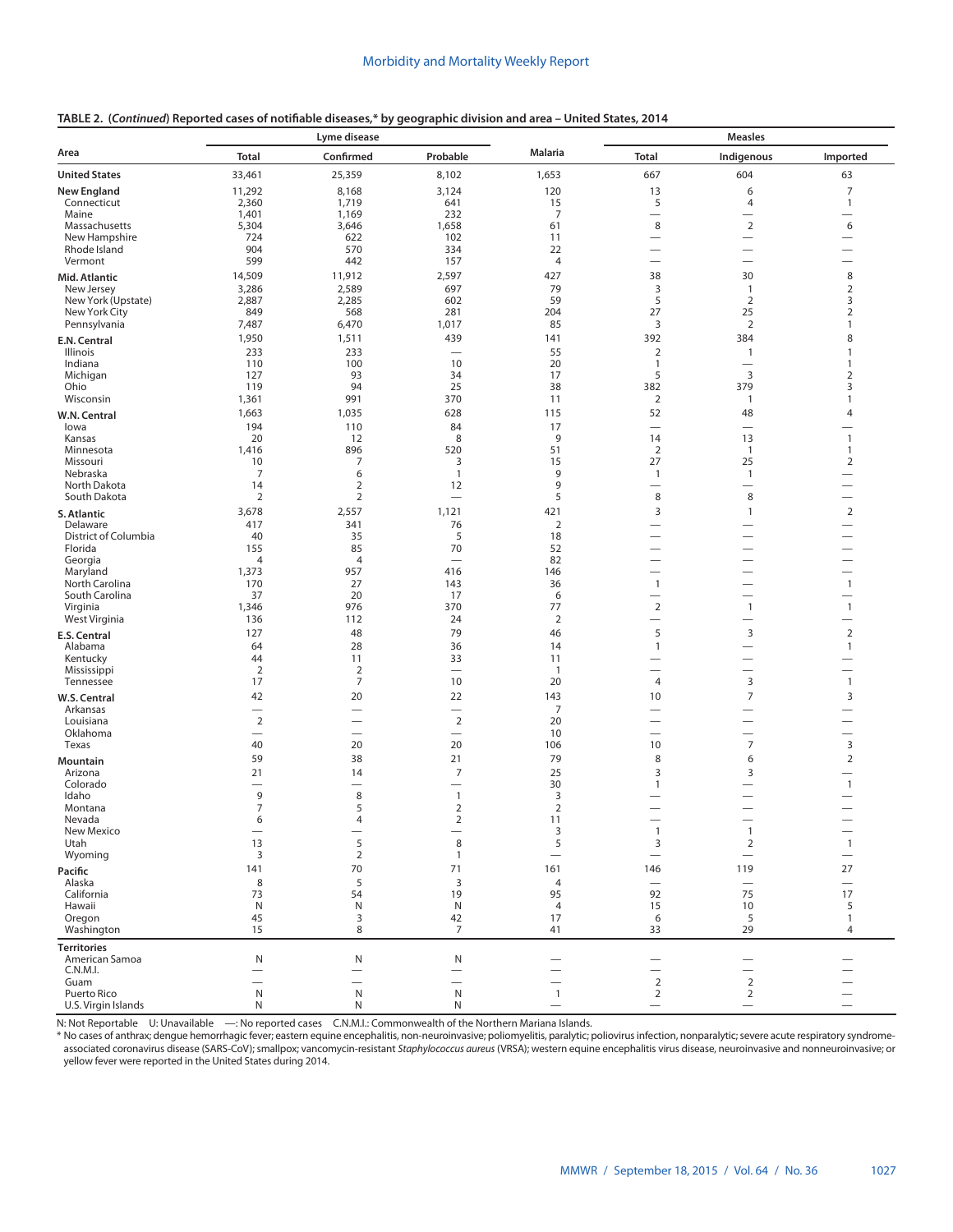#### **Area Meningococcal disease Mumps Novel influenza A virus infections† Pertussis All Serogroups Serogroups ACWY Serogroup B Serogroup Other Serogroup Unknown United States** 433 123 89 25 196 1,223 3 32,971 **New England 18 11 4 2 1 10 — 1,199** Connecticut 3 3 — — — 3 — 100 Maine 2 1 — 1 — — — 557 Massachusetts 12 6 4 1 1 5 — 308 New Hampshire — — — — — 2 — 84 Rhode Island 1 1 — — — — — 108 Vermont — — — — — — — 42 **Mid. Atlantic** 51 7 11 3 30 193 — 2,223 New Jersey 9 — — — 9 39 — 387 New York (Upstate) 8 2 5 1 — 12 — 901 New York City 18 — — — 18 123 — 122 Pennsylvania 16 5 6 2 3 19 — 813 **E.N. Central** 50 50 19 21 3 7 805 3 5,658 Illinois 12 7 4 1 — 142 — 764 Indiana 4 — 4 — — 25 — 492 Michigan 12 4 5 — 3 20 — 1,424 Ohio 12 7 2 — 3 552 2 1,463 Wisconsin 10 1 6 2 1 66 1 1,515 **W.N. Central** 22 3 3 3 <del>4</del> 5 41 <del>4</del> 2,689 Iowa 2 1 1 — — 10 — 222 Kansas 1 1 — — — 2 — 431 Minnesota 7 — — — 7 22 — 950 Missouri 8 — — — 8 6 — 558 Nebraska — — — — — — — 366 North Dakota 2 1 1 — — 1 — 52 South Dakota 2 — 1 — 1 — — 110 **S. Atlantic** 102 17 22 5 58 47 — 3,002 Delaware 1 — 1 — — — — 205 <table>\n<tbody>\n<tr>\n<th>102</th>\n<th>17</th>\n<th>22</th>\n<th>5</th>\n<th>58</th>\n<th>47</th>\n<th>−</th>\n</tr>\n<tr>\n<td>201</td>\n<td>1</td>\n<td>1</td>\n<td>−</td>\n<td>1</td>\n<td>−</td>\n<td>−</td>\n<td>205</td>\n</tr>\n<tr>\n<td>203</td>\n<td>1</td>\n<td>−</td>\n<td>1</td>\n<td>−</td>\n<td>−</td>\n<td>−</td>\n<td>−</td>\n<td>−</td>\n<td>−</td>\n<td>−</td>\n<td>−</ Florida 50 — — — 50 1 — 719 Georgia 14 7 2 1 4 2 — 408 Maryland 7 2 4 1 — 3 — 203 North Carolina 13 6 5 — 2 2 — 752 South Carolina 5 — 3 1 1 2 — 170 Virginia 10 2 6 1 1 20 — 505 West Virginia 1 — — 1 — 1 — 18 **E.S. Central** 19 9 3 — 7 8 — 983 Alabama 7 4 1 — 2 2 — 285 Kentucky 3 — — 3 2 — 300 Mississippi 1 — — — 1 — — 68 Tennessee 8 5 2 — 1 4 — 330 **W.S. Central** 40 40 15 8 6 11 21 — 3,094 Arkansas 1 1 — — — 1 — 286 Louisiana 7 — — — 7 1 — 90 Oklahoma 10 3 4 3 — 4 — 142 Texas 22 11 4 3 4 15 — 2,576 **Mountain** 33 17 6 4 6 49 — 4,176 Arizona 9 4 4 1 — 12 — 517 Colorado 9 5 1 2 1 4 — 1,282 Idaho 5 2 1 1 1 26 — 367 Montana 4 4 — — — 1 — 494 Nevada 3 — — — 3 2 — 144 New Mexico 2 2 — — — 2 — 370 Utah 1 — — — 1 2 — 940 Wyoming — — — — — — — 62 **Pacific** 98 25 11 2 60 49 — 9,947 Alaska 3 3 — — — 1 — 169 California 57 — — — 57 37 — 8,723 Hawaii 2 1 — 1 — 1 — 38 Oregon 19 11 5 — 3 1 — 416 Washington 17 10 6 1 — 9 — 601 **Territories** American Samoa — — — — — — — — C.N.M.I. — — — — — — — — Guam — — — — — — — — Puerto Rico — — — — — — — 17 U.S. Virgin Islands — — — — — — — —

#### **TABLE 2. (***Continued***) Reported cases of notifiable diseases,\* by geographic division and area – United States, 2014**

N: Not Reportable U: Unavailable —: No reported cases C.N.M.I.: Commonwealth of the Northern Mariana Islands.

\* No cases of anthrax; dengue hemorrhagic fever; eastern equine encephalitis, non-neuroinvasive; poliomyelitis, paralytic; poliovirus infection, nonparalytic; severe acute respiratory syndromeassociated coronavirus disease (SARS-CoV); smallpox; vancomycin-resistant *Staphylococcus aureus* (VRSA); western equine encephalitis virus disease, neuroinvasive and nonneuroinvasive; or yellow fever were reported in the United States during 2014.

† Totals reported to the Influenza Division, National Center for Immunization and Respiratory Diseases (NCIRD), as of June 30, 2015.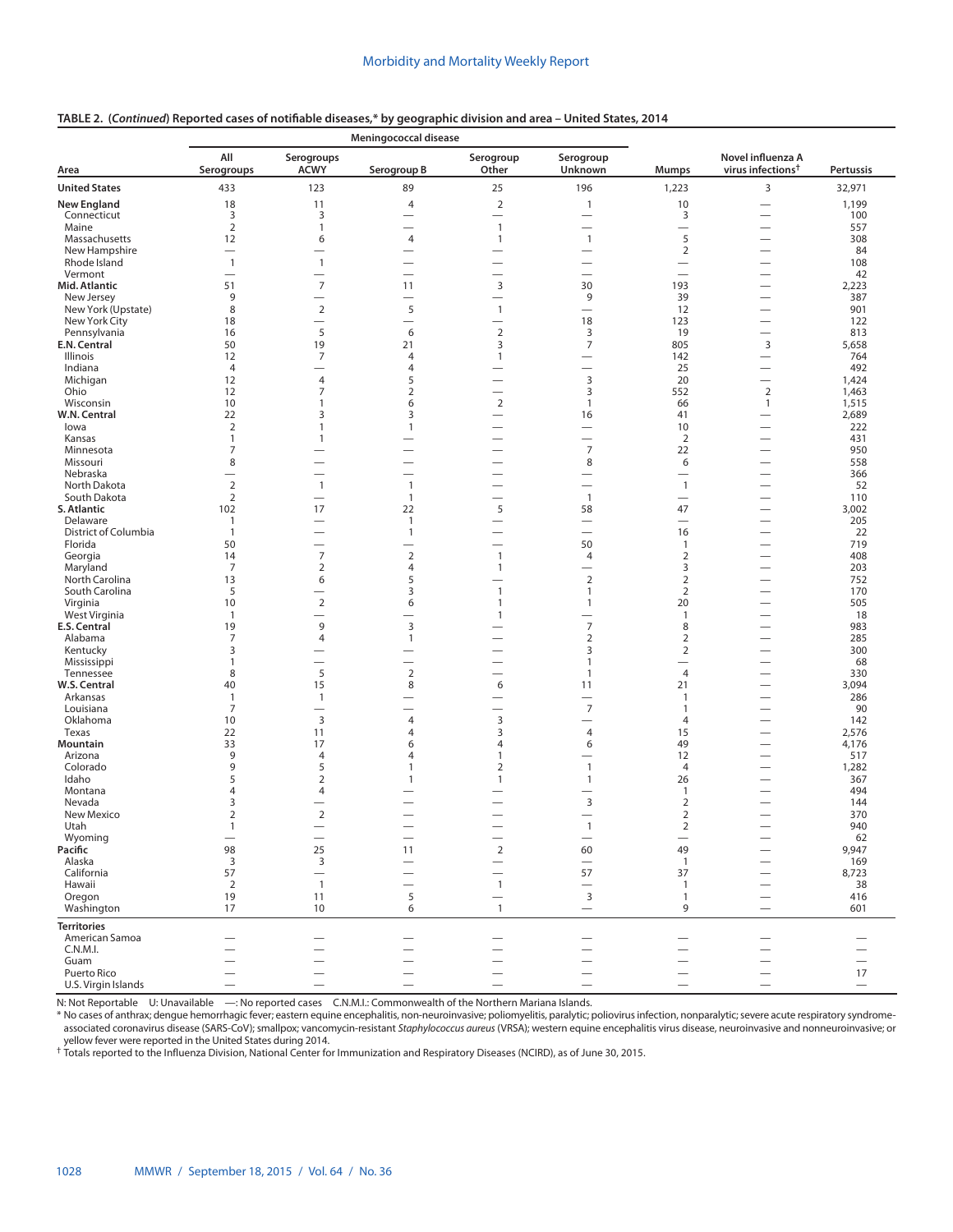|                                  |                          |                               |                                            | Q fever                                  |                                          | Rabies                                 |                                                      |                                                      |
|----------------------------------|--------------------------|-------------------------------|--------------------------------------------|------------------------------------------|------------------------------------------|----------------------------------------|------------------------------------------------------|------------------------------------------------------|
| Area                             | Plague                   | <b>Psittacosis</b>            | <b>Total</b>                               | Acute                                    | Chronic                                  | Animal                                 | Human                                                | Rubella                                              |
| <b>United States</b>             | 10                       | 8                             | 168                                        | 132                                      | 36                                       | 4,322                                  | $\mathbf{1}$                                         | 6                                                    |
| <b>New England</b>               |                          | $\overline{\phantom{0}}$      | $\mathbf{1}$                               |                                          | $\mathbf{1}$                             | 336                                    |                                                      |                                                      |
| Connecticut                      |                          | N                             |                                            |                                          |                                          | 188                                    | $\overline{\phantom{0}}$                             |                                                      |
| Maine<br>Massachusetts           | $\overline{\phantom{0}}$ | $\overline{\phantom{0}}$      | $\overline{\phantom{0}}$<br>$\overline{1}$ | $\overline{\phantom{0}}$<br>—            | $\overline{\phantom{0}}$<br>$\mathbf{1}$ | 44<br>$\overline{\phantom{0}}$         | $\overline{\phantom{0}}$<br>-                        |                                                      |
| New Hampshire                    |                          |                               | N                                          | N                                        | N                                        | 23                                     | $\overline{\phantom{0}}$                             |                                                      |
| Rhode Island                     | $\overline{\phantom{0}}$ |                               |                                            | $\overline{\phantom{0}}$                 | $\overline{\phantom{0}}$                 | 26                                     | $\overline{\phantom{0}}$                             | $\overline{\phantom{0}}$                             |
| Vermont                          |                          | —                             | N                                          |                                          | $\overline{\phantom{0}}$                 | 55                                     | $\overline{\phantom{0}}$                             |                                                      |
| Mid. Atlantic                    |                          | $\mathbf{1}$                  | 18                                         | 13                                       | 5                                        | 776                                    | $\overline{\phantom{0}}$                             | $\mathbf{1}$                                         |
| New Jersey<br>New York (Upstate) |                          | 1                             | 4                                          | 3                                        | $\mathbf{1}$                             | $\overline{\phantom{0}}$               | $\overline{\phantom{0}}$                             |                                                      |
| New York City                    |                          |                               | 6<br>$\overline{2}$                        | 6                                        | $\overline{2}$                           | 366<br>12                              | $\overline{\phantom{0}}$                             |                                                      |
| Pennsylvania                     |                          |                               | 6                                          | $\overline{4}$                           | $\overline{2}$                           | 398                                    |                                                      | $\mathbf{1}$                                         |
| E.N. Central                     |                          |                               | 18                                         | 8                                        | 10                                       | 108                                    | $\overline{\phantom{0}}$                             | $\mathbf{1}$                                         |
| Illinois                         |                          |                               | 4                                          | $\overline{2}$                           | $\overline{2}$                           | 40                                     | $\overline{\phantom{0}}$                             | 1                                                    |
| Indiana                          |                          |                               | 2                                          | $\overline{2}$                           | $\overline{\phantom{0}}$                 | $\overline{4}$                         | $\overline{\phantom{0}}$                             |                                                      |
| Michigan<br>Ohio                 |                          |                               | 2<br>4                                     | $\mathbf{1}$<br>$\overline{\phantom{0}}$ | $\mathbf{1}$                             | 41                                     |                                                      |                                                      |
| Wisconsin                        |                          |                               | 6                                          | $\overline{3}$                           | $\overline{4}$<br>3                      | 23<br>N                                | $\overline{\phantom{0}}$                             |                                                      |
| W.N. Central                     |                          | 5                             | 15                                         | 14                                       | $\mathbf{1}$                             | 138                                    | $\mathbf{1}$                                         | $\mathbf{1}$                                         |
| lowa                             | $\overline{\phantom{0}}$ | -                             | N                                          | N                                        | N                                        | $\overline{\phantom{0}}$               | $\overline{\phantom{0}}$                             |                                                      |
| Kansas                           |                          | --                            | $\overline{2}$                             | $\overline{2}$                           | -                                        | 69                                     | $\overline{\phantom{0}}$                             | -                                                    |
| Minnesota                        |                          |                               | 3                                          | 3                                        |                                          | $\overline{\phantom{0}}$               | -                                                    |                                                      |
| Missouri<br>Nebraska             |                          | $\overline{\phantom{0}}$      | 1                                          | $\mathbf{1}$                             |                                          | 27                                     | $\mathbf{1}$                                         |                                                      |
| North Dakota                     | —                        | 5<br>-                        | $\overline{2}$<br>$\overline{2}$           | $\overline{2}$<br>$\overline{2}$         | -                                        | 21                                     |                                                      | $\mathbf{1}$<br>—                                    |
| South Dakota                     |                          | -                             | 5                                          | 4                                        | $\mathbf{1}$                             | 21                                     | $\overline{\phantom{0}}$                             |                                                      |
| S. Atlantic                      |                          | $\mathbf{1}$                  | 11                                         | 10                                       | $\mathbf{1}$                             | 1,105                                  | $\overline{\phantom{0}}$                             |                                                      |
| Delaware                         |                          | -                             |                                            | —                                        |                                          |                                        |                                                      |                                                      |
| District of Columbia             |                          |                               | N                                          |                                          |                                          | $\overline{\phantom{0}}$               |                                                      |                                                      |
| Florida                          |                          | $\mathbf{1}$                  | $\mathbf{1}$                               | $\mathbf{1}$                             |                                          | 94                                     | —                                                    |                                                      |
| Georgia<br>Maryland              | —                        |                               |                                            | —<br>-                                   | —                                        | 270<br>344                             | $\overline{\phantom{0}}$<br>$\overline{\phantom{0}}$ |                                                      |
| North Carolina                   |                          |                               | 3                                          | $\mathsf 3$                              | $\overline{\phantom{0}}$                 | 355                                    | $\overline{\phantom{0}}$                             |                                                      |
| South Carolina                   |                          | -                             | —                                          |                                          |                                          | N                                      |                                                      |                                                      |
| Virginia                         |                          | -                             | 4                                          | 3                                        | $\overline{1}$                           | $\overline{\phantom{0}}$               | $\overline{\phantom{0}}$                             |                                                      |
| West Virginia                    |                          | -                             | 3                                          | 3                                        | —                                        | 42                                     | $\overline{\phantom{0}}$                             |                                                      |
| E.S. Central<br>Alabama          |                          | $\overline{\phantom{0}}$      | 4<br>$\overline{2}$                        | $\overline{4}$<br>$\overline{2}$         | $\overline{\phantom{0}}$                 | 88<br>78                               | $\overline{\phantom{0}}$                             |                                                      |
| Kentucky                         |                          |                               |                                            |                                          |                                          | 9                                      |                                                      |                                                      |
| Mississippi                      |                          |                               |                                            |                                          |                                          | $\mathbf{1}$                           |                                                      |                                                      |
| Tennessee                        |                          |                               | $\overline{2}$                             | $\mathbf 2$                              | $\overline{\phantom{0}}$                 | $\overline{\phantom{0}}$               | —                                                    |                                                      |
| W.S. Central                     |                          |                               | 22                                         | 14                                       | 8                                        | 1,395                                  |                                                      |                                                      |
| Arkansas                         |                          | -                             | 5                                          | 5                                        | N                                        | 151                                    | $\overline{\phantom{0}}$                             |                                                      |
| Louisiana<br>Oklahoma            |                          | -                             | $\mathbf{1}$<br>$\overline{4}$             | $\mathbf{1}$<br>$\overline{2}$           | $\overline{2}$                           | 5<br>107                               | $\overline{\phantom{0}}$<br>$\overline{\phantom{0}}$ |                                                      |
| Texas                            |                          | N                             | 12                                         | 6                                        | 6                                        | 1,132                                  |                                                      |                                                      |
| Mountain                         | 10                       | $\overline{\phantom{0}}$      | 34                                         | 24                                       | 10                                       | 133                                    | $\overline{\phantom{0}}$                             | $\mathbf{1}$                                         |
| Arizona                          |                          |                               | 9                                          | 6                                        | 3                                        | N                                      | $\overline{\phantom{0}}$                             |                                                      |
| Colorado                         | 8                        |                               | 6                                          | $\overline{4}$                           | $\overline{2}$                           |                                        |                                                      |                                                      |
| Idaho<br>Montana                 |                          |                               | 4<br>4                                     | $\overline{4}$<br>$\overline{2}$         | $\overline{2}$                           | 12<br>16                               | $\overline{\phantom{0}}$                             |                                                      |
| Nevada                           |                          |                               |                                            |                                          |                                          | 12                                     |                                                      |                                                      |
| New Mexico                       | $\overline{2}$           | --                            | $\overline{2}$                             | $\overline{2}$                           | $\overline{\phantom{0}}$                 | 12                                     |                                                      | $\overline{\phantom{0}}$                             |
| Utah                             | —                        |                               | a                                          | 6                                        | 3                                        | 22                                     |                                                      | $\mathbf{1}$                                         |
| Wyoming                          |                          | $\overline{\phantom{m}}$      | $\qquad \qquad -$                          | $\qquad \qquad -$                        | $\overline{\phantom{0}}$                 | 59                                     |                                                      | $\overline{\phantom{0}}$                             |
| Pacific                          |                          | $\mathbf{1}$                  | 45                                         | 45                                       | $\overline{\phantom{0}}$                 | 243                                    |                                                      | $\mathbf 2$                                          |
| Alaska<br>California             |                          | —                             | $\overline{\phantom{0}}$<br>35             | $\overline{\phantom{0}}$<br>35           |                                          | 3<br>212                               | $\overline{\phantom{0}}$                             | $\qquad \qquad -$<br>$\mathbf 2$                     |
| Hawaii                           |                          |                               |                                            |                                          | —                                        | $\overline{\phantom{m}}$               |                                                      | $\qquad \qquad$                                      |
| Oregon                           |                          |                               | 9                                          | 9                                        | $\overline{\phantom{0}}$                 | 13                                     | $\overbrace{\phantom{12333}}$                        | $\qquad \qquad$                                      |
| Washington                       |                          | $\mathbf{1}$                  | $\mathbf{1}$                               | $\mathbf{1}$                             | $\qquad \qquad -$                        | 15                                     | $\overline{\phantom{m}}$                             | $\qquad \qquad -$                                    |
| <b>Territories</b>               |                          |                               |                                            |                                          |                                          |                                        |                                                      |                                                      |
| American Samoa                   |                          | ${\sf N}$                     | ${\sf N}$                                  | ${\sf N}$                                | N                                        | U                                      | U                                                    |                                                      |
| C.N.M.I.                         |                          | $\overline{\phantom{0}}$      | $\overline{\phantom{0}}$                   | $\overline{\phantom{0}}$                 | $\overline{\phantom{0}}$                 |                                        | $\overbrace{\phantom{12333}}$                        |                                                      |
| Guam<br>Puerto Rico              |                          | $\overline{\phantom{0}}$<br>N | ${\sf N}$<br>$\overline{\phantom{0}}$      | ${\sf N}$<br>$\overline{\phantom{0}}$    | ${\sf N}$                                | $\overbrace{\phantom{12322111}}$<br>39 | $\overline{\phantom{0}}$<br>$\overline{\phantom{0}}$ | $\overline{\phantom{0}}$<br>$\overline{\phantom{0}}$ |
| U.S. Virgin Islands              | $\qquad \qquad$          | $\qquad \qquad -$             |                                            | $\overline{\phantom{0}}$                 |                                          | $\qquad \qquad -$                      | $\overline{\phantom{m}}$                             | $\qquad \qquad -$                                    |

# **TABLE 2. (Continued) Reported cases of notifiable diseases,\* by geographic division and area – United States, 2014**

N: Not Reportable U: Unavailable —: No reported cases C.N.M.I.: Commonwealth of the Northern Mariana Islands.

\* No cases of anthrax; dengue hemorrhagic fever; eastern equine encephalitis, non-neuroinvasive; poliomyelitis, paralytic; poliovirus infection, nonparalytic; severe acute respiratory syndromeassociated coronavirus disease (SARS-CoV); smallpox; vancomycin-resistant *Staphylococcus aureus* (VRSA); western equine encephalitis virus disease, neuroinvasive and nonneuroinvasive; or yellow fever were reported in the United States during 2014.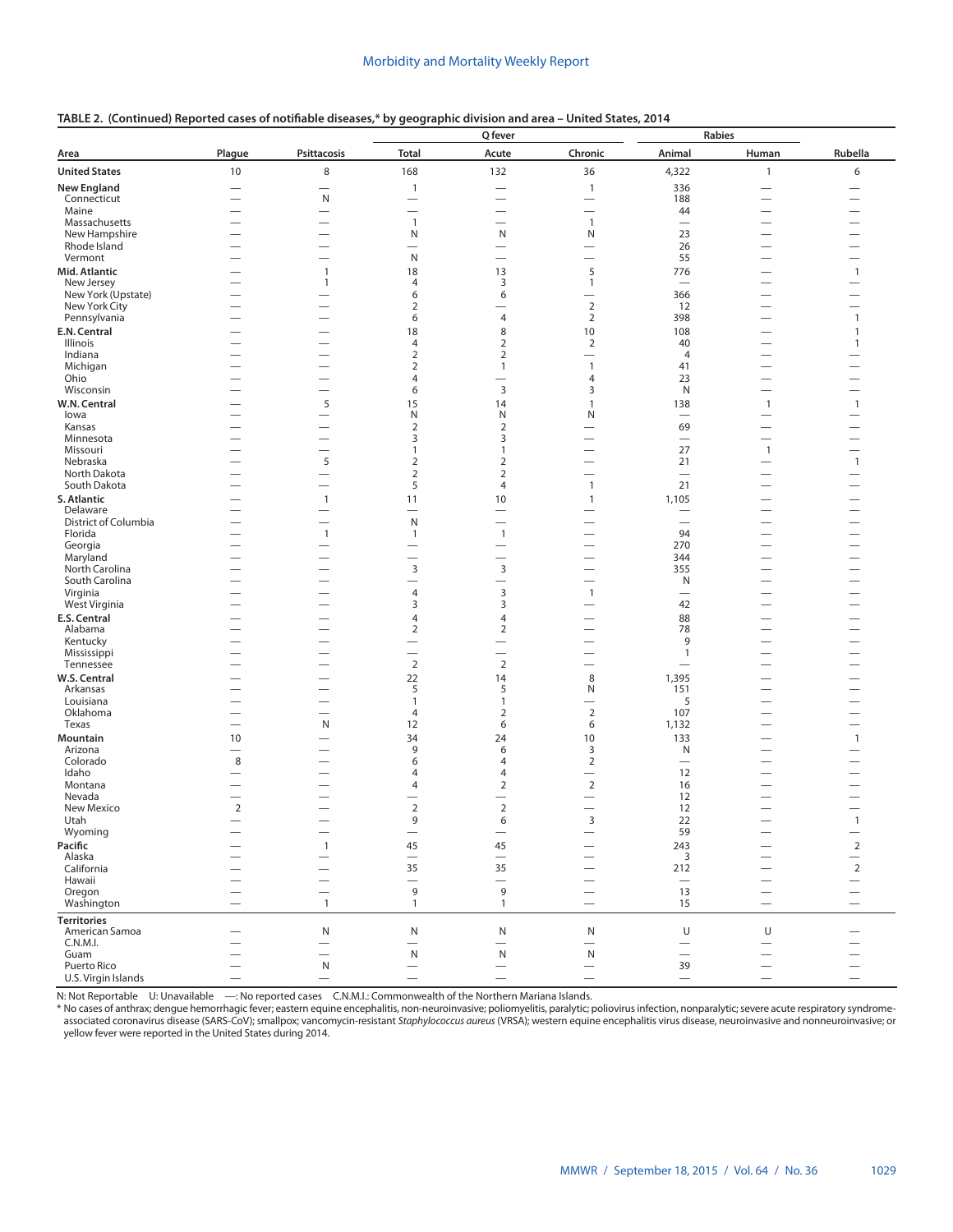# **TABLE 2. (Continued) Reported cases of notifiable diseases,\* by geographic division and area – United States, 2014**

|                                  | Rubella,<br>Congenital                               |                                | Shiga<br>toxin-producing<br><b>Escherichia Coli</b> |                                            |                                  | Spotted Fever Rickettsiosis <sup>§</sup> |                                  | Streptococcal<br>toxic-shock   |
|----------------------------------|------------------------------------------------------|--------------------------------|-----------------------------------------------------|--------------------------------------------|----------------------------------|------------------------------------------|----------------------------------|--------------------------------|
| Area                             | syndrome                                             | <b>Salmonellosis</b>           | $(STEC)^{\dagger}$                                  | <b>Shigellosis</b>                         | <b>Total</b>                     | Confirmed                                | Probable                         | syndrome                       |
| <b>United States</b>             | $\mathbf{1}$                                         | 51,455                         | 6,179                                               | 20,745                                     | 3,647                            | 115                                      | 3,524                            | 259                            |
| <b>New England</b>               | —<br>—                                               | 2,231                          | 223                                                 | 335                                        | 19                               | $\mathbf{1}$                             | 18                               | 46                             |
| Connecticut                      |                                                      | 457                            | 60                                                  | 67                                         | 6                                |                                          | 6                                | 19                             |
| Maine<br>Massachusetts           |                                                      | 127<br>1,223                   | 33<br>95                                            | 29<br>187                                  | 3<br>8                           |                                          | 3<br>8                           | 18                             |
| New Hampshire                    | $\overline{\phantom{0}}$<br>L,                       | 191                            | 16                                                  | 14                                         | $\overline{2}$                   | $\mathbf{1}$                             | 1                                | 6<br>$\overline{\phantom{0}}$  |
| Rhode Island                     | -                                                    | 140                            | $\overline{4}$                                      | 34                                         | $\overline{\phantom{0}}$         |                                          |                                  | $\mathbf{1}$                   |
| Vermont                          | $\overline{\phantom{0}}$                             | 93                             | 15                                                  | $\overline{4}$                             | $\overline{\phantom{0}}$         |                                          | $\overline{\phantom{0}}$         | $\overline{2}$                 |
| Mid. Atlantic                    | -                                                    | 4,968                          | 577                                                 | 1,224                                      | 86                               | $\mathbf 2$                              | 84                               | 50                             |
| New Jersey                       | $\overline{\phantom{0}}$                             | 1,170                          | 124                                                 | 297                                        | 58                               | $\overline{\phantom{0}}$                 | 58                               | 37                             |
| New York (Upstate)               |                                                      | 1,320<br>1,008                 | 200<br>70                                           | 281<br>443                                 | 20<br>$\overline{1}$             | $\mathbf{1}$<br>$\overline{\phantom{0}}$ | 19<br>$\overline{1}$             | 13                             |
| New York City<br>Pennsylvania    | -<br>$\overline{\phantom{0}}$                        | 1,470                          | 183                                                 | 203                                        | 7                                | $\overline{1}$                           | 6                                |                                |
| E.N. Central                     | $\mathbf{1}$                                         | 5,672                          | 871                                                 | 3,475                                      | 148                              | $\overline{2}$                           | 146                              | 78                             |
| Illinois                         | $\mathbf{1}$                                         | 1,778                          | 195                                                 | 840                                        | 89                               | $\mathbf{1}$                             | 88                               | 52                             |
| Indiana                          |                                                      | 725                            | 117                                                 | 1,362                                      | 36                               | $\overline{\phantom{0}}$                 | 36                               | 12                             |
| Michigan                         | $\overline{\phantom{0}}$                             | 1,053                          | 133                                                 | 310                                        | $\overbrace{\phantom{12322111}}$ |                                          | $\overbrace{\phantom{12322111}}$ | 4                              |
| Ohio                             | $\overline{\phantom{0}}$                             | 1,199<br>917                   | 204<br>222                                          | 606<br>357                                 | 12<br>11                         | $\overline{\phantom{0}}$<br>$\mathbf{1}$ | 12<br>10                         | 9<br>$\mathbf{1}$              |
| Wisconsin                        |                                                      |                                |                                                     |                                            |                                  |                                          | 293                              |                                |
| W.N. Central<br>lowa             | $\overline{\phantom{0}}$                             | 3,038<br>527                   | 1,013<br>224                                        | 2,615<br>208                               | 301<br>10                        | 8<br>$\overline{\phantom{0}}$            | 10                               | 11<br>$\overline{\phantom{0}}$ |
| Kansas                           | -                                                    | 428                            | 90                                                  | 55                                         | $\overline{\phantom{0}}$         | $\overline{\phantom{0}}$                 | $\overline{\phantom{0}}$         | $\mathbf 2$                    |
| Minnesota                        | $\overline{\phantom{0}}$                             | 727                            | 332                                                 | 95                                         | $\overline{7}$                   | $\overline{\phantom{0}}$                 | $\overline{7}$                   | 8                              |
| Missouri                         | $\overline{\phantom{0}}$                             | 839                            | 180                                                 | 1,395                                      | 265                              | $\overline{2}$                           | 263                              | $\mathbf{1}$                   |
| Nebraska                         | -                                                    | 259                            | 107                                                 | 220                                        | 13                               | 3                                        | 10                               |                                |
| North Dakota<br>South Dakota     | $\overline{\phantom{0}}$<br>$\overline{\phantom{0}}$ | 88<br>170                      | 39<br>41                                            | 21<br>621                                  | 3<br>3                           | $\overline{2}$<br>$\mathbf{1}$           | $\mathbf{1}$<br>$\overline{2}$   | $\overline{\phantom{0}}$       |
| S. Atlantic                      |                                                      |                                | 514                                                 |                                            |                                  |                                          | 946                              |                                |
| Delaware                         |                                                      | 14,163<br>157                  | 14                                                  | 4,768<br>74                                | 1,002<br>24                      | 56<br>$\overline{\phantom{0}}$           | 24                               | 35<br>$\overline{\phantom{0}}$ |
| District of Columbia             | —                                                    | 64                             | 5                                                   | 118                                        | $\overline{\phantom{0}}$         | $\overline{\phantom{0}}$                 | $\overbrace{\phantom{12322111}}$ |                                |
| Florida                          | -                                                    | 6,019                          | 117                                                 | 2,396                                      | 29                               | $\overline{2}$                           | 27                               | N                              |
| Georgia                          |                                                      | 2,242                          | 97                                                  | 1,021                                      | 37                               | 37                                       |                                  | $\overline{\phantom{0}}$       |
| Maryland                         | -                                                    | 894                            | 74                                                  | 260                                        | 6                                | $\overline{2}$                           | $\overline{4}$                   | $\overline{4}$                 |
| North Carolina<br>South Carolina | $\overline{\phantom{0}}$<br>-                        | 2,057<br>1,399                 | 51<br>15                                            | 510<br>162                                 | 496<br>32                        | 10<br>$\mathbf{1}$                       | 486<br>31                        | 20<br>$\mathbf{1}$             |
| Virginia                         | $\overline{\phantom{0}}$                             | 1,151                          | 121                                                 | 214                                        | 373                              | 4                                        | 369                              | 10                             |
| West Virginia                    | $\overline{\phantom{0}}$                             | 180                            | 20                                                  | 13                                         | 5                                | $\overline{\phantom{0}}$                 | 5                                |                                |
| E.S. Central                     | $\overline{\phantom{0}}$                             | 3,738                          | 323                                                 | 1,893                                      | 881                              | 25                                       | 850                              | $\overline{4}$                 |
| Alabama                          | $\overline{\phantom{0}}$                             | 1,165                          | 41                                                  | 516                                        | 220                              | 8                                        | 206                              | $\overline{\phantom{0}}$       |
| Kentucky                         |                                                      | 585                            | 97                                                  | 344                                        | 53                               | $\overline{\phantom{0}}$                 | 53                               | $\overline{4}$                 |
| Mississippi                      | $\overline{\phantom{0}}$                             | 990<br>998                     | 31<br>154                                           | 199<br>834                                 | 50<br>558                        | $\overline{4}$<br>13                     | 46<br>545                        | N<br>$\overline{\phantom{0}}$  |
| Tennessee<br>W.S. Central        | -                                                    | 7,821                          | 843                                                 | 3,791                                      | 1,155                            | $\mathsf 3$                              | 1,152                            | $\mathbf 2$                    |
| Arkansas                         | -<br>$\overline{\phantom{0}}$                        | 668                            | 89                                                  | 770                                        | 824                              |                                          | 824                              | $\overline{\phantom{0}}$       |
| Louisiana                        | $\overline{\phantom{0}}$                             | 1,210                          | 18                                                  | 139                                        | 18                               |                                          | 18                               | $\overline{2}$                 |
| Oklahoma                         | -                                                    | 798                            | 124                                                 | 139                                        | 219                              | 3                                        | 216                              | N                              |
| Texas                            |                                                      | 5,145                          | 612                                                 | 2,743                                      | 94                               |                                          | 94                               | N                              |
| Mountain                         | $\overline{\phantom{0}}$                             | 2,933                          | 627                                                 | 749                                        | 37                               | 10                                       | 25                               | 33                             |
| Arizona<br>Colorado              |                                                      | 1,046<br>616                   | 98<br>168                                           | 376<br>80                                  | 16<br>5                          | 6<br>$\mathbf{1}$                        | 10<br>$\overline{4}$             | 4<br>$\overline{2}$            |
| Idaho                            |                                                      | 174                            | 116                                                 | 12                                         | $\mathbf{1}$                     |                                          | $\mathbf{1}$                     | $\mathbf{1}$                   |
| Montana                          |                                                      | 146                            | 39                                                  | 44                                         | $\overline{4}$                   | $\overline{1}$                           | 3                                |                                |
| Nevada                           |                                                      | 173                            | 36                                                  | 36                                         | $\mathbf{1}$                     | $\overline{\phantom{0}}$                 | $\mathbf{1}$                     | 12                             |
| New Mexico                       |                                                      | 333                            | 47                                                  | 64                                         | $\overline{2}$                   | $\mathbf{1}$                             | 1                                |                                |
| Utah                             |                                                      | 370                            | 91                                                  | 41<br>96                                   | 8                                | $\mathbf{1}$                             | 5                                | 13                             |
| Wyoming<br>Pacific               | $\overline{\phantom{0}}$                             | 75                             | 32                                                  |                                            |                                  |                                          | $\overline{\phantom{0}}$         | $\mathbf{1}$                   |
| Alaska                           |                                                      | 6,891<br>68                    | 1,188<br>$\overline{\phantom{m}}$                   | 1,895<br>4                                 | 18<br>N                          | 8<br>N                                   | 10<br>N                          | $\mathsf{N}$                   |
| California                       |                                                      | 5,358                          | 691                                                 | 1,655                                      | 11                               | 5                                        | 6                                | N                              |
| Hawaii                           |                                                      | 323                            | 25                                                  | 29                                         | N                                | N                                        | N                                |                                |
| Oregon                           |                                                      | 401                            | 185                                                 | 50                                         | 5                                | $\overline{2}$                           | 3                                | N                              |
| Washington                       | $\overline{\phantom{0}}$                             | 741                            | 287                                                 | 157                                        | $\overline{2}$                   | $\mathbf{1}$                             | $\mathbf{1}$                     | N                              |
| <b>Territories</b>               |                                                      |                                |                                                     |                                            |                                  |                                          |                                  |                                |
| American Samoa                   |                                                      |                                |                                                     |                                            | ${\sf N}$                        | N                                        | $\mathsf{N}$                     | N                              |
| C.N.M.I.<br>Guam                 | $\overline{\phantom{0}}$<br>-                        | $\overline{\phantom{0}}$<br>13 | $\overline{\phantom{0}}$<br>-                       | $\overline{\phantom{0}}$<br>$\overline{4}$ | $\overline{\phantom{m}}$<br>N    | $\overline{\phantom{0}}$<br>N            | ${\sf N}$                        | $\overline{\phantom{0}}$       |
| Puerto Rico                      | N                                                    | 832                            | 5                                                   | 26                                         | N                                | N                                        | N                                | N                              |
| U.S. Virgin Islands              |                                                      |                                | $\qquad \qquad -$                                   |                                            | N                                | Ν                                        | N                                |                                |

N: Not Reportable U: Unavailable —: No reported cases C.N.M.I.: Commonwealth of the Northern Mariana Islands.

\* No cases of anthrax; dengue hemorrhagic fever; eastern equine encephalitis, non-neuroinvasive; poliomyelitis, paralytic; poliovirus infection, nonparalytic; severe acute respiratory syndromeassociated coronavirus disease (SARS-CoV); smallpox; vancomycin-resistant *Staphylococcus aureus* (VRSA); western equine encephalitis virus disease, neuroinvasive and nonneuroinvasive; or yellow fever were reported in the United States during 2014.

† Includes *E. coli* O157:H7; Shiga toxin-positive, serogroup non-O157; and Shiga toxin positive, not serogrouped. § Total case count includes eight unknown case status reports.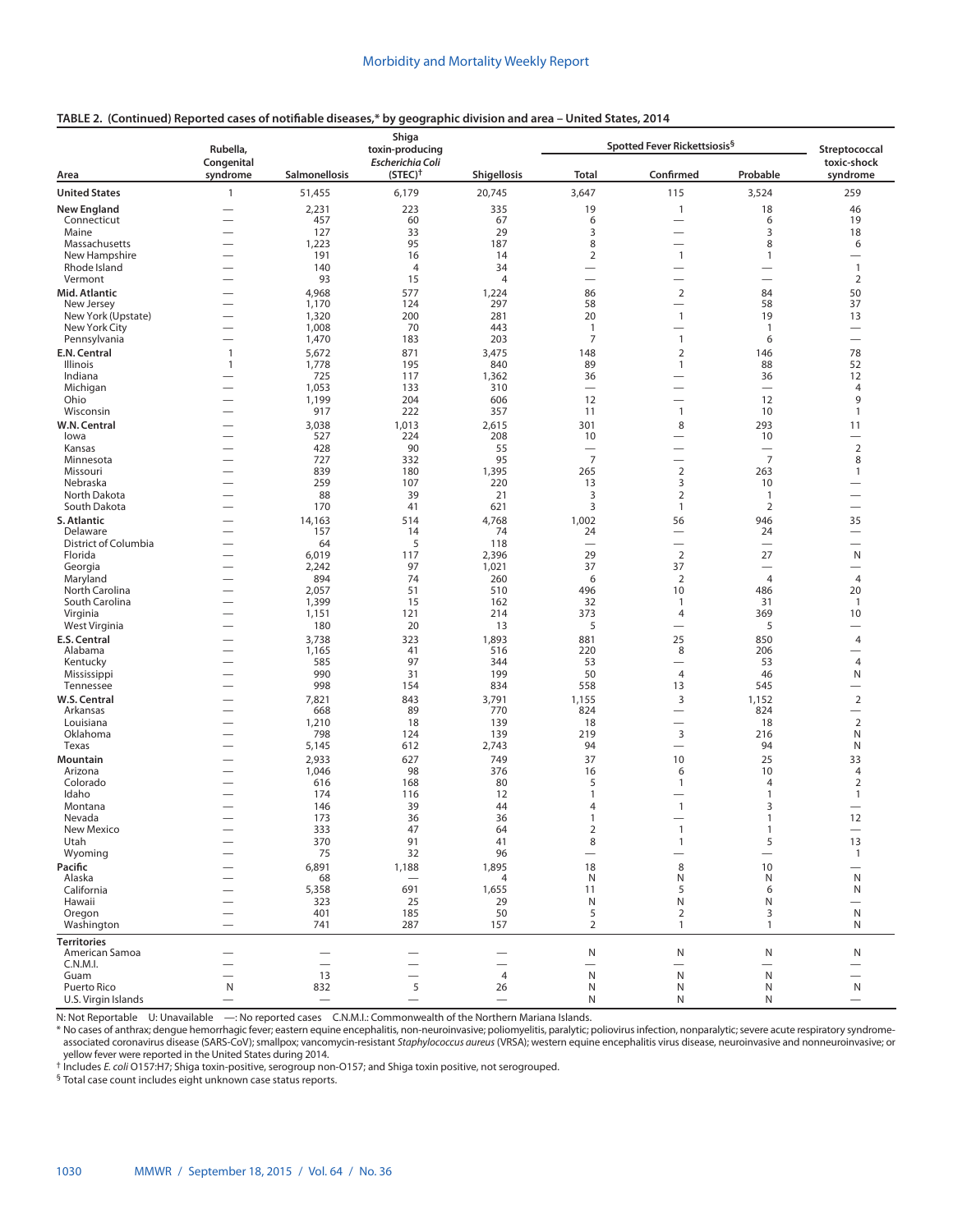| TABLE 2. (Continued) Reported cases of notifiable diseases,* by geographic division and area - United States, 2014 |  |
|--------------------------------------------------------------------------------------------------------------------|--|
|--------------------------------------------------------------------------------------------------------------------|--|

| <b>All Stages</b><br><b>Primary &amp; Secondary</b><br>Congenital<br>Toxic-shock syndrome<br><b>Trichinellosis</b><br><b>Tetanus</b><br>63,450<br>19,999<br>458<br>25<br>59<br>14<br>515<br>3<br>$\sqrt{2}$<br>1,256<br>-<br>169<br>86<br>N<br>Connecticut<br>$\overline{\phantom{0}}$<br>23<br>16<br>Maine<br>$\overline{\phantom{0}}$<br>$\overline{\phantom{0}}$<br>$\overline{\phantom{0}}$<br>3<br>813<br>301<br>Massachusetts<br>—<br>79<br>36<br>New Hampshire<br>$\overline{\phantom{0}}$<br>Rhode Island<br>160<br>71<br>$\mathbf{1}$<br>5<br>Vermont<br>12<br>1<br>$\overline{\phantom{0}}$<br>$\overline{\phantom{0}}$<br>$\overline{2}$<br>Mid. Atlantic<br>9,825<br>27<br>7<br>2,556<br>1,172<br>297<br>$\overline{2}$<br>New Jersey<br>$\overline{\phantom{0}}$<br>$\overline{\phantom{0}}$<br>3<br>New York (Upstate)<br>1,341<br>401<br>$\overline{4}$<br>$\overline{\phantom{0}}$<br>New York City<br>5,788<br>1,326<br>19<br>—<br>$\mathbf 2$<br>Pennsylvania<br>1,524<br>532<br>5<br>$\overline{1}$<br>$\overline{\phantom{0}}$<br>E.N. Central<br>5,880<br>2,106<br>65<br>3<br>17<br>3<br>2,796<br>863<br>27<br>$\overline{2}$<br>Illinois<br>$\overline{\phantom{0}}$<br>475<br>168<br>8<br>$\mathbf{1}$<br>$\mathbf{1}$<br>Indiana<br>$\overline{\phantom{0}}$<br>1,095<br>$\overline{4}$<br>421<br>15<br>$\mathbf{1}$<br>Michigan<br>Ohio<br>1,229<br>568<br>15<br>$\mathbf{1}$<br>9<br>$\mathbf{1}$<br>Wisconsin<br>285<br>86<br>$\overline{2}$<br>$\mathbf{1}$<br>W.N. Central<br>2,083<br>857<br>6<br>$\overline{2}$<br>6<br>239<br>72<br>$\mathbf{1}$<br>lowa<br>1<br>$\overline{\phantom{0}}$<br>200<br>60<br>Kansas<br>$\overline{\phantom{0}}$<br>$\overline{2}$<br>5<br>631<br>257<br>Minnesota<br>771<br>352<br>$\mathbf{1}$<br>Missouri<br>96<br>Nebraska<br>50<br>$\mathbf{1}$<br>$\overline{\phantom{0}}$<br>$\overline{\phantom{0}}$<br>51<br>13<br>North Dakota<br>—<br>$\overline{\phantom{0}}$<br>$\overline{\phantom{0}}$<br>95<br>3<br>South Dakota<br>53<br>$\overline{\phantom{0}}$<br>-<br>$\mathsf 3$<br>9<br>S. Atlantic<br>14,857<br>4,886<br>93<br>$\mathbf{1}$<br>Delaware<br>110<br>47<br>$\mathbf{1}$<br>District of Columbia<br>281<br>116<br>$\overline{\phantom{0}}$<br>—<br>$\overline{2}$<br>Florida<br>6,102<br>1,740<br>47<br>N<br>Georgia<br>3,384<br>1,234<br>17<br>N<br>$\overline{4}$<br>$\overline{\phantom{0}}$<br>Maryland<br>1,475<br>449<br>$\mathbf{1}$<br>Ν<br>16<br>North Carolina<br>1,998<br>733<br>6<br>2<br>5<br>South Carolina<br>750<br>250<br>1<br>$\overline{\phantom{0}}$<br>$\overline{2}$<br>702<br>289<br>$\mathbf{1}$<br>Virginia<br>N<br>$\overline{\phantom{0}}$<br>West Virginia<br>55<br>28<br>1<br>$\overline{\phantom{0}}$<br>$\overline{\phantom{0}}$<br>9<br>E.S. Central<br>2,541<br>745<br>$\mathbf{1}$<br>6<br>3<br>Alabama<br>161<br>475<br>$\overline{\phantom{0}}$<br>-<br>3<br>447<br>158<br>$\mathbf{1}$<br>Kentucky<br>642<br>189<br>$\mathbf{1}$<br>N<br>Mississippi<br>$\mathbf{1}$<br>977<br>237<br>$\overline{2}$<br>5<br>Tennessee<br>-<br>W.S. Central<br>10,780<br>2,483<br>132<br>$\overline{2}$<br>$\overline{2}$<br>6<br>Arkansas<br>389<br>121<br>6<br>$\overline{2}$<br>N<br>$\overline{\phantom{0}}$<br>2,173<br>575<br>46<br>$\mathbf{1}$<br>Louisiana<br>$\overline{\phantom{0}}$<br>N<br>Oklahoma<br>414<br>151<br>6<br>$\mathbf{1}$<br>$\overline{2}$<br>Texas<br>7,804<br>1,636<br>74<br>N<br>4<br>$\overline{2}$<br>Mountain<br>3,201<br>1,317<br>20<br>$\overline{7}$<br>Arizona<br>1,459<br>577<br>13<br>$\overline{2}$<br>—<br>Colorado<br>355<br>186<br>$\mathbf{1}$<br>4<br>$\overline{\phantom{0}}$<br>Idaho<br>46<br>12<br>9<br>Montana<br>8<br>Nevada<br>894<br>357<br>6<br>283<br>126<br>New Mexico<br>1<br>149<br>47<br>$\mathbf{1}$<br>$\mathbf{1}$<br>Utah<br>$\overline{\phantom{0}}$<br>6<br>Wyoming<br>$\overline{4}$<br>Pacific<br>13,027<br>4,534<br>103<br>3<br>6<br>8<br>${\sf N}$<br>$\mathbf 2$<br>45<br>Alaska<br>15<br>1<br>$\overline{\phantom{0}}$<br>99<br>$\overline{2}$<br>California<br>11,440<br>3,835<br>3<br>4<br>106<br>68<br>N<br>Hawaii<br>$\overline{\phantom{0}}$<br>$\overline{2}$<br>582<br>272<br>Oregon<br>N<br>$\overline{\phantom{0}}$<br>$\overline{2}$<br>$\overline{2}$<br>854<br>344<br>3<br>${\sf N}$<br>Washington<br><b>Territories</b><br>American Samoa<br>N<br>N<br>C.N.M.I.<br>$\overline{\phantom{0}}$<br>13<br>$\overline{7}$<br>Guam<br>Puerto Rico<br>960<br>484<br>N<br>N<br>U.S. Virgin Islands<br>6<br>$\overline{2}$<br>$\qquad \qquad$<br>$\qquad \qquad -$ |                      | Syphilis <sup>+,§</sup> |  |  |  |  |  |
|---------------------------------------------------------------------------------------------------------------------------------------------------------------------------------------------------------------------------------------------------------------------------------------------------------------------------------------------------------------------------------------------------------------------------------------------------------------------------------------------------------------------------------------------------------------------------------------------------------------------------------------------------------------------------------------------------------------------------------------------------------------------------------------------------------------------------------------------------------------------------------------------------------------------------------------------------------------------------------------------------------------------------------------------------------------------------------------------------------------------------------------------------------------------------------------------------------------------------------------------------------------------------------------------------------------------------------------------------------------------------------------------------------------------------------------------------------------------------------------------------------------------------------------------------------------------------------------------------------------------------------------------------------------------------------------------------------------------------------------------------------------------------------------------------------------------------------------------------------------------------------------------------------------------------------------------------------------------------------------------------------------------------------------------------------------------------------------------------------------------------------------------------------------------------------------------------------------------------------------------------------------------------------------------------------------------------------------------------------------------------------------------------------------------------------------------------------------------------------------------------------------------------------------------------------------------------------------------------------------------------------------------------------------------------------------------------------------------------------------------------------------------------------------------------------------------------------------------------------------------------------------------------------------------------------------------------------------------------------------------------------------------------------------------------------------------------------------------------------------------------------------------------------------------------------------------------------------------------------------------------------------------------------------------------------------------------------------------------------------------------------------------------------------------------------------------------------------------------------------------------------------------------------------------------------------------------------------------------------------------------------------------------------------------------------------------------------------------------------------------------------------------------------------------------------------------------------------------------------------------------------------------------------------------------------------------------------------------------------------------------------------------------------------------------------------------------------------------------------------------------------------------------------------------------------------------------------------------------------------------------------------------------------------------------------------------------------------------------------------------------------------------------------------------------------------------------------------------------------------------------------------------------------------------------|----------------------|-------------------------|--|--|--|--|--|
|                                                                                                                                                                                                                                                                                                                                                                                                                                                                                                                                                                                                                                                                                                                                                                                                                                                                                                                                                                                                                                                                                                                                                                                                                                                                                                                                                                                                                                                                                                                                                                                                                                                                                                                                                                                                                                                                                                                                                                                                                                                                                                                                                                                                                                                                                                                                                                                                                                                                                                                                                                                                                                                                                                                                                                                                                                                                                                                                                                                                                                                                                                                                                                                                                                                                                                                                                                                                                                                                                                                                                                                                                                                                                                                                                                                                                                                                                                                                                                                                                                                                                                                                                                                                                                                                                                                                                                                                                                                                                                                                                   | Area                 |                         |  |  |  |  |  |
|                                                                                                                                                                                                                                                                                                                                                                                                                                                                                                                                                                                                                                                                                                                                                                                                                                                                                                                                                                                                                                                                                                                                                                                                                                                                                                                                                                                                                                                                                                                                                                                                                                                                                                                                                                                                                                                                                                                                                                                                                                                                                                                                                                                                                                                                                                                                                                                                                                                                                                                                                                                                                                                                                                                                                                                                                                                                                                                                                                                                                                                                                                                                                                                                                                                                                                                                                                                                                                                                                                                                                                                                                                                                                                                                                                                                                                                                                                                                                                                                                                                                                                                                                                                                                                                                                                                                                                                                                                                                                                                                                   | <b>United States</b> |                         |  |  |  |  |  |
|                                                                                                                                                                                                                                                                                                                                                                                                                                                                                                                                                                                                                                                                                                                                                                                                                                                                                                                                                                                                                                                                                                                                                                                                                                                                                                                                                                                                                                                                                                                                                                                                                                                                                                                                                                                                                                                                                                                                                                                                                                                                                                                                                                                                                                                                                                                                                                                                                                                                                                                                                                                                                                                                                                                                                                                                                                                                                                                                                                                                                                                                                                                                                                                                                                                                                                                                                                                                                                                                                                                                                                                                                                                                                                                                                                                                                                                                                                                                                                                                                                                                                                                                                                                                                                                                                                                                                                                                                                                                                                                                                   | <b>New England</b>   |                         |  |  |  |  |  |
|                                                                                                                                                                                                                                                                                                                                                                                                                                                                                                                                                                                                                                                                                                                                                                                                                                                                                                                                                                                                                                                                                                                                                                                                                                                                                                                                                                                                                                                                                                                                                                                                                                                                                                                                                                                                                                                                                                                                                                                                                                                                                                                                                                                                                                                                                                                                                                                                                                                                                                                                                                                                                                                                                                                                                                                                                                                                                                                                                                                                                                                                                                                                                                                                                                                                                                                                                                                                                                                                                                                                                                                                                                                                                                                                                                                                                                                                                                                                                                                                                                                                                                                                                                                                                                                                                                                                                                                                                                                                                                                                                   |                      |                         |  |  |  |  |  |
|                                                                                                                                                                                                                                                                                                                                                                                                                                                                                                                                                                                                                                                                                                                                                                                                                                                                                                                                                                                                                                                                                                                                                                                                                                                                                                                                                                                                                                                                                                                                                                                                                                                                                                                                                                                                                                                                                                                                                                                                                                                                                                                                                                                                                                                                                                                                                                                                                                                                                                                                                                                                                                                                                                                                                                                                                                                                                                                                                                                                                                                                                                                                                                                                                                                                                                                                                                                                                                                                                                                                                                                                                                                                                                                                                                                                                                                                                                                                                                                                                                                                                                                                                                                                                                                                                                                                                                                                                                                                                                                                                   |                      |                         |  |  |  |  |  |
|                                                                                                                                                                                                                                                                                                                                                                                                                                                                                                                                                                                                                                                                                                                                                                                                                                                                                                                                                                                                                                                                                                                                                                                                                                                                                                                                                                                                                                                                                                                                                                                                                                                                                                                                                                                                                                                                                                                                                                                                                                                                                                                                                                                                                                                                                                                                                                                                                                                                                                                                                                                                                                                                                                                                                                                                                                                                                                                                                                                                                                                                                                                                                                                                                                                                                                                                                                                                                                                                                                                                                                                                                                                                                                                                                                                                                                                                                                                                                                                                                                                                                                                                                                                                                                                                                                                                                                                                                                                                                                                                                   |                      |                         |  |  |  |  |  |
|                                                                                                                                                                                                                                                                                                                                                                                                                                                                                                                                                                                                                                                                                                                                                                                                                                                                                                                                                                                                                                                                                                                                                                                                                                                                                                                                                                                                                                                                                                                                                                                                                                                                                                                                                                                                                                                                                                                                                                                                                                                                                                                                                                                                                                                                                                                                                                                                                                                                                                                                                                                                                                                                                                                                                                                                                                                                                                                                                                                                                                                                                                                                                                                                                                                                                                                                                                                                                                                                                                                                                                                                                                                                                                                                                                                                                                                                                                                                                                                                                                                                                                                                                                                                                                                                                                                                                                                                                                                                                                                                                   |                      |                         |  |  |  |  |  |
|                                                                                                                                                                                                                                                                                                                                                                                                                                                                                                                                                                                                                                                                                                                                                                                                                                                                                                                                                                                                                                                                                                                                                                                                                                                                                                                                                                                                                                                                                                                                                                                                                                                                                                                                                                                                                                                                                                                                                                                                                                                                                                                                                                                                                                                                                                                                                                                                                                                                                                                                                                                                                                                                                                                                                                                                                                                                                                                                                                                                                                                                                                                                                                                                                                                                                                                                                                                                                                                                                                                                                                                                                                                                                                                                                                                                                                                                                                                                                                                                                                                                                                                                                                                                                                                                                                                                                                                                                                                                                                                                                   |                      |                         |  |  |  |  |  |
|                                                                                                                                                                                                                                                                                                                                                                                                                                                                                                                                                                                                                                                                                                                                                                                                                                                                                                                                                                                                                                                                                                                                                                                                                                                                                                                                                                                                                                                                                                                                                                                                                                                                                                                                                                                                                                                                                                                                                                                                                                                                                                                                                                                                                                                                                                                                                                                                                                                                                                                                                                                                                                                                                                                                                                                                                                                                                                                                                                                                                                                                                                                                                                                                                                                                                                                                                                                                                                                                                                                                                                                                                                                                                                                                                                                                                                                                                                                                                                                                                                                                                                                                                                                                                                                                                                                                                                                                                                                                                                                                                   |                      |                         |  |  |  |  |  |
|                                                                                                                                                                                                                                                                                                                                                                                                                                                                                                                                                                                                                                                                                                                                                                                                                                                                                                                                                                                                                                                                                                                                                                                                                                                                                                                                                                                                                                                                                                                                                                                                                                                                                                                                                                                                                                                                                                                                                                                                                                                                                                                                                                                                                                                                                                                                                                                                                                                                                                                                                                                                                                                                                                                                                                                                                                                                                                                                                                                                                                                                                                                                                                                                                                                                                                                                                                                                                                                                                                                                                                                                                                                                                                                                                                                                                                                                                                                                                                                                                                                                                                                                                                                                                                                                                                                                                                                                                                                                                                                                                   |                      |                         |  |  |  |  |  |
|                                                                                                                                                                                                                                                                                                                                                                                                                                                                                                                                                                                                                                                                                                                                                                                                                                                                                                                                                                                                                                                                                                                                                                                                                                                                                                                                                                                                                                                                                                                                                                                                                                                                                                                                                                                                                                                                                                                                                                                                                                                                                                                                                                                                                                                                                                                                                                                                                                                                                                                                                                                                                                                                                                                                                                                                                                                                                                                                                                                                                                                                                                                                                                                                                                                                                                                                                                                                                                                                                                                                                                                                                                                                                                                                                                                                                                                                                                                                                                                                                                                                                                                                                                                                                                                                                                                                                                                                                                                                                                                                                   |                      |                         |  |  |  |  |  |
|                                                                                                                                                                                                                                                                                                                                                                                                                                                                                                                                                                                                                                                                                                                                                                                                                                                                                                                                                                                                                                                                                                                                                                                                                                                                                                                                                                                                                                                                                                                                                                                                                                                                                                                                                                                                                                                                                                                                                                                                                                                                                                                                                                                                                                                                                                                                                                                                                                                                                                                                                                                                                                                                                                                                                                                                                                                                                                                                                                                                                                                                                                                                                                                                                                                                                                                                                                                                                                                                                                                                                                                                                                                                                                                                                                                                                                                                                                                                                                                                                                                                                                                                                                                                                                                                                                                                                                                                                                                                                                                                                   |                      |                         |  |  |  |  |  |
|                                                                                                                                                                                                                                                                                                                                                                                                                                                                                                                                                                                                                                                                                                                                                                                                                                                                                                                                                                                                                                                                                                                                                                                                                                                                                                                                                                                                                                                                                                                                                                                                                                                                                                                                                                                                                                                                                                                                                                                                                                                                                                                                                                                                                                                                                                                                                                                                                                                                                                                                                                                                                                                                                                                                                                                                                                                                                                                                                                                                                                                                                                                                                                                                                                                                                                                                                                                                                                                                                                                                                                                                                                                                                                                                                                                                                                                                                                                                                                                                                                                                                                                                                                                                                                                                                                                                                                                                                                                                                                                                                   |                      |                         |  |  |  |  |  |
|                                                                                                                                                                                                                                                                                                                                                                                                                                                                                                                                                                                                                                                                                                                                                                                                                                                                                                                                                                                                                                                                                                                                                                                                                                                                                                                                                                                                                                                                                                                                                                                                                                                                                                                                                                                                                                                                                                                                                                                                                                                                                                                                                                                                                                                                                                                                                                                                                                                                                                                                                                                                                                                                                                                                                                                                                                                                                                                                                                                                                                                                                                                                                                                                                                                                                                                                                                                                                                                                                                                                                                                                                                                                                                                                                                                                                                                                                                                                                                                                                                                                                                                                                                                                                                                                                                                                                                                                                                                                                                                                                   |                      |                         |  |  |  |  |  |
|                                                                                                                                                                                                                                                                                                                                                                                                                                                                                                                                                                                                                                                                                                                                                                                                                                                                                                                                                                                                                                                                                                                                                                                                                                                                                                                                                                                                                                                                                                                                                                                                                                                                                                                                                                                                                                                                                                                                                                                                                                                                                                                                                                                                                                                                                                                                                                                                                                                                                                                                                                                                                                                                                                                                                                                                                                                                                                                                                                                                                                                                                                                                                                                                                                                                                                                                                                                                                                                                                                                                                                                                                                                                                                                                                                                                                                                                                                                                                                                                                                                                                                                                                                                                                                                                                                                                                                                                                                                                                                                                                   |                      |                         |  |  |  |  |  |
|                                                                                                                                                                                                                                                                                                                                                                                                                                                                                                                                                                                                                                                                                                                                                                                                                                                                                                                                                                                                                                                                                                                                                                                                                                                                                                                                                                                                                                                                                                                                                                                                                                                                                                                                                                                                                                                                                                                                                                                                                                                                                                                                                                                                                                                                                                                                                                                                                                                                                                                                                                                                                                                                                                                                                                                                                                                                                                                                                                                                                                                                                                                                                                                                                                                                                                                                                                                                                                                                                                                                                                                                                                                                                                                                                                                                                                                                                                                                                                                                                                                                                                                                                                                                                                                                                                                                                                                                                                                                                                                                                   |                      |                         |  |  |  |  |  |
|                                                                                                                                                                                                                                                                                                                                                                                                                                                                                                                                                                                                                                                                                                                                                                                                                                                                                                                                                                                                                                                                                                                                                                                                                                                                                                                                                                                                                                                                                                                                                                                                                                                                                                                                                                                                                                                                                                                                                                                                                                                                                                                                                                                                                                                                                                                                                                                                                                                                                                                                                                                                                                                                                                                                                                                                                                                                                                                                                                                                                                                                                                                                                                                                                                                                                                                                                                                                                                                                                                                                                                                                                                                                                                                                                                                                                                                                                                                                                                                                                                                                                                                                                                                                                                                                                                                                                                                                                                                                                                                                                   |                      |                         |  |  |  |  |  |
|                                                                                                                                                                                                                                                                                                                                                                                                                                                                                                                                                                                                                                                                                                                                                                                                                                                                                                                                                                                                                                                                                                                                                                                                                                                                                                                                                                                                                                                                                                                                                                                                                                                                                                                                                                                                                                                                                                                                                                                                                                                                                                                                                                                                                                                                                                                                                                                                                                                                                                                                                                                                                                                                                                                                                                                                                                                                                                                                                                                                                                                                                                                                                                                                                                                                                                                                                                                                                                                                                                                                                                                                                                                                                                                                                                                                                                                                                                                                                                                                                                                                                                                                                                                                                                                                                                                                                                                                                                                                                                                                                   |                      |                         |  |  |  |  |  |
|                                                                                                                                                                                                                                                                                                                                                                                                                                                                                                                                                                                                                                                                                                                                                                                                                                                                                                                                                                                                                                                                                                                                                                                                                                                                                                                                                                                                                                                                                                                                                                                                                                                                                                                                                                                                                                                                                                                                                                                                                                                                                                                                                                                                                                                                                                                                                                                                                                                                                                                                                                                                                                                                                                                                                                                                                                                                                                                                                                                                                                                                                                                                                                                                                                                                                                                                                                                                                                                                                                                                                                                                                                                                                                                                                                                                                                                                                                                                                                                                                                                                                                                                                                                                                                                                                                                                                                                                                                                                                                                                                   |                      |                         |  |  |  |  |  |
|                                                                                                                                                                                                                                                                                                                                                                                                                                                                                                                                                                                                                                                                                                                                                                                                                                                                                                                                                                                                                                                                                                                                                                                                                                                                                                                                                                                                                                                                                                                                                                                                                                                                                                                                                                                                                                                                                                                                                                                                                                                                                                                                                                                                                                                                                                                                                                                                                                                                                                                                                                                                                                                                                                                                                                                                                                                                                                                                                                                                                                                                                                                                                                                                                                                                                                                                                                                                                                                                                                                                                                                                                                                                                                                                                                                                                                                                                                                                                                                                                                                                                                                                                                                                                                                                                                                                                                                                                                                                                                                                                   |                      |                         |  |  |  |  |  |
|                                                                                                                                                                                                                                                                                                                                                                                                                                                                                                                                                                                                                                                                                                                                                                                                                                                                                                                                                                                                                                                                                                                                                                                                                                                                                                                                                                                                                                                                                                                                                                                                                                                                                                                                                                                                                                                                                                                                                                                                                                                                                                                                                                                                                                                                                                                                                                                                                                                                                                                                                                                                                                                                                                                                                                                                                                                                                                                                                                                                                                                                                                                                                                                                                                                                                                                                                                                                                                                                                                                                                                                                                                                                                                                                                                                                                                                                                                                                                                                                                                                                                                                                                                                                                                                                                                                                                                                                                                                                                                                                                   |                      |                         |  |  |  |  |  |
|                                                                                                                                                                                                                                                                                                                                                                                                                                                                                                                                                                                                                                                                                                                                                                                                                                                                                                                                                                                                                                                                                                                                                                                                                                                                                                                                                                                                                                                                                                                                                                                                                                                                                                                                                                                                                                                                                                                                                                                                                                                                                                                                                                                                                                                                                                                                                                                                                                                                                                                                                                                                                                                                                                                                                                                                                                                                                                                                                                                                                                                                                                                                                                                                                                                                                                                                                                                                                                                                                                                                                                                                                                                                                                                                                                                                                                                                                                                                                                                                                                                                                                                                                                                                                                                                                                                                                                                                                                                                                                                                                   |                      |                         |  |  |  |  |  |
|                                                                                                                                                                                                                                                                                                                                                                                                                                                                                                                                                                                                                                                                                                                                                                                                                                                                                                                                                                                                                                                                                                                                                                                                                                                                                                                                                                                                                                                                                                                                                                                                                                                                                                                                                                                                                                                                                                                                                                                                                                                                                                                                                                                                                                                                                                                                                                                                                                                                                                                                                                                                                                                                                                                                                                                                                                                                                                                                                                                                                                                                                                                                                                                                                                                                                                                                                                                                                                                                                                                                                                                                                                                                                                                                                                                                                                                                                                                                                                                                                                                                                                                                                                                                                                                                                                                                                                                                                                                                                                                                                   |                      |                         |  |  |  |  |  |
|                                                                                                                                                                                                                                                                                                                                                                                                                                                                                                                                                                                                                                                                                                                                                                                                                                                                                                                                                                                                                                                                                                                                                                                                                                                                                                                                                                                                                                                                                                                                                                                                                                                                                                                                                                                                                                                                                                                                                                                                                                                                                                                                                                                                                                                                                                                                                                                                                                                                                                                                                                                                                                                                                                                                                                                                                                                                                                                                                                                                                                                                                                                                                                                                                                                                                                                                                                                                                                                                                                                                                                                                                                                                                                                                                                                                                                                                                                                                                                                                                                                                                                                                                                                                                                                                                                                                                                                                                                                                                                                                                   |                      |                         |  |  |  |  |  |
|                                                                                                                                                                                                                                                                                                                                                                                                                                                                                                                                                                                                                                                                                                                                                                                                                                                                                                                                                                                                                                                                                                                                                                                                                                                                                                                                                                                                                                                                                                                                                                                                                                                                                                                                                                                                                                                                                                                                                                                                                                                                                                                                                                                                                                                                                                                                                                                                                                                                                                                                                                                                                                                                                                                                                                                                                                                                                                                                                                                                                                                                                                                                                                                                                                                                                                                                                                                                                                                                                                                                                                                                                                                                                                                                                                                                                                                                                                                                                                                                                                                                                                                                                                                                                                                                                                                                                                                                                                                                                                                                                   |                      |                         |  |  |  |  |  |
|                                                                                                                                                                                                                                                                                                                                                                                                                                                                                                                                                                                                                                                                                                                                                                                                                                                                                                                                                                                                                                                                                                                                                                                                                                                                                                                                                                                                                                                                                                                                                                                                                                                                                                                                                                                                                                                                                                                                                                                                                                                                                                                                                                                                                                                                                                                                                                                                                                                                                                                                                                                                                                                                                                                                                                                                                                                                                                                                                                                                                                                                                                                                                                                                                                                                                                                                                                                                                                                                                                                                                                                                                                                                                                                                                                                                                                                                                                                                                                                                                                                                                                                                                                                                                                                                                                                                                                                                                                                                                                                                                   |                      |                         |  |  |  |  |  |
|                                                                                                                                                                                                                                                                                                                                                                                                                                                                                                                                                                                                                                                                                                                                                                                                                                                                                                                                                                                                                                                                                                                                                                                                                                                                                                                                                                                                                                                                                                                                                                                                                                                                                                                                                                                                                                                                                                                                                                                                                                                                                                                                                                                                                                                                                                                                                                                                                                                                                                                                                                                                                                                                                                                                                                                                                                                                                                                                                                                                                                                                                                                                                                                                                                                                                                                                                                                                                                                                                                                                                                                                                                                                                                                                                                                                                                                                                                                                                                                                                                                                                                                                                                                                                                                                                                                                                                                                                                                                                                                                                   |                      |                         |  |  |  |  |  |
|                                                                                                                                                                                                                                                                                                                                                                                                                                                                                                                                                                                                                                                                                                                                                                                                                                                                                                                                                                                                                                                                                                                                                                                                                                                                                                                                                                                                                                                                                                                                                                                                                                                                                                                                                                                                                                                                                                                                                                                                                                                                                                                                                                                                                                                                                                                                                                                                                                                                                                                                                                                                                                                                                                                                                                                                                                                                                                                                                                                                                                                                                                                                                                                                                                                                                                                                                                                                                                                                                                                                                                                                                                                                                                                                                                                                                                                                                                                                                                                                                                                                                                                                                                                                                                                                                                                                                                                                                                                                                                                                                   |                      |                         |  |  |  |  |  |
|                                                                                                                                                                                                                                                                                                                                                                                                                                                                                                                                                                                                                                                                                                                                                                                                                                                                                                                                                                                                                                                                                                                                                                                                                                                                                                                                                                                                                                                                                                                                                                                                                                                                                                                                                                                                                                                                                                                                                                                                                                                                                                                                                                                                                                                                                                                                                                                                                                                                                                                                                                                                                                                                                                                                                                                                                                                                                                                                                                                                                                                                                                                                                                                                                                                                                                                                                                                                                                                                                                                                                                                                                                                                                                                                                                                                                                                                                                                                                                                                                                                                                                                                                                                                                                                                                                                                                                                                                                                                                                                                                   |                      |                         |  |  |  |  |  |
|                                                                                                                                                                                                                                                                                                                                                                                                                                                                                                                                                                                                                                                                                                                                                                                                                                                                                                                                                                                                                                                                                                                                                                                                                                                                                                                                                                                                                                                                                                                                                                                                                                                                                                                                                                                                                                                                                                                                                                                                                                                                                                                                                                                                                                                                                                                                                                                                                                                                                                                                                                                                                                                                                                                                                                                                                                                                                                                                                                                                                                                                                                                                                                                                                                                                                                                                                                                                                                                                                                                                                                                                                                                                                                                                                                                                                                                                                                                                                                                                                                                                                                                                                                                                                                                                                                                                                                                                                                                                                                                                                   |                      |                         |  |  |  |  |  |
|                                                                                                                                                                                                                                                                                                                                                                                                                                                                                                                                                                                                                                                                                                                                                                                                                                                                                                                                                                                                                                                                                                                                                                                                                                                                                                                                                                                                                                                                                                                                                                                                                                                                                                                                                                                                                                                                                                                                                                                                                                                                                                                                                                                                                                                                                                                                                                                                                                                                                                                                                                                                                                                                                                                                                                                                                                                                                                                                                                                                                                                                                                                                                                                                                                                                                                                                                                                                                                                                                                                                                                                                                                                                                                                                                                                                                                                                                                                                                                                                                                                                                                                                                                                                                                                                                                                                                                                                                                                                                                                                                   |                      |                         |  |  |  |  |  |
|                                                                                                                                                                                                                                                                                                                                                                                                                                                                                                                                                                                                                                                                                                                                                                                                                                                                                                                                                                                                                                                                                                                                                                                                                                                                                                                                                                                                                                                                                                                                                                                                                                                                                                                                                                                                                                                                                                                                                                                                                                                                                                                                                                                                                                                                                                                                                                                                                                                                                                                                                                                                                                                                                                                                                                                                                                                                                                                                                                                                                                                                                                                                                                                                                                                                                                                                                                                                                                                                                                                                                                                                                                                                                                                                                                                                                                                                                                                                                                                                                                                                                                                                                                                                                                                                                                                                                                                                                                                                                                                                                   |                      |                         |  |  |  |  |  |
|                                                                                                                                                                                                                                                                                                                                                                                                                                                                                                                                                                                                                                                                                                                                                                                                                                                                                                                                                                                                                                                                                                                                                                                                                                                                                                                                                                                                                                                                                                                                                                                                                                                                                                                                                                                                                                                                                                                                                                                                                                                                                                                                                                                                                                                                                                                                                                                                                                                                                                                                                                                                                                                                                                                                                                                                                                                                                                                                                                                                                                                                                                                                                                                                                                                                                                                                                                                                                                                                                                                                                                                                                                                                                                                                                                                                                                                                                                                                                                                                                                                                                                                                                                                                                                                                                                                                                                                                                                                                                                                                                   |                      |                         |  |  |  |  |  |
|                                                                                                                                                                                                                                                                                                                                                                                                                                                                                                                                                                                                                                                                                                                                                                                                                                                                                                                                                                                                                                                                                                                                                                                                                                                                                                                                                                                                                                                                                                                                                                                                                                                                                                                                                                                                                                                                                                                                                                                                                                                                                                                                                                                                                                                                                                                                                                                                                                                                                                                                                                                                                                                                                                                                                                                                                                                                                                                                                                                                                                                                                                                                                                                                                                                                                                                                                                                                                                                                                                                                                                                                                                                                                                                                                                                                                                                                                                                                                                                                                                                                                                                                                                                                                                                                                                                                                                                                                                                                                                                                                   |                      |                         |  |  |  |  |  |
|                                                                                                                                                                                                                                                                                                                                                                                                                                                                                                                                                                                                                                                                                                                                                                                                                                                                                                                                                                                                                                                                                                                                                                                                                                                                                                                                                                                                                                                                                                                                                                                                                                                                                                                                                                                                                                                                                                                                                                                                                                                                                                                                                                                                                                                                                                                                                                                                                                                                                                                                                                                                                                                                                                                                                                                                                                                                                                                                                                                                                                                                                                                                                                                                                                                                                                                                                                                                                                                                                                                                                                                                                                                                                                                                                                                                                                                                                                                                                                                                                                                                                                                                                                                                                                                                                                                                                                                                                                                                                                                                                   |                      |                         |  |  |  |  |  |
|                                                                                                                                                                                                                                                                                                                                                                                                                                                                                                                                                                                                                                                                                                                                                                                                                                                                                                                                                                                                                                                                                                                                                                                                                                                                                                                                                                                                                                                                                                                                                                                                                                                                                                                                                                                                                                                                                                                                                                                                                                                                                                                                                                                                                                                                                                                                                                                                                                                                                                                                                                                                                                                                                                                                                                                                                                                                                                                                                                                                                                                                                                                                                                                                                                                                                                                                                                                                                                                                                                                                                                                                                                                                                                                                                                                                                                                                                                                                                                                                                                                                                                                                                                                                                                                                                                                                                                                                                                                                                                                                                   |                      |                         |  |  |  |  |  |
|                                                                                                                                                                                                                                                                                                                                                                                                                                                                                                                                                                                                                                                                                                                                                                                                                                                                                                                                                                                                                                                                                                                                                                                                                                                                                                                                                                                                                                                                                                                                                                                                                                                                                                                                                                                                                                                                                                                                                                                                                                                                                                                                                                                                                                                                                                                                                                                                                                                                                                                                                                                                                                                                                                                                                                                                                                                                                                                                                                                                                                                                                                                                                                                                                                                                                                                                                                                                                                                                                                                                                                                                                                                                                                                                                                                                                                                                                                                                                                                                                                                                                                                                                                                                                                                                                                                                                                                                                                                                                                                                                   |                      |                         |  |  |  |  |  |
|                                                                                                                                                                                                                                                                                                                                                                                                                                                                                                                                                                                                                                                                                                                                                                                                                                                                                                                                                                                                                                                                                                                                                                                                                                                                                                                                                                                                                                                                                                                                                                                                                                                                                                                                                                                                                                                                                                                                                                                                                                                                                                                                                                                                                                                                                                                                                                                                                                                                                                                                                                                                                                                                                                                                                                                                                                                                                                                                                                                                                                                                                                                                                                                                                                                                                                                                                                                                                                                                                                                                                                                                                                                                                                                                                                                                                                                                                                                                                                                                                                                                                                                                                                                                                                                                                                                                                                                                                                                                                                                                                   |                      |                         |  |  |  |  |  |
|                                                                                                                                                                                                                                                                                                                                                                                                                                                                                                                                                                                                                                                                                                                                                                                                                                                                                                                                                                                                                                                                                                                                                                                                                                                                                                                                                                                                                                                                                                                                                                                                                                                                                                                                                                                                                                                                                                                                                                                                                                                                                                                                                                                                                                                                                                                                                                                                                                                                                                                                                                                                                                                                                                                                                                                                                                                                                                                                                                                                                                                                                                                                                                                                                                                                                                                                                                                                                                                                                                                                                                                                                                                                                                                                                                                                                                                                                                                                                                                                                                                                                                                                                                                                                                                                                                                                                                                                                                                                                                                                                   |                      |                         |  |  |  |  |  |
|                                                                                                                                                                                                                                                                                                                                                                                                                                                                                                                                                                                                                                                                                                                                                                                                                                                                                                                                                                                                                                                                                                                                                                                                                                                                                                                                                                                                                                                                                                                                                                                                                                                                                                                                                                                                                                                                                                                                                                                                                                                                                                                                                                                                                                                                                                                                                                                                                                                                                                                                                                                                                                                                                                                                                                                                                                                                                                                                                                                                                                                                                                                                                                                                                                                                                                                                                                                                                                                                                                                                                                                                                                                                                                                                                                                                                                                                                                                                                                                                                                                                                                                                                                                                                                                                                                                                                                                                                                                                                                                                                   |                      |                         |  |  |  |  |  |
|                                                                                                                                                                                                                                                                                                                                                                                                                                                                                                                                                                                                                                                                                                                                                                                                                                                                                                                                                                                                                                                                                                                                                                                                                                                                                                                                                                                                                                                                                                                                                                                                                                                                                                                                                                                                                                                                                                                                                                                                                                                                                                                                                                                                                                                                                                                                                                                                                                                                                                                                                                                                                                                                                                                                                                                                                                                                                                                                                                                                                                                                                                                                                                                                                                                                                                                                                                                                                                                                                                                                                                                                                                                                                                                                                                                                                                                                                                                                                                                                                                                                                                                                                                                                                                                                                                                                                                                                                                                                                                                                                   |                      |                         |  |  |  |  |  |
|                                                                                                                                                                                                                                                                                                                                                                                                                                                                                                                                                                                                                                                                                                                                                                                                                                                                                                                                                                                                                                                                                                                                                                                                                                                                                                                                                                                                                                                                                                                                                                                                                                                                                                                                                                                                                                                                                                                                                                                                                                                                                                                                                                                                                                                                                                                                                                                                                                                                                                                                                                                                                                                                                                                                                                                                                                                                                                                                                                                                                                                                                                                                                                                                                                                                                                                                                                                                                                                                                                                                                                                                                                                                                                                                                                                                                                                                                                                                                                                                                                                                                                                                                                                                                                                                                                                                                                                                                                                                                                                                                   |                      |                         |  |  |  |  |  |
|                                                                                                                                                                                                                                                                                                                                                                                                                                                                                                                                                                                                                                                                                                                                                                                                                                                                                                                                                                                                                                                                                                                                                                                                                                                                                                                                                                                                                                                                                                                                                                                                                                                                                                                                                                                                                                                                                                                                                                                                                                                                                                                                                                                                                                                                                                                                                                                                                                                                                                                                                                                                                                                                                                                                                                                                                                                                                                                                                                                                                                                                                                                                                                                                                                                                                                                                                                                                                                                                                                                                                                                                                                                                                                                                                                                                                                                                                                                                                                                                                                                                                                                                                                                                                                                                                                                                                                                                                                                                                                                                                   |                      |                         |  |  |  |  |  |
|                                                                                                                                                                                                                                                                                                                                                                                                                                                                                                                                                                                                                                                                                                                                                                                                                                                                                                                                                                                                                                                                                                                                                                                                                                                                                                                                                                                                                                                                                                                                                                                                                                                                                                                                                                                                                                                                                                                                                                                                                                                                                                                                                                                                                                                                                                                                                                                                                                                                                                                                                                                                                                                                                                                                                                                                                                                                                                                                                                                                                                                                                                                                                                                                                                                                                                                                                                                                                                                                                                                                                                                                                                                                                                                                                                                                                                                                                                                                                                                                                                                                                                                                                                                                                                                                                                                                                                                                                                                                                                                                                   |                      |                         |  |  |  |  |  |
|                                                                                                                                                                                                                                                                                                                                                                                                                                                                                                                                                                                                                                                                                                                                                                                                                                                                                                                                                                                                                                                                                                                                                                                                                                                                                                                                                                                                                                                                                                                                                                                                                                                                                                                                                                                                                                                                                                                                                                                                                                                                                                                                                                                                                                                                                                                                                                                                                                                                                                                                                                                                                                                                                                                                                                                                                                                                                                                                                                                                                                                                                                                                                                                                                                                                                                                                                                                                                                                                                                                                                                                                                                                                                                                                                                                                                                                                                                                                                                                                                                                                                                                                                                                                                                                                                                                                                                                                                                                                                                                                                   |                      |                         |  |  |  |  |  |
|                                                                                                                                                                                                                                                                                                                                                                                                                                                                                                                                                                                                                                                                                                                                                                                                                                                                                                                                                                                                                                                                                                                                                                                                                                                                                                                                                                                                                                                                                                                                                                                                                                                                                                                                                                                                                                                                                                                                                                                                                                                                                                                                                                                                                                                                                                                                                                                                                                                                                                                                                                                                                                                                                                                                                                                                                                                                                                                                                                                                                                                                                                                                                                                                                                                                                                                                                                                                                                                                                                                                                                                                                                                                                                                                                                                                                                                                                                                                                                                                                                                                                                                                                                                                                                                                                                                                                                                                                                                                                                                                                   |                      |                         |  |  |  |  |  |
|                                                                                                                                                                                                                                                                                                                                                                                                                                                                                                                                                                                                                                                                                                                                                                                                                                                                                                                                                                                                                                                                                                                                                                                                                                                                                                                                                                                                                                                                                                                                                                                                                                                                                                                                                                                                                                                                                                                                                                                                                                                                                                                                                                                                                                                                                                                                                                                                                                                                                                                                                                                                                                                                                                                                                                                                                                                                                                                                                                                                                                                                                                                                                                                                                                                                                                                                                                                                                                                                                                                                                                                                                                                                                                                                                                                                                                                                                                                                                                                                                                                                                                                                                                                                                                                                                                                                                                                                                                                                                                                                                   |                      |                         |  |  |  |  |  |
|                                                                                                                                                                                                                                                                                                                                                                                                                                                                                                                                                                                                                                                                                                                                                                                                                                                                                                                                                                                                                                                                                                                                                                                                                                                                                                                                                                                                                                                                                                                                                                                                                                                                                                                                                                                                                                                                                                                                                                                                                                                                                                                                                                                                                                                                                                                                                                                                                                                                                                                                                                                                                                                                                                                                                                                                                                                                                                                                                                                                                                                                                                                                                                                                                                                                                                                                                                                                                                                                                                                                                                                                                                                                                                                                                                                                                                                                                                                                                                                                                                                                                                                                                                                                                                                                                                                                                                                                                                                                                                                                                   |                      |                         |  |  |  |  |  |
|                                                                                                                                                                                                                                                                                                                                                                                                                                                                                                                                                                                                                                                                                                                                                                                                                                                                                                                                                                                                                                                                                                                                                                                                                                                                                                                                                                                                                                                                                                                                                                                                                                                                                                                                                                                                                                                                                                                                                                                                                                                                                                                                                                                                                                                                                                                                                                                                                                                                                                                                                                                                                                                                                                                                                                                                                                                                                                                                                                                                                                                                                                                                                                                                                                                                                                                                                                                                                                                                                                                                                                                                                                                                                                                                                                                                                                                                                                                                                                                                                                                                                                                                                                                                                                                                                                                                                                                                                                                                                                                                                   |                      |                         |  |  |  |  |  |
|                                                                                                                                                                                                                                                                                                                                                                                                                                                                                                                                                                                                                                                                                                                                                                                                                                                                                                                                                                                                                                                                                                                                                                                                                                                                                                                                                                                                                                                                                                                                                                                                                                                                                                                                                                                                                                                                                                                                                                                                                                                                                                                                                                                                                                                                                                                                                                                                                                                                                                                                                                                                                                                                                                                                                                                                                                                                                                                                                                                                                                                                                                                                                                                                                                                                                                                                                                                                                                                                                                                                                                                                                                                                                                                                                                                                                                                                                                                                                                                                                                                                                                                                                                                                                                                                                                                                                                                                                                                                                                                                                   |                      |                         |  |  |  |  |  |
|                                                                                                                                                                                                                                                                                                                                                                                                                                                                                                                                                                                                                                                                                                                                                                                                                                                                                                                                                                                                                                                                                                                                                                                                                                                                                                                                                                                                                                                                                                                                                                                                                                                                                                                                                                                                                                                                                                                                                                                                                                                                                                                                                                                                                                                                                                                                                                                                                                                                                                                                                                                                                                                                                                                                                                                                                                                                                                                                                                                                                                                                                                                                                                                                                                                                                                                                                                                                                                                                                                                                                                                                                                                                                                                                                                                                                                                                                                                                                                                                                                                                                                                                                                                                                                                                                                                                                                                                                                                                                                                                                   |                      |                         |  |  |  |  |  |
|                                                                                                                                                                                                                                                                                                                                                                                                                                                                                                                                                                                                                                                                                                                                                                                                                                                                                                                                                                                                                                                                                                                                                                                                                                                                                                                                                                                                                                                                                                                                                                                                                                                                                                                                                                                                                                                                                                                                                                                                                                                                                                                                                                                                                                                                                                                                                                                                                                                                                                                                                                                                                                                                                                                                                                                                                                                                                                                                                                                                                                                                                                                                                                                                                                                                                                                                                                                                                                                                                                                                                                                                                                                                                                                                                                                                                                                                                                                                                                                                                                                                                                                                                                                                                                                                                                                                                                                                                                                                                                                                                   |                      |                         |  |  |  |  |  |
|                                                                                                                                                                                                                                                                                                                                                                                                                                                                                                                                                                                                                                                                                                                                                                                                                                                                                                                                                                                                                                                                                                                                                                                                                                                                                                                                                                                                                                                                                                                                                                                                                                                                                                                                                                                                                                                                                                                                                                                                                                                                                                                                                                                                                                                                                                                                                                                                                                                                                                                                                                                                                                                                                                                                                                                                                                                                                                                                                                                                                                                                                                                                                                                                                                                                                                                                                                                                                                                                                                                                                                                                                                                                                                                                                                                                                                                                                                                                                                                                                                                                                                                                                                                                                                                                                                                                                                                                                                                                                                                                                   |                      |                         |  |  |  |  |  |
|                                                                                                                                                                                                                                                                                                                                                                                                                                                                                                                                                                                                                                                                                                                                                                                                                                                                                                                                                                                                                                                                                                                                                                                                                                                                                                                                                                                                                                                                                                                                                                                                                                                                                                                                                                                                                                                                                                                                                                                                                                                                                                                                                                                                                                                                                                                                                                                                                                                                                                                                                                                                                                                                                                                                                                                                                                                                                                                                                                                                                                                                                                                                                                                                                                                                                                                                                                                                                                                                                                                                                                                                                                                                                                                                                                                                                                                                                                                                                                                                                                                                                                                                                                                                                                                                                                                                                                                                                                                                                                                                                   |                      |                         |  |  |  |  |  |
|                                                                                                                                                                                                                                                                                                                                                                                                                                                                                                                                                                                                                                                                                                                                                                                                                                                                                                                                                                                                                                                                                                                                                                                                                                                                                                                                                                                                                                                                                                                                                                                                                                                                                                                                                                                                                                                                                                                                                                                                                                                                                                                                                                                                                                                                                                                                                                                                                                                                                                                                                                                                                                                                                                                                                                                                                                                                                                                                                                                                                                                                                                                                                                                                                                                                                                                                                                                                                                                                                                                                                                                                                                                                                                                                                                                                                                                                                                                                                                                                                                                                                                                                                                                                                                                                                                                                                                                                                                                                                                                                                   |                      |                         |  |  |  |  |  |
|                                                                                                                                                                                                                                                                                                                                                                                                                                                                                                                                                                                                                                                                                                                                                                                                                                                                                                                                                                                                                                                                                                                                                                                                                                                                                                                                                                                                                                                                                                                                                                                                                                                                                                                                                                                                                                                                                                                                                                                                                                                                                                                                                                                                                                                                                                                                                                                                                                                                                                                                                                                                                                                                                                                                                                                                                                                                                                                                                                                                                                                                                                                                                                                                                                                                                                                                                                                                                                                                                                                                                                                                                                                                                                                                                                                                                                                                                                                                                                                                                                                                                                                                                                                                                                                                                                                                                                                                                                                                                                                                                   |                      |                         |  |  |  |  |  |
|                                                                                                                                                                                                                                                                                                                                                                                                                                                                                                                                                                                                                                                                                                                                                                                                                                                                                                                                                                                                                                                                                                                                                                                                                                                                                                                                                                                                                                                                                                                                                                                                                                                                                                                                                                                                                                                                                                                                                                                                                                                                                                                                                                                                                                                                                                                                                                                                                                                                                                                                                                                                                                                                                                                                                                                                                                                                                                                                                                                                                                                                                                                                                                                                                                                                                                                                                                                                                                                                                                                                                                                                                                                                                                                                                                                                                                                                                                                                                                                                                                                                                                                                                                                                                                                                                                                                                                                                                                                                                                                                                   |                      |                         |  |  |  |  |  |
|                                                                                                                                                                                                                                                                                                                                                                                                                                                                                                                                                                                                                                                                                                                                                                                                                                                                                                                                                                                                                                                                                                                                                                                                                                                                                                                                                                                                                                                                                                                                                                                                                                                                                                                                                                                                                                                                                                                                                                                                                                                                                                                                                                                                                                                                                                                                                                                                                                                                                                                                                                                                                                                                                                                                                                                                                                                                                                                                                                                                                                                                                                                                                                                                                                                                                                                                                                                                                                                                                                                                                                                                                                                                                                                                                                                                                                                                                                                                                                                                                                                                                                                                                                                                                                                                                                                                                                                                                                                                                                                                                   |                      |                         |  |  |  |  |  |
|                                                                                                                                                                                                                                                                                                                                                                                                                                                                                                                                                                                                                                                                                                                                                                                                                                                                                                                                                                                                                                                                                                                                                                                                                                                                                                                                                                                                                                                                                                                                                                                                                                                                                                                                                                                                                                                                                                                                                                                                                                                                                                                                                                                                                                                                                                                                                                                                                                                                                                                                                                                                                                                                                                                                                                                                                                                                                                                                                                                                                                                                                                                                                                                                                                                                                                                                                                                                                                                                                                                                                                                                                                                                                                                                                                                                                                                                                                                                                                                                                                                                                                                                                                                                                                                                                                                                                                                                                                                                                                                                                   |                      |                         |  |  |  |  |  |
|                                                                                                                                                                                                                                                                                                                                                                                                                                                                                                                                                                                                                                                                                                                                                                                                                                                                                                                                                                                                                                                                                                                                                                                                                                                                                                                                                                                                                                                                                                                                                                                                                                                                                                                                                                                                                                                                                                                                                                                                                                                                                                                                                                                                                                                                                                                                                                                                                                                                                                                                                                                                                                                                                                                                                                                                                                                                                                                                                                                                                                                                                                                                                                                                                                                                                                                                                                                                                                                                                                                                                                                                                                                                                                                                                                                                                                                                                                                                                                                                                                                                                                                                                                                                                                                                                                                                                                                                                                                                                                                                                   |                      |                         |  |  |  |  |  |
|                                                                                                                                                                                                                                                                                                                                                                                                                                                                                                                                                                                                                                                                                                                                                                                                                                                                                                                                                                                                                                                                                                                                                                                                                                                                                                                                                                                                                                                                                                                                                                                                                                                                                                                                                                                                                                                                                                                                                                                                                                                                                                                                                                                                                                                                                                                                                                                                                                                                                                                                                                                                                                                                                                                                                                                                                                                                                                                                                                                                                                                                                                                                                                                                                                                                                                                                                                                                                                                                                                                                                                                                                                                                                                                                                                                                                                                                                                                                                                                                                                                                                                                                                                                                                                                                                                                                                                                                                                                                                                                                                   |                      |                         |  |  |  |  |  |
|                                                                                                                                                                                                                                                                                                                                                                                                                                                                                                                                                                                                                                                                                                                                                                                                                                                                                                                                                                                                                                                                                                                                                                                                                                                                                                                                                                                                                                                                                                                                                                                                                                                                                                                                                                                                                                                                                                                                                                                                                                                                                                                                                                                                                                                                                                                                                                                                                                                                                                                                                                                                                                                                                                                                                                                                                                                                                                                                                                                                                                                                                                                                                                                                                                                                                                                                                                                                                                                                                                                                                                                                                                                                                                                                                                                                                                                                                                                                                                                                                                                                                                                                                                                                                                                                                                                                                                                                                                                                                                                                                   |                      |                         |  |  |  |  |  |
|                                                                                                                                                                                                                                                                                                                                                                                                                                                                                                                                                                                                                                                                                                                                                                                                                                                                                                                                                                                                                                                                                                                                                                                                                                                                                                                                                                                                                                                                                                                                                                                                                                                                                                                                                                                                                                                                                                                                                                                                                                                                                                                                                                                                                                                                                                                                                                                                                                                                                                                                                                                                                                                                                                                                                                                                                                                                                                                                                                                                                                                                                                                                                                                                                                                                                                                                                                                                                                                                                                                                                                                                                                                                                                                                                                                                                                                                                                                                                                                                                                                                                                                                                                                                                                                                                                                                                                                                                                                                                                                                                   |                      |                         |  |  |  |  |  |

N: Not Reportable U: Unavailable —: No reported cases C.N.M.I.: Commonwealth of the Northern Mariana Islands.

\* No cases of anthrax; dengue hemorrhagic fever; eastern equine encephalitis, non-neuroinvasive; poliomyelitis, paralytic; poliovirus infection, nonparalytic; severe acute respiratory syndrome-<br>associated coronavirus disea

yellow fever were reported in the United States during 2014.<br>† Includes the following categories: primary, secondary, latent (including early latent, late latent, and latent syphilis of unknown duration), neurosyphilis, la clinical manifestations other than neurosyphilis), and congenital syphilis.

§ Totals reported to the Division of STD Prevention, NCHHSTP, as of June 10, 2015.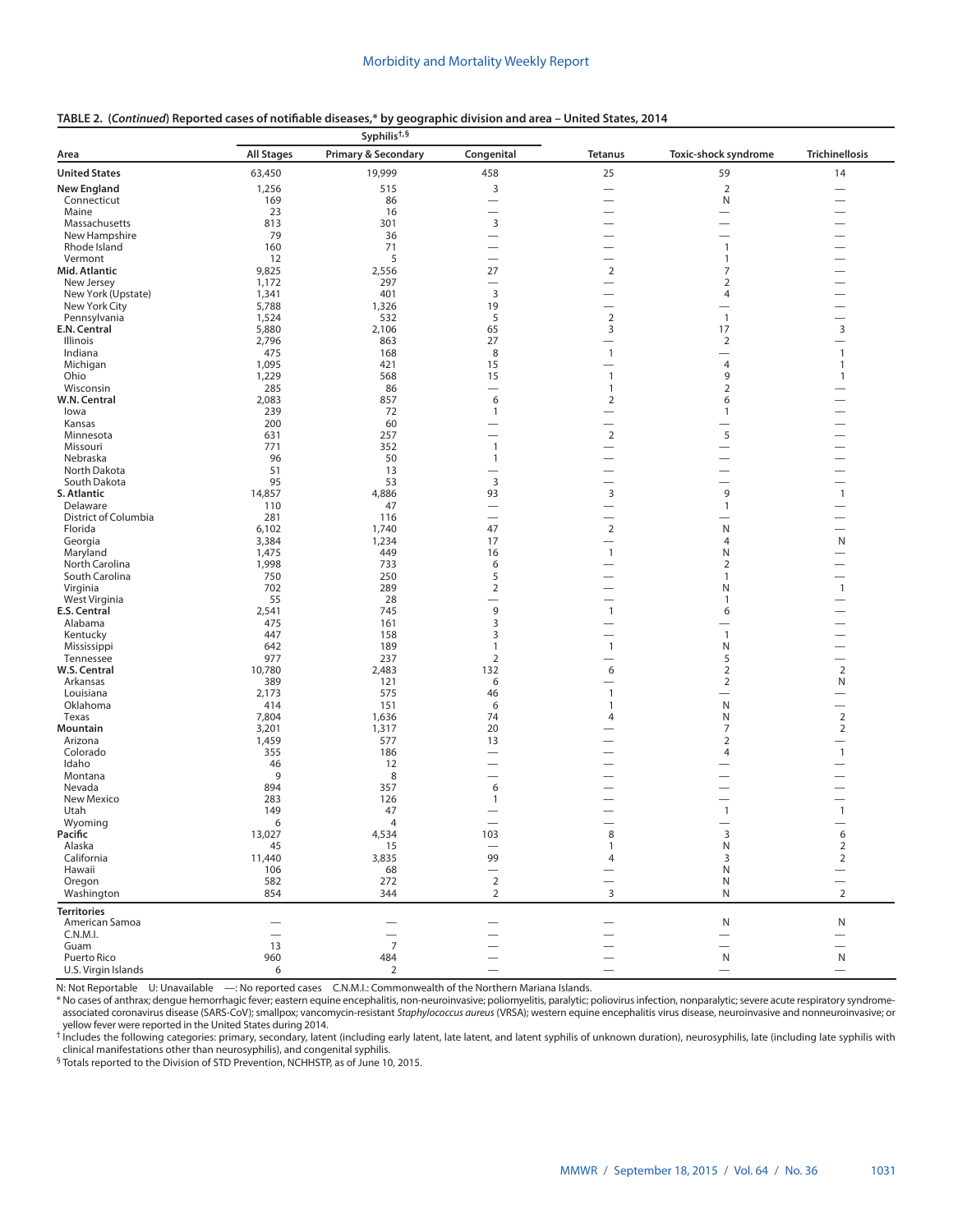| TABLE 2. (Continued) Reported cases of notifiable diseases,* by geographic division and area - United States, 2014 |  |  |  |  |  |  |  |
|--------------------------------------------------------------------------------------------------------------------|--|--|--|--|--|--|--|
|--------------------------------------------------------------------------------------------------------------------|--|--|--|--|--|--|--|

| Area                                 | Tuberculosis <sup>†</sup> | Tularemia                                | <b>Typhoid fever</b>     | Vancomycin-intermediate<br>Staphylococcus aureus (VISA) |
|--------------------------------------|---------------------------|------------------------------------------|--------------------------|---------------------------------------------------------|
| <b>United States</b>                 | 9,421                     | 180                                      | 349                      | 212                                                     |
| New England                          | 307                       | $\overline{4}$                           | 19                       | $\mathbf 2$                                             |
| Connecticut                          | 60                        |                                          | $\mathbf{1}$             | $\overline{\phantom{0}}$                                |
| Maine                                | 14                        |                                          | $\overline{\phantom{0}}$ | $\mathbf{1}$                                            |
| Massachusetts                        | 199                       | 3                                        | 15                       |                                                         |
| New Hampshire                        | 11                        | $\overline{\phantom{0}}$                 | $\mathbf{1}$             | N                                                       |
| Rhode Island<br>Vermont              | 21<br>$\overline{2}$      | $\overline{\phantom{0}}$<br>$\mathbf{1}$ | $\overline{2}$           | $\mathbf{1}$                                            |
| Mid. Atlantic                        | 1,304                     | 4                                        | 85                       | 62                                                      |
| New Jersey                           | 308                       | $\mathbf{1}$                             | 21                       | $\overline{7}$                                          |
| New York (Upstate)                   | 202                       | 3                                        | 10                       | 31                                                      |
| New York City                        | 585                       |                                          | 39                       | 20                                                      |
| Pennsylvania                         | 209                       | $\overline{\phantom{0}}$                 | 15                       | 4                                                       |
| E.N. Central                         | 736                       | 12                                       | 38                       | 17                                                      |
| Illinois<br>Indiana                  | 320<br>108                | 7<br>2                                   | 15<br>5                  | 3                                                       |
| Michigan                             | 105                       | 2                                        | 9                        | 3                                                       |
| Ohio                                 | 156                       | $\mathbf{1}$                             | 7                        | 9                                                       |
| Wisconsin                            | 47                        |                                          | $\overline{2}$           | $\overline{2}$                                          |
| W.N. Central                         | 381                       | 63                                       | 15                       | 106                                                     |
| lowa                                 | 54                        | $\mathbf{1}$                             | $\mathbf{1}$             | N                                                       |
| Kansas                               | 40                        | 27                                       | $\mathbf{1}$             | $\overline{\phantom{0}}$                                |
| Minnesota<br>Missouri                | 147<br>79                 | $\overbrace{\phantom{12322111}}$<br>20   | 6<br>5                   | 104                                                     |
| Nebraska                             | 38                        | 6                                        |                          |                                                         |
| North Dakota                         | 15                        | 4                                        | $\overline{2}$           | $\overline{\phantom{0}}$                                |
| South Dakota                         | 8                         | 5                                        |                          | $\overline{2}$                                          |
| S. Atlantic                          | 1,667                     | 2                                        | 56                       | 16                                                      |
| Delaware                             | 22                        | $\overline{\phantom{0}}$                 | 4                        |                                                         |
| District of Columbia<br>Florida      | 32<br>595                 | $\mathbf{1}$                             | 13                       |                                                         |
| Georgia                              | 335                       |                                          | 10                       | 4<br>3                                                  |
| Maryland                             | 198                       |                                          | 16                       | 1                                                       |
| North Carolina                       | 195                       |                                          | 4                        | 4                                                       |
| South Carolina                       | 79                        | $\overline{\phantom{0}}$                 | -                        | 1                                                       |
| Virginia                             | 198                       |                                          | 9                        | 3                                                       |
| West Virginia                        | 13                        | $\mathbf{1}$                             | $\overline{\phantom{0}}$ | $\overline{\phantom{0}}$                                |
| E.S. Central                         | 438                       | 3                                        | $\overline{4}$           | $\mathsf 3$                                             |
| Alabama<br>Kentucky                  | 133<br>80                 | -<br>$\mathbf{1}$                        | $\overline{2}$           | $\overline{2}$<br>$\overline{\phantom{0}}$              |
| Mississippi                          | 74                        | $\overline{\phantom{0}}$                 | $\overline{\phantom{0}}$ | $\overline{\phantom{0}}$                                |
| Tennessee                            | 151                       | $\overline{2}$                           | $\overline{2}$           | $\mathbf{1}$                                            |
| W.S. Central                         | 1,542                     | 60                                       | 23                       | 5                                                       |
| Arkansas                             | 93                        | 42                                       | $\overline{1}$           |                                                         |
| Louisiana                            | 121                       | $\mathbf{1}$                             |                          | $\overline{\phantom{0}}$<br>$\overline{\phantom{0}}$    |
| Oklahoma<br>Texas                    | 59<br>1,269               | 17<br>$\overline{\phantom{0}}$           | $\overline{2}$<br>20     | 5                                                       |
| Mountain                             | 431                       | 24                                       | 21                       | $\mathbf{1}$                                            |
| Arizona                              | 193                       | $\overline{\phantom{0}}$                 | $\overline{4}$           |                                                         |
| Colorado                             | 64                        | 16                                       | 6                        | N                                                       |
| Idaho                                | 11                        | $\overline{\phantom{0}}$                 | -                        | N                                                       |
| Montana                              | 6                         | $\overline{1}$                           | 3                        |                                                         |
| Nevada<br>New Mexico                 | 74<br>50                  | $\overline{\phantom{0}}$<br>5            | 3<br>1                   | $\overline{\phantom{0}}$<br>N                           |
| Utah                                 | 31                        | $\mathbf{1}$                             | 4                        | $\mathbf{1}$                                            |
| Wyoming                              | 2                         | $\mathbf{1}$                             |                          |                                                         |
| Pacific                              | 2,615                     | 8                                        | 88                       |                                                         |
| Alaska                               | 62                        |                                          |                          | ${\sf N}$                                               |
| California                           | 2,145                     |                                          | 66                       | ${\sf N}$                                               |
| Hawaii                               | 136                       |                                          | 4                        |                                                         |
| Oregon<br>Washington                 | 77<br>195                 | $\overline{4}$<br>4                      | $\overline{3}$<br>15     | ${\sf N}$<br>N                                          |
|                                      |                           |                                          |                          |                                                         |
| <b>Territories</b><br>American Samoa | $\overline{1}$            |                                          |                          | ${\sf N}$                                               |
| C.N.M.I.                             | 23                        |                                          |                          |                                                         |
| Guam                                 | 56                        |                                          |                          |                                                         |
| Puerto Rico                          | 44                        | $\overline{\phantom{0}}$                 | $\mathbf{1}$             | $\overline{\phantom{0}}$                                |
| U.S. Virgin Islands                  | $\overline{\phantom{0}}$  | $\qquad \qquad$                          | $\overline{\phantom{0}}$ | $\qquad \qquad$                                         |

N: Not Reportable U: Unavailable —: No reported cases C.N.M.I.: Commonwealth of the Northern Mariana Islands.<br>\* No cases of anthrax; dengue hemorrhagic fever; eastern equine encephalitis, non-neuroinvasive; poliomyelitis,

yellow fever were reported in the United States during 2014. † Totals reported to the Division of Tuberculosis Elimination, NCHHSTP, as of July 1, 2015.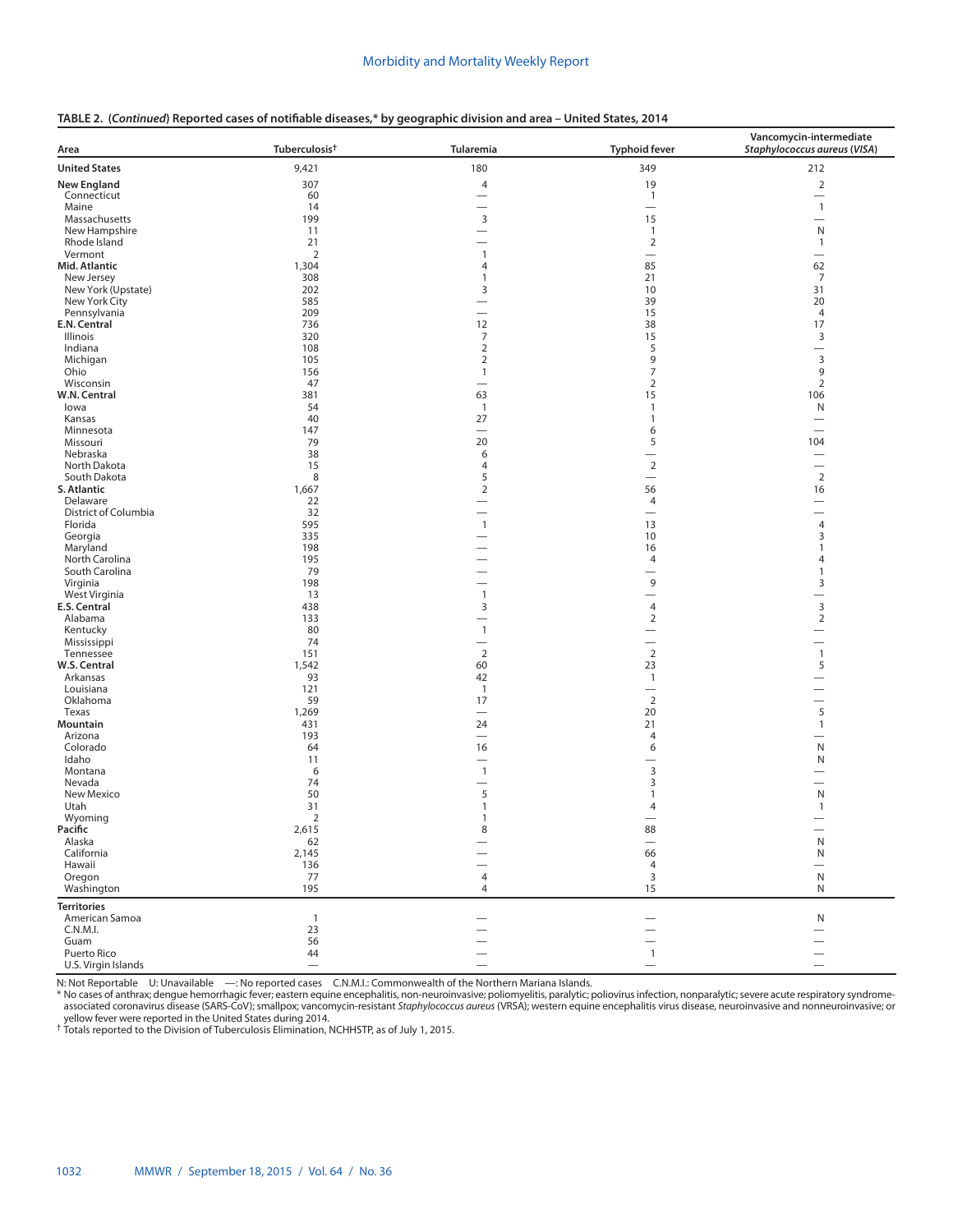|  |  | TABLE 2. (Continued) Reported cases of notifiable diseases,* by geographic division and area – United States, 2014 |  |
|--|--|--------------------------------------------------------------------------------------------------------------------|--|
|  |  |                                                                                                                    |  |

|                                 | Varicella                |                                            |                                  |                                                      |  |
|---------------------------------|--------------------------|--------------------------------------------|----------------------------------|------------------------------------------------------|--|
| Area                            | Morbidity                | Mortality <sup>†</sup>                     | <b>Vibriosis</b>                 | Viral hemorrhagic fever <sup>§</sup>                 |  |
| <b>United States</b>            | 10,172                   | 3                                          | 1,261                            | 5                                                    |  |
| <b>New England</b>              | 1,147                    |                                            | 86                               |                                                      |  |
| Connecticut                     | 186                      |                                            | 15                               |                                                      |  |
| Maine                           | 207                      |                                            | $\,9$                            |                                                      |  |
| Massachusetts                   | 470                      | N                                          | 51                               |                                                      |  |
| New Hampshire                   | 112                      | $\overline{\phantom{0}}$                   | 5                                | $\overline{\phantom{0}}$                             |  |
| Rhode Island                    | 54                       |                                            | 6                                |                                                      |  |
| Vermont<br>Mid. Atlantic        | 118<br>1,151             | —                                          | 70                               | $\mathbf{1}$                                         |  |
| New Jersey                      | 317                      | $\overline{\phantom{0}}$                   | 34                               |                                                      |  |
| New York (Upstate)              | N                        | N                                          | N                                |                                                      |  |
| New York City                   | $\overline{\phantom{0}}$ | $\overline{\phantom{0}}$                   | 17                               | $\mathbf{1}$                                         |  |
| Pennsylvania                    | 834                      |                                            | 19                               | $\overline{\phantom{0}}$                             |  |
| E.N. Central                    | 2,498                    |                                            | 63                               | $\overline{\phantom{0}}$                             |  |
| <b>Illinois</b>                 | 596                      |                                            | 24                               |                                                      |  |
| Indiana                         | 220                      | $\overline{\phantom{0}}$                   | 6                                |                                                      |  |
| Michigan                        | 728                      | $\overline{\phantom{0}}$                   | $\overline{7}$                   |                                                      |  |
| Ohio                            | 535                      | N                                          | 12                               | $\overline{\phantom{0}}$                             |  |
| Wisconsin                       | 419                      | $\overline{\phantom{0}}$                   | 14                               | $\overline{\phantom{0}}$                             |  |
| W.N. Central<br>lowa            | 855<br>N                 | N                                          | 38<br>N                          | $\mathbf{1}$<br>$\overline{\phantom{0}}$             |  |
| Kansas                          | 294                      |                                            | $\overline{2}$                   | $\overline{\phantom{0}}$                             |  |
| Minnesota                       | 297                      |                                            | 25                               | $\mathbf{1}$                                         |  |
| Missouri                        | 201                      |                                            | 8                                | $\overline{\phantom{0}}$                             |  |
| Nebraska                        | 19                       |                                            | $\overline{2}$                   |                                                      |  |
| North Dakota                    | 21                       |                                            | $\mathbf{1}$                     |                                                      |  |
| South Dakota                    | 23                       |                                            | N                                |                                                      |  |
| S. Atlantic                     | 1,282                    | $\overline{2}$                             | 326                              |                                                      |  |
| Delaware                        | 15                       | —                                          | 5                                |                                                      |  |
| District of Columbia<br>Florida | $\overline{\phantom{0}}$ |                                            | $\mathbf{1}$                     |                                                      |  |
| Georgia                         | 570<br>64                | $\mathbf{1}$<br>$\mathbf{1}$               | 166<br>18                        |                                                      |  |
| Maryland                        | N                        | $\overline{\phantom{0}}$                   | 42                               | $\overline{\phantom{0}}$                             |  |
| North Carolina                  | N                        | N                                          | 14                               |                                                      |  |
| South Carolina                  | 151                      | $\overline{\phantom{0}}$                   | 18                               |                                                      |  |
| Virginia                        | 324                      | $\mathsf{N}$                               | 59                               | $\overline{\phantom{0}}$                             |  |
| West Virginia                   | 158                      | N                                          | $\mathsf 3$                      | —<br>—                                               |  |
| E.S. Central                    | 111                      |                                            | 55                               |                                                      |  |
| Alabama                         | 107                      | $\overline{\phantom{0}}$                   | 20                               | -                                                    |  |
| Kentucky                        | N                        | N                                          | 9                                | $\overline{\phantom{0}}$                             |  |
| Mississippi                     | $\overline{4}$           | N                                          | 11                               | $\overline{\phantom{m}}$                             |  |
| Tennessee<br>W.S. Central       | Ν<br>1,943               | $\overline{\phantom{0}}$<br>$\overline{1}$ | 15<br>130                        | $\overline{\phantom{0}}$<br>3                        |  |
| Arkansas                        | 254                      | N                                          | N                                |                                                      |  |
| Louisiana                       | 42                       | $\overline{\phantom{0}}$                   | 50                               | $\overline{\phantom{0}}$                             |  |
| Oklahoma                        | N                        | N                                          | $\sqrt{2}$                       | $\overline{\phantom{0}}$                             |  |
| Texas                           | 1,647                    | $\mathbf{1}$                               | 78                               | 3                                                    |  |
| Mountain                        | 1,059                    |                                            | 57                               | $\overline{\phantom{0}}$                             |  |
| Arizona                         | 300                      |                                            | 36                               | $\overline{\phantom{0}}$                             |  |
| Colorado                        | 386                      | N                                          | 13                               |                                                      |  |
| Idaho                           | N                        | N                                          | N                                |                                                      |  |
| Montana<br>Nevada               | 72<br>N                  | N                                          | $\overline{2}$<br>$\overline{2}$ |                                                      |  |
| New Mexico                      | 75                       | N                                          | $\overline{1}$                   |                                                      |  |
| Utah                            | 215                      |                                            | $\overline{2}$                   |                                                      |  |
| Wyoming                         | 11                       | $\mathsf{N}$                               | $\mathbf{1}$                     |                                                      |  |
| Pacific                         | 126                      |                                            | 436                              |                                                      |  |
| Alaska                          | 31                       |                                            | 5                                | $\overline{\phantom{0}}$                             |  |
| California                      | 43                       |                                            | 272                              |                                                      |  |
| Hawaii                          | 52                       |                                            | 38                               |                                                      |  |
| Oregon                          | N                        | ${\sf N}$                                  | 29                               | $\overline{\phantom{0}}$                             |  |
| Washington                      | N                        | $\qquad \qquad$                            | 92                               | $\overline{\phantom{0}}$                             |  |
| <b>Territories</b>              |                          |                                            |                                  |                                                      |  |
| American Samoa                  | ${\sf N}$                | N                                          | N                                |                                                      |  |
| C.N.M.I.                        | $\overline{\phantom{0}}$ | $\overline{\phantom{0}}$                   | $\overline{\phantom{0}}$         | $\overline{\phantom{0}}$                             |  |
| Guam<br>Puerto Rico             | 33<br>231                | ${\sf N}$<br>$\overline{\phantom{0}}$      |                                  | $\overline{\phantom{0}}$<br>$\overline{\phantom{0}}$ |  |
| U.S. Virgin Islands             | $\overline{\phantom{0}}$ |                                            |                                  | $\overline{\phantom{0}}$                             |  |
|                                 |                          |                                            |                                  |                                                      |  |

N: Not Reportable U: Unavailable —: No reported cases C.N.M.I.: Commonwealth of the Northern Mariana Islands.<br>\* No cases of anthrax; dengue hemorrhagic fever; eastern equine encephalitis, non-neuroinvasive; poliomyelitis, spotated columnus disease (particle in the United States during 2014.<br>The United States during 2014.<br>Totals reported to the Division of Viral Diseases, National Center for Immunization and Respiratory Diseases (NCIRD), as

<sup>§</sup> In addition to the 4 cases of Ebola Virus Disease diagnosed in the United States in 2014, six patients were medically evacuated to the United States for care after being diagnosed with Ebola Virus Disease in West Africa. In total, 11 VHF cases were reported for 2014, 10 confirmed infections with Ebola virus and one confirmed infection with Lassa virus.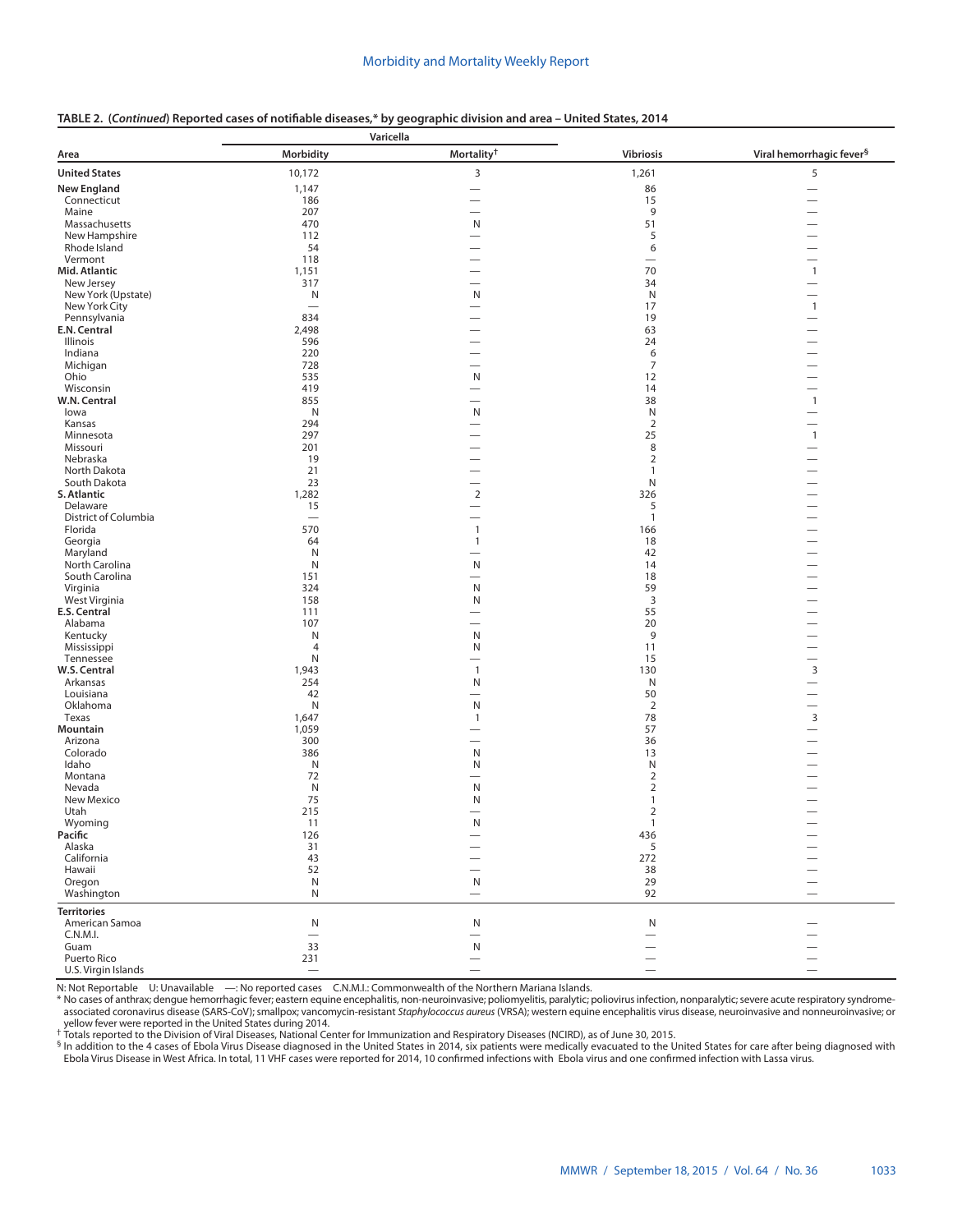# FROM THE NATIONAL CENTER FOR HEALTH STATISTICS

# <span id="page-41-0"></span>**Age-Adjusted Death Rates\* for Parkinson Disease† — United States, 2000–2013**



\* Deaths per 100,000 standard population (year 2000).

† Deaths for Parkinson disease are identified using underlying cause of death with codes G20 and G21 in the *International Classification of Disease, Tenth Revision*.

The age-adjusted death rates for Parkinson disease increased for males from 8.8 per 100,000 population in 2000 to 11.0 in 2013 and for females from 3.9 in 2000 to 4.8 in 2013. From 2000 to 2013, the rates increased for black and white males and black and white females. Throughout the period, the rate for males was higher than the rate for females and the rates for whites were higher than those for blacks.

**Source:** National Vital Statistics System. Mortality public use data files, 2000–2013. Available at [http://www.cdc.gov/nchs/data\\_access/](http://www.cdc.gov/nchs/data_access/vitalstatsonline.htm) [vitalstatsonline.htm.](http://www.cdc.gov/nchs/data_access/vitalstatsonline.htm)

**Reported by:** Jiaquan Xu, MD, [jax4@cdc.gov](mailto:jax4@cdc.gov), 301-458-4086.